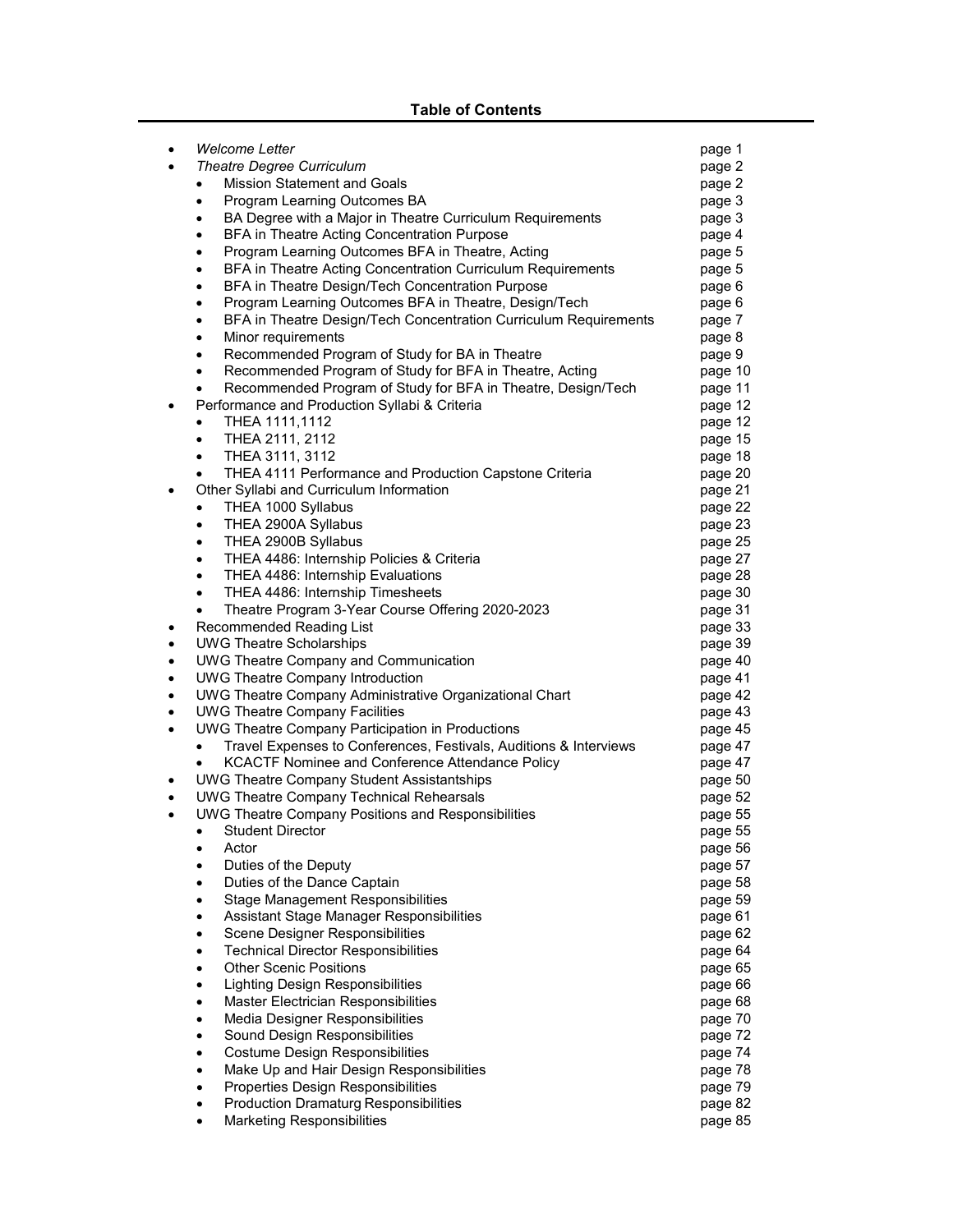| page 88  |
|----------|
| page 91  |
| page 92  |
| page 94  |
| page 95  |
| page 97  |
| page 98  |
| page 100 |
| page 100 |
| page 101 |
| page 109 |
|          |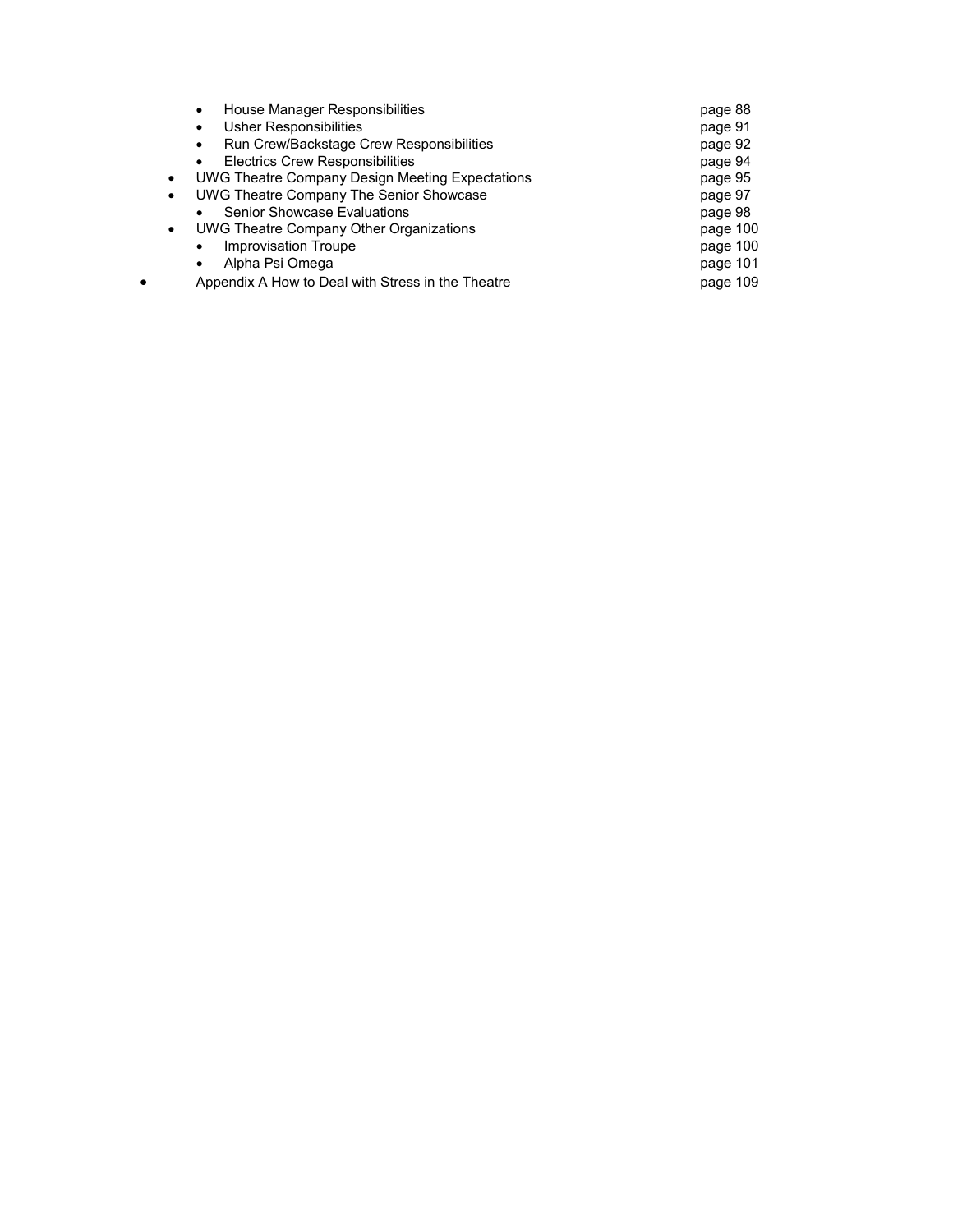Welcome!

#### *The University of West Georgia Theatre Company: Daring, Dynamic, Defiant Your World Is Our Stage!*

This is our motto and it reflects the hard work and confidence that make our Theatre Program special. Each semester we work hard to improve on the last. Each year we work to infuse our season with excitement and challenges for both our theatre majors and for our audiences.

We offer a Bachelor of Arts (BA) in Theatre, which is a broad-based degree that covers all of the areas of production, and a Bachelor of Fine Arts (BFA) in Theatre with concentrations in Acting and Design/Technology, that offers a more focused degree in the area you choose. Incoming Freshman Theatre Majors, regardless of their degree preference (BA or BFA), will take their first 32 credit hours together. At the end of the second semester, the students will meet with their faculty mentor to determine which degree, the BA or BFA, best suits them. It is important to note that the BFA is a competitive degree; there is a Grade Point Average requirement and in the sophomore year, students must go through an audition or portfolio review jury to continue in the program. **The cohort should meet with their faculty mentor prior to meeting with their professional advisor.** In addition to these two degrees, we also offer two tracks, Performance and Production Design, in the Bachelor of Interdisciplinary Studies (BIS) Film Pathways program. Lastly, we just created an Interdisciplinary Certificate in Musical Theatre that we offer with the Music Program. Students must audition to get into this certificate program.

We hope that this Handbook is helpful to you and answers some of your questions about our program. We believe that **success is an attitude** and with success we move forward exploring and understanding the relationships and issues that are important to us today.

We have another exciting season planned and are looking forward to your involvement! We will continue to give students opportunities they won't get anywhere else: performing in, directing and marketing the plays in our season, traveling to regional conferences, and devising original work.

#### **Bring your world to our stage! Welcome to our company! PLAY WEST!**

Sincerely,

Amy Cuomo, Shelly Elman, H. Jonathan Kitt, Joseph Monaghan, Drew Patton, Nan Stephens, and Alan Yeong-Marcello, who are the faculty and staff of the UWG Theatre Company

> Theatre Company Policy Handbook was originally compiled by the 2000-2001 Theatre Company Faculty and Students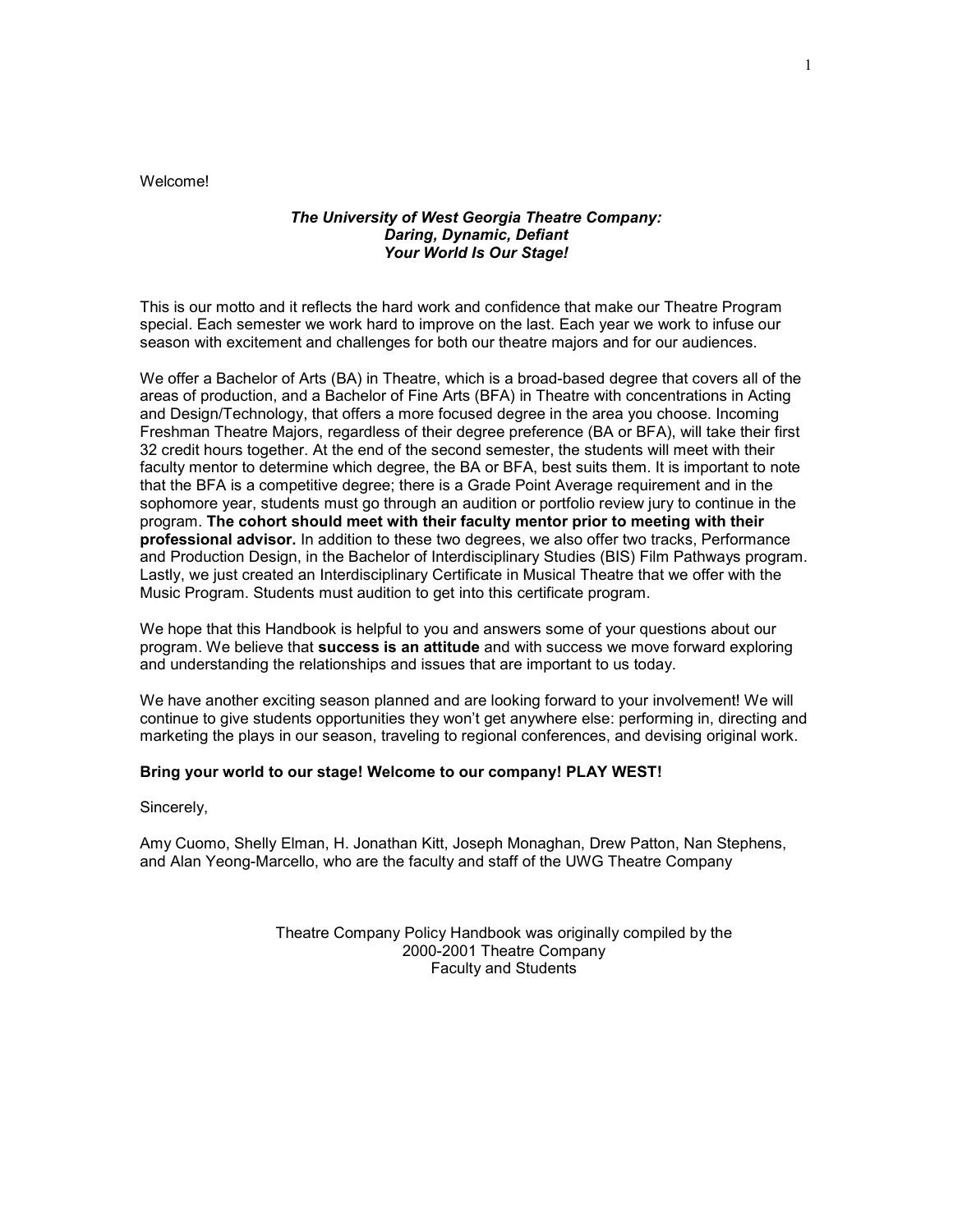### **Mission Statement:**

The UWG Theatre Program educates, inspires, and transforms the lives of students, faculty, and audience members through storytelling, artistic expression, and collaboration, which create the live theatre experience.

### **Vision Statement:**

The UWG Theatre Program will graduate students who are engaged with the world around them and who use their skills in theatre to make that world a better place.

# **Values:**

The UWG Theatre Program is guided by the same core values that guide the institution in being the best place to work, learn, and succeed. Those values are:

- **Achievement** The value of achievement is evident in our commitment to the academic and social success of our students, staff, and faculty.
- **Caring** The value of caring is evident in our consistent concern and regard for our students, staff, and faculty as well as the larger communities where we live and whom we serve.
- **Collaboration** The value of collaboration is evident in our commitment to shared governance, teamwork, and a cooperative spirit that shape our interactions with students, staff, and faculty, and the communities we serve.
- **Inclusiveness** The value of inclusiveness is evident in our commitment to celebrating our diversity, our collaborative spirit, and creating a welcoming campus that is emotionally and physically safe for all.
- Innovation The value of innovation is evident in our commitment to fostering a learning atmosphere in which new methods and ideas consistent with our vision and mission are respected and rewarded.
- **Integrity** The value of integrity is evident in our commitment to rigorous ethical standards in our classrooms and offices, in our conduct toward each other, and in service to our communities.
- **Sustainability** The value of sustainability is evident in our obligation to maintaining ecological balance in our planning and operations that make possible for future generations the same or better quality of opportunities for success available to present employees and students.
- **Wisdom** The value of wisdom is evident in our commitment to teaching and learning that emphasizes knowledge for the purpose of positively transforming the lives of our employees and students, as well as improving the world in which we live.

# **Current Goals:**

- Prepare students for the current theatre/film job market and/or continued study in advanced training programs.
- Foster relationships with Atlanta area theatre production companies to assist students in acquiring internships and regular employment.
- Present work that addresses issues important to contemporary society, including plays or musicals from theatre history, and that reflect the diversity of our student population.
- Contribute to the intellectual and cultural life of the university and Carrollton community through core curriculum courses and performances.
- Offer an engaging, rigorous, current theatre curriculum that is philosophically sound and meets the needs of our students.
- Maintain accreditation through the National Association of Schools of Theatre, which improves educational practices and maintains high professional standards in theatre education for Theatre Programs throughout United States.
- Instill and nurture professional standards and personal accountability in Theatre students.
- Maintain accreditation through the National Association of Schools of Theatre, which improves educational practices and maintains high professional standards in theatre education for Theatre Programs throughout United States.
- Instill and nurture professional standards and personal accountability in Theatre students.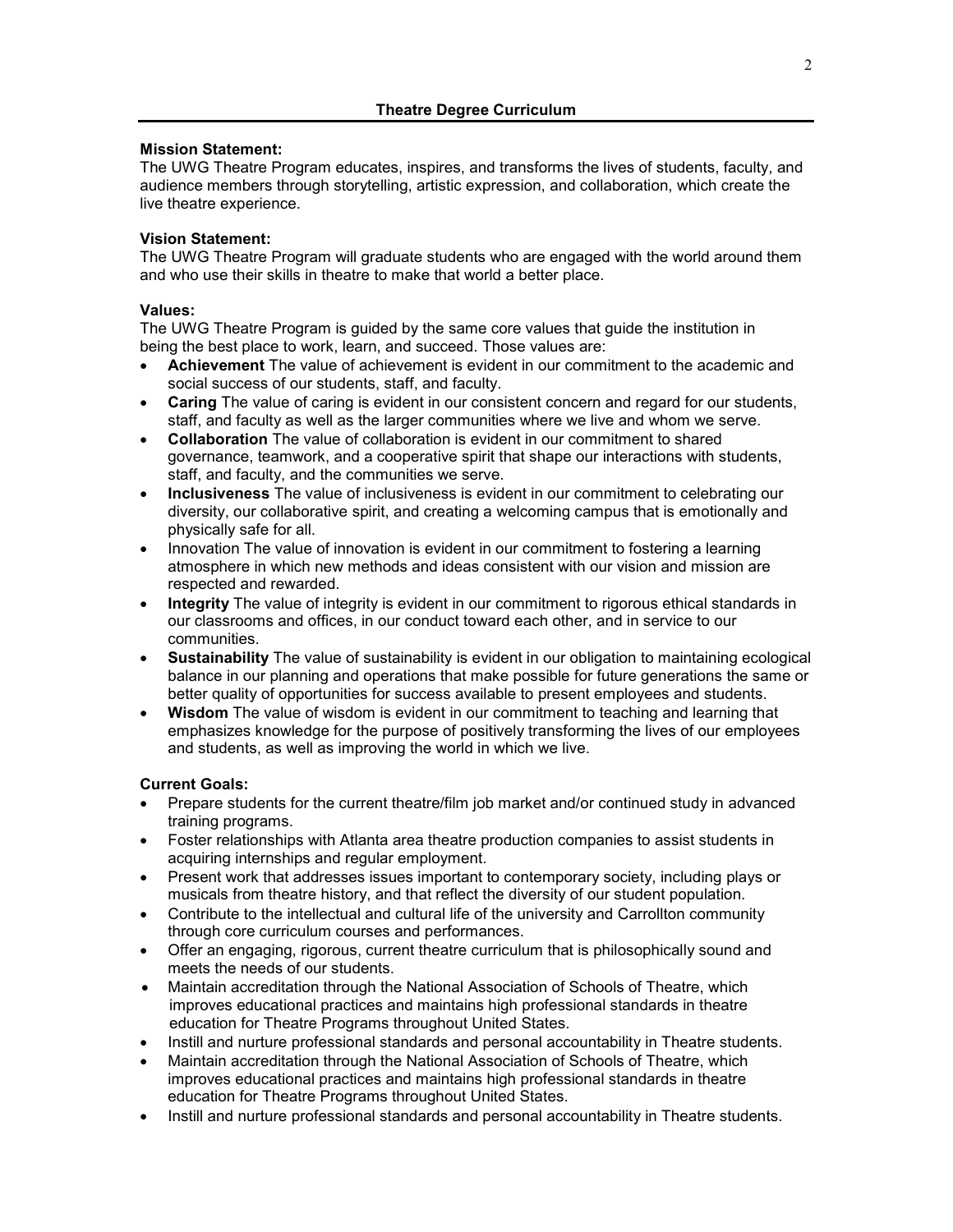#### **Program Learning Outcomes for the BA in Theatre:**

- Students will demonstrate knowledge of selected plays, theatrical conventions and theatrical movements important in the formation of the modern theatre.
- Students will describe basic knowledge of theatre history, theory, and criticism, including research sources and methodology.
- Students will demonstrate skills in analyzing plays, using theatre technology, and conducting research.
- Students will express through performance, writing, speaking, and other modes of communication the results of research and critical judgment, indicated by a demonstrable ability to reach an audience effectively through at least one of the components of theatrical art.
- Students will apply skills learned in courses to a variety of work and social environments.
- Students will illustrate awareness of the complex human condition acquired through aesthetic and intellectual perceptions as evidenced in various modes of theatrical production.
- Students will function safely and effectively while using theatre technology.
- Students will demonstrate knowledge of the various means (acting, directing, designing, constructing, playwriting, etc.) through which a theatrical concept is realized.

#### **BA in Theatre Curriculum Requirements:**

#### **Major Requirements**

The student must participate in a Senior Showcase and an exit interview which includes a performance audition and/or portfolio presentation. All theatre majors are required to follow the guidelines of the Theatre Program Policy Handbook as published annually by the Theatre Program.

#### **Core Areas A, B, C, D, & E: 42 Hours Core Curriculum**

#### **Core Area F: 18 Hours**

| THEA 2100 - Play Analysis                                     | (3) |
|---------------------------------------------------------------|-----|
| THEA 1291 - Voice and Movement I                              | (3) |
| (or)                                                          |     |
| GFA 1000                                                      | (3) |
| Foreign Language 2001 and 2002                                | (6) |
| THEA 1100 - Theatre Appreciation                              | (3) |
| Any one 1000 or 2000 level three-credit course in Art, Music, |     |
| or Film (may include studio courses and/or GFA 1000)          | (3) |
|                                                               |     |

#### **Courses Specific for the Major: 45 Hours**

| THEA 1000 - Theatre Laboratory                |       |
|-----------------------------------------------|-------|
| THEA 1111 - Performance and Production        | (1)   |
| <b>THEA 1112 - Performance and Production</b> | (1)   |
| (or)                                          |       |
| <b>GFA Specialty Craft Course</b>             | (2/6) |
| THEA 2291 - Developing a Character            | (3)   |
| THEA 2111 - Performance and Production        | (1)   |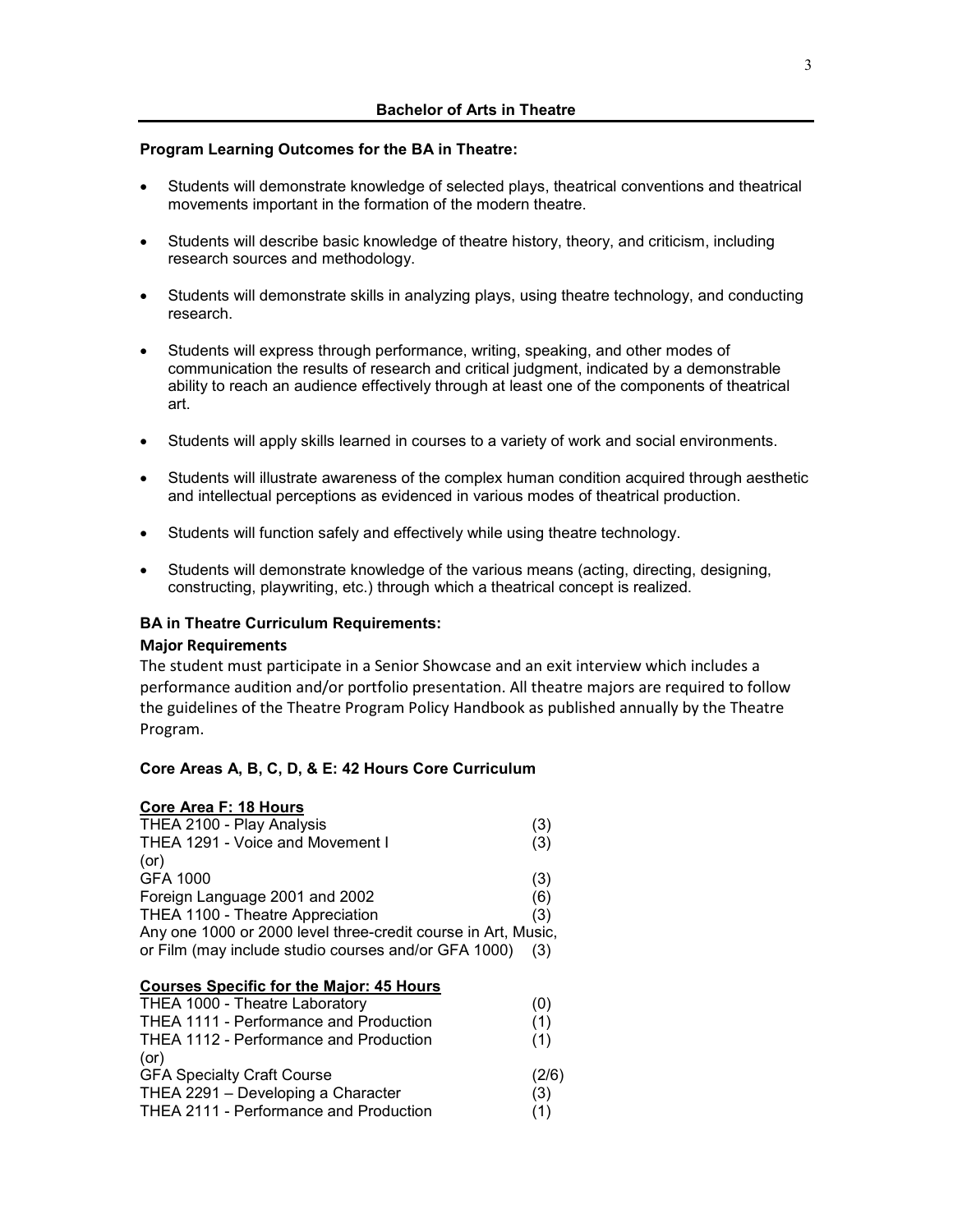| THEA 2112 - Performance and Production<br>(or) GFA Specialty Craft Course                                                                                                                                                                                                                                                                                                                                                                       | (1)<br>(4/6)                           |
|-------------------------------------------------------------------------------------------------------------------------------------------------------------------------------------------------------------------------------------------------------------------------------------------------------------------------------------------------------------------------------------------------------------------------------------------------|----------------------------------------|
| THEA 2214 - Concepts in Theatre & Film Design<br>THEA 2290 - Stage & Film Craft 1<br>THEA 2310 - Stage Makeup                                                                                                                                                                                                                                                                                                                                   | (3)<br>(3)<br>(3)                      |
| <b>Choose one:</b><br>THEA 3291 - Voice and Movement II<br>THEA 4485 - Special Topics in Theatre<br>THEA 4486 - Internship                                                                                                                                                                                                                                                                                                                      |                                        |
| <b>Choose one:</b><br>THEA 3392 - Acting II<br>THEA 3290 - Costume Design                                                                                                                                                                                                                                                                                                                                                                       | (3)                                    |
| THEA 3394 - Directing<br><b>THEA 3111 - Performance and Production</b><br>THEA 3112 - Performance and Production<br>THEA 3415 - Playwriting I: Devised Theatre<br>THEA 3357 - Theatre History I<br>THEA 4111 - Production and Performance Capstone                                                                                                                                                                                              | (3)<br>(1)<br>(1)<br>(3)<br>(3)<br>(3) |
| <b>Choose one:</b><br>THEA 4412 - The Business of Acting<br>THEA 3214 - Scene Design                                                                                                                                                                                                                                                                                                                                                            | (3)                                    |
| THEA 4415 - Playwriting II<br>THEA 4457 - Theatre History II                                                                                                                                                                                                                                                                                                                                                                                    | (3)<br>(3)                             |
| <b>Electives for Theatre (Choose two):</b><br>ENGL 4188 - Studies in Individual Authors (Shakespeare only)<br>THEA 4486 - Internship<br>THEA 4485 - Special Topics in Theatre<br>THEA 3214 - Scene Design<br>THEA 3290 - Costume Design<br>THEA 3392 - Period Scene Study<br>THEA 4412 - The Business of Acting<br>FILM/ENGL 3200 - Intermediate Creative Writing 3 (Screenwriting only)<br>ENGL 4106 - Studies in Genre (Genres in Drama only) | (6)                                    |
| Free electives:<br>6 hours at 3000 level or above outside the major<br>3 hours must at 1000-2000 level outside the major*<br>*Last two credits of GFA Specialty Craft Courses may be applied here.<br><b>Total Credit Hours:</b>                                                                                                                                                                                                                | (9)<br>120                             |
|                                                                                                                                                                                                                                                                                                                                                                                                                                                 |                                        |

# **Bachelor of Fine Arts in Theatre with a Concentration in Acting**

**BFA, Acting Concentration:** The purpose of the Bachelor of Fine Arts in Theatre (Acting) is to prepare the student for the professional life as an actor. Through rigorous training, the BFA in Theatre (Acting) will develop students to be confident, proficient, and knowledgeable professionals who will be able to work in the stage and film industries. The faculty of the UWG Theatre Program will strive to create a nurturing, safe environment that holds the students to high standards and values.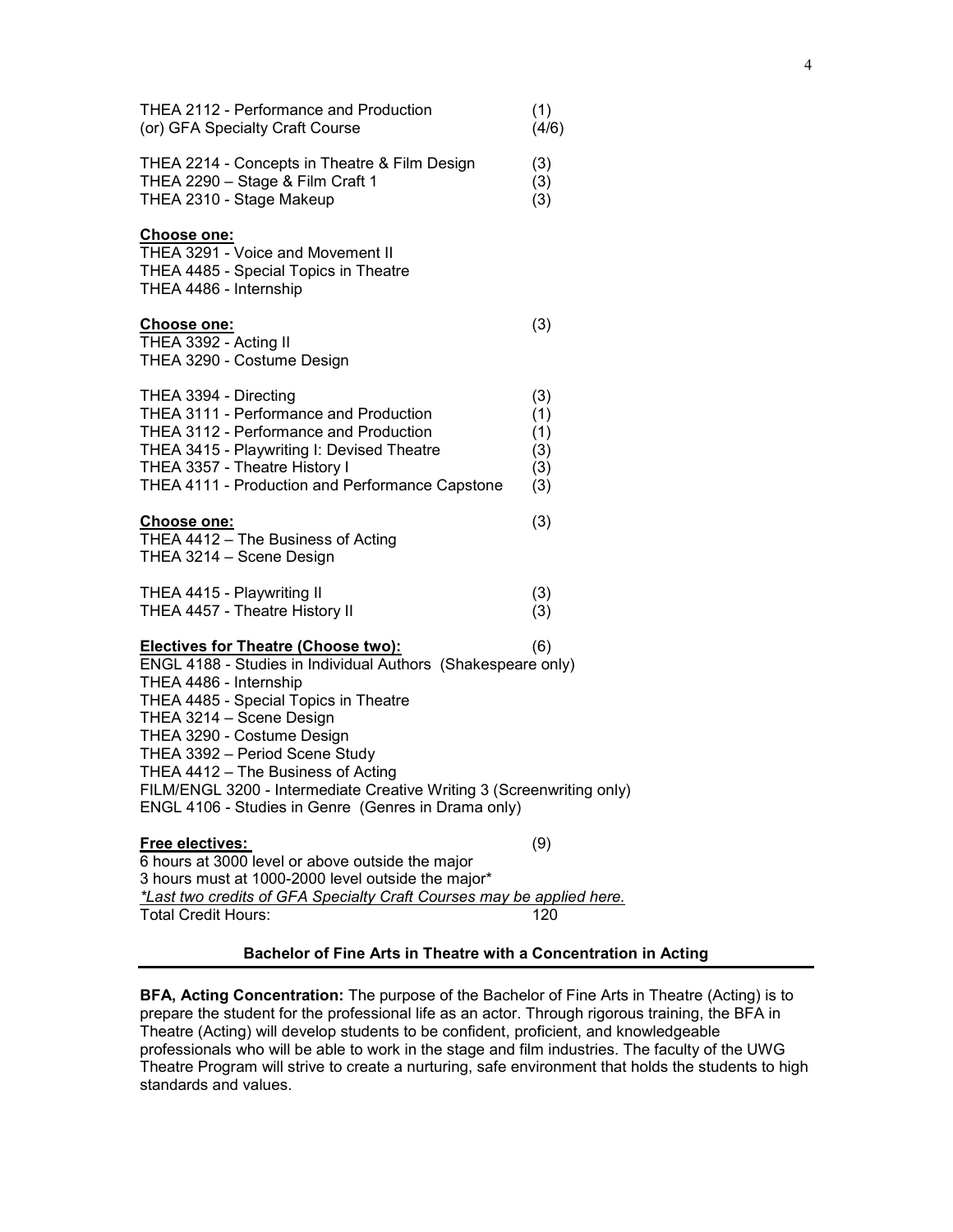### **Program Learning Outcomes BFA in Theatre with a Concentration in Acting:**

- Students will develop, through improvisation, various acting techniques, and body and voice development, believable, truthful, and committed characters.
- Students will understand and demonstrate the specific demands of acting styles for major periods and genres of dramatic literature.
- Students will understand and develop the specific skills needed for collaboration with other actors, the director, stage managers, and designers.
- Students will demonstrate their ability to learn and perform dialects and heightened language speech in a clear, articulate and expressive manner.
- Students will develop strong, flexible, and controlled body and vocal instruments that will allow actors to use both instruments effectively in characterizations, and have the ability to project these characterizations in varying performance spaces.
- Students will develop and administer makeup techniques for a wide range of characters.
- Students will understand the basic business procedures of the actor's profession.

### **BFA in Theatre with a Concentration in Acting Curriculum Requirements: Major Requirements**

- The student must participate in a Senior Showcase and an exit interview which includes a performance audition and website presentation. All theatre majors are required to follow the guidelines of the Theatre Program Policy Handbook as published annually by the Theatre Program.
- **Please note:** For THEA 2900: Students will take this course twice once they have completed 30 credit hours of course work with an overall GPA of 2.5, and an average GPA of 3.0 on their major courses. The first semester of this course will be a preparation for their auditions/juries, which will take place in the second semester.

#### **Core Areas A, B, C, D, & E: 42 Hours Core Curriculum**

### **Core Area F: 18 credit hours**

| THEA 1100: Theatre Appreciation                  | (3) |
|--------------------------------------------------|-----|
| THEA 2290: Stage & Film Craft 1                  | (3) |
| THEA 2100: Play Analysis                         | (3) |
| THEA 2291: Developing a Character                | (3) |
| THEA 2310: Stage Makeup                          | (3) |
| THEA 1111: Production and Performance            | (1) |
| THEA 1112: Production and Performance            | (1) |
| <b>THEA 2111: Production and Performance</b>     | (1) |
| <b>Courses Specific to the Major-54 hours</b>    |     |
| THEA 1000: Theatre Laboratory                    | (0) |
| THEA 1291: Voice & Movement I                    | (3) |
| THEA 1292: Voice & Movement II                   | (3) |
| THEA 2112: Production and Performance            | (1) |
| THEA 2292: Contemporary Scene Study              | (3) |
| Choose one:                                      | (2) |
| THEA 2380: Special Topics in Theatre Performance |     |
| THEA 2391: Ballet                                |     |
| THEA 2393: Jazz                                  |     |
| THEA 2395: Musical Theatre Dance                 |     |
| THEA 2491: Acting for the Camera                 | (3) |
| THEA 2900: Sophomore Assessment*                 | (0) |
| THEA 3357: Theatre History I                     | (3) |
| THEA 3391: Acting Shakespeare                    | (3) |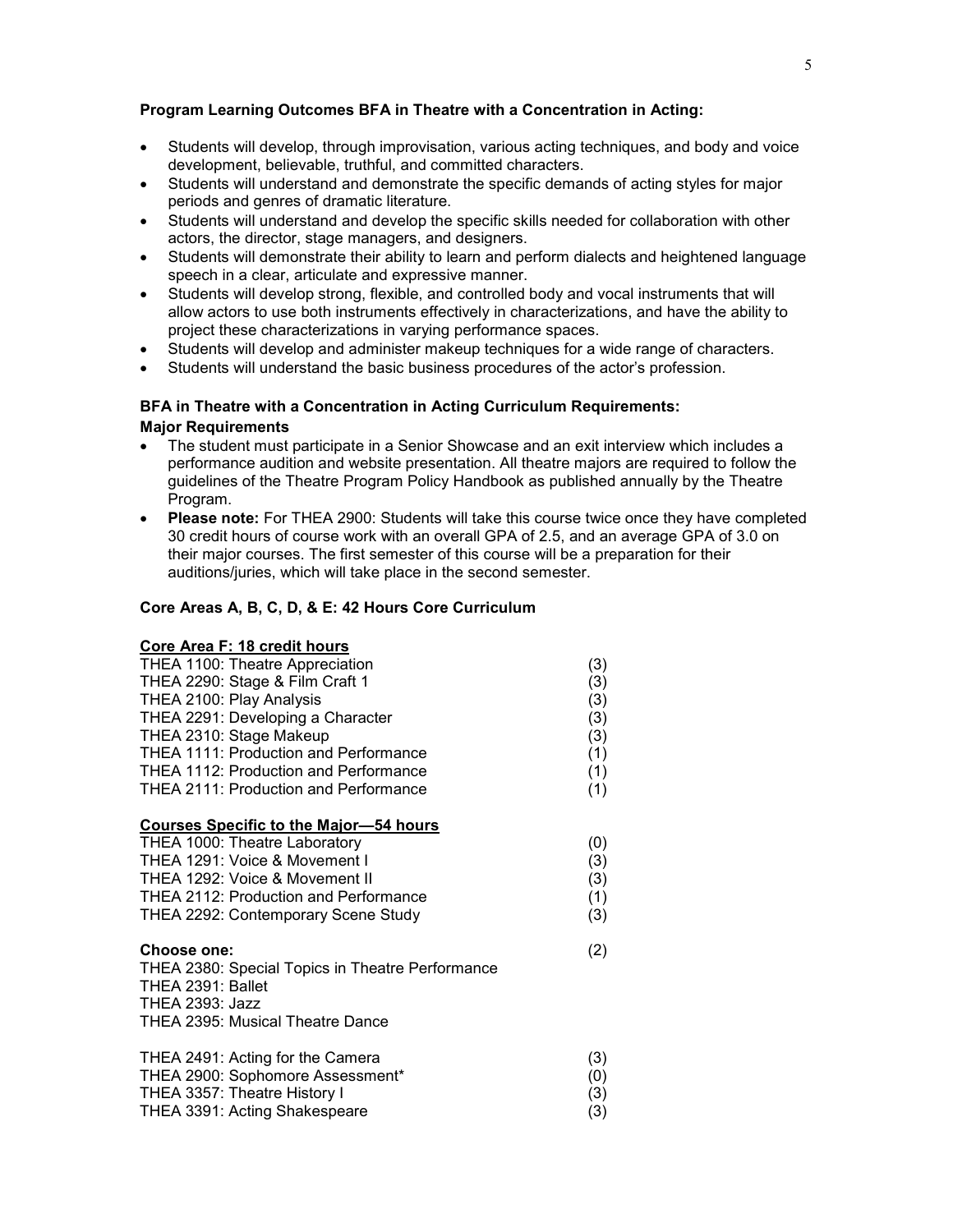| THEA 3392: Period Scene Study                  |     | (3) |
|------------------------------------------------|-----|-----|
| THEA 3394: Directing                           |     | (3) |
| THEA 3415: Playwriting I: Devised Theatre      |     | (3) |
| THEA 3491: Advanced Acting for the Camera      |     | (3) |
| THEA 4111: Production and Performance Capstone |     | (3) |
| THEA 4291: Advanced Voice                      |     | (3) |
| THEA 4293: Advanced Movement                   |     | (3) |
| THEA 4412: Business of Acting                  |     | (3) |
| THEA 4415: Playwriting II                      |     | (3) |
| THEA 4457: Theatre History II                  |     | (3) |
| Choose one:                                    | (3) |     |
| THEA 4485: Special Topics                      |     |     |
| THEA 4486: Internship                          |     |     |
| <b>Free Electives</b>                          | '6) |     |
| <b>Total Credit Hours</b>                      | 120 |     |

### **Bachelor of Fine Arts in Theatre with a Concentration in Design/Technology**

**BFA, Design & Technology Concentration:** The purpose of the Bachelor of Fine Arts in Theatre (Design & Technology) is to prepare the student for the professional life as a designer in a way that allows the student to understand the connection between the various areas of design and technical theatre, and the link between theatre and film. Through rigorous training, the BFA in Theatre (Design & Technology) will develop students to be confident, proficient, and knowledgeable professionals who will be able to work in theatre. Because Georgia has become a major hub for film, the BFA with the Design and Technology concentration will also introduce design students to the film industry by touching on design for that industry. The faculty of the UWG Theatre Program will strive to create a nurturing, safe environment that holds the students to high standards and values.

#### **Program Learning Outcomes BFA in Theatre with a Concentration in Design/Technology:**

- Students will develop the ability to understand and articulate basic elements and principles of design theory.
- Students will develop their understanding of the aesthetic use of color.
- Students will develop the ability to communicate design ideas and realities to other personnel involved in the production, including directors, other designers, stage managers, and actors.
- Students will develop the ability to produce and communicate design ideas with freehand drawings.
- Students will develop a fundamental knowledge of the total design process, including the progression of raw materials through multiple design "shops" and the roles that various craftspeople play in the creation of a finished product.
- Students will gain knowledge of federal, state, and local health and safety codes, best practices, and industry standards as they relate to theatrical venues and production elements.
- Students will compose materials appropriate for the preparation and presentation of a professional portfolio of design and technology-related work that demonstrate one's abilities, strengths, processes, and experiences.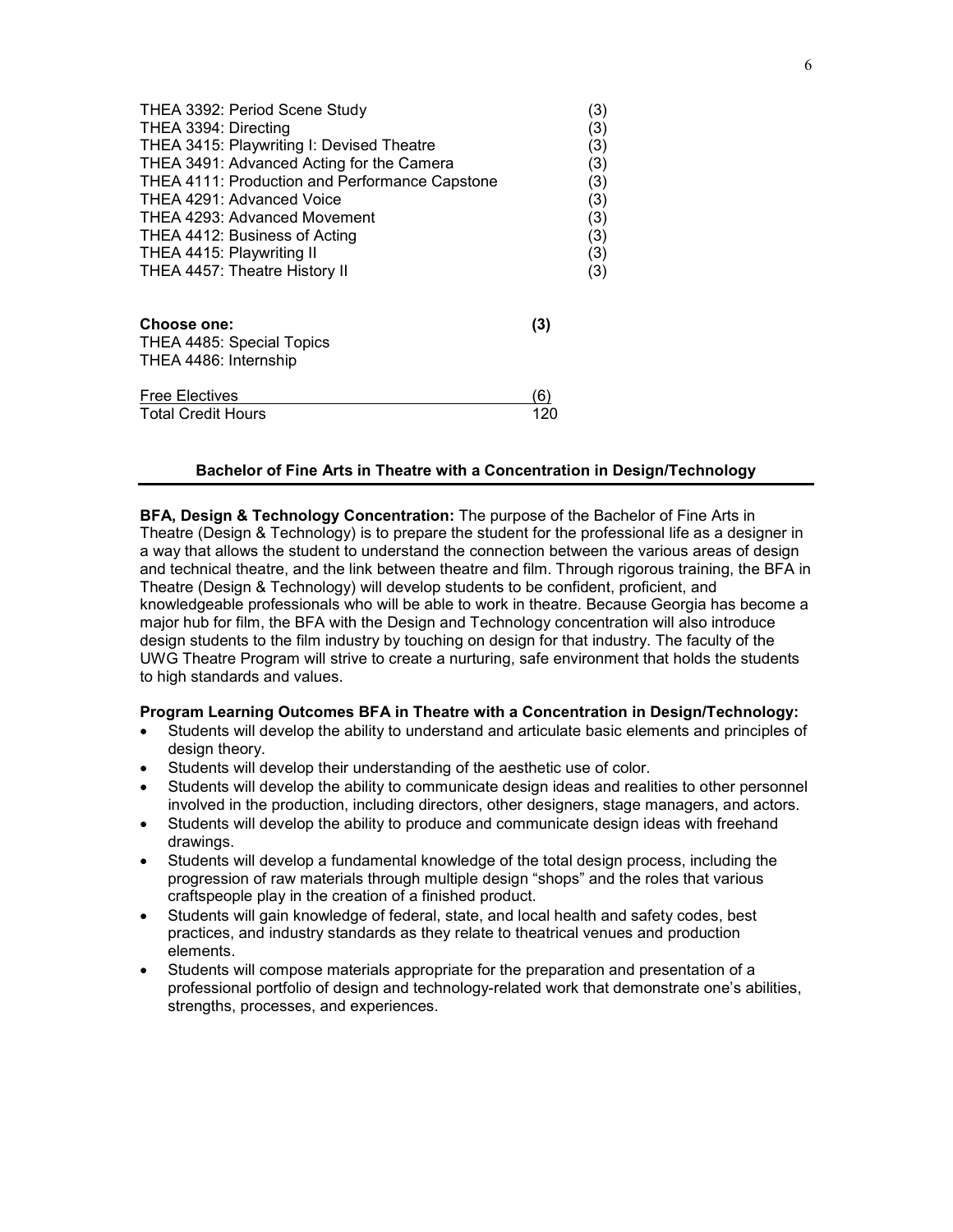# **BFA in Theatre with a Concentration in Design/Technology Curriculum Requirements: Major Requirements**

- The student must participate in a Senior Showcase and an exit interview, which includes a portfolio and website presentation. All theatre majors are required to follow the guidelines of the Theatre Program Policy Handbook as published annually by the Theatre Program.
- **Please note:** For THEA 2900: Students will take this course twice once they have completed 30 credit hours of course work with an overall GPA of 2.5, and an average GPA of 3.0 on their major courses. The first semester of this course will be a preparation for their portfolio reviews, which will take place in the second semester.

#### **Core Areas A, B, C, D, & E: 42 Hours Core Curriculum**

# **Core Area F – 18 hours**

| THEA 1100: Theatre Appreciation                    | (3)        |
|----------------------------------------------------|------------|
| THEA 2290: Stage & Film Craft 1                    | (3)        |
| THEA 2100: Play Analysis                           | (3)        |
| THEA 2291: Developing a Character                  | (3)        |
| THEA 2310: Stage Makeup                            | (3)        |
| THEA 1111: Production and Performance              | (1)        |
| THEA 1112: Production and Performance              | (1)        |
| THEA 2111: Production and Performance              | (1)        |
| <b>Courses Specific to the Major-57 hours</b>      |            |
| THEA 1000: Theatre Laboratory                      | (0)        |
| THEA 2112: Production and Performance              | (1)        |
| THEA 2214: Concepts in Theatre & Film Design       | (3)        |
| THEA 2215: Intro to Lighting/Sound/Media Tech      | (3)        |
| THEA 2224: Drafting and Computer Aid Design        | (3)        |
| THEA 2315: Rendering Styles                        | (3)        |
| THEA 2325: Costume Technology                      | (3)        |
| THEA 2550: Stage Management                        | (3)        |
| THEA 2900: Sophomore Assessment                    | (0)        |
| THEA 3212: Period Styles in Design                 | (3)        |
| THEA 3201: Stage & Film Craft 2                    | (3)        |
| Choose one:                                        | (3)        |
| THEA 3415: Playwriting1: Devised Theatre or        |            |
| THEA 4415: Playwriting II                          |            |
|                                                    |            |
| THEA 3214: Scenic Design                           | (3)        |
| THEA 3215: Lighting Design                         | (3)        |
| THEA 3390: Costume Design                          | (3)        |
| THEA 3394: Directing                               | (3)        |
| THEA 3111: Production and Performance              | (1)        |
| THEA 3112: Production and Performance              | (1)        |
| THEA 3357: Theatre History I                       | (3)        |
| THEA 4111: Production and Performance Capstone     | (3)        |
| THEA 4301: Solutions in Design and Technology      | (3)        |
| THEA 4457: Theatre History II                      | (3)        |
| Choose one:                                        | (3)        |
|                                                    |            |
|                                                    |            |
| THEA 4485: Special Topics                          |            |
| THEA 4486: Internship                              |            |
| <b>Free Elective</b><br><b>Total Credit Hours:</b> | (3)<br>120 |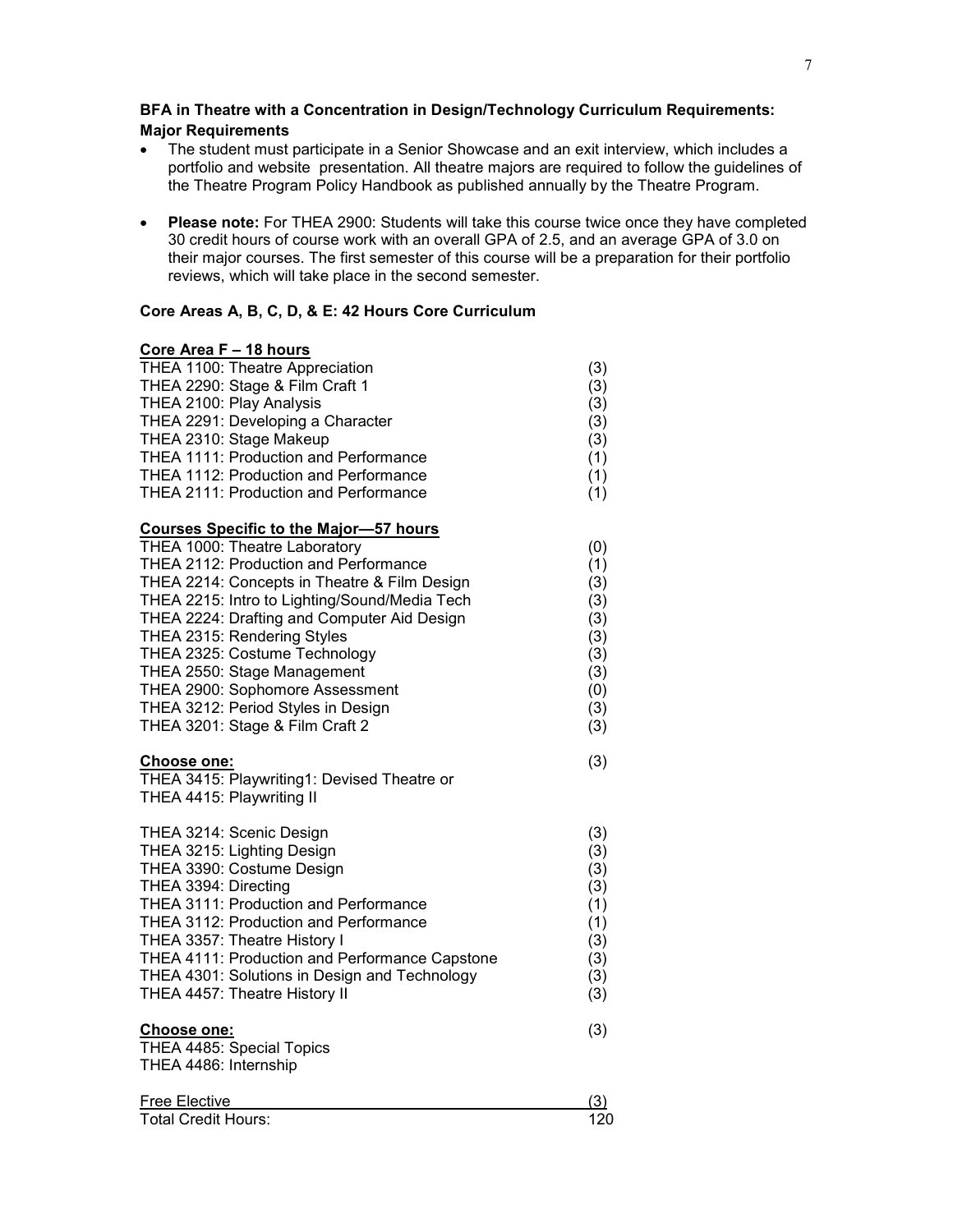# **Requirements For A Minor In Theatre – 18 HOURS**

**All theatre minors are required to follow guidelines of the Theatre Program Policy Handbook as published annually by the Theatre Program.**

| <b>Required Course:</b><br>THEA 2100 - Play Analysis                                                                                                                                                                                                                                    | (3) |
|-----------------------------------------------------------------------------------------------------------------------------------------------------------------------------------------------------------------------------------------------------------------------------------------|-----|
| <b>Choose three:</b><br>THEA 1111 - Performance and Production<br><b>THEA 1112 - Performance and Production</b><br>THEA 2111 - Performance and Production<br>THEA 2112 - Performance and Production<br>THEA 3111 - Performance and Production<br>THEA 3112 - Performance and Production | (3) |
| Choose one:<br>THEA 2291 - Developing a Character<br>THEA 2214 - Concepts in Theatre & Film Design                                                                                                                                                                                      | (3) |
| <b>Choose one:</b><br>THEA 3357 - Theatre History I<br>THEA 4457 - Theatre History II                                                                                                                                                                                                   | (3) |
| <b>Choose two:</b><br>Any THEA upper level electives<br>(may not double count THEA 3111, 3112, 3357, 4457)                                                                                                                                                                              | (6) |
| <b>Total Credit Hours:</b>                                                                                                                                                                                                                                                              | 18  |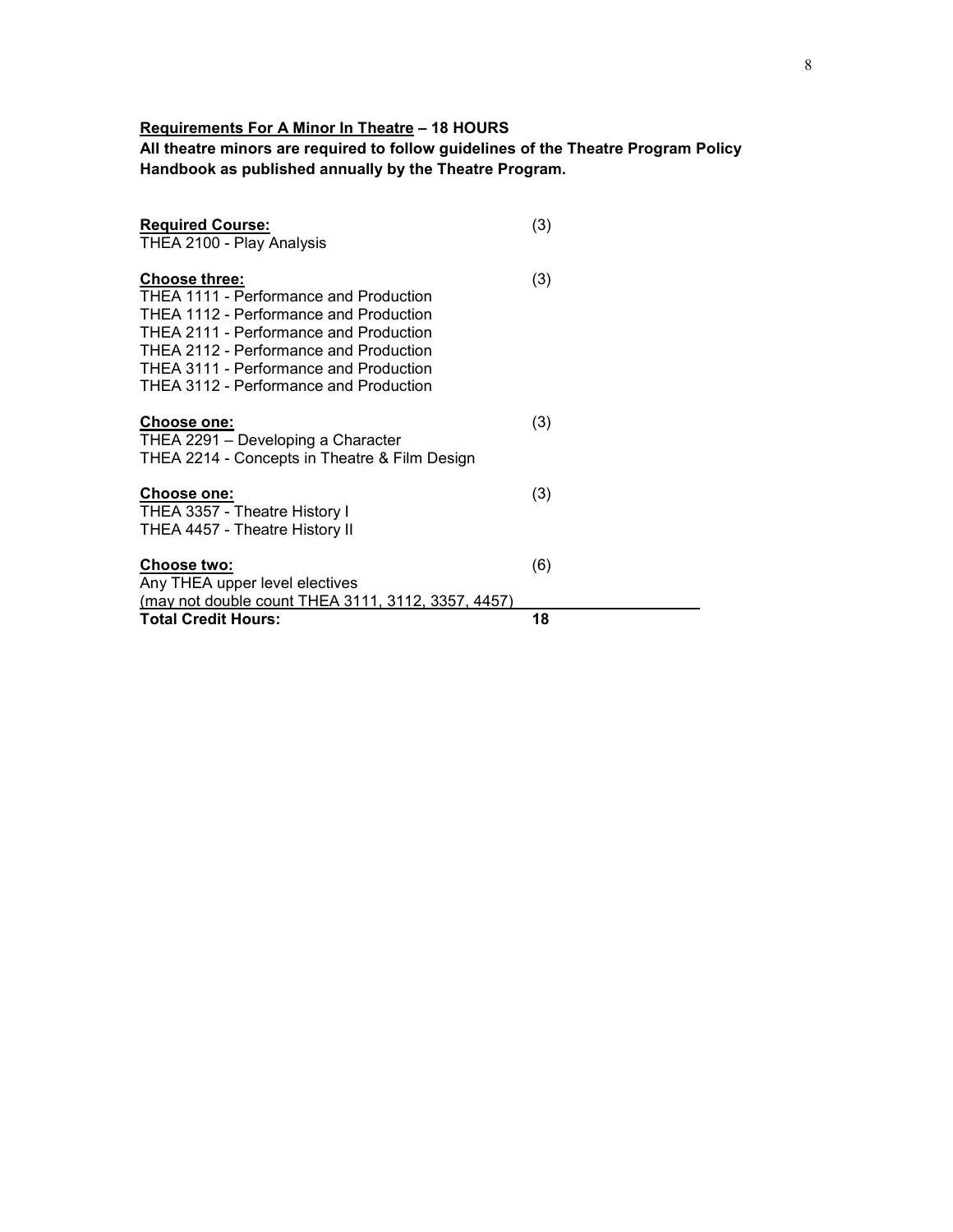#### **Recommended Programs of Study for the BA and BFA Concentrations**

#### **Pursuing the BA in Theatre (see notes below)**

This program of study is meant only as a guide. Advisors and students should work closely together for optimum scheduling.

#### **Freshman Year (ACCESS)**

**Semester 1 (16) Semester 2 (16)** XIDS 2100/ENGL 1101 Block (Areas A, C1)<br>FL1001 or 1002 (Area B1) THEA 1100 (Area F) THEA 1291 or 2214 (Area F) THEA 1000 THEA 2100 (Area F) **THEA 1111** THEA 2290 MATH 1001

Area D Class (no lab)<br>Area E4

FL 2002 or elective

THEA 3290 or 3392

FL 1002 or 2001 (Areas C2 orF)

#### **Sophomore Year**

**Semester 1 (16) Semester 2 (13-16)** Area B2 Class (must be two credits)<br>THEA 2291 (Major) Area D Class  $+$  Lab FL 2001 or 2002 (Area F) THEA 2214<br>POLS 1101 FL 2002 or  $\epsilon$ THEA 2111 THEA 2112

# **Junior Year**

#### **Semester 1 (13) Semester 2 (16)**

HIST 2111 OR 2112 (Area E2) THEA 3357/4457 Block Area D Class (no lab) THEA 3415<br>THEA 2390 THEA 3290 THEA 3111 Free Elective (1000-2000)<br>1000 or 2000 Art. Music. or Film (Area F) THEA 3112 1000 or 2000 Art, Music, or Film (Area F)

### **Senior Year**

# **Semester 1 (15) Semester 2 (12)**

**THEA 4412** THEA 4111<br>Free Flective (3000-4000) Theatre Elective Free Elective  $(3000-4000)$ THEA 4415 **Free elective (3000-4000)** THEA 3291 or 4485 or 4486

Please note:

- GFA courses are behind-the-camera courses through the Georgia Film Academy (courses will be off UWG campus).
- All students are required to take two Discipline Specific Writing (DSW) courses: at least three credit hours must be in the major.
- Students and advisors should be aware that THEA 1100 and THEA 2100 are prerequisites for many upper division theatre courses.
- This program of study is only a recommendation; ability to take certain courses may depend on a number of unpredictable factors such as seating capacity in a given course or a change of offering in a semester.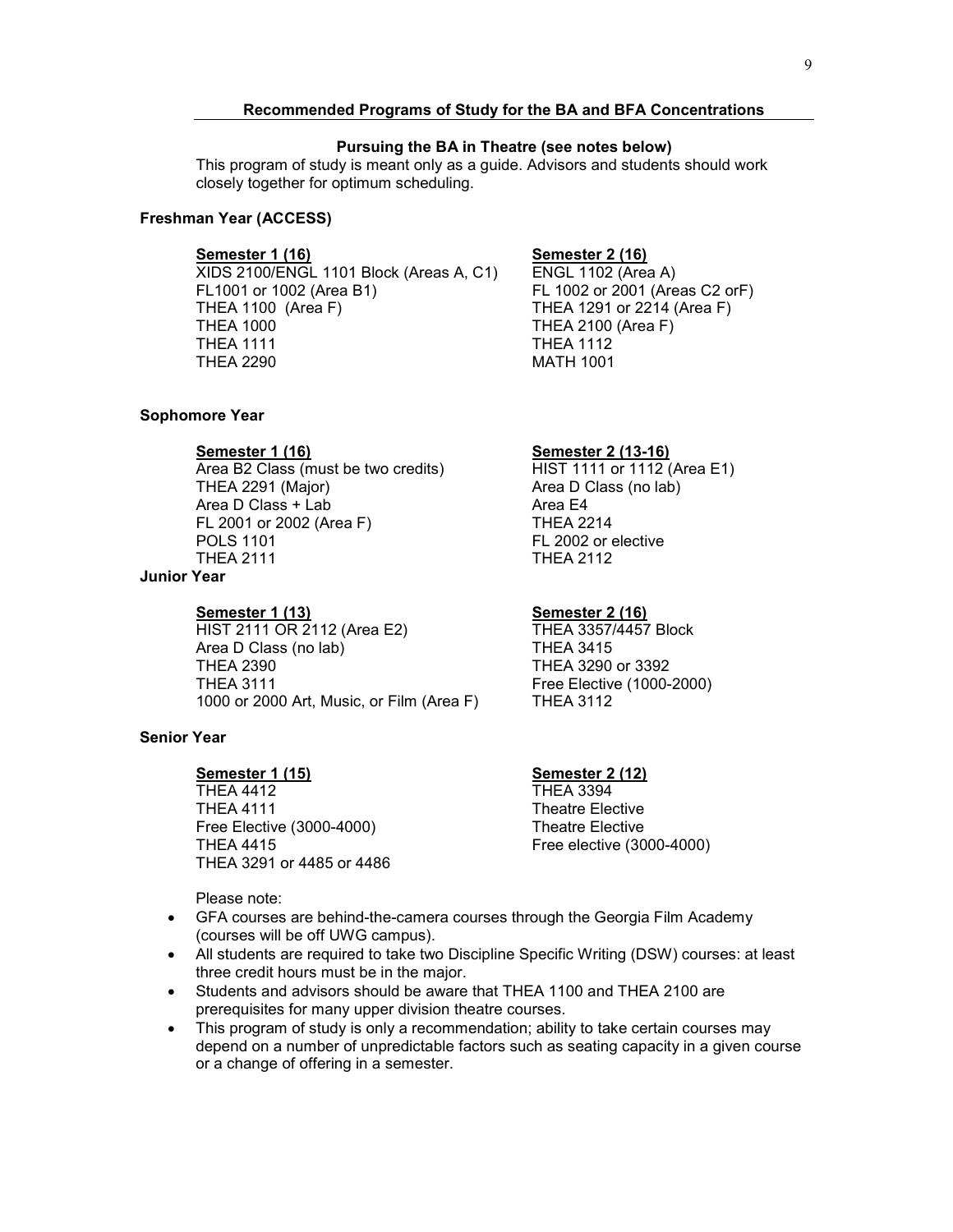### **Pursuing a BFA in Theatre, Acting Concentration**

This program of study is meant only as a guide. Advisors and students should work closely together for optimum scheduling.

#### **Freshman Year (ACCESS)**

**Semester 1 (16) Semester 2 (16)** XIDS 2100/ENGL 1101 Block (Areas A, C1)<br>FL1001 or 1002 (Area B1) THEA 1100 (Area F) THEA 1291 (Area F) THEA 1000 THEA 2100 (Area F) THEA 1111 THEA 1112 THEA 2290 MATH 1001

FL 1002 or 2001 (Areas C2 orF)

#### **Sophomore Year**

#### **Semester 3 (16) Semester 4 (15)**

Area B2 **HIST 1111 or 1112** (E1) Area D1 + Lab Area D (no lab)<br>THEA 2291 Area D (no lab) THEA 2291 POLS 1101 (E3)<br>THEA 1292 THEA 2112 (Area THEA 2111 (Area F) THEA 2292 HIST 2111 or 2112 (E2) Area E4 THEA 2900 THEA 2900

### **Junior Year**

**Semester 5 (14) Semester 6 (16)**<br> **Area D (no lab) Semester 6 (16) THEA 2491** Area D (no lab) THEA 2380 or 2391 or2393 or 2395 THEA 3415 Free Elective THEA 3394 **THEA 3357** THEA 2310 THEA 2112

THEA 2112 (Area F)

THEA 4457

### **Senior Year**

**Semester 7 (15) Semester 8 (12)** THEA 3392 THEA 4111 THEA 3491 THEA 4412 Free Elective

THEA 4291 THEA 4293 THEA 4415 THEA 4485 or 4486

- All students are required to take two Discipline Specific Writing (DSW) courses: at least three credit hours must be in the major.
- Students and advisors should be aware that THEA 1100 and THEA 2100 are prerequisites for many upper division theatre courses.
- This program of study is only a recommendation; ability to take certain courses may depend on a number of unpredictable factors such as seating capacity in a given course or a change of offering in a semester.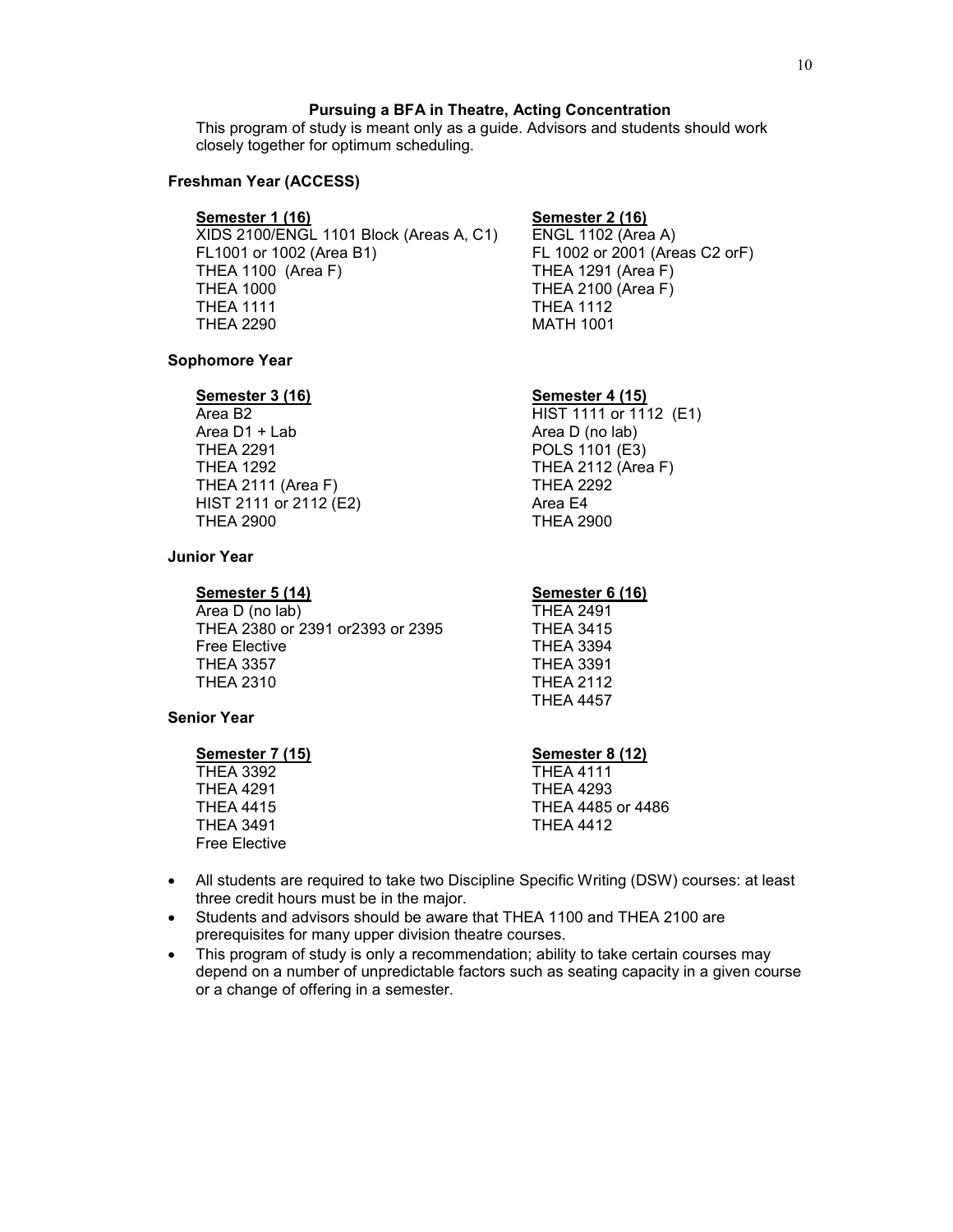# **Pursuing a BFA in Theatre, Design/Technology Concentration**

This program of study is meant only as a guide. Advisors and students should work closely together for optimum scheduling.

#### **Freshman Year (ACCESS)**

**Semester 1 (16) Semester 2 (16)**  $XIDS$  2100/ENGL 1101 Block (Areas A, C1)<br>FL1001 or 1002 (Area B1) THEA 1100 (Area F) THEA 2224 (Area F) THEA 1000 THEA 2100 (Area F) THEA 1111 THEA 1112 THEA 2290 MATH 1001

FL 1002 or 2001 (Areas C2 orF)

#### **Sophomore Year**

#### **Semester 3 (15) Semester 4 (16)**

Area B2 **HIST 2111 or 2112** (E2) THEA 2315 Area D (no lab)<br>THEA 2291 Area D (no lab) THEA 2291 POLS 1101 (E3)<br>THEA 2310 THEA 2112 (Area THEA 2111 (Area F) THEA 2214 HIST 1111 or 1112 (E1) THEA 2215 THEA 2900 THEA 2900

### **Junior Year**

**Semester 5 (16) Semester 6 (16)**

Area D (no  $lab$ ) THEA 2325 THEA 3415 THEA 2550 THEA 3394 Area E4 THEA 3290 THEA 3111 THEA 3201 THEA 3212

THEA 2112 (Area F)

### **Senior Year**

**Semester 7 (13)**<br>THEA 3112 **Semester 8 (12)**<br>THEA 4111

**THEA 3112** THEA 3357 THEA 4457 THEA 4415 or Free Elective THEA 4485 or 4486 THEA 3214 THEA 4301 THEA 3215

- All students are required to take two Discipline Specific Writing (DSW) courses: at least three credit hours must be in the major.
- Students and advisors should be aware that THEA 1100 and THEA 2100 are prerequisites for many upper division theatre courses.
- This program of study is only a recommendation; ability to take certain courses may depend on a number of unpredictable factors such as seating capacity in a given course or a change of offering in a semester.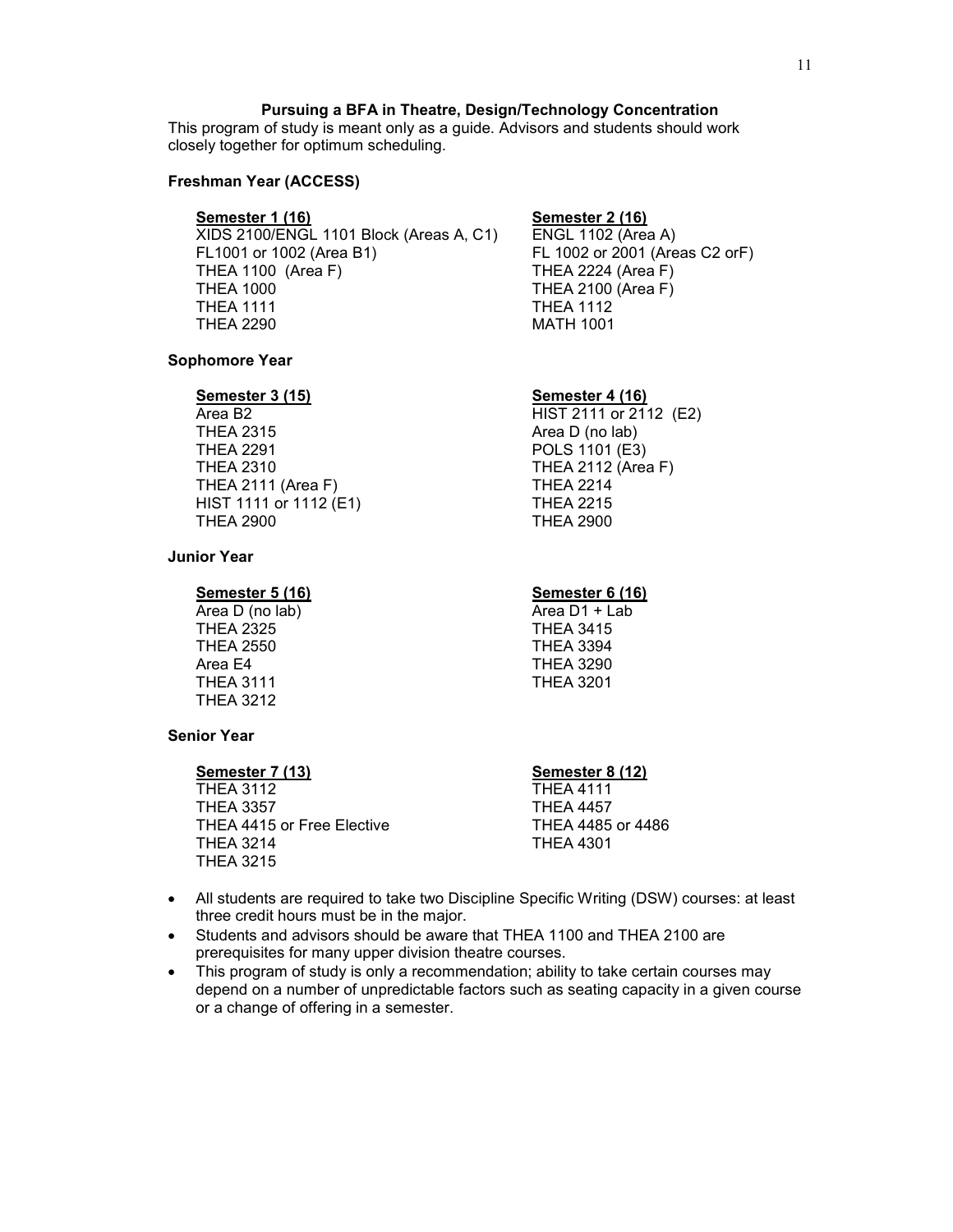# **Performance and Production Syllabi**

Performance and Production courses are the practical side of our curriculum. THEA 1111/1112, 2111/2112, and 3111/3112 are taken the first three years of your major. They are each worth one credit and allow you to get class credit for the work you do on our productions. They are required for every theatre major. You may repeat one job once; that is, if you get credit for acting when you take THEA 1111, you can get credit for acting just one more time for any of the other one credit courses (THEA 1112 or 2111 or 2112 or 3111 or 3112). We make this rule so that you get the true Bachelor of Arts experience and can be versatile in more than one area. THEA 4111 is the Senior Capstone Performance and Production course. It's worth three credits and what you do for this course must put capstone on your career in the UWG Theatre Program. For more specific information about these courses, please see the syllabi and criteria that follows.

# **THEA 1111/1112 Performance and Production**

# *REQUIRED TEXTS***:**

UWG Theatre Company Policy Handbook – A PDF file is available at the Theatre Company website and on Course Den.

# *COURSE DESCRIPTION:*

THEA 1111 and 1112 are courses that introduce the student to the study of the practical aspects of theatre production.

# *COURSE OBJECTIVES:*

- To develop the student's communication and critical thinking skills through collaborative work.
- To develop time-management skills so that assignments are completed by the deadlines set in order to successfully realize a full theatrical production.

# *COURSE LEARNING OUTCOMES*:

By the completion of this course, the student will:

- 1. Understand their role/position in the collaborative process of producing a live performance.
- 2. Identify the different stages of a production from rehearsal to performance.
- 3. Exhibit and understand theatre safety policies and procedures.
- 4. Communicate with audience members by ushering for at least three performances in the semester.

# *THIS COURSE WILL FOCUS ON THE FOLLOWING DEGREE LEARNING OUTCOMES:*

- Students will apply skills learned in courses to a variety of work and social environments.
- Students will function safely and effectively while using theatre technology.
- Students will demonstrate knowledge of the various means (acting, directing, designing, constructing, playwriting, etc.) through which a theatrical concept is realized.

# *STUDENT EVALUATION*

Once the student is assigned a position or role in a production, they should report immediately to their area mentor (please see below). The area mentor will go over with the student the Agreement Form and evaluation for that area.

# **Assignments:**

- If students are assigned to work in either the Costume or Scene Shops, they are required to put in a minimum of 60 hours of work for the semester. Time sheets must be recorded and signed by a supervisor each day of work.
- Students will work on one of three productions in the Fall term: *Evil Dead: The Musical, Macbeth,* or the High School Recruitment Tour.
	- o Possible positions to be assigned:
		- Cast in a role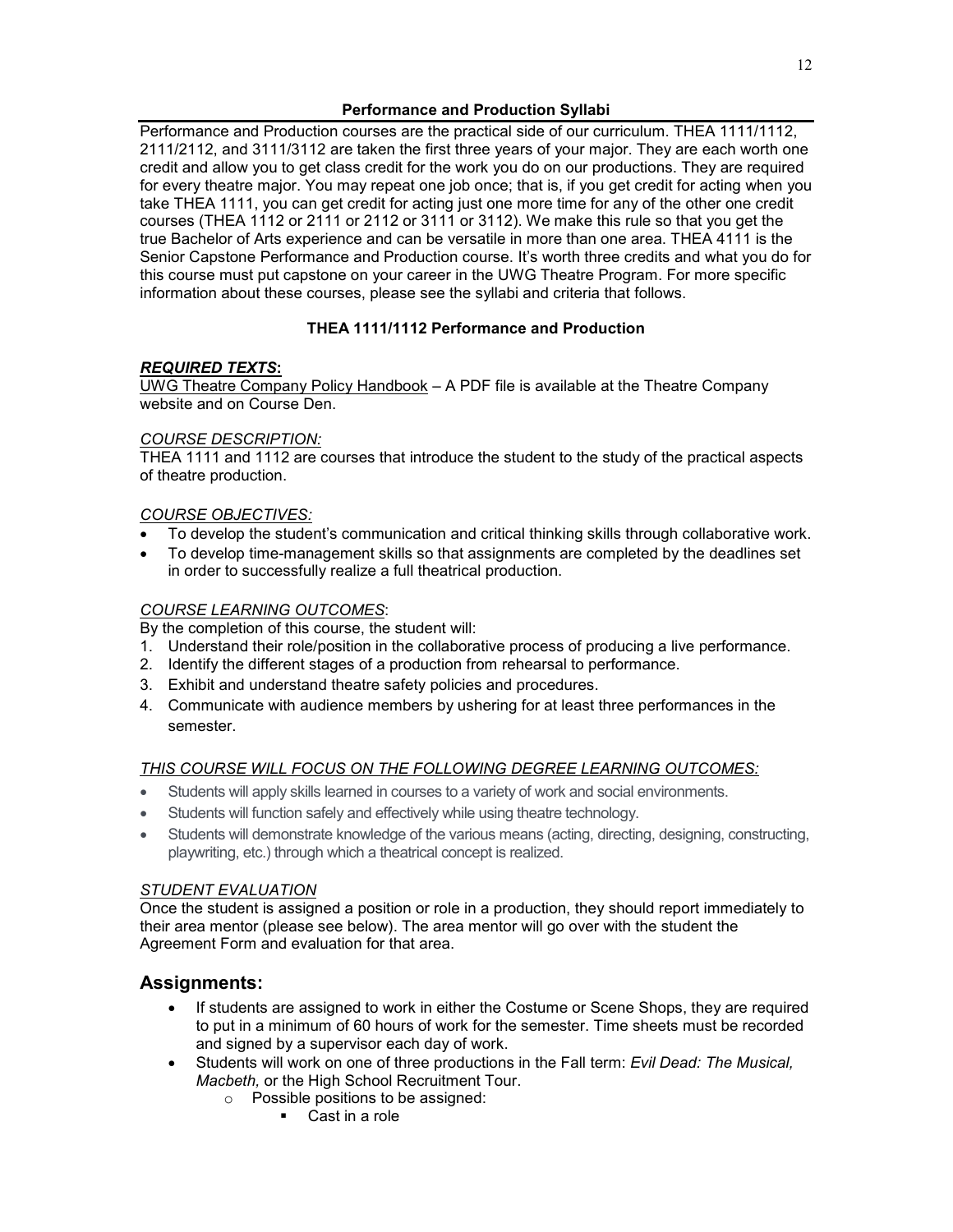- Stage Manager
- Assistant Stage Manager
- Deck Crew
- Master Electrician
- Asst. Technical Director
- Electrics Crew
- Light Board Op
- Sound Board Op
- Sound Board Op/Asst. Audio Engineer/Sound Designer (Musical Only)
- Wardrobe Coordinator
- Wardrobe Crew
- **House Manager**
- Scene Shop Carpenter
- Costume Shop stitcher
- Dramaturg
- Designer
	- Scenic
	- Lighting
	- Costume
	- Props
	- **Sound**
	- Media
- Another position exclusive to a production, etc.
- Students will usher for at least three performances in the semester.
	- $\circ$  Student ushers are required to attend a three hour session scheduled before the show they are assigned to usher. This session will coincide with the scheduled work call for that particular show. See the Production Calendar for dates.
- Students must adhere to the job descriptions and policies as outlined in the Theatre Program Policy Handbook.
- Assigned production crew members are required to attend ONE final run through prior load-in.
	- $\circ$  The production stage manager will alert and remind all crew members during the rehearsal process.
		- Crew members MUST respond to the SM when they contact to schedule run thru attendance.
		- Attendance to at least one run thru is mandatory. Failure to attend will result in a grade deducation.
		- The tech week schedule is on the Google UWG Theatre Production Calendar; you must get these dates off of work or any other activity.
- Students must attend assigned Load Ins and Strikes.
	- o The technical director will send an email to the Theatre Major listserv approximately one week prior to Load In with further instructions on when the call will be.
	- **Please make sure you are available to the entire afternoon and evening to attend and work strikes. If you live in a dorm, please make sure the Chair of the Program has your dorm information.**
	- Failure to attend a load-in or strike without an excused absence note from a doctor or instructor will result in the student's total hours for the term being deducted by five hours (one letter grade).
		- o Work outside of the course is not an excuse for missing Load Ins or Strikes! This deduction is per load-in or strike. You will not have any extra time to make up these hours, so please mark your calendars ASAP to avoid a conflict!
- **CourseDen** will be used as a communication tool for this course. It is the student's responsibility to check **CourseDen** at least once per week to examine production and shop schedules.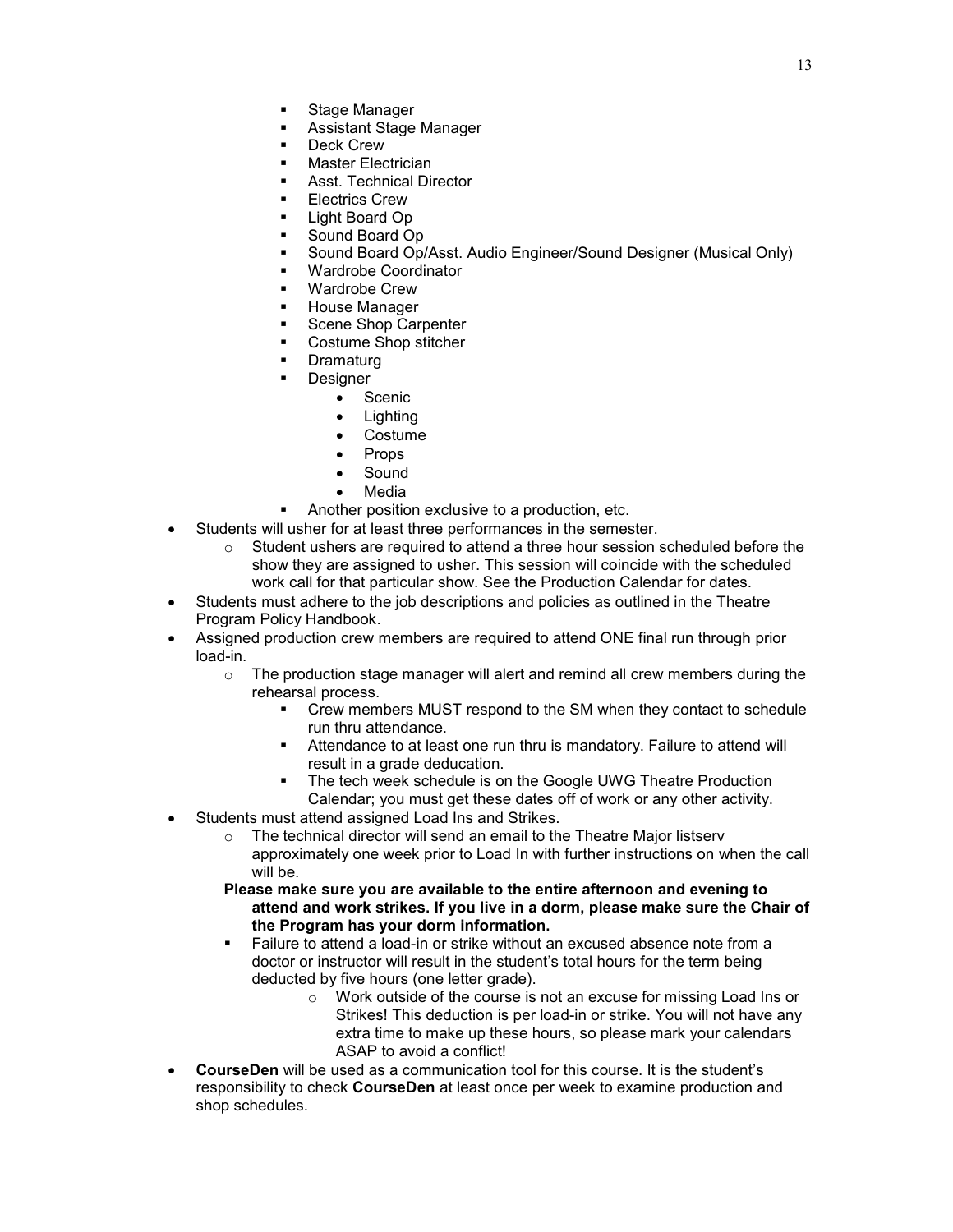• Call dates are given in advance to provide for outside job scheduling.

# **ATTENDANCE POLICY**

Attendance will be monitored through set shop/office/electrics crew schedules, rehearsal reports, production meeting reports, load in/strike/tech week attendance, and performance reports. Because attendance is vital to collaboration, it is a large part of the grade. Therefore, here is a rubric for how attendance will be graded. Grading will be based on attendance and the evaluations administered by your area mentor.

| A<br>$\bullet$<br>$\bullet$<br>$\bullet$                                                               | Completed all required hours<br>Punctual<br>Positive Attitude, worked well with others<br>Complete assigned tasks in timely manner<br>Not lazy<br>Attended all workshops and company meetings<br>Fulfilled shop safety requirements                                                                                                        |
|--------------------------------------------------------------------------------------------------------|--------------------------------------------------------------------------------------------------------------------------------------------------------------------------------------------------------------------------------------------------------------------------------------------------------------------------------------------|
| B<br>$\bullet$<br>$\bullet$<br>$\bullet$<br>$\bullet$<br>$\bullet$<br>$\bullet$                        | Within 5 hours of expected hours<br>May have been late on occasion, was not disruptive<br>May have had "off days" but was generally reliable<br>Missed Production/work call, but called in with enough time for you to find<br>a replacement for them<br>Attended all workshops and company meetings<br>Fulfilled shop safety requirements |
| $\mathsf C$<br>$\bullet$<br>$\bullet$<br>$\bullet$<br>$\bullet$<br>$\bullet$<br>$\bullet$<br>$\bullet$ | Within 7 hours of expected hours<br>Student was late occasionally<br>Negative attitude, but completed most work assigned.<br>Caused a few problems, but was O.K. for most part.<br>Missed Production call, but called in.<br>Missed workshops and company meetings<br>Fulfilled shop safety requirements                                   |
| D<br>$\bullet$<br>$\bullet$<br>$\bullet$<br>$\bullet$<br>$\bullet$                                     | Within 10 hours of expected hours<br>Punctuality issues<br>Negative attitude, sometimes disruptive<br>Did not usually complete work assigned<br>Missed workshops and company meetings                                                                                                                                                      |
| F<br>$\bullet$<br>$\bullet$<br>$\bullet$                                                               | Was more than 10 hours short of expected hours<br><b>Chronic Punctuality issues</b><br>Negative attitude<br><b>Disruptive</b><br>Missed Production/work call and did not call in<br>Missed workshops and company meetings                                                                                                                  |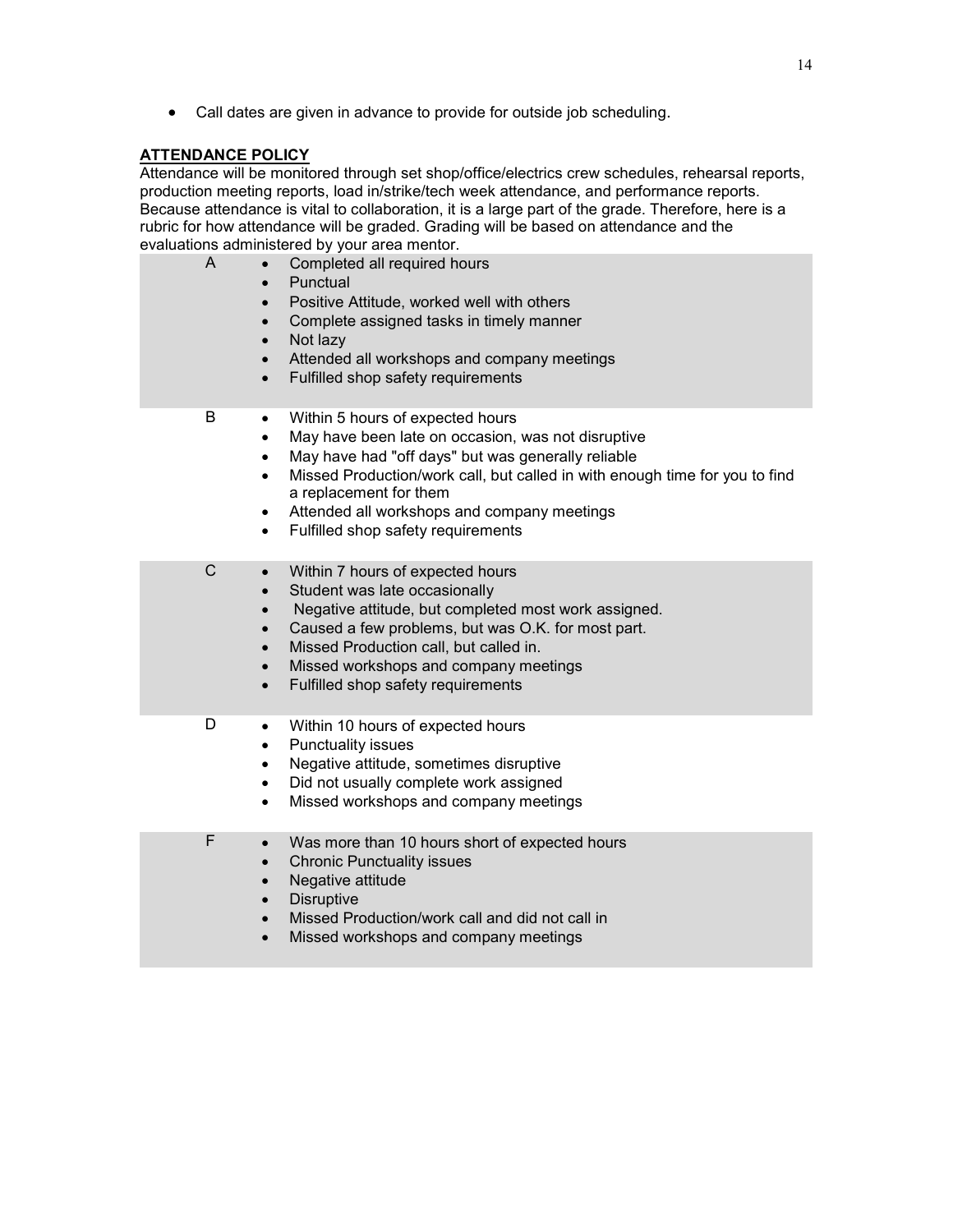# **THEA 2111/2112, Performance and Production**

# *REQUIRED TEXTS***:**

UWG Theatre Company Policy Handbook – A PDF file is available at the Theatre Company website and on Course Den.

# *COURSE DESCRIPTION:*

THEA 2111 and 2112 are courses intermediate studies of the practical aspects of theatre production.

# *COURSE OBJECTIVES:*

- To further develop the student's communication and critical thinking skills through collaborative work.
- To utilize time-management skills so that assignments are completed by the deadlines set in order to successfully realize a full theatrical production.

# *COURSE LEARNING OUTCOMES*:

By the completion of this course, the student will:

- 1. Understand their role/position in the collaborative process of producing a live performance.
- 2. Identify the different stages of a production from rehearsal to performance.
- 3. Exhibit and understand theatre safety policies and procedures.
- 4. Communicate with audience members by ushering for at least three performances in the semester.

# *THIS COURSE WILL FOCUS ON THE FOLLOWING DEGREE LEARNING OUTCOMES:*

- Students will apply skills learned in courses to a variety of work and social environments.
- Students will function safely and effectively while using theatre technology.
- Students will demonstrate knowledge of the various means (acting, directing, designing, constructing, playwriting, etc.) through which a theatrical concept is realized.

### *STUDENT EVALUATION*

Students will be graded on their performance in the following areas (you may not repeat a Once the student is assigned a position or role in a production, they should report immediately to their area mentor (please see below). The area mentor will go over with the student the Agreement Form and evaluation for that area.

# **Assignments:**

- If students are assigned to work in either the Costume or Scene Shops, they are required to put in a minimum of 40 hours of work for the semester. Time sheets must be recorded and signed by a supervisor each day of work.
- Students will work on one of three productions in the Fall term: *Evil Dead: The Musical, Macbeth,* or the High School Recruitment Tour.
	- $\circ$  Possible positions to be assigned:
		- Cast in a role
		- **Stage Manager**
		- Assistant Stage Manager
		- Deck Crew<br>■ Master Flec
		- Master Electrician
		- Asst. Technical Director
		- **Electrics Crew**
		- **Light Board Op**
		- **Sound Board Op**
		- **Sound Board Op/Asst. Audio Engineer/Sound Designer (Musical Only)**<br> **Subset Coordinator**
		- Wardrobe Coordinator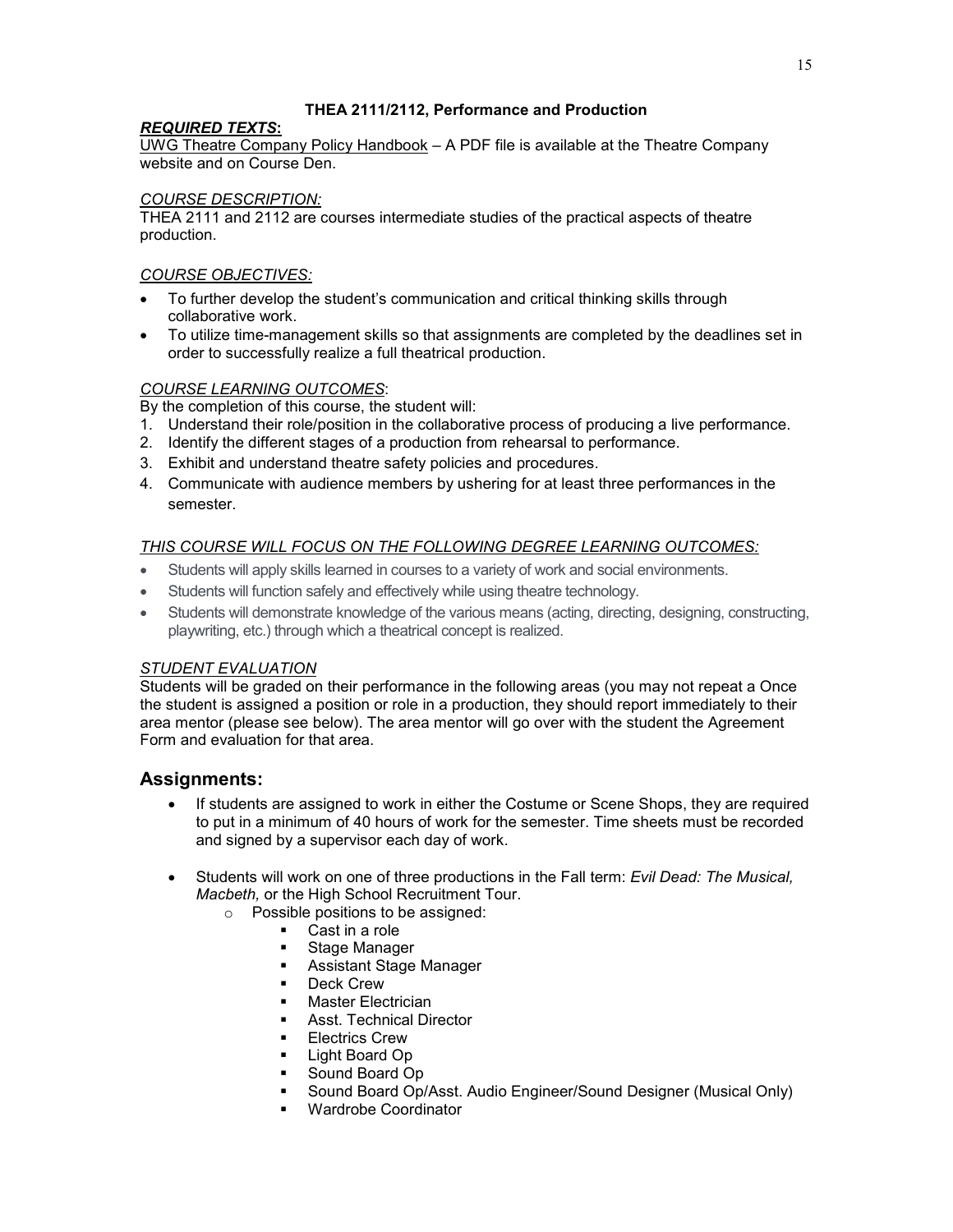- Wardrobe Crew
- House Manager
- Scene Shop Carpenter
- Costume Shop stitcher
- **Dramaturg**
- Designer
	- Scenic
	- Lighting
	- Costume
	- Props
	- Sound
	- Media
- Another position exclusive to a production, etc.
- Students will usher for at least three performances in the semester.
	- $\circ$  Student ushers are required to attend a three hour session scheduled before the show they are assigned to usher. This session will coincide with the scheduled work call for that particular show. See the Production Calendar for dates.
- Students must adhere to the job descriptions and policies as outlined in the Theatre Program Policy Handbook.
- Assigned production crew members are required to attend ONE final run through prior load-in.
	- $\circ$  The production stage manager will alert and remind all crew members during the rehearsal process.
		- Crew members MUST respond to the SM when they contact to schedule run thru attendance.
		- Attendance to at least one run thru is mandatory. Failure to attend will result in a grade deducation.
		- The tech week schedule is on the Google UWG Theatre Production Calendar; you must get these dates off of work or any other activity.
- Students must attend assigned Load Ins and Strikes.
	- o The technical director will send an email to the Theatre Major listserv approximately one week prior to Load In with further instructions on when the call will be.
	- **Please make sure you are available to the entire afternoon and evening to attend and work strikes. If you live in a dorm, please make sure the Chair of the Program has your dorm information.**
	- Failure to attend a load-in or strike without an excused absence note from a doctor or instructor will result in the student's total hours for the term being deducted by five hours (one letter grade).
		- o Work outside of the course is not an excuse for missing Load Ins or Strikes! This deduction is per load-in or strike. You will not have any extra time to make up these hours, so please mark your calendars ASAP to avoid a conflict!
- **CourseDen** will be used as a communication tool for this course. It is the student's responsibility to check **CourseDen** at least once per week to examine production and shop schedules.
- Call dates are given in advance to provide for outside job scheduling.

# **ATTENDANCE POLICY**

Attendance will be monitored through set shop/office/electrics crew schedules, rehearsal reports, production meeting reports, load in/strike/tech week attendance, and performance reports. Because attendance is vital to collaboration, it is a large part of the grade. Therefore, here is a rubric for how attendance will be graded. Grading will be based on attendance and the evaluations administered by your area mentor.

A • Completed all required hours and/or completed all play reading assignments/quizzes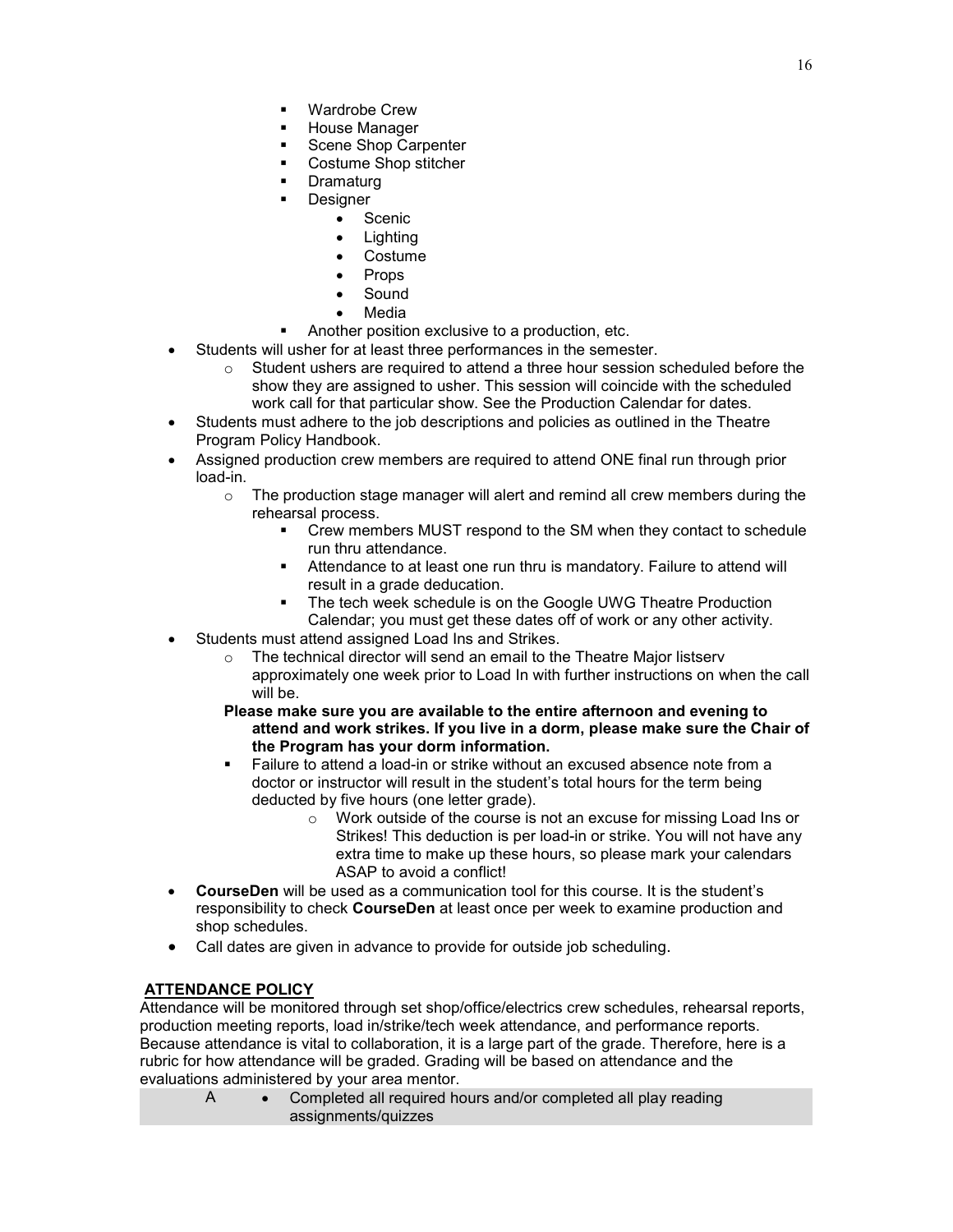| $\bullet$<br>$\bullet$<br>$\bullet$<br>$\bullet$                                | Punctual<br>Positive Attitude, worked well with others<br>Complete assigned tasks in timely manner<br>Not lazy<br>Attended at least 1 workshop<br>Attended all company meetings                                                                                                                                                                                                 |
|---------------------------------------------------------------------------------|---------------------------------------------------------------------------------------------------------------------------------------------------------------------------------------------------------------------------------------------------------------------------------------------------------------------------------------------------------------------------------|
| В<br>$\bullet$<br>$\bullet$<br>$\bullet$<br>$\bullet$<br>$\bullet$<br>$\bullet$ | Within 5 hours of expected hours and or completed all play reading<br>assignments/quizzes<br>May have been late on occasion, was not disruptive<br>May have had "off days" but was generally reliable<br>Missed Production/work call, but called in with enough time for you to find<br>a replacement for them<br>Attended at least 1 workshop<br>Attended all company meetings |
| $\mathsf C$<br>$\bullet$<br>$\bullet$<br>$\bullet$<br>$\bullet$<br>$\bullet$    | Within 7 hours of expected hours and or completed 8 play reading<br>assignments/quizzes<br>Student was late occasionally<br>Negative attitude, but completed most work assigned.<br>Caused a few problems, but was O.K. for most part.<br>Missed Production call, but called in.<br>Missed workshops and company meetings                                                       |
| D<br>$\bullet$<br>$\bullet$<br>$\bullet$<br>$\bullet$                           | Within 10 hours of expected hours and or completed 7 play reading<br>assignments/quizzes<br>Punctuality issues<br>Negative attitude, sometimes disruptive<br>Did not usually complete work assigned<br>Missed workshops and company meetings                                                                                                                                    |
| F<br>$\bullet$<br>$\bullet$<br>$\bullet$<br>$\bullet$<br>$\bullet$<br>$\bullet$ | Was more than 10 hours short of expected hours and or completed 5 play<br>reading assignments/quizzes<br><b>Chronic Punctuality issues</b><br>Negative attitude<br><b>Disruptive</b><br>Missed Production/work call and did not call in<br>Missed workshops and company meetings                                                                                                |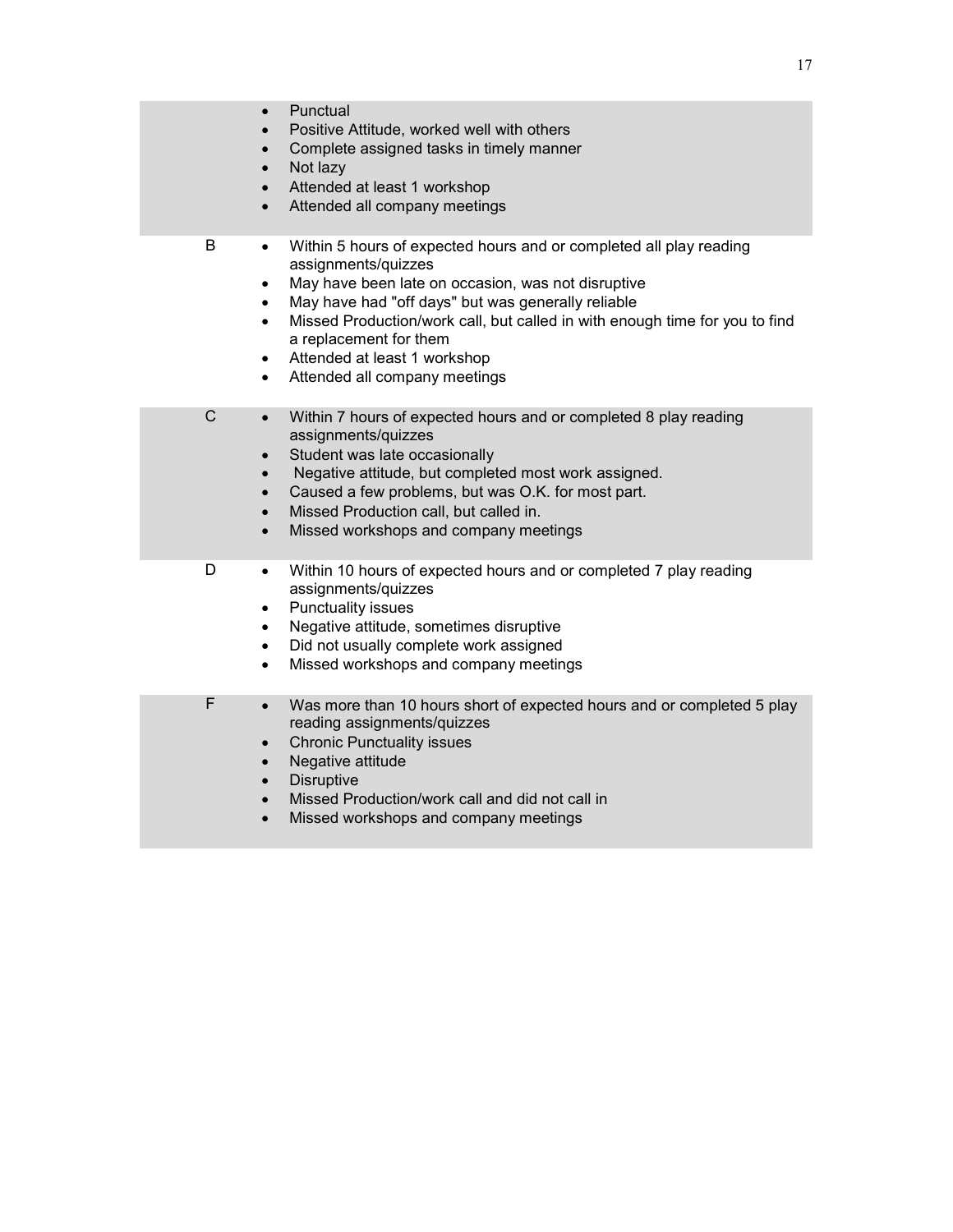# **THEA 3111/3112, Performance and Production**

# *REQUIRED TEXTS***:**

University West Georgia Theatre Program Policy Handbook – A PDF file is available at the Theatre Company website and on Course Den.

# *COURSE DESCRIPTION:*

THEA 3111 and 3112 are advanced studies of the practical aspects of theatre production.

# *COURSE OBJECTIVES:*

- To demonstrate strong communication and critical thinking skills through collaborative work.
- To utilize time-management skills so that assignments are completed by the deadlines set in order to successfully realize a full theatrical production.
- To apply skills learned in previous Performance and Production courses to a leadership position on a production team.

# *COURSE LEARNING OUTCOMES*:

By the completion of this course, the student will:

- 1. Understand their role/position in the collaborative process of producing a live performance.
- 2. Apply their skills from previous Performance and Production course roles to a leadership position on a production team.
- 3. Demonstrate and teach theatre safety policies and procedures.
- 4. Communicate with audience members by ushering for at least three performances in the semester.

# *THIS COURSE WILL FOCUS ON THE FOLLOWING DEGREE LEARNING OUTCOMES:*

- Students will apply skills learned in courses to a variety of work and social environments.
- Students will function safely and effectively while using theatre technology.
- Students will demonstrate knowledge of the various means (acting, directing, designing, constructing, playwriting, etc.) through which a theatrical concept is realized.

# *STUDENT EVALUATION*

Once the student is assigned a position or role in a production, they should report immediately to their area mentor (please see below). The area mentor will go over with the student the Agreement Form and evaluation for that area.

# **Assignments:**

- If students are assigned to work in either the Costume or Scene Shops, they are required to put in a minimum of 30 hours of work for the semester. Time sheets must be recorded and signed by a supervisor each day of work.
- Students will work on one of three productions in the Fall term: *Evil Dead: The Musical, Macbeth,* or the High School Recruitment Tour.
	- o Possible positions to be assigned:
		- Cast in a role
		- **Stage Manager**
		- Assistant Stage Manager
		- Deck Crew<br>■ Electrics Cr
		- Electrics Crew
		- **Master Electrician**
		- Asst. Technical Director
		- **Light Board Op**
		- **Sound Board Op**
		- **Sound Board Op/Asst. Audio Engineer/Sound Designer (Musical Only)**<br> **Wardrobe Coordinator**
		- Wardrobe Coordinator
		- Wardrobe Crew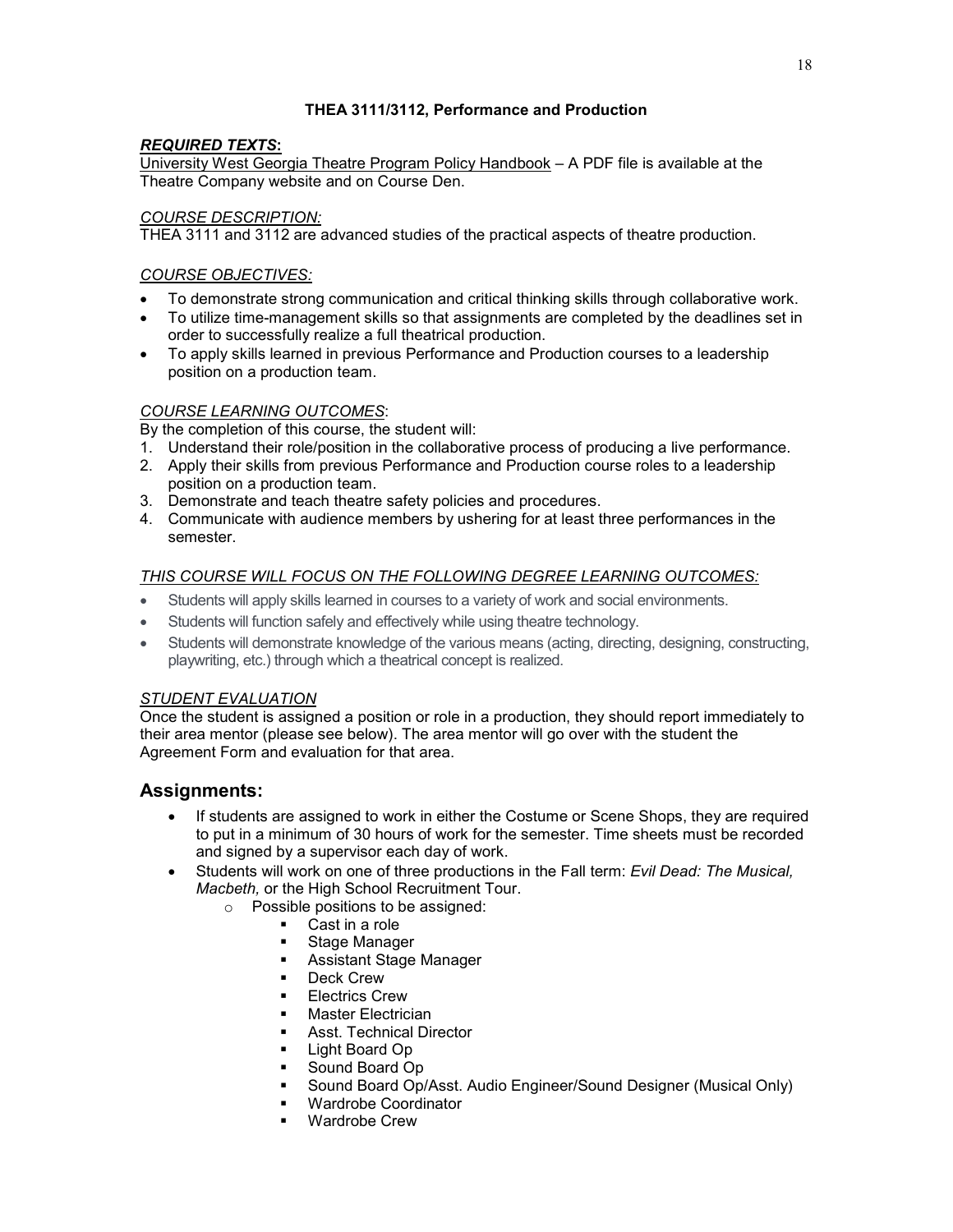- House Manager
- Scene Shop Carpenter
- Costume Shop stitcher
- **Dramaturg** 
	- Designer
		- Scenic
		- Lighting
		- Costume
		- Props
		- Sound
		- Media
- Another position exclusive to a production, etc.
- Students will usher for at least three performances in the semester.
	- $\circ$  Student ushers are required to attend a three hour session scheduled before the show they are assigned to usher. This session will coincide with the scheduled work call for that particular show. See the Production Calendar for dates.
- Students must adhere to the job descriptions and policies as outlined in the Theatre Program Policy Handbook.
- Assigned production crew members are required to attend ONE final run through prior load-in.
	- $\circ$  The production stage manager will alert and remind all crew members during the rehearsal process.
		- Crew members MUST respond to the SM when they contact to schedule run thru attendance.
		- Attendance to at least one run thru is mandatory. Failure to attend will result in a grade deducation.
		- **The tech week schedule is on the Google UWG Theatre Production** Calendar; you must get these dates off of work or any other activity.
- Students must attend assigned Load Ins and Strikes.
	- o The technical director will send an email to the Theatre Major listserv approximately one week prior to Load In with further instructions on when the call will be.
	- **Please make sure you are available to the entire afternoon and evening to attend and work strikes. If you live in a dorm, please make sure theTheatre Program Coordinator has your dorm information.**
	- Failure to attend a load-in or strike without an excused absence note from a doctor or instructor will result in the student's total hours for the term being deducted by five hours (one letter grade).
		- o Work outside of the course is not an excuse for missing Load Ins or Strikes! This deduction is per load-in or strike. You will not have any extra time to make up these hours, so please mark your calendars ASAP to avoid a conflict!
- **CourseDen** will be used as a communication tool for this course. It is the student's responsibility to check **CourseDen** at least once per week to examine production and shop schedules.
- Call dates are given in advance to provide for outside job scheduling.

# **ATTENDANCE POLICY**

Attendance will be monitored through set shop/office/electrics crew schedules, rehearsal reports, production meeting reports, load in/strike/tech week attendance, and performance reports. Because attendance is vital to collaboration, it is a large part of the grade. Therefore, here is a rubric for how attendance will be graded. Grading will be based on attendance and the evaluations administered by your area mentor.

A • Completed all required hours and/or completed all play reading assignments/quizzes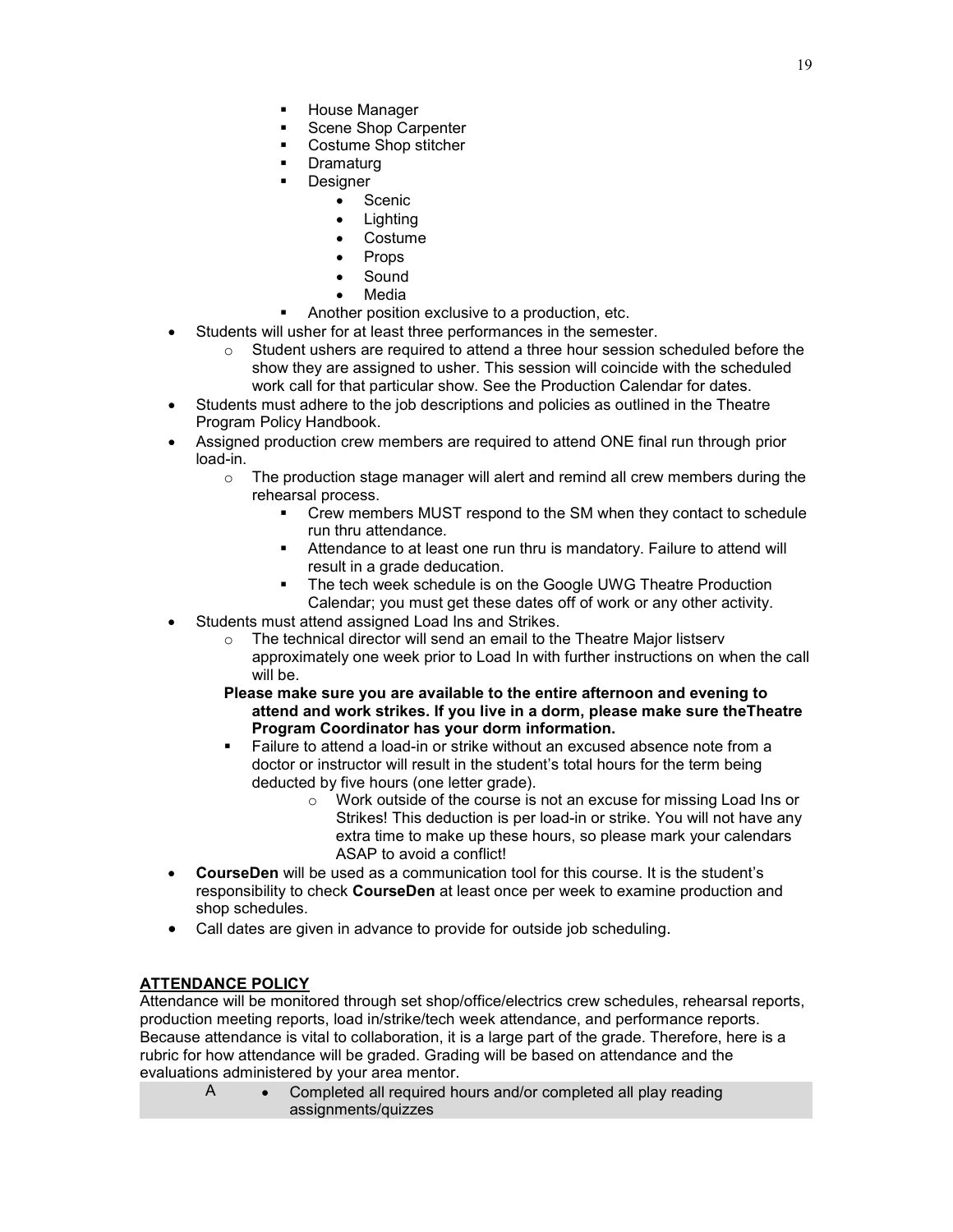|             | Punctual<br>$\bullet$<br>Positive Attitude, worked well with others<br>Complete assigned tasks in timely manner<br>$\bullet$<br>Not lazy<br>$\bullet$<br>Attended at least 1 workshop<br>$\bullet$<br>Attended all company meetings<br>$\bullet$                                                                                                                                                                                                              |
|-------------|---------------------------------------------------------------------------------------------------------------------------------------------------------------------------------------------------------------------------------------------------------------------------------------------------------------------------------------------------------------------------------------------------------------------------------------------------------------|
| B           | Within 5 hours of expected hours and or completed all play reading<br>$\bullet$<br>assignments/quizzes<br>May have been late on occasion, was not disruptive<br>$\bullet$<br>May have had "off days" but was generally reliable<br>$\bullet$<br>Missed Production/work call, but called in with enough time for you to find<br>$\bullet$<br>a replacement for them<br>Attended at least 1 workshop<br>$\bullet$<br>Attended all company meetings<br>$\bullet$ |
| $\mathsf C$ | Within 7 hours of expected hours and or completed 8 play reading<br>$\bullet$<br>assignments/quizzes<br>Student was late occasionally<br>$\bullet$<br>Negative attitude, but completed most work assigned.<br>$\bullet$<br>Caused a few problems, but was O.K. for most part.<br>$\bullet$<br>Missed Production call, but called in.<br>$\bullet$<br>Missed workshops and company meetings<br>$\bullet$                                                       |
| D           | Within 10 hours of expected hours and or completed 7 play reading<br>$\bullet$<br>assignments/quizzes<br>Punctuality issues<br>$\bullet$<br>Negative attitude, sometimes disruptive<br>$\bullet$<br>Did not usually complete work assigned<br>$\bullet$<br>Missed workshops and company meetings<br>$\bullet$                                                                                                                                                 |
| F           | Was more than 10 hours short of expected hours and or completed 5 play<br>$\bullet$<br>reading assignments/quizzes<br><b>Chronic Punctuality issues</b><br>$\bullet$<br>Negative attitude<br>$\bullet$<br><b>Disruptive</b><br>$\bullet$<br>Missed Production/work call and did not call in<br>$\bullet$<br>Missed workshops and company meetings                                                                                                             |

### **THEA 4111: Performance and Production Capstone Preparation and Criteria**

In order to obtain the Bachelor of Arts in Theatre Arts at the University of West Georgia, every theatre major must complete THEA 4111: Performance and Production Capstone, a three –credit course. This course should be taken some time in the student's senior year and should serve as a capstone in the student's focus area.

- Plans for the project should be approved **at least** one semester prior to taking the course.
- The first step for the student is to meet with her/his advisor to discuss the capstone.
- **This meeting should take place by the midpoint of the spring semester before the student's senior year.**
- The student and advisor should discuss three options for the capstone proposal.
- The student must listen to the advisor, even if it's difficult because s/he might not necessarily say what the student would like to hear.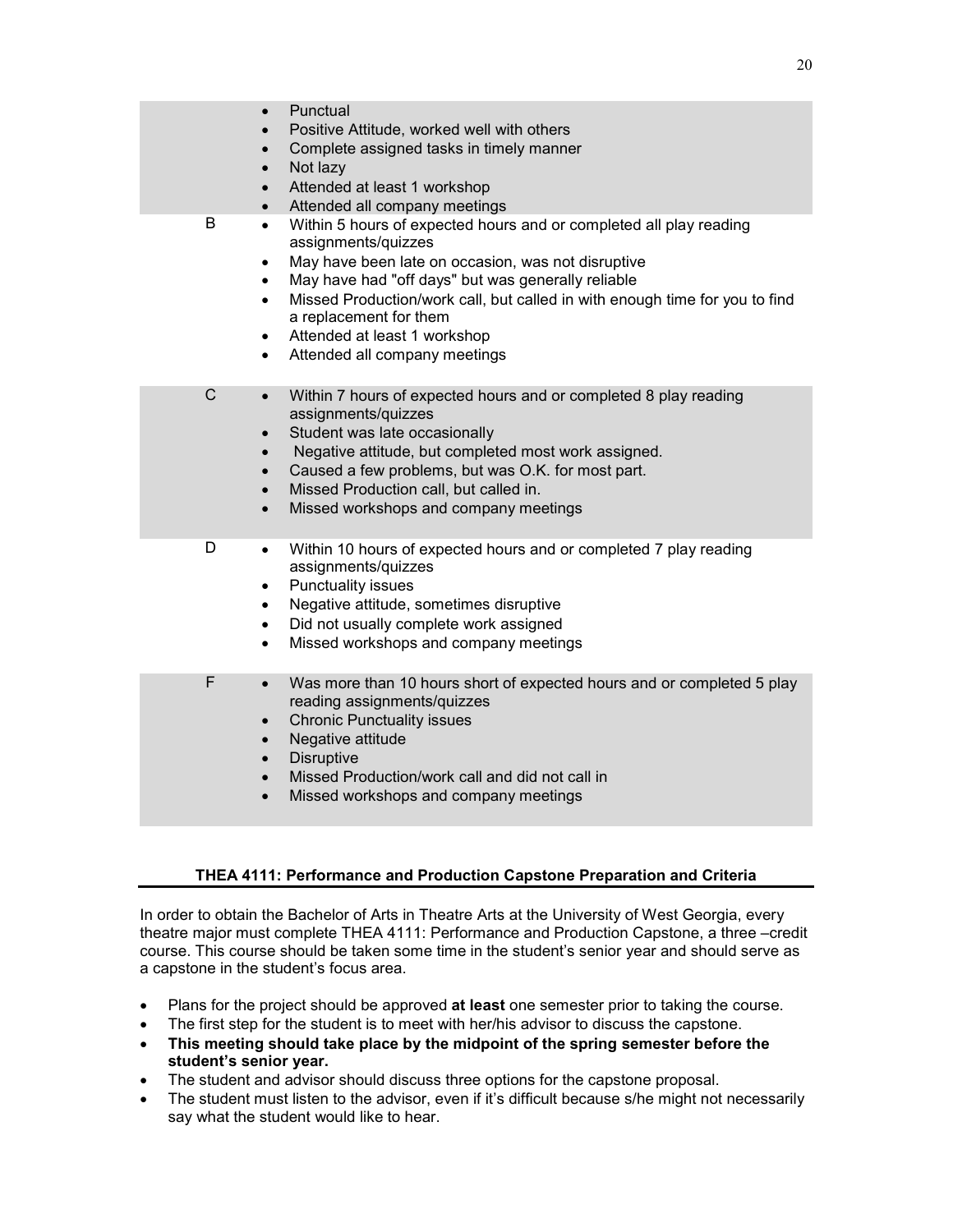- The second step is to email the Program Coordinator a formal proposal with three options for the capstone.
- Students should prepare their proposals with their particular focus area in mind.
- Prior experience is important; if a student has a limited amount of experience in a particular area that he or she is putting forward, chances are the proposal will be rejected.
- Students must earn the right, and provide evidence of this, in order to be granted a capstone project.
- Grades, résumé and prior dedication to the Theatre Company are all criteria that will be used by faculty when deciding on capstone projects.
- Included in each option of the proposal should be a succinct explanation of how the project will help the student to further her/his education.
- Answer the questions: Why is this project capstone worthy? What will I (the student) get out of this project?
- Once you've emailed your proposal to the Program Coordinator, s/he will send it to the rest of the faculty for discussion.
- The third and last step is to wait and to occasionally remind your advisor that you are awaiting your capstone assignment.
- Please remember that all acting role capstone assignments are subject to audition results.
- Discussions may occur about specific roles, but the actor must always audition for the role(s) s/he desires to use as a capstone.
- At no point may a student make plans for a project without prior approval from his or her advisor **and** the entire theatre faculty.
- All other Performance & Production courses (THEA 1111, 1112, 2111, 2112 and 3111, 3112) must be completed before enrolling in THEA 4111.
- Students may enroll in THEA 3112 the same semester as they enroll in THEA 4111 with the approval of her/his advisor and the instructor for both courses.
- Late submissions of proposals may not be considered by the faculty because of the missed deadline.
- If this occurs, enrollment in this course will be delayed one full semester.
- Once the capstone proposal has been approved by the theatre faculty, it is the student's responsibility to:
- Get an Variable Credit Form and fill it out with her/his advisor;
- Make sure that her/his mentor for the project is on board;
- Set up regular meetings with the mentor on the project.

# **Other Syllabi and Curriculum Information**

In this section we highlight criteria for courses that are distinct in our program. In your first semester of your first year, you will be required to take THEA 1000: Theatre Laboratory. This is a zero (0) credit course that is an introduction to the major at UWG. After 30 credit hours, students wishing to apply for candidacy into the BFA in Theatre must take THEA 2900: Sophomore Assessment. THEA 4486: Internship is a course that needs faculty approval to take and for which you will get "real life" experience in the Summer Stock and/or Atlanta theatre world. Also included is our three year course rotation.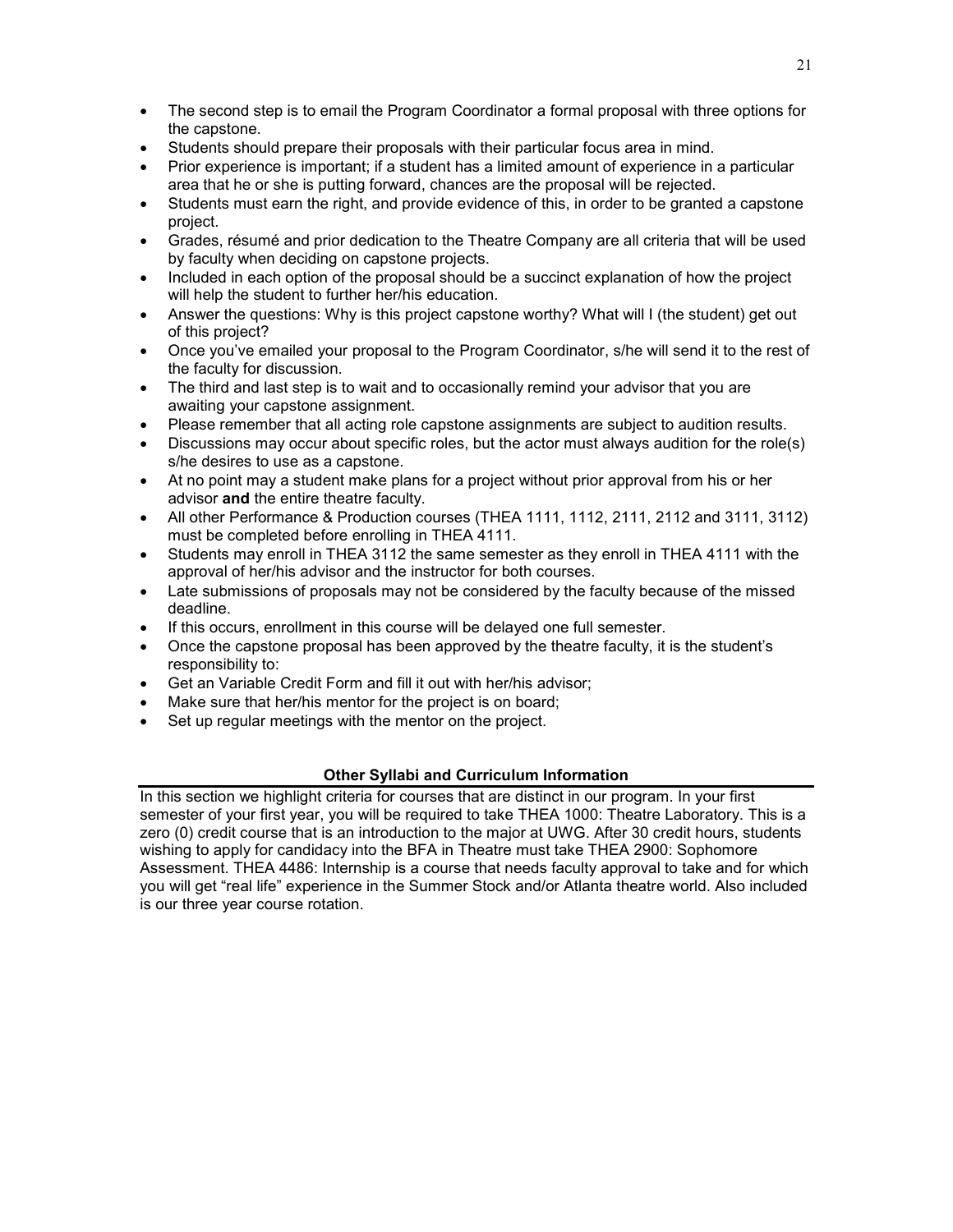### **THEA 1000: Theatre Laboratory Course Syllabus**

#### **Prerequisites:** Theatre Major

#### **Course Description:**

Theatre Laboratory is both an introduction to the major and an assessment course to ensure that students understand the responsibilities of majoring in Theatre. Attendance to all company meetings and all Theatre Company produced productions as specified by the Theatre Program faculty. All theatre majors and pre-majors are required to enroll with a grade of S or U.

#### **Learning Outcomes:**

- 1. Students will develop the ability to communicate about theatre in forums other than rehearsal or performance.
- 2. Students will recognize different styles of acting, design, directing, and technical theatre through exposure to guest lecturers from the professional theatre world in Atlanta.
- 3. Students will develop critical thinking and analysis skills as audience members of the different theatre company productions.

### **Degree Learning Outcomes:**

- 1. Students will demonstrate that they are familiar with a representative selection of plays, indicated by a demonstrable knowledge of selected plays, theatrical conventions, and theatrical movements important in the formation of the modern theatre.
- 2. Students will develop skill in analyzing plays, using theatre technology, and conducting research.
- 3. Students will be prepared to work and/or continue study in both the technical and performance areas of theatre upon graduation.
- 4. Students will have the ability to apply the skills they learned in courses to a variety of work and social environments.
- 5. Students will become aware of the complex human condition acquired through aesthetic and intellectual perceptions as evidenced in various modes of theatrical production.
- 6. Students will have the ability to demonstrate knowledge of the various means (acting, directing, designing, constructing, playwriting, etc.) through which a theatrical concept is realized.

### **Responsibilities:**

- Students are required to attend all Theatre Company meetings which occur twice monthly on Mondays. To receive full credit, the student must be in the room for the entire duration of each meeting. The Theatre Company Production Calendar has all meetings listed for the semester.
- Students are required to attend all Theatre Company produced plays presented in the semester. To receive full credit, the student must be in the audience for the duration of performance.
- If a student is performing, stage managing or crewing the show or shows in performance, they are given an exception for that show.
- Attendance slips for both company meetings and Theatre Company performances will be distributed and collected by a theatre faculty or staff member and signed by the student.
- No credit is awarded for attending a repeat performance of a play already seen by the student.
- Students must write one 500 word essay on a performance or workshop they attended in the semester **or** attend one professional theatrical event in the Atlanta area. The essay should reflect critical analysis of the event and discuss the event's attributes and weaknesses with regard to the student; proof of attendance of the outside event is required by turning in a program and ticket stub to the instructor.

### **Grading:**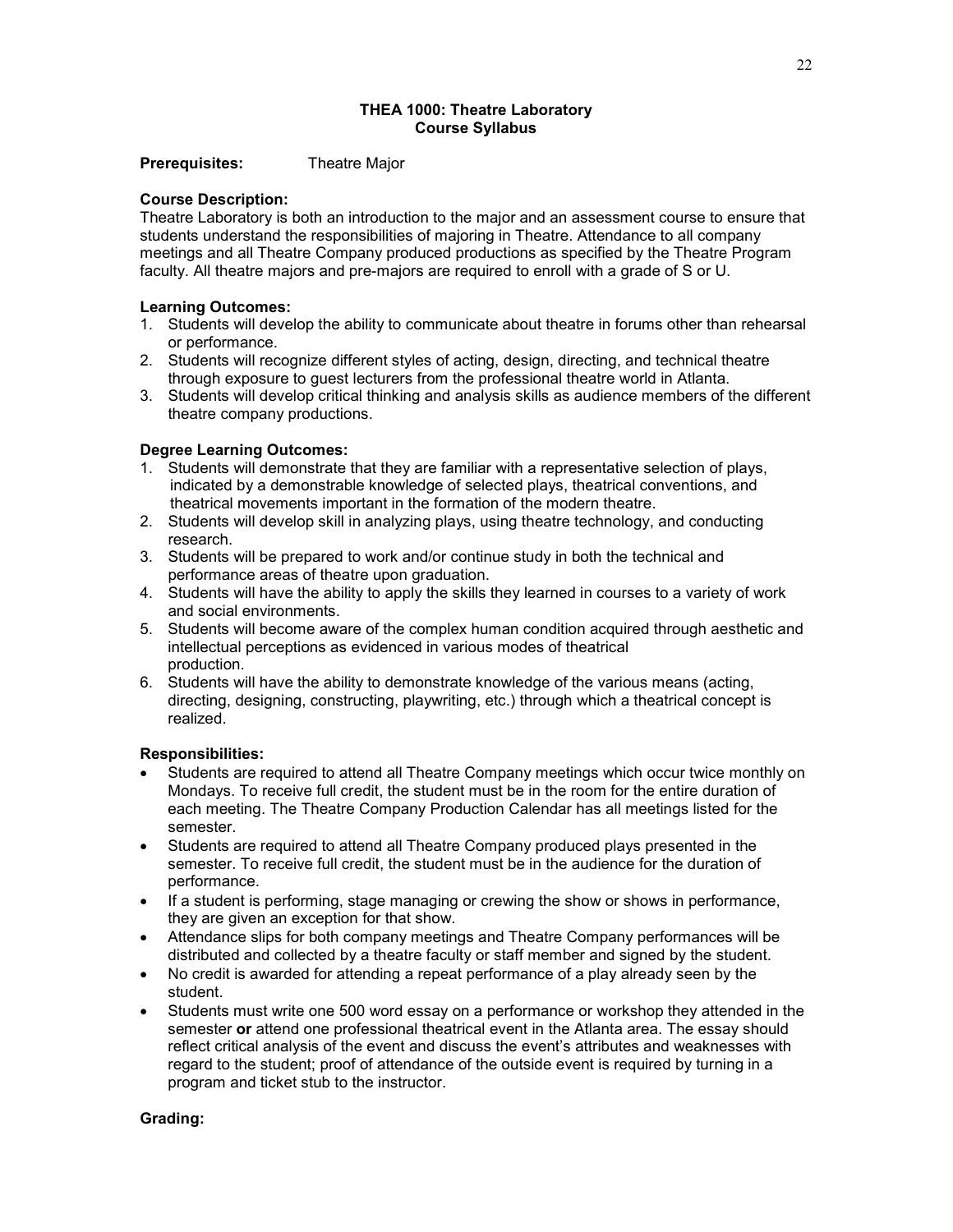To earn an S in THEA 1000, the student must attend the required amount of company meetings, and Theatre Company productions and write the 500 word essay about one of the events they experienced.

# **THEA 2900A: Sophomore Assessment Course Syllabus**

**Prerequisite:** Completion of 30 credit hours of course work.

**Course Description:** This course is comprised of a series of interviews, auditions (juries), and other projects/assignments geared toward determining the student's knowledge, skills, and abilities to continue in the BFA program. This is a pass/fail course. A student must earn a minimum score of 75% to continue in the BFA program. Students will take this course twice once they have completed 30 credit hours of course work with an overall GPA of 2.5, and an average GPA of 3.0 on their major courses. The first semester of this course will be a preparation for their auditions/juries, which will take place in the second semester.

# **Credit Hours: 0**

# **Program Learning Outcomes:**

# **The Bachelor of Fine Arts in Theatre (Acting):**

- Students will develop, through improvisation, various acting techniques, and body and voice development, believable, truthful, and committed characters.
- Students will understand and demonstrate the specific demands of acting styles for major periods and genres of dramatic literature.
- Students will understand and develop the specific skills needed for collaboration with other actors, the director, stage managers, and designers.
- Students will demonstrate their ability to learn and perform dialects and heightened language speech in a clear, articulate and expressive manner.
- Students will develop strong, flexible, and controlled body and vocal instruments that will allow actors to use both instruments effectively in characterizations, and have the ability to project these characterizations in varying performance spaces.
- Students will develop and administer makeup techniques for a wide range of characters.
- Students will understand the basic business procedures of the actor's profession.

# **The Bachelor of Fine Arts in Theatre (Design & Technology):**

- Students will develop the ability to understand and articulate basic elements and principles of design theory.
- Students will develop their understanding of the aesthetic use of color.
- Students will develop the ability to communicate design ideas and realities to other personnel involved in the production, including directors, other designers, stage managers, and actors.
- Students will develop the ability to produce and communicate design ideas with freehand drawings.
- Students will develop a fundamental knowledge of the total design process, including the progression of raw materials through multiple design "shops" and the roles that various craftspeople play in the creation of a finished product.
- Students will gain knowledge of federal, state, and local health and safety codes, best practices, and industry standards as they relate to theatrical venues and production elements.
- Students will compose materials appropriate for the preparation and presentation of a professional portfolio of design and technology-related work that demonstrate one's abilities, strengths, processes, and experiences.

### **Course Learning Outcomes:**

Upon successful completion of this course, students will:

• Demonstrate problem-solving and evaluative skills in the practice of collaboration with their peers on a theatrical or film production;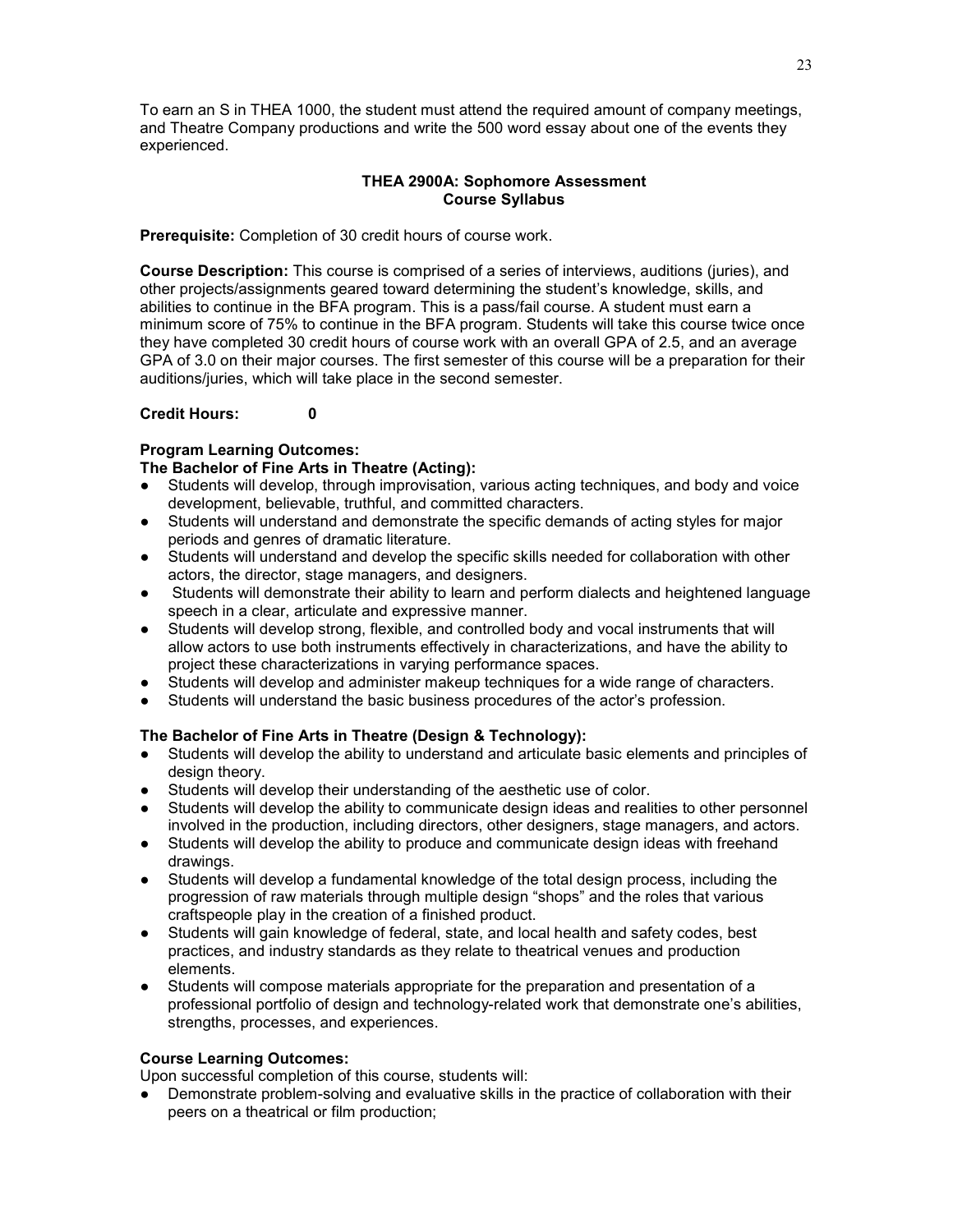- Develop professional standards for the work they do in the performing and/or entertainment industry;
- Identify and employ these professional standards into their artistic practice, understanding industry protocols and conventions that include personal responsibility, contractual obligations, and ethical standards;
- Understand historical and current industry practices and approaches;
- Apply skills relevant to performance and/or technical/design production.

#### **Instructional Methods:**

Discussions of process, the approaches and skills acquired in courses taken prior to this one (as well as those in progress) will culminate in a juried interview that will be scored with a common rubric for actors, and another common rubric for designers/technicians. Reading materials will consist of articles, papers, chapters that will assist the student in preparation for their juried presentations in the second semester taking this course. Discussion of these articles will take place in class.

#### **Required Reading:**

This is largely dependent upon the instructor of record for the course. Readings should cover resume building, an understanding of the difference and qualities that make for strong commercial (film/television) and theatrical headshots, industry standards in terms professional behavior in theatre and film, etc.

**Grading:** Grading for this course will be pass/fail (satisfactory/unsatisfactory). A student must earn a minimum score of 75% to continue in the BFA program. Failure to pass with a satisfactory will result in the student not continuing on in the BFA program.

| <b>Class Attendance and Participation</b><br>$\bullet$<br><b>Professional Resume</b><br>$\bullet$                                                                                                                                                                                                                                                                                                                                           |       | 5%<br>25% |
|---------------------------------------------------------------------------------------------------------------------------------------------------------------------------------------------------------------------------------------------------------------------------------------------------------------------------------------------------------------------------------------------------------------------------------------------|-------|-----------|
| Multiple drafts of the resume will be included in this grade. There must be a<br>polished resume by the time of the juried interview.                                                                                                                                                                                                                                                                                                       |       |           |
| <b>Headshots</b><br>$\bullet$                                                                                                                                                                                                                                                                                                                                                                                                               |       | 20%       |
| Students will sign up for a headshot photo shoot with UCM. Sign up sheet will<br>provided in class. Headshots for actors will be for both the web and hard copy<br>replication; headshots for designers/technicians will be for the web only.                                                                                                                                                                                               |       |           |
| <b>Letter of Intent</b><br>$\bullet$                                                                                                                                                                                                                                                                                                                                                                                                        |       | $20\%$    |
| Multiple drafts of the Letter of Intent will be included in this grade. The letter<br>is to be detailed and articulate in explaining the student's intention of being an<br>Actor, designer, technician, etc. More discussion of this letter will occur in class.                                                                                                                                                                           |       |           |
| <b>Juried Interview</b><br>$\bullet$                                                                                                                                                                                                                                                                                                                                                                                                        |       | $30\%$    |
| The juried interview will take place at the end of the semester with relevant<br>theatre faculty. The purpose of the juried interview is for the student to develop<br>communication skills that will allow her/him to articulate clearly and succinctly their<br>artistic aesthetic. The interview will also be comprised of discussion of the artist's skills<br>and goals for the following semester's juried audition/portfolio review. |       |           |
| <b>Grading Points:</b>                                                                                                                                                                                                                                                                                                                                                                                                                      |       |           |
| <b>Class Attendance and Participation</b>                                                                                                                                                                                                                                                                                                                                                                                                   | 5pts  |           |
| <b>Resume</b>                                                                                                                                                                                                                                                                                                                                                                                                                               | 25pts |           |
| <b>Headshots</b>                                                                                                                                                                                                                                                                                                                                                                                                                            | 20pts |           |
| Letter of Intent                                                                                                                                                                                                                                                                                                                                                                                                                            | 20pts |           |

**Students must earn 75 points to Pass this course and continue on to THEA 2900B.**

**Juried Interview 30pts Total Points 100**

> **THEA 2900B: Sophomore Assessment Course Syllabus**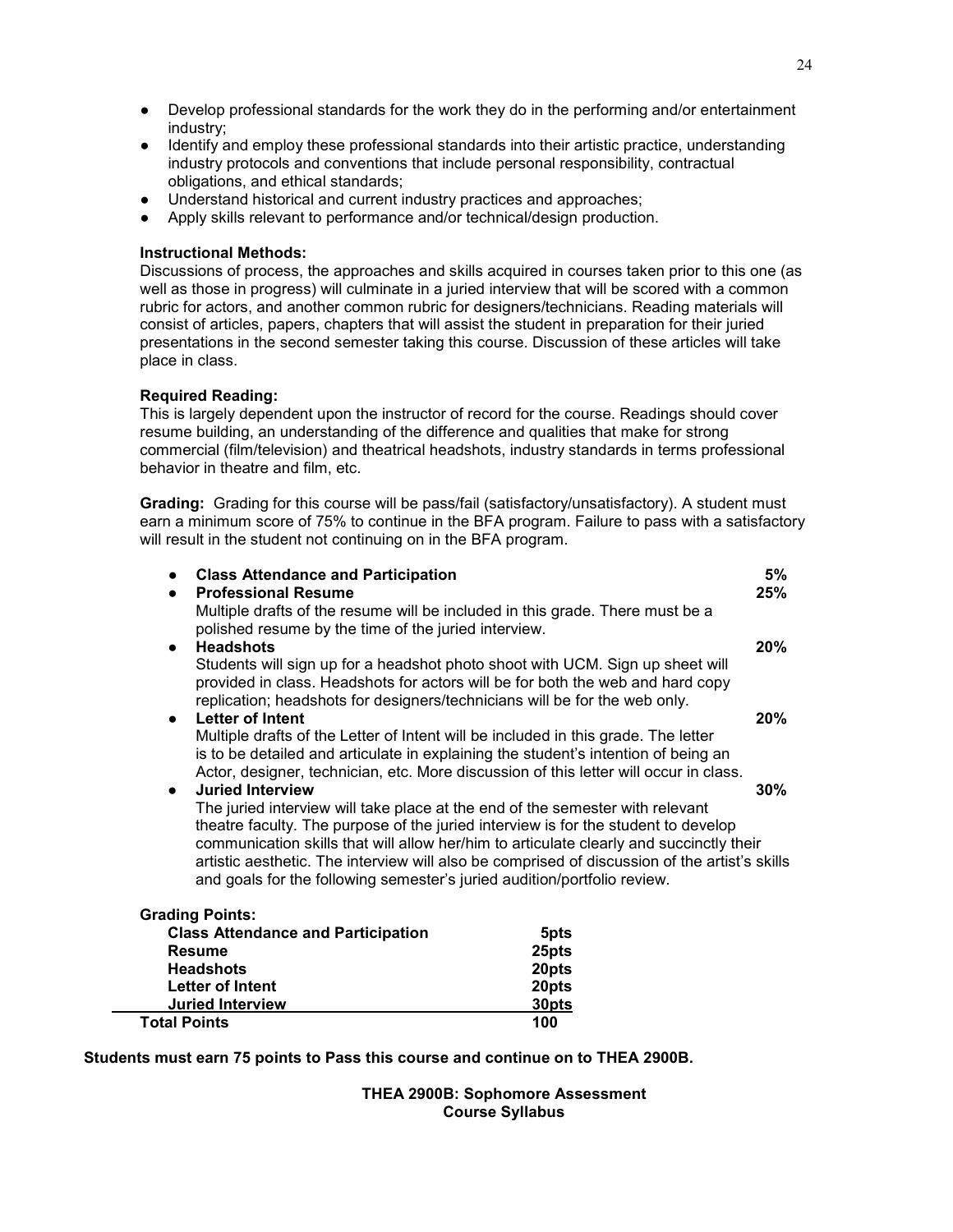**Prerequisite:** Completion of THEA 2900A with a grade of Satisfactory

**Course Description:** This course is comprised of a series of interviews, auditions (juries), and other projects/assignments geared toward determining the student's knowledge, skills, and abilities to continue in the BFA program. This is a pass/fail course. A student must earn a minimum score of 75% to continue in the BFA program. Students will take this course twice once they have completed 30 credit hours of course work with an overall GPA of 2.5, and an average GPA of 3.0 on their major courses. The first semester of this course will be a preparation for their auditions/juries, which will take place in the second semester.

# **Credit Hours: 0**

# **Program Learning Outcomes:**

# **The Bachelor of Fine Arts in Theatre (Acting):**

- Students will develop, through improvisation, various acting techniques, and body and voice development, believable, truthful, and committed characters.
- Students will understand and demonstrate the specific demands of acting styles for major periods and genres of dramatic literature.
- Students will understand and develop the specific skills needed for collaboration with other actors, the director, stage managers, and designers.
- Students will demonstrate their ability to learn and perform dialects and heightened language speech in a clear, articulate and expressive manner.
- Students will develop strong, flexible, and controlled body and vocal instruments that will allow actors to use both instruments effectively in characterizations, and have the ability to project these characterizations in varying performance spaces.
- Students will develop and administer makeup techniques for a wide range of characters.
- Students will understand the basic business procedures of the actor's profession.

# **The Bachelor of Fine Arts in Theatre (Design & Technology):**

- Students will develop the ability to understand and articulate basic elements and principles of design theory.
- Students will develop their understanding of the aesthetic use of color.
- Students will develop the ability to communicate design ideas and realities to other personnel involved in the production, including directors, other designers, stage managers, and actors.
- Students will develop the ability to produce and communicate design ideas with freehand drawings.
- Students will develop a fundamental knowledge of the total design process, including the progression of raw materials through multiple design "shops" and the roles that various craftspeople play in the creation of a finished product.
- Students will gain knowledge of federal, state, and local health and safety codes, best practices, and industry standards as they relate to theatrical venues and production elements.
- Students will compose materials appropriate for the preparation and presentation of a professional portfolio of design and technology-related work that demonstrate one's abilities, strengths, processes, and experiences.

### **Course Learning Outcomes:**

Upon successful completion of this course, students will:

- Demonstrate problem-solving and evaluative skills in the practice of collaboration with their peers on a theatrical or film production;
- Develop professional standards for the work they do in the performing and/or entertainment industry;
- Identify and employ these professional standards into their artistic practice, understanding industry protocols and conventions that include personal responsibility, contractual obligations, and ethical standards;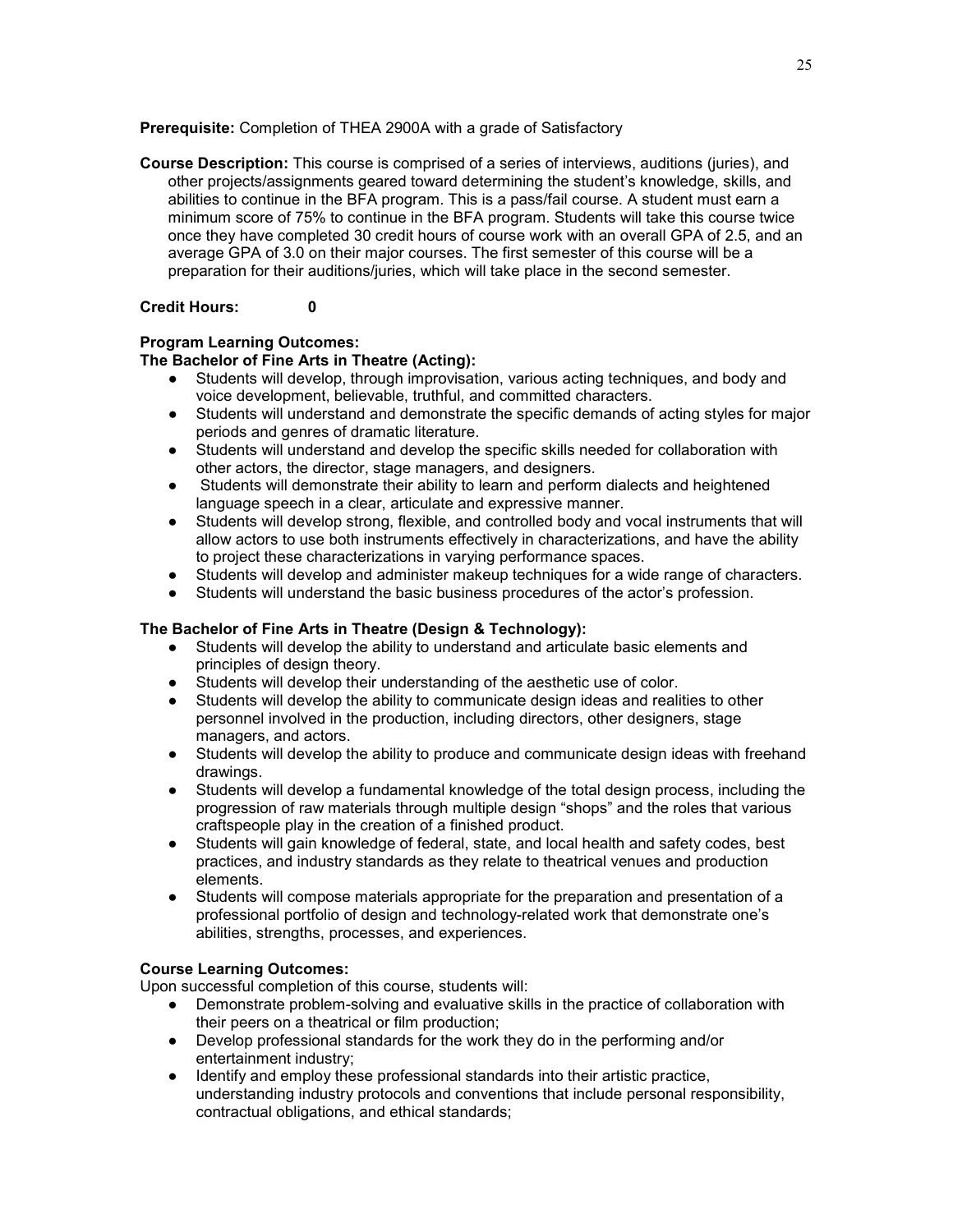- Understand historical and current industry practices and approaches;
- Apply skills relevant to performance and/or technical/design production.

# **Instructional Methods:**

Discussions of process, the approaches and skills acquired in courses taken prior to this one (as well as those in progress) will culminate in a juried audition or portfolio review and development of website that will be scored with a common rubric for actors, and another common rubric for designers/technicians. Reading materials will consist of articles, papers, chapters that will assist the student in preparation for their juried presentations in the second semester taking this course. Discussion of these articles will take place in class.

### **Required Reading:**

This is largely dependent upon the instructor of record for the course. Readings should cover resume building, an understanding of the difference and qualities that make for strong commercial (film/television) and theatrical headshots, industry standards in terms professional behavior in theatre and film, etc.

**Grading:** Grading for this course will be pass/fail (satisfactory/unsatisfactory). A student must earn a minimum score of 75% to continue in the BFA program. Failure to pass with a satisfactory will result in the student not continuing on in the BFA program.

| $\bullet$ | <b>Class Attendance and Participation</b>                                                                                                                                                                                                                                                                                                                                                 | 5%  |
|-----------|-------------------------------------------------------------------------------------------------------------------------------------------------------------------------------------------------------------------------------------------------------------------------------------------------------------------------------------------------------------------------------------------|-----|
|           | Website                                                                                                                                                                                                                                                                                                                                                                                   | 35% |
|           | For the designer, the website is an important portfolio tool. Students will develop<br>the shell of their website that will be utilized throughout their career at UWG<br>as they update the website once design work is completed. For actors, the same<br>will hold true: they will create a "shell" of a website to be utilized as a way to show<br>their work, range, and experience. |     |
| $\bullet$ | <b>Juried Audition or Portfolio Presentation</b>                                                                                                                                                                                                                                                                                                                                          | 60% |
|           | The course will culminate in the presentation of work. Students will incorporate<br>The work they did in the previous semester: actors will present their headshots                                                                                                                                                                                                                       |     |
|           | and resumes at the audition and will discuss if requested their intentions and goals                                                                                                                                                                                                                                                                                                      |     |

and resumes at the audition, and will discuss, if requested, their intentions and goals (Letter of Intent) for the remainder of their time at UWG, if they continue in the BFA. Designers will incorporate their headshots and resumes in their websites, and discuss, if requested, their intentions and goals (Letter of Intent) for the remainder of their time at UWG, if they continue in the BFA.

| Grading:                                   |        |
|--------------------------------------------|--------|
| <b>Class Attendance and Participation</b>  | 5pts.  |
| Website                                    | 35pts. |
| Jury (Audition or Portfolio Participation) | 60pts. |
| <b>Total Points</b>                        | 100    |

**Students must earn 75 points to continue in the BFA program.**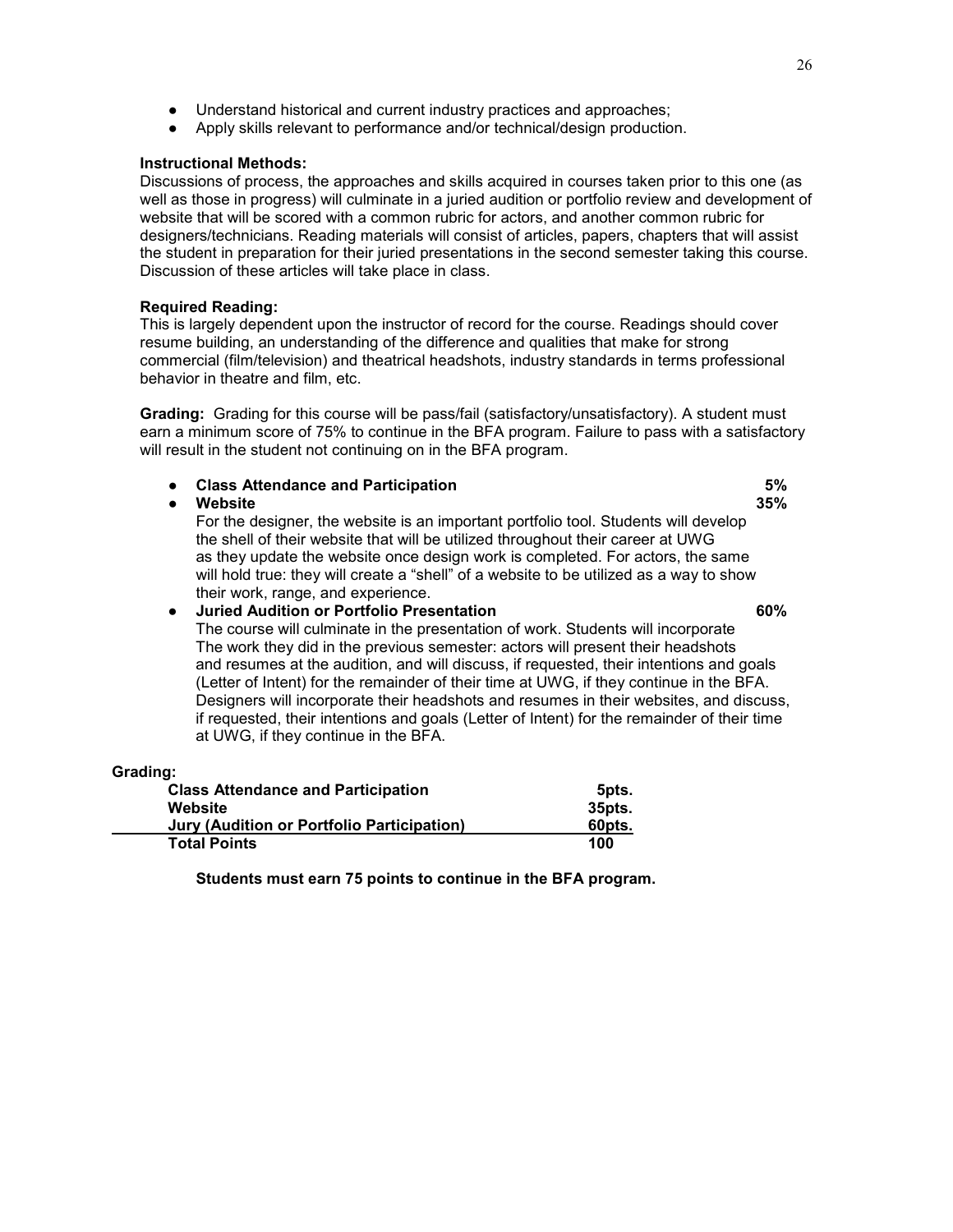# **THEA 4486: Internship Policies and Criteria**

Internships may be utilized by students who have contributed to the UWG Theatre Company by serving as a designer for at least two productions or in two management positions (i.e., stage management, marketing, directing) or two acting roles, **and** have worked in at least two crew positions (i.e., running crew, electrics/light board operator, sound board operator, wardrobe coordinator).

Internship opportunities will be posted on the theatre callboard and on the theatre company listserv. **All students interested in an internship must work with a faculty adviser at least a semester prior to the term for which the course will be registered**. Please ask prospective employers to provide you with a list of skills that you will experience during your internship. **Employees must agree to adhere to the Theatre Program Internship policies and criteria**

All students must meet the following requirements in order to register for THEA 4486 (3-6 hours):

- 1. Have a minimum 2.5 GPA.
- 2. Must be a theatre major, having achieved Jr. or Sr. Status.\*
- 3. Collaboration with and approval by a faculty advisor to initiate and process all paperwork. It is best if this occurs during the semester prior to taking THEA 4486. **Approval of internship is at the discretion of the student's academic advisor and the appropriate faculty supervisor in the student's area of study (if different).**
- 4. Must be hired/accepted by a theatre, film, commercial or entertainment company.
- 5. Must work at LEAST ten hours per week for a minimum of 140 hours during the Fall/Spring semesters for a three credit hour course. For the summer session, the student must work between 80 and 140 hours for a three credit hour course.
- 6. The course is repeatable for a maximum of six credit hours.
- 7. Employer must agree to fill out a written evaluation both at the mid-semester and end of the semester.
- 8. Each student intern must have a theatre faculty member agree to supervise the internship.
- 9. Employer must agree to at least two meetings or phone/email conversations with the faculty supervisor during the internship.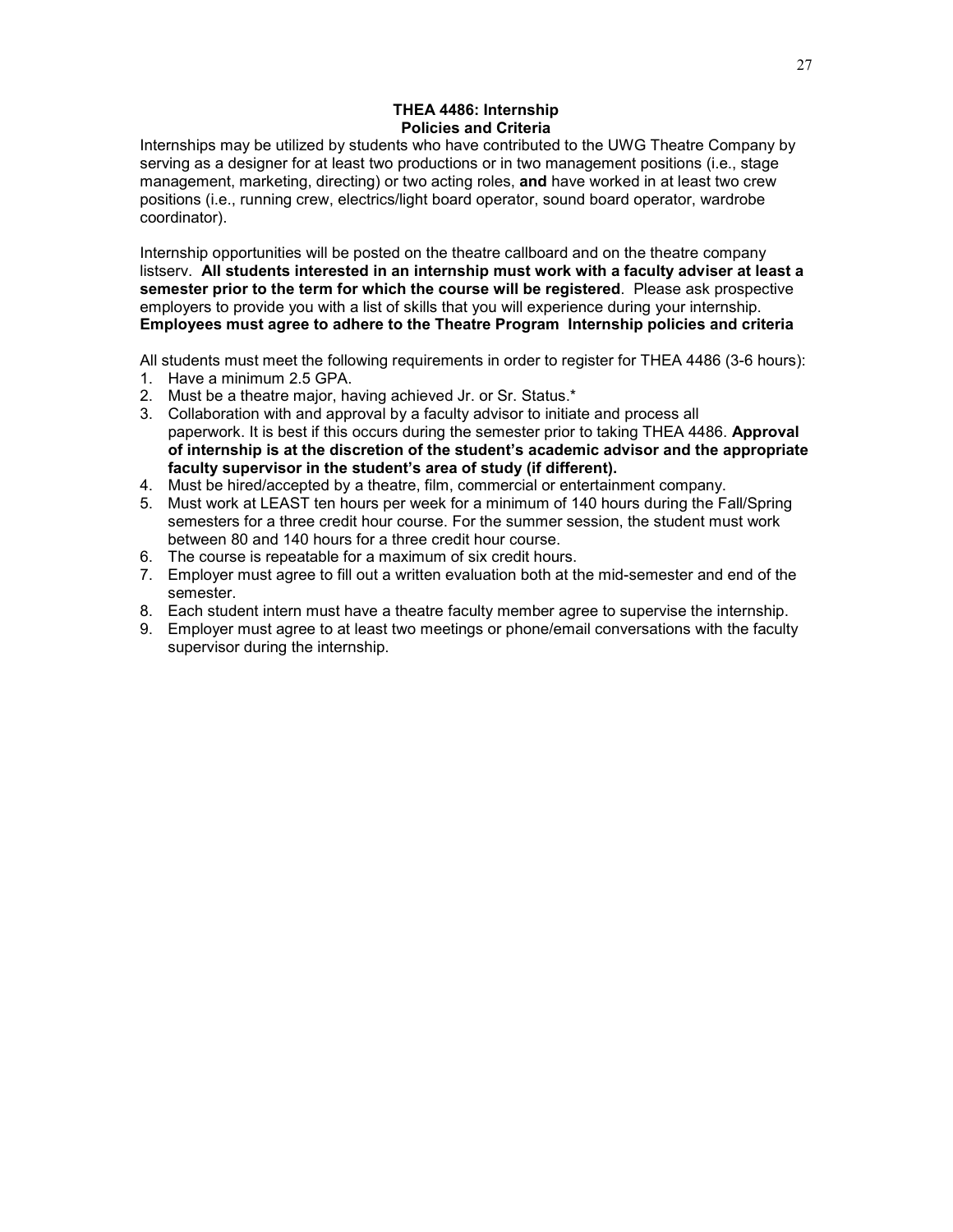# **University of West Georgia**

**Supervisor's Mid-term Evaluation of Intern Student**

| <b>RELATIONS WITH OTHERS:</b><br>Exceptional; well accepted<br>Works well with others<br>Gets along satisfactorily<br>Has some difficulty with others<br>Works poorly with others<br><b>JUDGMENT:</b> | <b>ATTITUDE-APPLICATION TO WORK:</b><br>Outstanding enthusiasm<br>Very interested and industrious<br>Average in diligence and interest<br>Somewhat indifferent<br>Definitely not interested<br><b>DEPENDABILITY:</b> |  |  |  |  |
|-------------------------------------------------------------------------------------------------------------------------------------------------------------------------------------------------------|----------------------------------------------------------------------------------------------------------------------------------------------------------------------------------------------------------------------|--|--|--|--|
| <b>Exceptionally mature</b><br>Above average in making decisions<br>Usually makes the right decision<br>Often uses poor judgment<br>Consistently uses bad judgment                                    | Completely dependable<br>Above average in dependability<br>Usually dependable<br>Sometime neglectful or careless<br>Unreliable                                                                                       |  |  |  |  |
| <b>ABILITY TO LEARN:</b><br>Learns very quickly; takes initiative<br>Learns readily<br>Average in learning<br>Rather slow in learning<br>__Very slow to learn                                         | <b>QUALITY OF WORK:</b><br>Excellent<br>Very good<br>Average<br>Below average<br>Very poor                                                                                                                           |  |  |  |  |
| <b>ATTENDANCE:</b> Regular Irregular                                                                                                                                                                  | <b>PUNCTUALITY:</b> Regular Irregular                                                                                                                                                                                |  |  |  |  |
| <b>OVERALL PERFORMANCE:</b><br>Outstanding Very Good Average Marginal Unsatisfactory                                                                                                                  |                                                                                                                                                                                                                      |  |  |  |  |
| WHAT ARE THE STUDENT'S STRONGEST ASSETS?                                                                                                                                                              |                                                                                                                                                                                                                      |  |  |  |  |
|                                                                                                                                                                                                       |                                                                                                                                                                                                                      |  |  |  |  |
| WHAT ARE THE QUALITIES AND CHARACTERISTICS THAT THE STUDENT SHOULD<br><b>STRIVE TO IMPROVE?</b>                                                                                                       |                                                                                                                                                                                                                      |  |  |  |  |
|                                                                                                                                                                                                       |                                                                                                                                                                                                                      |  |  |  |  |
|                                                                                                                                                                                                       |                                                                                                                                                                                                                      |  |  |  |  |
| Has this report been discussed with the student? __YES                                                                                                                                                | <b>NO</b>                                                                                                                                                                                                            |  |  |  |  |
| Signed:<br>Immediate Supervisor                                                                                                                                                                       | Title<br>Date                                                                                                                                                                                                        |  |  |  |  |
|                                                                                                                                                                                                       | <b>University of West Georgia</b>                                                                                                                                                                                    |  |  |  |  |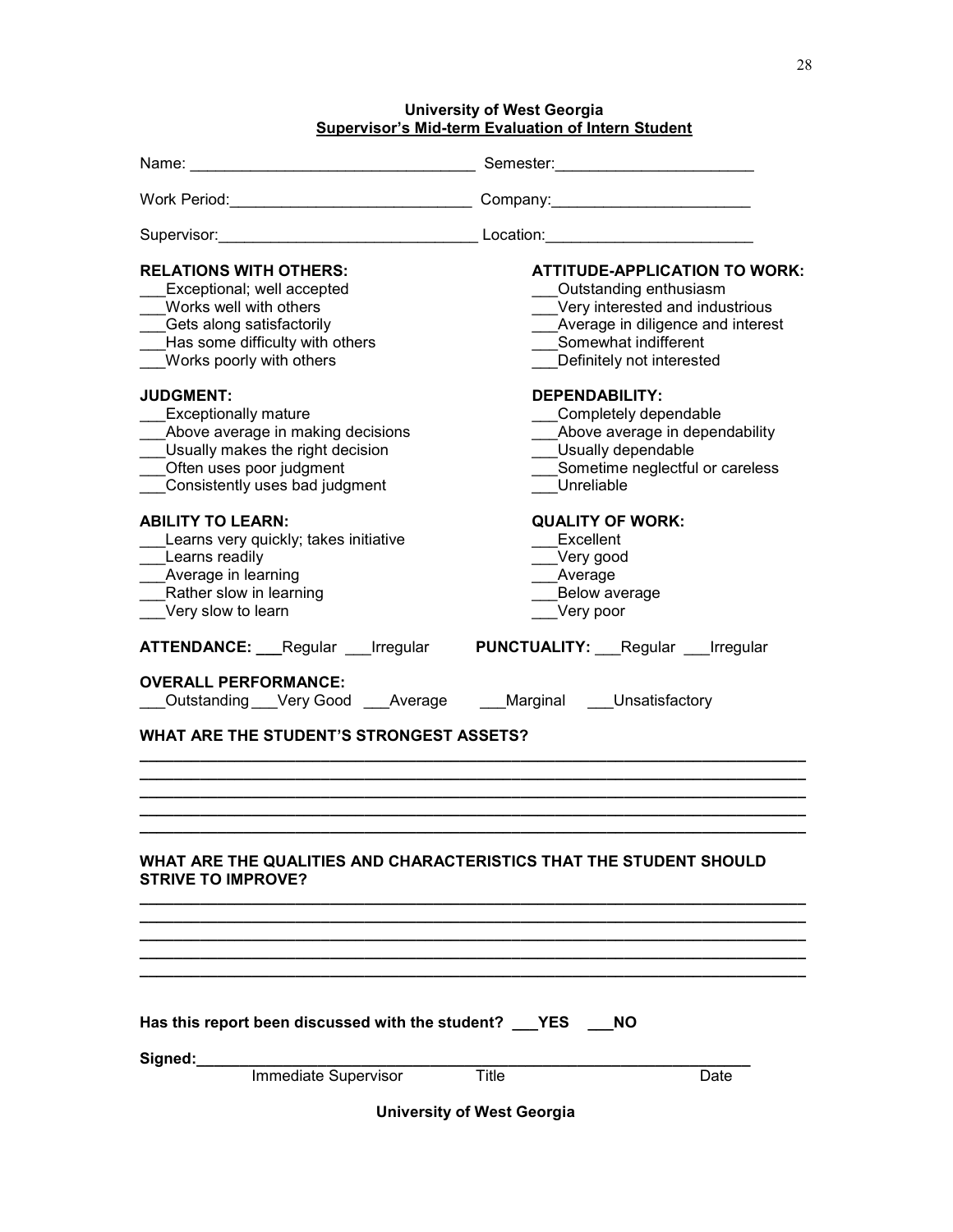# **Supervisor's Final Evaluation of Intern Student**

| <b>RELATIONS WITH OTHERS:</b><br>Exceptional; well accepted<br>Works well with others<br>__Gets along satisfactorily<br>Has some difficulty with others<br>Works poorly with others    | <b>ATTITUDE-APPLICATION TO WORK:</b><br>Outstanding enthusiasm<br>Very interested and industrious<br>Average in diligence and interest<br>Somewhat indifferent<br>Definitely not interested |  |  |  |  |  |
|----------------------------------------------------------------------------------------------------------------------------------------------------------------------------------------|---------------------------------------------------------------------------------------------------------------------------------------------------------------------------------------------|--|--|--|--|--|
| <b>JUDGMENT:</b><br><b>Exceptionally mature</b><br>Above average in making decisions<br>Usually makes the right decision<br>Often uses poor judgment<br>Consistently uses bad judgment | <b>DEPENDABILITY:</b><br>Completely dependable<br>_Above average in dependability<br>Usually dependable<br>Sometime neglectful or careless<br>Unreliable                                    |  |  |  |  |  |
| <b>ABILITY TO LEARN:</b><br>Learns very quickly; takes initiative<br>Learns readily<br>_Average in learning<br>Rather slow in learning<br>Very slow to learn                           | <b>QUALITY OF WORK:</b><br>Excellent<br>Very good<br>Average<br>Below average<br>Very poor                                                                                                  |  |  |  |  |  |
| ATTENDANCE: Regular Irregular PUNCTUALITY: Regular Irregular                                                                                                                           |                                                                                                                                                                                             |  |  |  |  |  |
| <b>OVERALL PERFORMANCE:</b>                                                                                                                                                            |                                                                                                                                                                                             |  |  |  |  |  |
| _Outstanding ___Very Good ____Average _____Marginal ____Unsatisfactory                                                                                                                 |                                                                                                                                                                                             |  |  |  |  |  |
|                                                                                                                                                                                        | DID THE STUDENT MAINTAIN HER/HIS STRENGTHS FROM THE MID-TERM EVALUATION?                                                                                                                    |  |  |  |  |  |
|                                                                                                                                                                                        |                                                                                                                                                                                             |  |  |  |  |  |
|                                                                                                                                                                                        |                                                                                                                                                                                             |  |  |  |  |  |
| PLEASE DISCUSS THE STUDENT'S PROGRESS WITH THE CHARACTERISTICS THAT<br>NEEDED IMPROVEMENT AS DISCUSSED IN THE MID-TERM EVALUATIONS.                                                    |                                                                                                                                                                                             |  |  |  |  |  |
|                                                                                                                                                                                        |                                                                                                                                                                                             |  |  |  |  |  |
| Has this report been discussed with the student? ___YES<br><b>NO</b>                                                                                                                   |                                                                                                                                                                                             |  |  |  |  |  |
| Signed:<br>Immediate Supervisor                                                                                                                                                        | Title<br>Date                                                                                                                                                                               |  |  |  |  |  |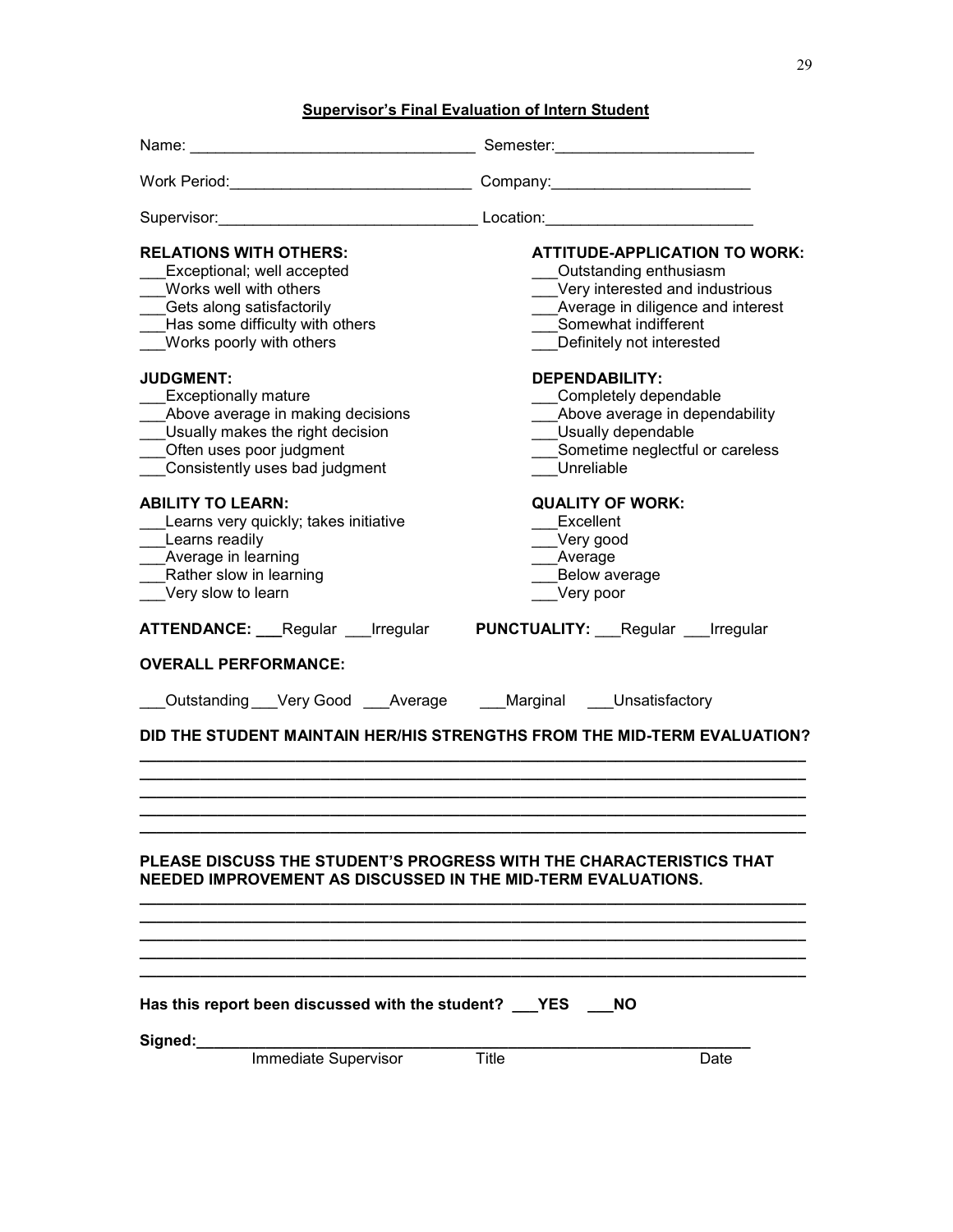# **Internship Timesheets**

| Week 1:   |     |     |    |     |    |     |              |                   |
|-----------|-----|-----|----|-----|----|-----|--------------|-------------------|
| Day       | In. | Out | In | Out | In | Out | <b>Total</b> | <b>Supervisor</b> |
| Monday    |     |     |    |     |    |     |              |                   |
| Tuesday   |     |     |    |     |    |     |              |                   |
| Wednesday |     |     |    |     |    |     |              |                   |
| Thursday  |     |     |    |     |    |     |              |                   |
| Friday    |     |     |    |     |    |     |              |                   |
| Saturday  |     |     |    |     |    |     |              |                   |
| Sunday    |     |     |    |     |    |     |              |                   |

# **Week 2:**

| Day       | In | Out | In | Out | In | Out | <b>Total</b> | <b>Supervisor</b> |
|-----------|----|-----|----|-----|----|-----|--------------|-------------------|
| Monday    |    |     |    |     |    |     |              |                   |
| Tuesday   |    |     |    |     |    |     |              |                   |
| Wednesday |    |     |    |     |    |     |              |                   |
| Thursday  |    |     |    |     |    |     |              |                   |
| Friday    |    |     |    |     |    |     |              |                   |
| Saturday  |    |     |    |     |    |     |              |                   |
| Sunday    |    |     |    |     |    |     |              |                   |

# **Week 3:**

| Day       | In | Out | In | Out | In | Out | <b>Total</b> | <b>Supervisor</b> |
|-----------|----|-----|----|-----|----|-----|--------------|-------------------|
| Monday    |    |     |    |     |    |     |              |                   |
| Tuesday   |    |     |    |     |    |     |              |                   |
| Wednesday |    |     |    |     |    |     |              |                   |
| Thursday  |    |     |    |     |    |     |              |                   |
| Friday    |    |     |    |     |    |     |              |                   |
| Saturday  |    |     |    |     |    |     |              |                   |
| Sunday    |    |     |    |     |    |     |              |                   |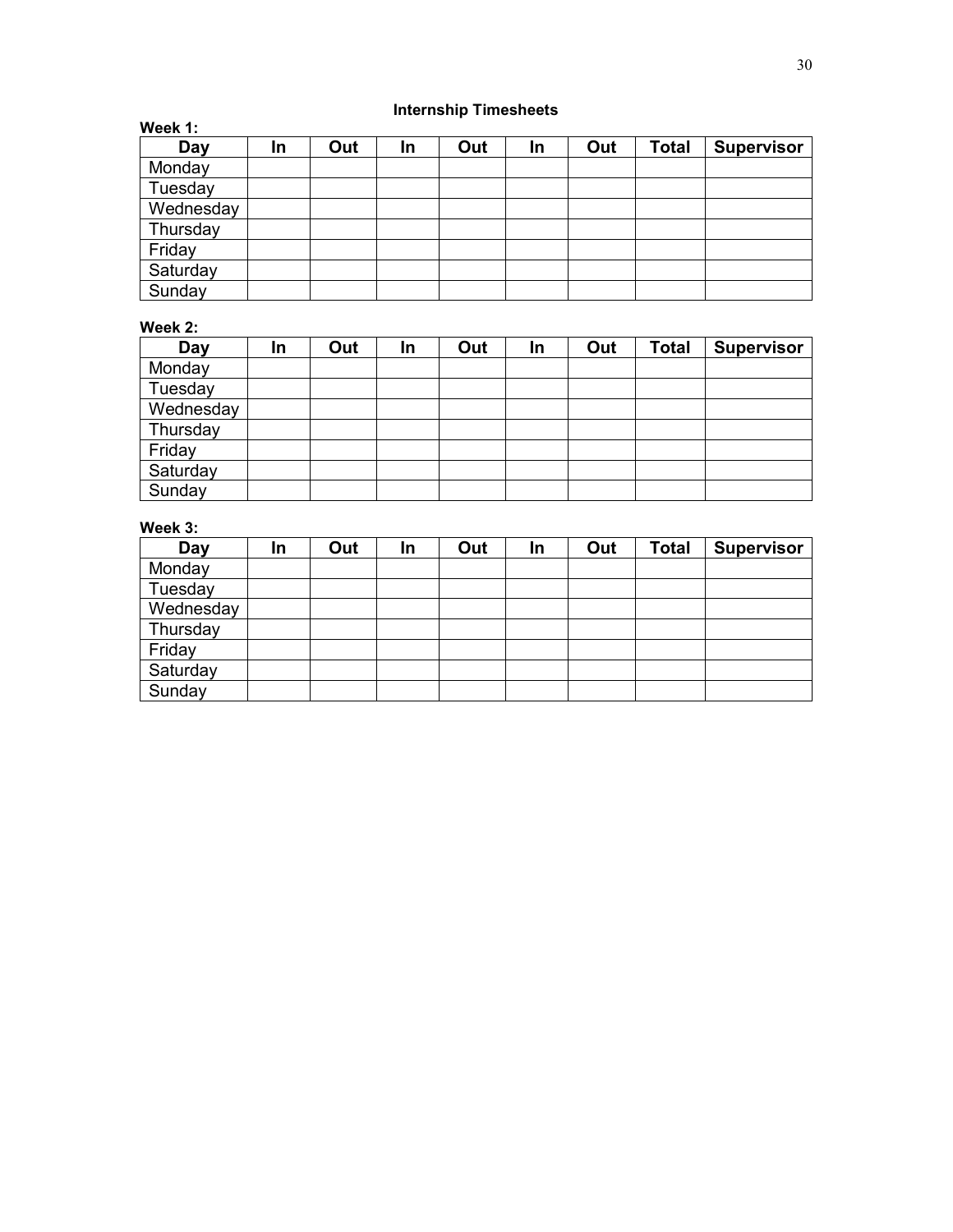**Theatre Program Three Year Course Offering 2020—2023 (**Revised Sept. 2019**)**

|                     | 2020-2021      |                         | 2021-22        |                |                         | 2022-23        |                |                |       |
|---------------------|----------------|-------------------------|----------------|----------------|-------------------------|----------------|----------------|----------------|-------|
|                     | Fall 20        | <b>Spr 21</b>           | Sum21          | Fall 21        | Spr 22                  | Sum22          | Fall 22        | <b>Spr 23</b>  | Sum23 |
| <b>THEA</b>         | X              | X                       |                | X              | X                       |                | X              | X              |       |
| 1000                |                |                         |                |                |                         |                |                |                |       |
| <b>THEA</b>         | X              | X                       | $\pmb{\times}$ | $\pmb{\times}$ | X                       | X              | X              | X              | X     |
| 1100                |                |                         |                |                |                         |                |                |                |       |
| <b>THEA</b>         | X              | $X$ -IS                 |                | X              | $X-IS$                  |                | X              | $X$ -IS        |       |
| 1111<br><b>THEA</b> | $X$ -IS        | X                       |                | X-IS           | X                       |                | X-IS           | X              |       |
| 1112                |                |                         |                |                |                         |                |                |                |       |
| <b>THEA</b>         |                | $\pmb{\times}$          |                |                | $\overline{\mathsf{x}}$ |                |                | X              |       |
| 1291                |                |                         |                |                |                         |                |                |                |       |
| <b>THEA</b>         | X              |                         |                | X              |                         |                | X              |                |       |
| 1292                |                |                         |                |                |                         |                |                |                |       |
| <b>THEA</b>         | $\overline{X}$ | $\overline{\mathsf{x}}$ | $\overline{X}$ | $\overline{X}$ | $\overline{\mathsf{x}}$ | $\pmb{\times}$ | $\overline{X}$ | X              | X     |
| 2050                |                |                         |                |                |                         |                |                |                |       |
| <b>THEA</b>         |                | $\overline{X}$          |                |                | $\pmb{\times}$          |                |                | $\overline{X}$ |       |
| 2100                |                |                         |                |                |                         |                |                |                |       |
| <b>THEA</b>         | X              | $X$ -IS                 |                | X              | $X$ -IS                 |                | X              | $X-IS$         |       |
| 2111                |                |                         |                |                |                         |                |                |                |       |
| <b>THEA</b><br>2112 | $X-IS$         | $\overline{\mathsf{x}}$ |                | $X-IS$         | $\overline{X}$          |                | $X-IS$         | $\overline{X}$ |       |
| <b>THEA</b>         |                | X                       |                |                | $\overline{\mathsf{x}}$ |                |                | $\overline{X}$ |       |
| 2214                |                |                         |                |                |                         |                |                |                |       |
| <b>THEA</b>         |                |                         |                | X              |                         |                |                |                |       |
| 2215                |                |                         |                |                |                         |                |                |                |       |
| <b>THEA</b>         |                | X                       |                |                | X                       |                |                | X              |       |
| 2224                |                |                         |                |                |                         |                |                |                |       |
| <b>THEA</b>         | X              |                         |                | X              |                         |                | X              |                |       |
| 2290                |                |                         |                |                |                         |                |                |                |       |
| <b>THEA</b>         | X              |                         |                | X              |                         |                | X              |                |       |
| 2291<br><b>THEA</b> |                | $\mathsf X$             |                |                | $\pmb{\times}$          |                |                | X              |       |
| 2292                |                |                         |                |                |                         |                |                |                |       |
| <b>THEA</b>         |                | $\mathsf X$             |                |                | $\pmb{\times}$          |                |                | $\pmb{\times}$ |       |
| 2310                |                |                         |                |                |                         |                |                |                |       |
| <b>THEA</b>         | X              |                         |                | X              |                         |                | X              |                |       |
| 2315                |                |                         |                |                |                         |                |                |                |       |
| <b>THEA</b>         |                | X                       |                |                | X                       |                |                |                | X     |
| 2325                |                |                         |                |                |                         |                |                |                |       |
| <b>THEA</b>         |                |                         |                |                | $X^{\star\star}$        |                |                |                |       |
| 2380                |                |                         |                |                |                         |                |                |                |       |
| <b>THEA</b><br>2391 |                |                         |                |                | $X^{\star\star}$        |                |                |                |       |
| <b>THEA</b>         |                |                         |                |                | $\overline{X^{**}}$     |                |                |                |       |
| 2393                |                |                         |                |                |                         |                |                |                |       |
| <b>THEA</b>         |                |                         |                |                | $X^{**}$                |                |                |                |       |
| 2395                |                |                         |                |                |                         |                |                |                |       |
| <b>THEA</b>         |                |                         |                |                | X                       |                |                |                |       |
| 2491                |                |                         |                |                |                         |                |                |                |       |
| <b>THEA</b>         |                |                         |                | X              |                         |                | X              |                |       |
| 2550                |                |                         |                |                |                         |                |                |                |       |
| <b>THEA</b>         | X              | X                       |                | $\mathsf{X}$   | X                       |                | X              | X              |       |
| 2900                |                |                         |                |                |                         |                |                |                |       |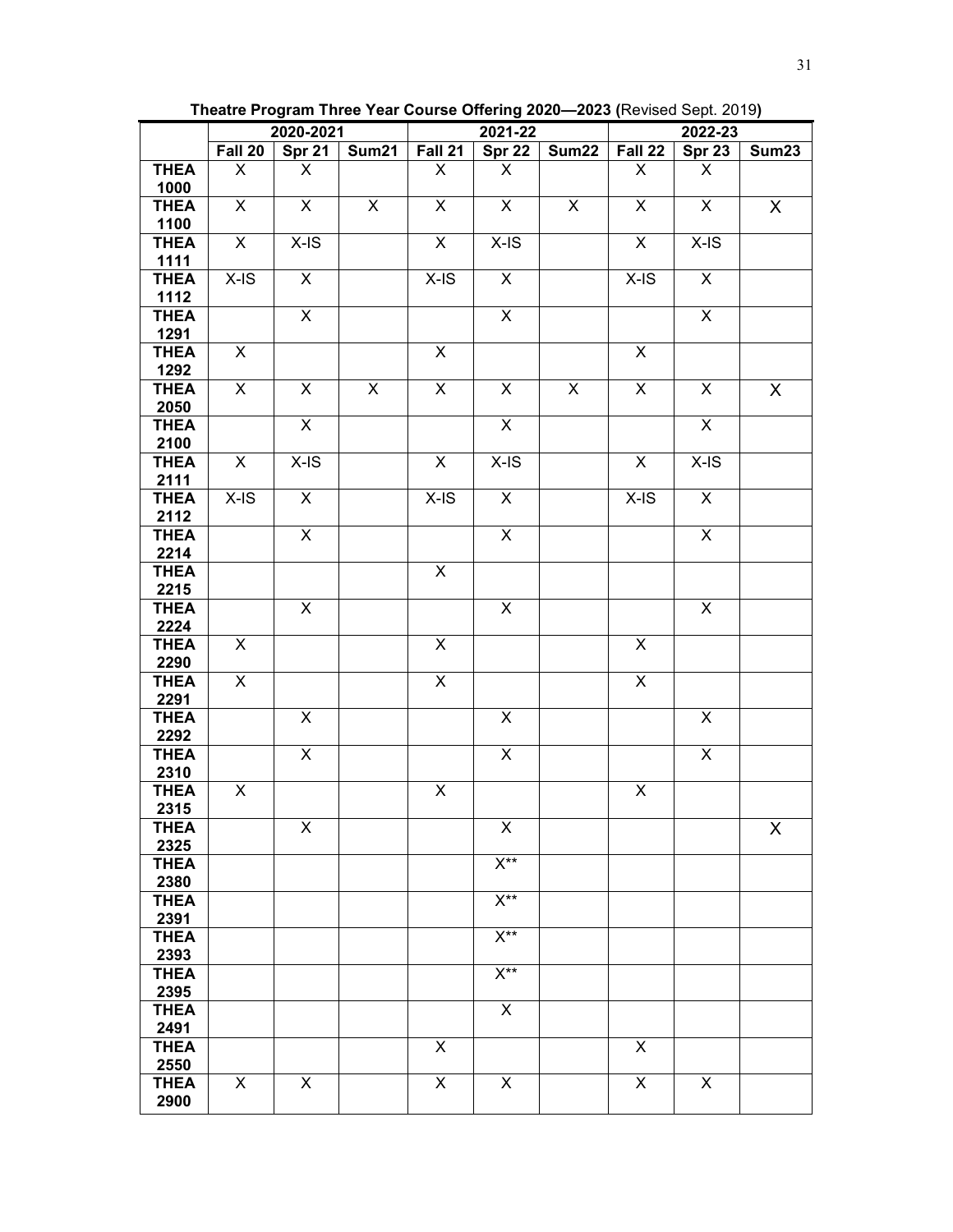|                     | 2020-2021 |                         | 2021-22                 |                         |                | 2022-23                 |                         |                           |         |
|---------------------|-----------|-------------------------|-------------------------|-------------------------|----------------|-------------------------|-------------------------|---------------------------|---------|
|                     | Fall 20   | Spr 21                  | Sum21                   | Fall 21                 | <b>Spr 22</b>  | Sum22                   | Fall 22                 | <b>Spr 23</b>             | Sum23   |
| <b>THEA</b><br>3111 | X         | $X-IS$                  |                         | X                       | $X-IS$         |                         | X                       | $X-IS$                    |         |
| <b>THEA</b>         | $X$ -IS   | $\overline{X}$          |                         | $X$ -IS                 | $\overline{X}$ |                         | $X$ -IS                 | $\mathsf{X}$              |         |
| 3112                |           |                         |                         |                         |                |                         |                         |                           |         |
| <b>THEA</b>         |           |                         |                         |                         | X              |                         |                         | $\pmb{\times}$            |         |
| 3201                |           |                         |                         |                         |                |                         |                         |                           |         |
| <b>THEA</b>         |           |                         |                         | $\pmb{\times}$          |                |                         | X                       |                           |         |
| 3212                |           |                         |                         |                         |                |                         |                         |                           |         |
| <b>THEA</b>         |           | X                       |                         |                         |                |                         |                         | $\boldsymbol{\mathsf{X}}$ |         |
| 3214                |           |                         |                         |                         |                |                         |                         |                           |         |
| <b>THEA</b>         |           |                         |                         |                         | X              |                         |                         |                           |         |
| 3215                |           |                         |                         |                         |                |                         |                         |                           |         |
| <b>THEA</b>         |           |                         |                         | $\pmb{\times}$          |                |                         | X                       |                           |         |
| 3290                |           |                         |                         |                         |                |                         |                         |                           |         |
| <b>THEA</b>         | X         |                         |                         | $\overline{\mathsf{x}}$ |                |                         | $\mathsf{X}$            |                           |         |
| 3291                |           |                         |                         |                         |                |                         |                         |                           |         |
| <b>THEA</b>         |           | X                       |                         |                         | X              |                         |                         | X                         |         |
| 3357                |           |                         |                         |                         |                |                         |                         |                           |         |
| <b>THEA</b>         |           |                         |                         |                         | X              |                         |                         |                           |         |
| 3391                |           |                         |                         |                         |                |                         |                         |                           |         |
| <b>THEA</b>         |           |                         |                         |                         |                |                         | $\mathsf{X}$            |                           |         |
| 3392                |           |                         |                         |                         |                |                         |                         |                           |         |
| <b>THEA</b>         |           | X                       |                         |                         | X              |                         |                         | X                         |         |
| 3394<br><b>THEA</b> |           | X                       |                         |                         | X              |                         |                         | X                         |         |
| 3415                |           |                         |                         |                         |                |                         |                         |                           |         |
| <b>THEA</b>         |           |                         |                         |                         |                |                         | $\pmb{\times}$          |                           |         |
| 3491                |           |                         |                         |                         |                |                         |                         |                           |         |
| <b>THEA</b>         |           |                         |                         |                         |                |                         | $\overline{X}$          |                           |         |
| 3591                |           |                         |                         |                         |                |                         |                         |                           |         |
| <b>THEA</b>         | $X-IS$    | $X-IS$                  | $X$ -IS                 | $X-S$                   | $X-IS$         | $X$ -IS                 | $X$ -IS                 | $X-IS$                    | $X$ -IS |
| 4111                |           |                         |                         |                         |                |                         |                         |                           |         |
| <b>THEA</b>         |           |                         |                         |                         |                |                         | $\overline{X}$          |                           |         |
| 4291                |           |                         |                         |                         |                |                         |                         |                           |         |
| <b>THEA</b>         |           |                         |                         |                         |                |                         |                         | X                         |         |
| 4293                |           |                         |                         |                         |                |                         |                         |                           |         |
| <b>THEA</b>         |           |                         |                         |                         |                |                         |                         | $\pmb{\times}$            |         |
| 4301                |           |                         |                         | $\pmb{\times}$          |                |                         |                         | X                         |         |
| <b>THEA</b><br>4412 | X         |                         |                         |                         |                |                         |                         |                           |         |
| <b>THEA</b>         | X         |                         |                         | $\pmb{\times}$          |                |                         | X                       |                           |         |
| 4415                |           |                         |                         |                         |                |                         |                         |                           |         |
| <b>THEA</b>         |           | X                       |                         |                         | X              |                         |                         | X                         |         |
| 4457                |           |                         |                         |                         |                |                         |                         |                           |         |
| <b>THEA</b>         |           |                         |                         |                         | $\overline{X}$ |                         |                         |                           |         |
| 4485                |           |                         |                         |                         |                |                         |                         |                           |         |
| <b>THEA</b>         | $X-IS$    | $X-IS$                  | $X-IS$                  | $X-IS$                  | $X-IS$         | $X-IS$                  | $X-IS$                  | $X-IS$                    | $X-IS$  |
| 4486                |           |                         |                         |                         |                |                         |                         |                           |         |
| <b>XIDS</b>         |           |                         |                         | $\pmb{\times}$          |                |                         | X                       |                           |         |
| 2002                |           |                         |                         |                         |                |                         |                         |                           |         |
| <b>XIDS</b>         |           | $\overline{\mathsf{X}}$ | $\overline{\mathsf{x}}$ | $\overline{\mathsf{x}}$ | $\overline{X}$ | $\overline{\mathsf{x}}$ | $\overline{\mathsf{x}}$ | $\overline{\mathsf{x}}$   | X       |
| 2100                |           |                         |                         |                         |                |                         |                         |                           |         |
| <b>FILM</b>         |           |                         | $\overline{\mathsf{x}}$ |                         |                | X                       |                         |                           | X       |
| 3200                |           |                         |                         |                         |                |                         |                         |                           |         |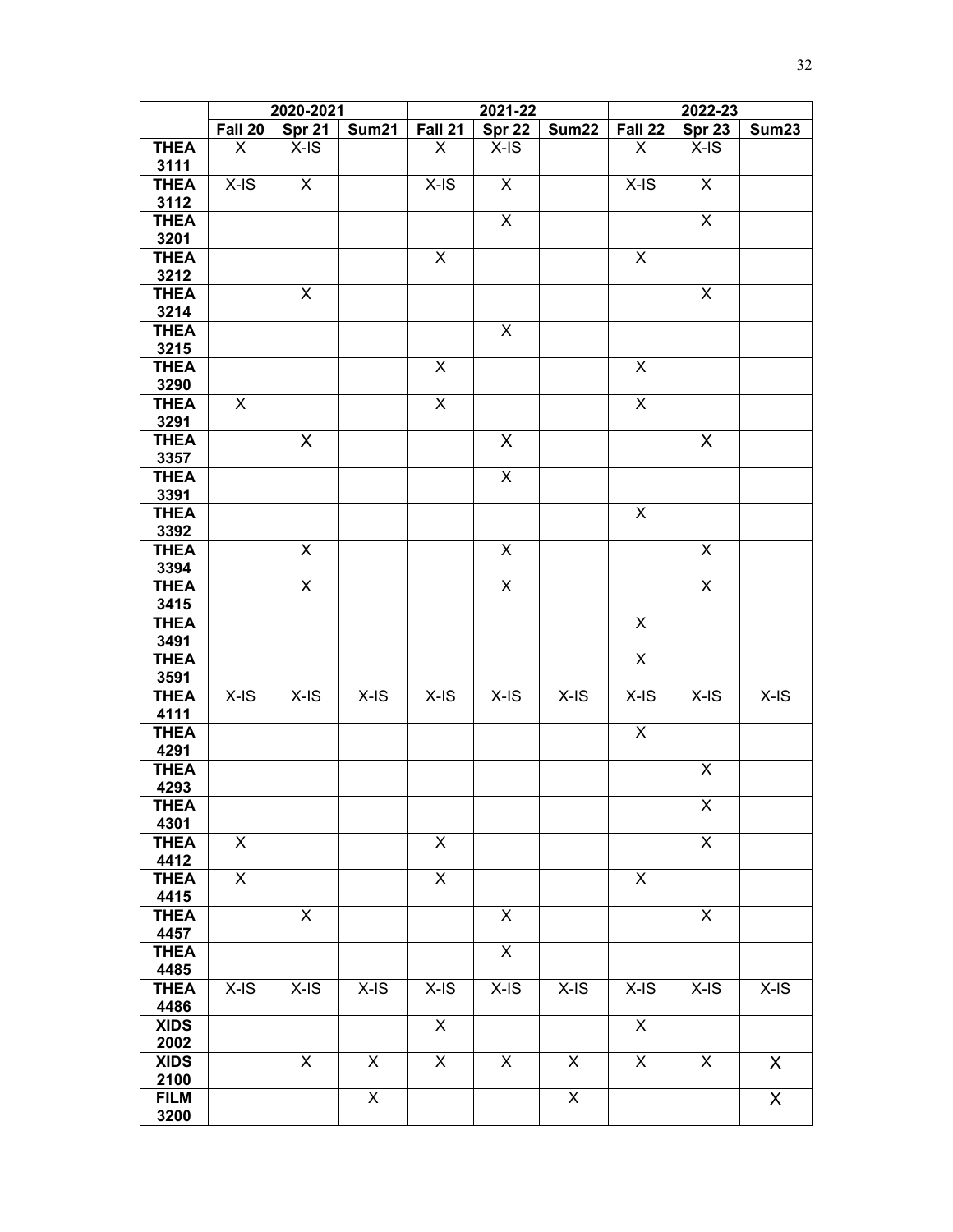- **Bold** listings are texts with which a BA theatre graduate should be familiar.
- *Italicized* listings are additional texts that would be helpful if you are planning to continue your studies in graduate school.
- All other listings are suggested readings.
- This reading list is subject to change each year.

| <b>GREEK</b> |                         |
|--------------|-------------------------|
| Aristophanes | Lysistrata              |
|              | The Frogs               |
| Aeschylus    | The Oresteia            |
|              | (Agamemnon)             |
|              | or Prometheus Bound     |
| Euripides    | Medea                   |
|              | Trojan Women            |
| Menander     | The Curmudgeon          |
| Sophocles    | Antigone                |
|              | <b>Oedipus the King</b> |
|              | <b>Searching Satyrs</b> |
|              |                         |

#### <u>ROMAN</u>

| Plautus  | <b>The Brothers Menaechmus</b> |
|----------|--------------------------------|
|          | The Captives                   |
| Terence: | The Eunuch                     |
|          | The Mother -in-law             |
| Seneca   | Oedipus Rex                    |
|          | Phaedra                        |
|          |                                |

#### **MEDIEVAL**

**Hrosvitha** 

| Everyman                |
|-------------------------|
| Second Shepherd's Play  |
| <b>York Crucifixion</b> |
| Pierre Patelin          |
| <b>Dulcitius</b>        |
| <b>Paphnutius</b>       |

# **RENAISSANCE**

| Calderon    | Life is a Dream                   |
|-------------|-----------------------------------|
| Corneille   | The Cid                           |
| De Vega     | Fuente Ovejuna                    |
| Ford        | Tis Pity She's a Whore            |
| Jonson      | <b>Volpone</b>                    |
| Machiavelli | The Mandrake                      |
| Middleton   | Women Beware Women                |
| Moliere     | Tartuffe                          |
|             | The Miser                         |
| Marlow      | Dr. Faustus                       |
| Racine      | Phaedra                           |
| Shakespeare | Tragedies (Hamlet,                |
|             | Othello, Lear, MacBeth)           |
|             | Comedies (12 <sup>th</sup> Night, |
|             | Midsummer, AYLI)                  |
|             | Others (Tempest, Julius           |
|             | Caesar, Richard III,              |
|             | Measure for Measure)              |
| Webster     | Duchess of Malfi                  |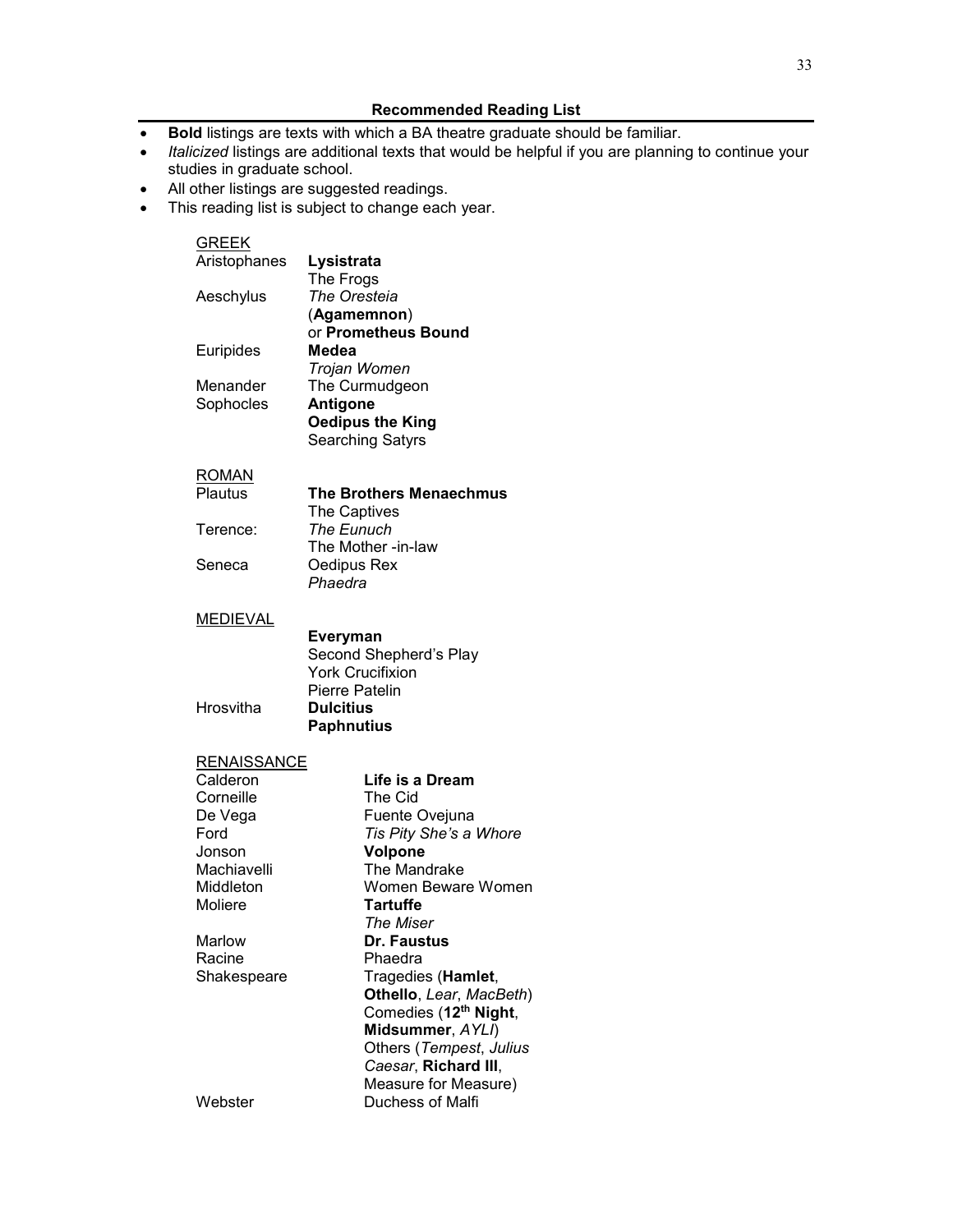# 17th & 18TH CENTURY

| Beaumarchais<br>Behn<br>Congreve<br>Feydeau<br>Gay<br>Goldoni<br>Goldsmith<br>Gozzi<br>Lessing<br>Lillo                                                  | The Marriage of Figaro<br><b>The Rover</b><br>Way of the World<br>A Flea in Her Ear<br>The Beggar's Opera<br><b>Servant of Two Masters</b><br><b>She Stoops to Conquer</b><br>The Green Bird or King Stag<br>Miss Sara Sampson<br><b>The London Merchant</b> |
|----------------------------------------------------------------------------------------------------------------------------------------------------------|--------------------------------------------------------------------------------------------------------------------------------------------------------------------------------------------------------------------------------------------------------------|
| Marivaux<br>Sheridan                                                                                                                                     | The Game of Love and Chance<br><b>The Rivals</b><br><b>The School for Scandal</b>                                                                                                                                                                            |
| Steele<br>Von Kleist<br>Wycherley                                                                                                                        | The Conscious Lovers<br>The Prince of Homburg<br>The Country Wife                                                                                                                                                                                            |
| 19th CENTURY<br>Aiken<br>Belasco<br><b>Boucicault</b><br><b>Buchner</b><br>Daly<br>Dumas fils<br>Herne<br>Hugo<br>Lewis<br>Robertson<br>Sardou<br>Scribe | Uncle Tom's Cabin<br>Girl of the Golden West<br><b>The Octoroon</b><br>Woyzeck<br><b>Under the Gaslight</b><br>Lady of the Camillas<br>Margaret Fleming<br>Hernani<br>The Castle Spectre<br>Caste<br>Scrap of Paper<br><b>Glass of Water</b>                 |
| <b>MODERN</b><br>Anderson<br>Anouilh<br>Artaud<br>Baraka<br><b>Barrie</b><br>Beckett<br>Brecht                                                           | Mary Queen of Scots<br>Antigone<br>Spurt of Blood<br><b>Dutchman</b><br>Peter Pan or Admirable Crichton<br><b>Waiting for Godot or Endgame</b><br><b>Mother Courage</b><br>Good Person of Setzuan<br>The Resistable Rise of Arturo Ui                        |
| Capek<br>Chekhov                                                                                                                                         | R.U.R.<br><b>Cherry Orchard</b><br>Sea Gull                                                                                                                                                                                                                  |
| Childress<br>Cocteau                                                                                                                                     | <b>Wedding Band</b><br>Marriage on the Eiffel Tower<br>The Infernal Machine                                                                                                                                                                                  |
| Coward<br>Duerrenmatt<br>Eliot<br>Giraudoux                                                                                                              | <b>Private Lives</b><br>The Visit<br>Murder in the Cathedral<br><b>Madwoman of Chaillot</b><br>Ondine                                                                                                                                                        |
| Glaspell<br>Goethe<br>Gogol<br>Gorki                                                                                                                     | <b>Trifles</b><br>Faust, I & II<br>The Inspector General<br>The Lower Depths                                                                                                                                                                                 |
|                                                                                                                                                          |                                                                                                                                                                                                                                                              |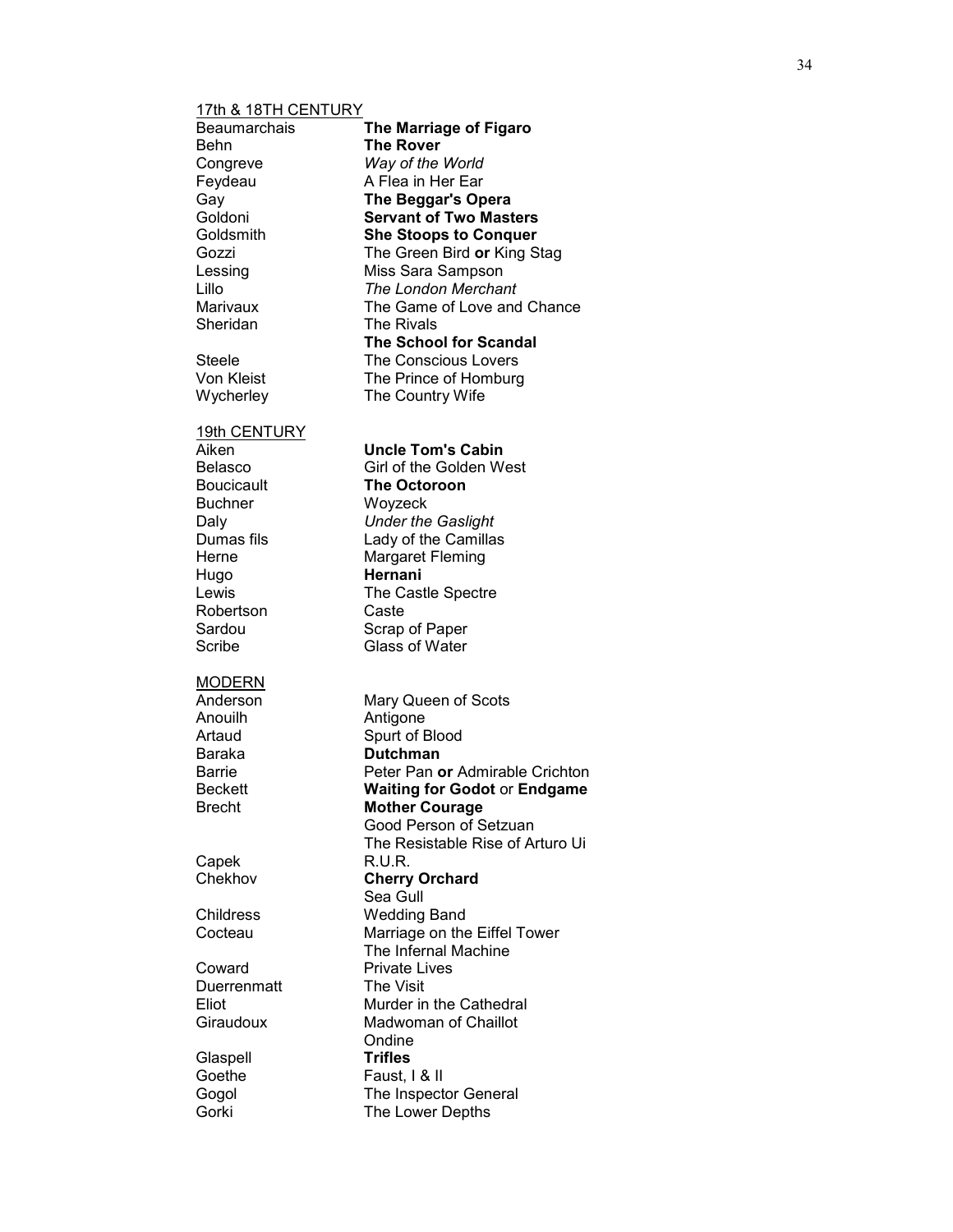| Hansberry           | <b>Raisin in the Sun</b>               |
|---------------------|----------------------------------------|
| Hauptmann           | The Weavers                            |
| Hellman             | Little Foxes                           |
| Ibsen               | <b>Doll House</b>                      |
|                     | Ghosts                                 |
| lonesco             | <b>Bald Soprano</b>                    |
|                     | Exit the King                          |
|                     | Rhinoceros                             |
| Jarry               | Ubu Roi                                |
| Kaiser              | From Morn to Midnight                  |
| Kaufman & Hart      | You Can't Take It With You             |
| Kennedy             | Funnyhouse of a Negro                  |
| Lorca               | House of Bernarda Alba                 |
| Maeterlinck         | The Blue Bird                          |
|                     | Pelleas & Melisande                    |
| Miller              | Crucible                               |
|                     | Death of a Salesman                    |
| O'Neill             | Desire Under the Elms or The Hairy Ape |
|                     | Long Day's Journey into Night          |
| Odets               |                                        |
| Osbourne            | <b>Awake and Sing</b>                  |
|                     | <b>Look Back in Anger</b>              |
| Pinter              | Homecoming                             |
|                     | <b>Birthday Party</b>                  |
| Pirandello          | Betrayal                               |
|                     | <b>Six Characters in</b>               |
|                     | <b>Search of an Author</b>             |
| Rice                | <b>Adding Machine</b>                  |
| Sartre              | No Exit                                |
| Schnitzler          | La Ronde                               |
| Shaffer             | Equus                                  |
|                     | Amadeus                                |
| Shaw                | Major Barbara or St. Joan              |
| Simon               | The Odd Couple                         |
|                     | Lost in Yonkers                        |
| Strindburg          | <b>Miss Julie or The Father</b>        |
|                     | The Dream Play                         |
| Synge               | Playboy of the Western World           |
| <b>Terry</b>        | <b>Viet Rock</b>                       |
| Treadwell           | Machinal                               |
| Turngenev           | A Month in the Country                 |
| Wilde               | The Importance of Being Earnest        |
| Wilder              | <b>Our Town</b>                        |
|                     | Skin of Our Teeth                      |
| Williams            | The Glass Menagerie                    |
|                     | <b>Streetcar Named Desire</b>          |
|                     | Cat on a Hot Tin Roof                  |
|                     |                                        |
| <b>CONTEMPORARY</b> |                                        |
| Albee               | Who's Afraid of                        |
|                     | <b>Virginia Woolf?</b>                 |
|                     | Zoo Story                              |
| Ayckbourn           | <b>Absurd Person Singular</b>          |
| Churchill           | <b>Cloud Nine or Top Girls</b>         |
| Durang              | Sister Mary Ignatius                   |
|                     | Actor's Nightmare                      |
|                     | For Whom the Southern                  |
|                     | <b>Belle Tolls</b>                     |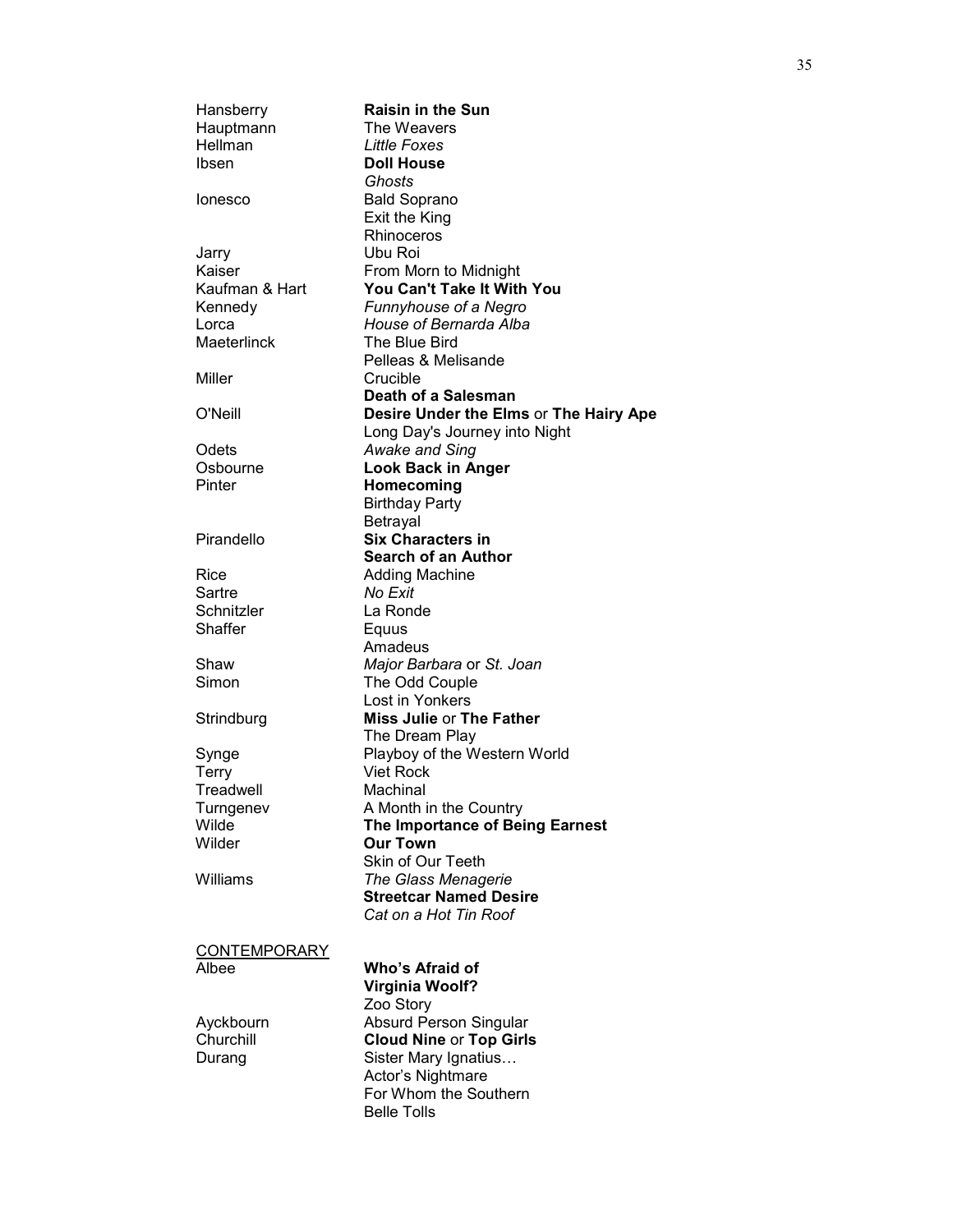| Fefu and her Friends                  |
|---------------------------------------|
| Master Harold and the Boys            |
| The Wash                              |
| Les Liaisons Dangereuses              |
| Dry Lips Oughta Move                  |
| to Kapuskasing                        |
| <b>Painting Churches</b>              |
| M. Butterfly                          |
| Laramie Project                       |
| Angels in America,                    |
| Parts I & //                          |
| The Mystery of Irma Vep               |
| Sexual Perversity in                  |
| Chicago                               |
| Oleanna                               |
| Corpus Christi                        |
| The Weir                              |
| Giving Up the Ghost                   |
| <b>Getting Out</b>                    |
| Intimate Apparel                      |
| <b>Ruined</b>                         |
| Sweat                                 |
| <b>The America Play</b>               |
| In the Blood                          |
| Kindertransport                       |
| For Colored Girls                     |
| Spell #7                              |
| <b>Buried Child or True West</b>      |
| A Lie of the Mind                     |
| <b>Fires in the Mirror</b>            |
| Twilight                              |
| Death & the King's                    |
| Horseman                              |
| Rosencrantz & Guildenstern Are Dead   |
| Arcadia                               |
| <b>Los Vendidos</b>                   |
| <b>How I Learned to Drive</b>         |
| <b>The Heidi Chronicles</b>           |
| <b>Fences</b>                         |
| Ma Rainey's Black Bottom              |
| The Piano Lesson                      |
| <b>The Colored Museum</b>             |
| Spunk                                 |
| Jelly's Last Jam                      |
| Bring in 'Da Noise, Bring in 'Da Funk |
| The Wild Party                        |
|                                       |
|                                       |

#### **ASIAN THEATRE** Japanese Theatre

• Kabuki Theatre Chikamatsu Monzaemon *Kanadehon Chushingura* (The Treasury of Royal Retainers) Sonezaki Shinju (The Love Suicides at Sonezaki) Namiki Gohei **Kanjincho** (The Subscription List) Okamuka Shiko Migawari Zazen (The Zen Substitute) Tsuuchi Jihei II **Sukeroku** (The Flower of Edo)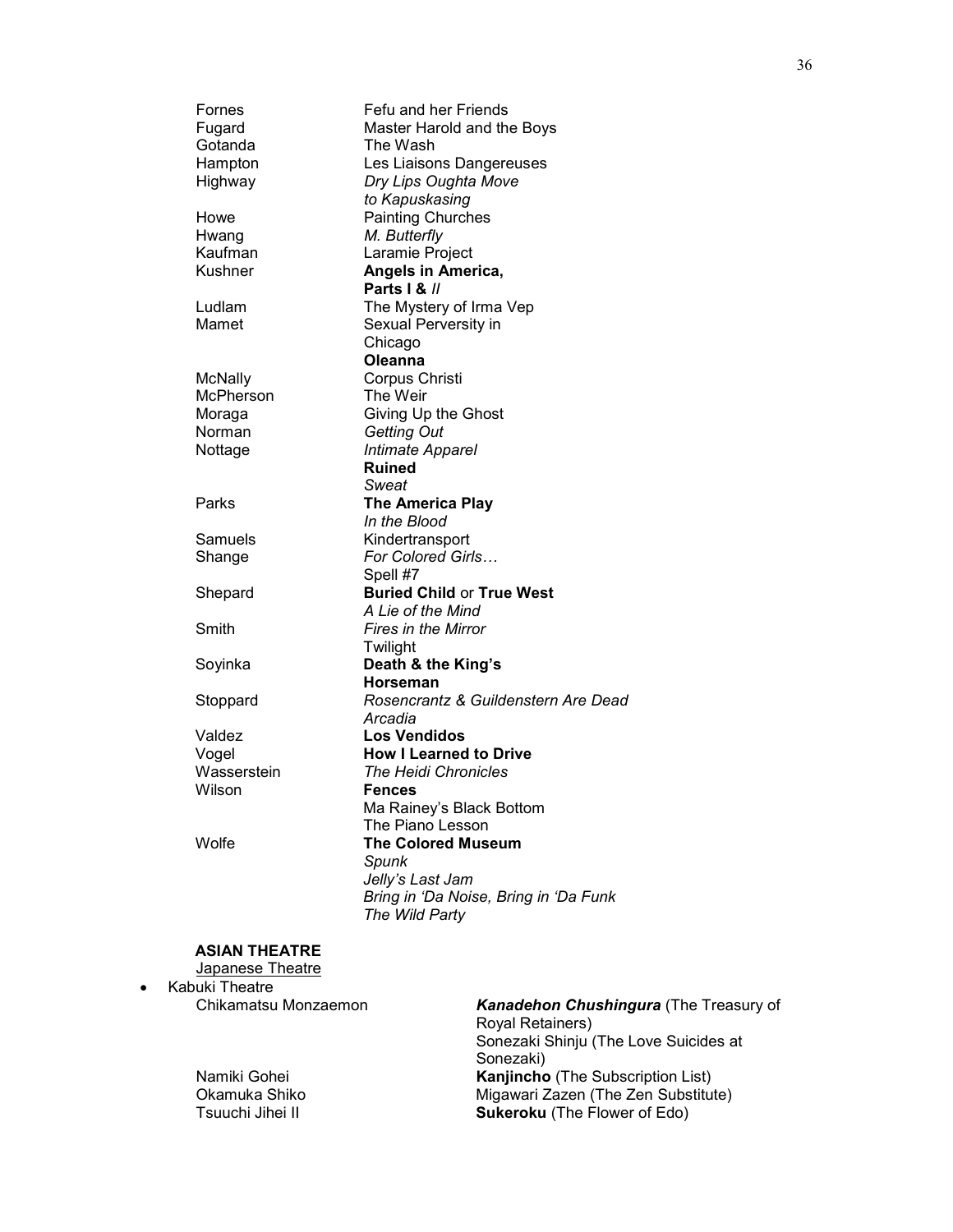- Noh Theatre<br>Kanze Juro Motomasa
- Kyogen
- Shingeki/Post Shingeki (Modern Theatre) Kobo Abe **Friends**

Chinese Theatre Gao Ming **Community** Cao Ming **Community** Case Community Lute Song

Kojiro Nobumitsu **Funa-Benkei** (Benkei in the Boat) Momiji-gari (The Maple Viewing) Ataka (The Ataka Barrier)

**Sumidagawa** (The Sumida River) Zeami **Yamamba** (A Demon Play)

Anonymous **Suehirogori** (Shopping For An Object)

The Green Stocking Slave Hunting Mishima Yukio Madame de Sade The Nest of the White Ant

Li Xingdao The Story of Chalk Circle Wang Shifu **Mang Shifu Romance of the Western Chamber**<br>
Qi Zhun Xiang **Romance of the House of Zhao** The Orphan of the House of Zhao Tang Xianzu **The Peony Pavilion**

Indian Theatre/Sanskrit Drama/Modern Bhasa **The Little Clay Cart** Girish Karnad **Naga Mandala (A play with a cobra)** 

Kalidasa **Shakuntala**

#### **Theatre Reference Books**

# **Of General Interest**

Aristotle The Poetics<br>Artaud, Antonin The Theatre

Johnstone, Keith Impro Marranca, Bonnie **Theatre of Images** 

**Acting**<br>Barr, Tony

The Theatre and it's Double Ball, William **A Sense of Direction** Brockett, Oscar **History of the Theatre** Brook, Peter The Empty Space The Shifting Point Carlson, Marvin **Theories** of the Theatre Dukore, Bernard Dramatic Theory and Criticism: Greeks to Grotowski Esslin, Martin **Theatre of the Absurd** Gillette, J. Michael Theatrical Design and Production<br>Gorelik, Mordechai Theatres for Old New Theatres for Old Grotowski, Jerzy **Towards a Poor Theatre** Freeing the Natural Voice Miller, Jonathan Subsequent Performances Sourcebook for the Theatre

Barr, Tony Acting for the Camera Playing Shakespeare Bentley, Eric **Bentley, Eric Election Control** The Life of the Drama<br>Boal, Augusto **Control Control Cames** for Actors and Games for Actors and Non-Actors Brecht, Bertolt **Brecht**, Bertolt **Brecht** on Theatre Hagen, Uta **Respect for Acting** A Challenge for the Actor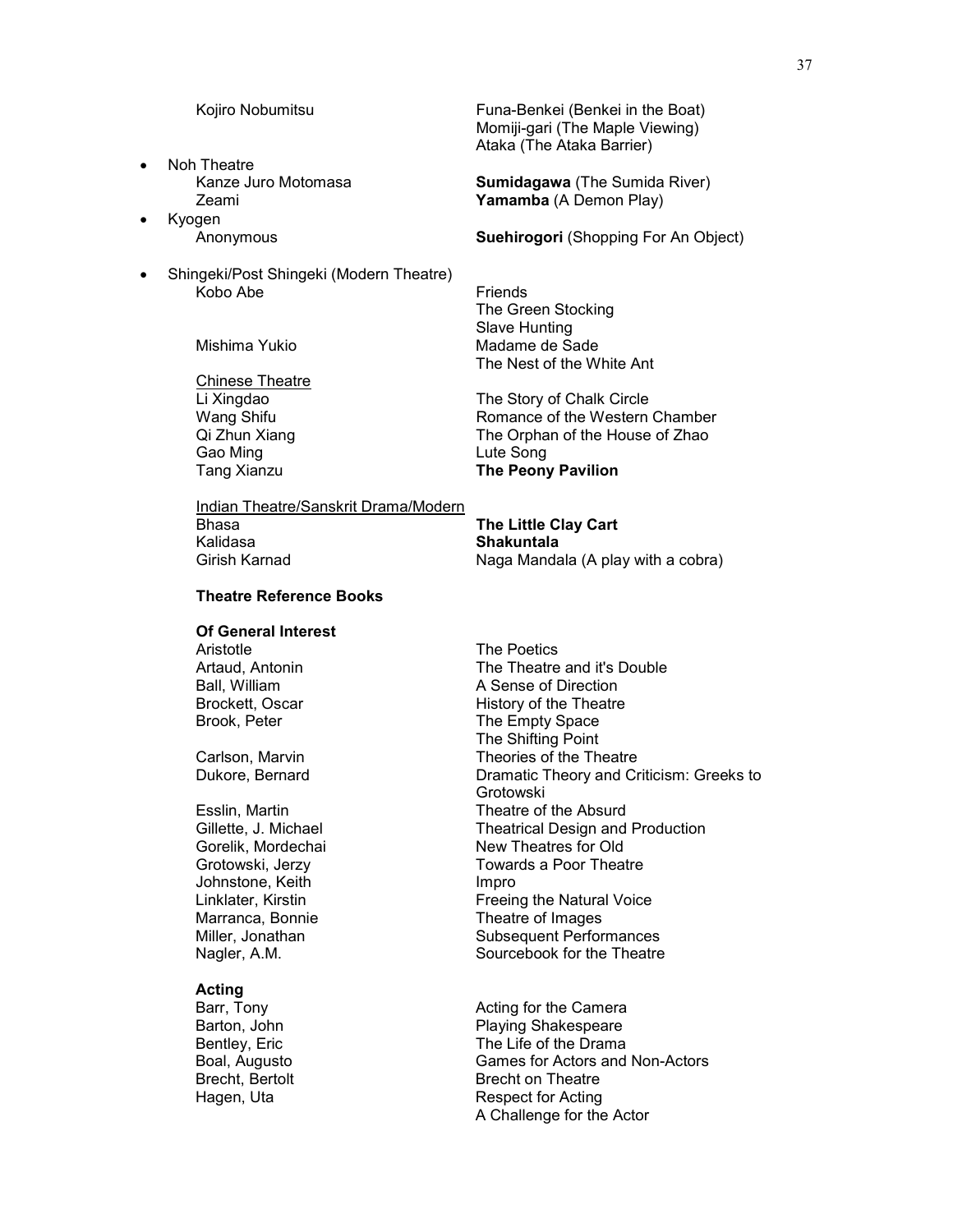Henry, Mari Lyn &<br>Rogers, Lynne Stanislavski, Konstantin An Actor Prepares

# **Directing**<br>Ahart, John

Bogart, Anne Viewpoints Bogart, Anne & Landau, Tina Clurman, Harold **Clurman**, Harold **Clurman**, **Harold** 

#### **Scenic Design**

Craig, Edward Gordon The Art of the Theatre<br>
Jones, Robert Edmond The Dramatic Imagina

# **Costume Design Books**

Corson, Richard Stage Makeup

Rogers, Lynne Moscotter How to Be A Working Actor<br>Southern, Richard Moscotter House The Seven Ages of the The The Seven Ages of the Theatre Spolin, Viola **Improvisation** for the Theatre Building a Character

The Director's Eye Hodge, Francis **Play Directing: Analysis, Communication,** and Style

Stern, Lawrence Stage Management

Burns-Meyer & Cole Theatres and Auditoriums The Dramatic Imagination Parker, Oren W. Scene Design and Stage Lighting Schechner, Richard Environmental Theatre<br>Simonson, Lee Environmental The Stage Is Set The Stage Is Set

Patterns of Fashion Vol.1, Vol. 2, Vol. 3 Barton, Lucy **Example 20** Historic Costume for the Stage Boucher, Francois 20,000 Years of Fashion: The History Of Costume and Personal Adornment Bradfield, Nancy Costume in Detail Fashion in Makeup Dryden, Deborah M. Fabric Painting and Dyeing For The Theatre Gimble, Frances Reconstruction Era Fashions: 350 Sewing, Needlework, & Millinery Patterns 1867-1868 The Edwardian Modiste: 85 Authentic Patterns with Instructions, Fashion Plates, and Period Sewing **Techniques** The Voice of Fashion: 79 Turn-of-the Century Patterns with Instructions and Fashion Plates Hill, Margot Hamilton The Evolution Of Fashion [Holkeboer,](http://www.amazon.com/exec/obidos/search-handle-url/index=books&field-author=Holkeboer%2C%20Katherine%20Strand/002-8250521-8588854) Katherine Strand Patterns for Theatrical Costumes Ingham, Rosemary Costume Technician's Handbook Costume Designer's Handbook Pecktal, Lynne **Costume Design: Techniques of Modern Masters** Remiasz, Stella **Hat Design and Construction** Russell, Douglas and Style Costume History and Style Waugh, Norah Burge Costume History and Style Waugh, New York The Cuts Of Women Clothes, 1600—1930 Cut of Men's Clothes: 1600-1900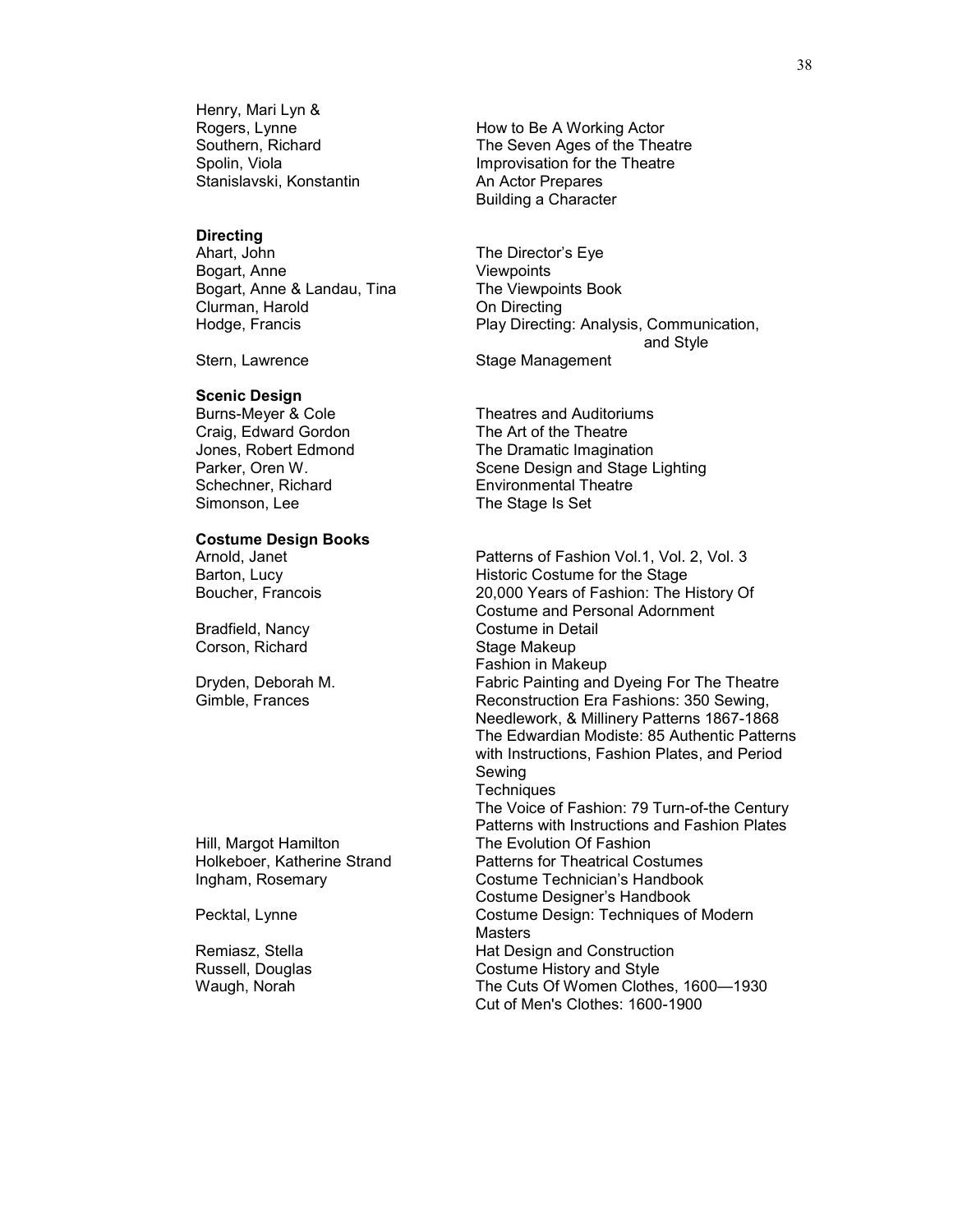The UWG Theatre Program offers scholarships to both incoming and returning theatre majors. Below is the list of awards, their criteria, and the approximate worth of each. Please contact the Theatre Program for more information.

**The Friends of Theatre New Talent Award** is given to an incoming freshman or transfer theatre major with a GPA of 3.0 or above. This award is the result of the strong community support for the West Georgia Theatre Company. Contributions come from fund raising efforts, donations and ticket sales. With this scholarship, the Program of Theatre honors the community and provides financial support to a deserving new theatre major. The award is worth approximately \$800 per year and is endowed.

**Encore Theatre Company Theatre Achievement Scholarship** is to provide financial assistance annually to no more than two declared theatre majors at the rank of freshman or higher. The recipient(s) of the scholarship shall demonstrate talent in the performing arts via audition or interview, and shall demonstrate continuing dedication to the Theatre Arts Program as determined by the theatre faculty. The faculty may also take into consideration, as a secondary matter, the financial need of the auditionees. This scholarship was created through the generosity of the Encore Theatre Company, a Carrollton community theatre that earned a reputation for high quality and professionalism and whose legacy will reside in the students who earn the scholarships. The scholarship is worth approximately \$800-\$1,000 per student and is endowed.

**The William B. Boling III Scholarship** is awarded in the memory of an outstanding theatre student whose life tragically ended in an automobile accident. The scholarship is awarded to a rising senior theatre major who exhibits outstanding talent and dedication as an actor. The award is worth approximately \$500 per year and is endowed.

**The Mildred Fokes Godard Theatre Arts Scholarship** was established by Dr. John E. Godard in honor of his wife, Mrs. Godard, a former theatre major at Hollins College. Mrs. "Bunny" Godard remains extremely active in community theatre and is a strong advocate of the arts. The scholarship is awarded annually to a rising full-time junior or senior majoring in theatre. The recipient must demonstrate financial need. The student must have an overall GPA of 2.7 with a 3.0 GPA or higher in theatre courses. The award is worth approximately \$1500 and is endowed.

**The Ossie McCord McLarty Scholarship** is awarded to a student majoring in theatre. Financial need is not a consideration for this award. Students who show an outstanding commitment and dedication to their discipline will be considered. The award is worth approximately \$1,000 annually and is endowed.

**The David Carter Neale Memorial Scholarship** is awarded to a senior theatre major who exhibits strong academic and leadership abilities in the area of technical design. David Carter Neale was an outstanding theatre major whose interest in sound design was keen. This award is worth approximately \$500-\$1000 per year and is endowed.

**P.J. Younglove Hovey** Live Art Scholarship is given to a junior or senior with a GPA of 2.0 or higher majoring in theatre. This scholarship was established by the Live Arts Planning Committee for the Townsend Center to support students majoring in Art, Music and Theatre. This award is worth \$500 and is not endowed.

**The Dr. J. Oliver Link Award** is in honor of the Professor Emeritus who ran the theatre program for 25 years. This award recognizes his tremendous impact on students and faculty. It is given to a full time theatre majors with special consideration for those at the sophomore level.

**The Gordon Watson Award** in Theatre is given to a junior or senior level theatre major with the highest GPA and who exhibits extraordinary dedication and commitment to the Theatre Company. A plaque and a \$50-\$100 gift is given to the recipient at the annual Honors Convocation usually held in April. This is not an endowed award.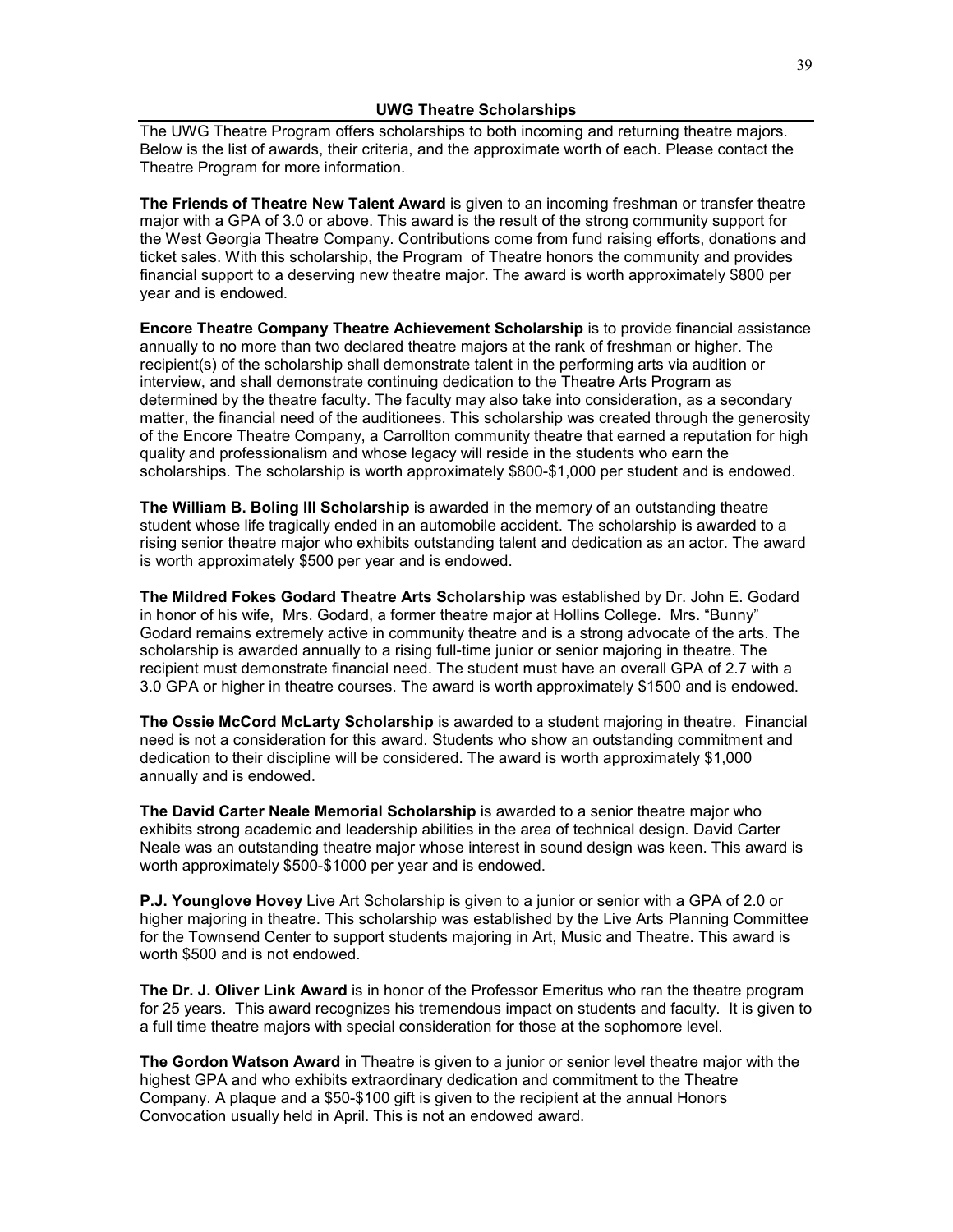**The Theatre Company Member of the Year Award** is given to a student who majors or minors in theatre. It is awarded to the student or students who show a selfless dedication to the Theatre Company and its season of plays and presentations. The award is worth approximately \$50-\$100 and is not endowed.

For application information, please go to: www.westga.edu/~theatre/scholarships

#### **The UWG Theatre Company and Communication**

#### **Social Media**

The UWG Theatre Company hosts a number of social media public accounts and pages. We are on Facebook, Twitter, and Instagram. These accounts and pages are used mainly to promote our productions and the accomplishments of our students, faculty, staff, and alumni. Posting on the UWG Theatre Company Facebook page is limited to the Marketing Student Assistants, the Office Student Assistants, and the Theatre Faculty. Under no circumstances may any of the UWG Theatre Company public social media accounts be used to harass a person, debate politics, or market outside ventures. It may be used to post articles of interest about theatre. If the Theatre Faculty determine that comments on any of the public social media are inappropriate, the person making the posts will be blocked form the page.

The UWG Theatre Company also hosts a number of closed groups on Facebook as communication tools for each production. It is imperative that students involved in each production check the Facebook page for the show they are involved in on a regular basis.

**A special note about social media**: it can be very tempting to use social media as a venting tool when something goes wrong, or when you are in a disagreement with someone. Try to restrain from posting nasty comments about people, especially your peers, or about the Company for the public to view. Part of the college experience is to learn how to confront conflict, or how to accept or deflect criticism. The best policy when you are disappointed or upset with someone is to cool off for 24 hours and then figure out a way to talk face-to-face with the person with whom you are in disagreement. Airing your anger in a public forum by "vaguebooking" only creates more trouble and furthers resentment.

#### **Email**

The UWG Theatre Program utilizes listservs for Theatre Majors, Theatre Minors, and Theatre Alumni. The Theatre Major and Minor listservs are used on a regular basis to send out important information about schedules, strikes and load ins, workshops, etc. **It is extremely important that students within the Theatre Company check their email accounts daily, otherwise important information will be missed.**

Everyone may reply to the listserv messages, but only those who are listed as administrators may post to the listservs.

Often, Theatre Faculty will use email as a way to begin initial communication with students in their courses. These emails are sent on an individual basis and are usually about important issues in the class. Again, it's important that students check their email accounts on a daily basis.

#### **Company Meetings**

The Company meets in person twice a month on Mondays at 5:00pm, usually in the Acting Studio or in the Old Auditorium. These meetings last anywhere from 20 minutes to one hour and are used to check in, make announcements, discuss important issues, or for a guest artist workshop. Attendance is important because important announcements and discussions are broached at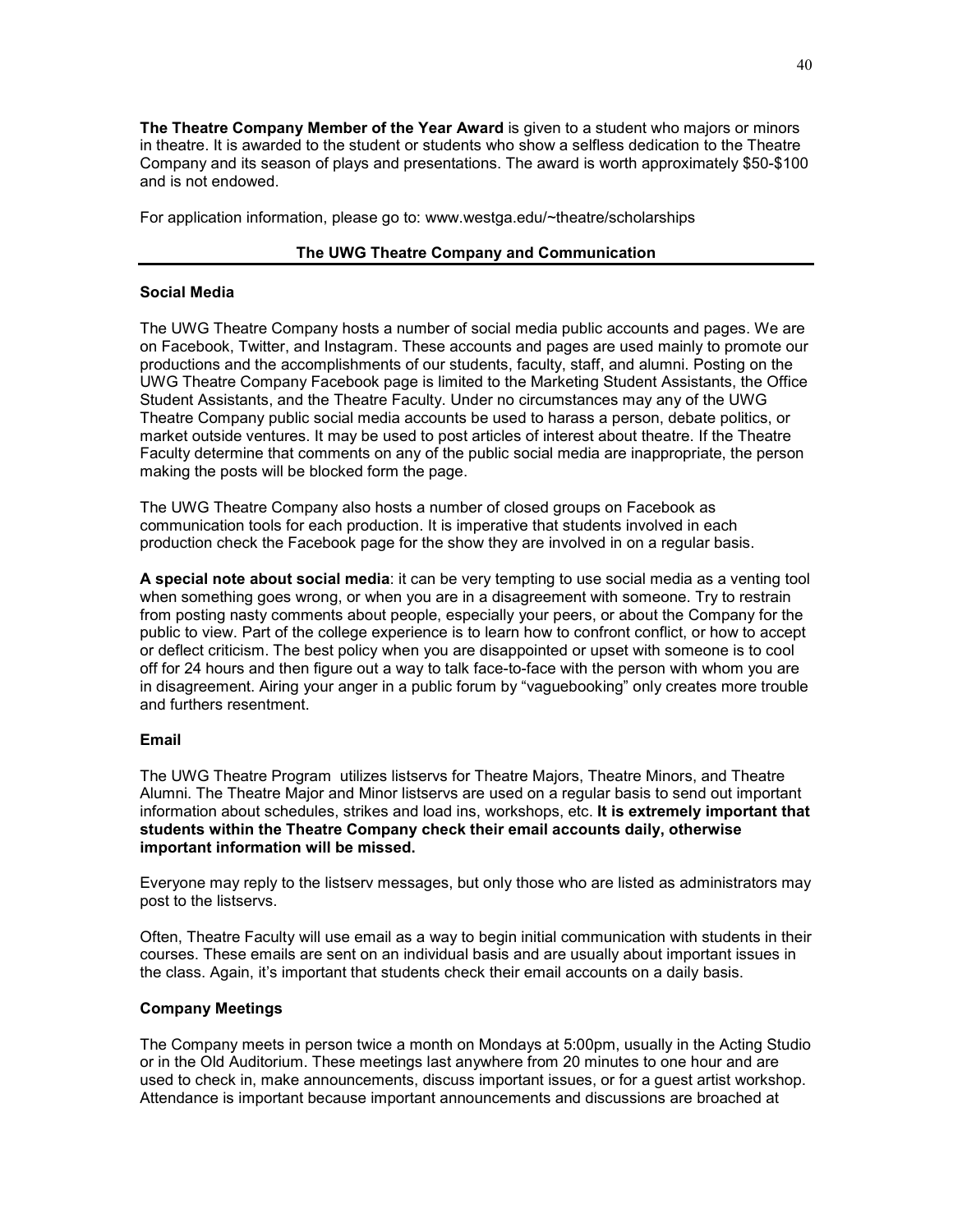these meetings. Students enrolled in THEA 1000: Theatre Laboratory must attend all company meetings.

Announcements and reminders about these meetings are done through the theatre major and minor listservs, and postings on the doors and callboard on the first floor of the Martha Munro building.

#### **Company Contact List**

At the beginning of the Fall and Spring terms of each academic year, the Office Student Assistants will gather information for the UWG Theatre Company Contact List. This occurs at the first company meeting.

#### **The UWG Theatre Company: An Introduction**

- I. The UWG Theatre Company is a major component of the Theatre Program Curriculum and an integral part of the Program of Theatre.
	- A. It is the producing arm of the Theatre Program .
	- B. The term "company" is used denote the close ties students, faculty, and staff of the Theatre Program have to each other.
	- C. It is therefore important that certain responsibilities in the Theatre Company exist with which theatre majors (and minors) are involved.
	- D. The difference between the UWG Theatre Company and that of any other theatre program is that the UWG Theatre Company and the policies of the Theatre Program are driven by the students, faculty, and staff.
	- E. The student does have a say in her/his education.
	- F. Theatre faculty will take on areas for which they will mentor students in a one-on-one basis.
		- The faculty mentor list will be posted at the start of each semester and will be up by the time casting and position lists are posted.
	- G. The Theatre Company is devised of theatre majors who take on the responsibilities of designing, directing, acting, marketing, stage managing, crewing, and building for all productions produced by the Theatre Program .
		- All theatre majors are expected to be involved with each show the Theatre Company produces.
		- All members of the Theatre Company must follow the policies included in this handbook.
		- Theatre minors and/or other students, while involved in any aspect of productions of the Theatre Program , will be considered Associate Members of the Theatre Company and must adhere to the policies of this handbook.
		- "Chair Chats" are lunch time meetings between students and the chair of the Program to talk about issues of interest or concern for students that are related to the policies of the Program . The "Chats" are informal, and participation is voluntary. They are a good way to discuss topics of interest in a more intimate setting than Company Meetings. They occur two to three times per semester.
- III. The Theatre Company budget is substantial and is supplied through Student Activities fees.
	- A. The Theatre Company budget must go toward all production.
		- Materials needed for classes cannot be purchased from this budget.
		- These items must be purchased through the Theatre Arts Program Budget.
	- B. Complimentary Ticket Policy:
		- Tickets to all Theatre Company functions are free to all UWG students.
		- UWG students must show their school ID to get their free ticket.
		- **All students involved in a Theatre Company production (cast, crew, and production staff) will receive four complimentary tickets for Mainstage productions and two complimentary tickets for Black Box productions in addition to the one free ticket with school ID**.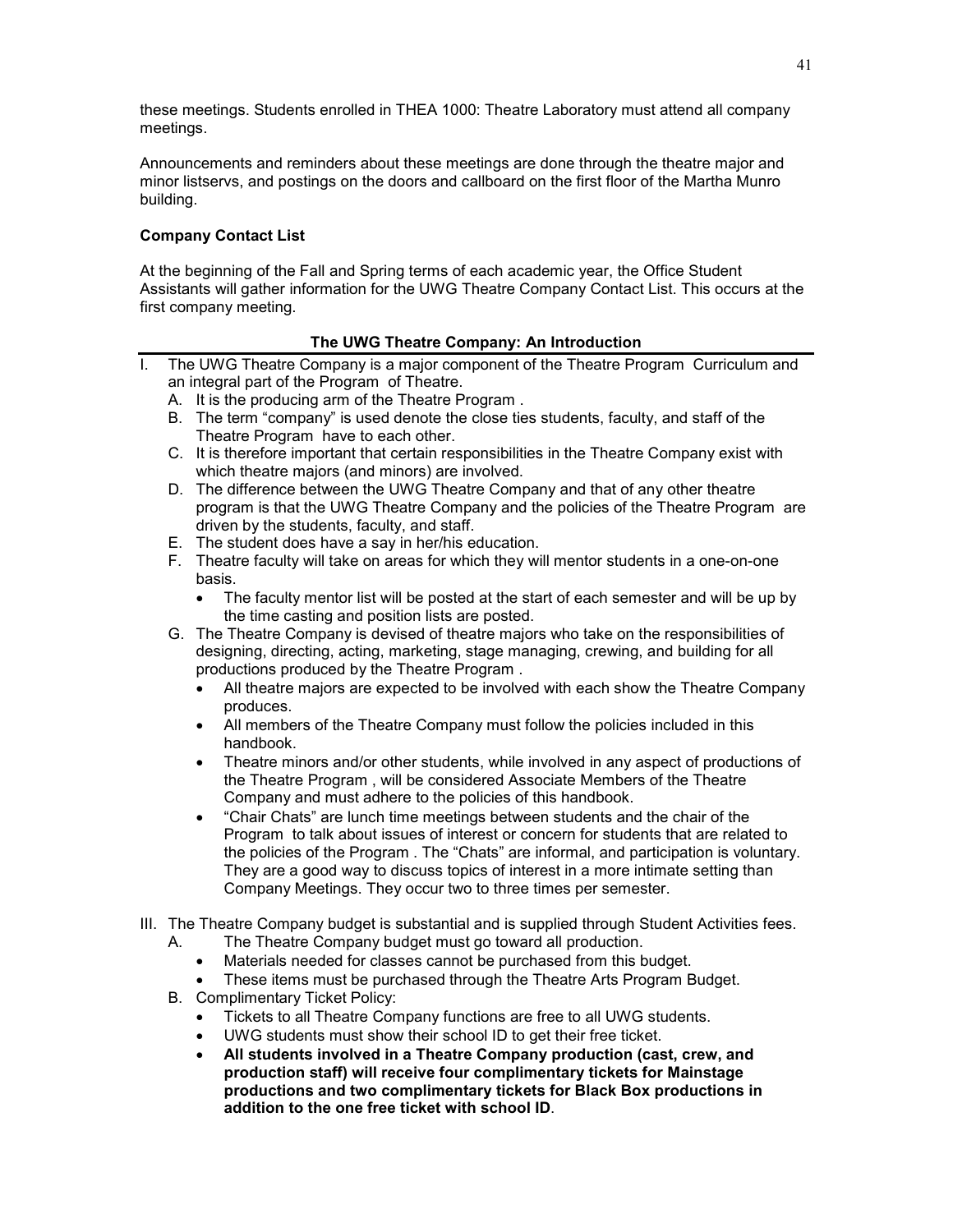- III. **All theatre majors are required to satisfactorily complete four crew assignments in their career at the University of West Georgia.**
	- A. The student can complete these crew assignments any time during her / his career at UWG.
	- B. Crew assignments must be made with the technical director.
	- C. Crew is defined as backstage running crew, costume crew, electrics crew, assistant stage manager, set construction crew, and master electrician for a specific Theatre Company show in any given semester.
	- D. These crew assignments can be counted toward THEA 1111, THEA 2111, THEA 3111 (Performance & Production), XIDS 2002 ("What Do You Really Know About Backstage?), or THEA 2290 (Stagecraft).
- IV**. All theatre majors are required to attend at least one theatre company meeting per month.**
	- A. Theatre Company meetings are held every other Monday starting with the first Monday in

each semester (see yearly production calendar).

- B. If a theatre major has a class already scheduled at the company meeting time, that student should try to attend as much of the meeting as possible without missing class.
- C. Theatre Company meetings are used as a main form of communication. Company meetings are required of those majors or pre-majors enrolled in THEA 1000 (see syllabus for more details).
- D. Some company meetings will have guest speakers attending and those meetings will be

mandatory for theatre majors.

E. Attendance will be taken at each meeting.

### **The UWG Theatre Company: Administrative Organizational Chart**

The UWG Theatre Company is a collaborative entity; therefore, we are rely less on a top down hierarchy than other business models. That being said, because the writer's imagination can't think of a more creative way to do the organizational chart of the Program /Company, below please find the chart of responsibilities. Please know that though there is someone who is signing off on budgets (and is the person the UWG administration comes to if there are questions about anything in the Program ), the Program /Company is run on a much more democratic basis than one might perceive by the chart below.

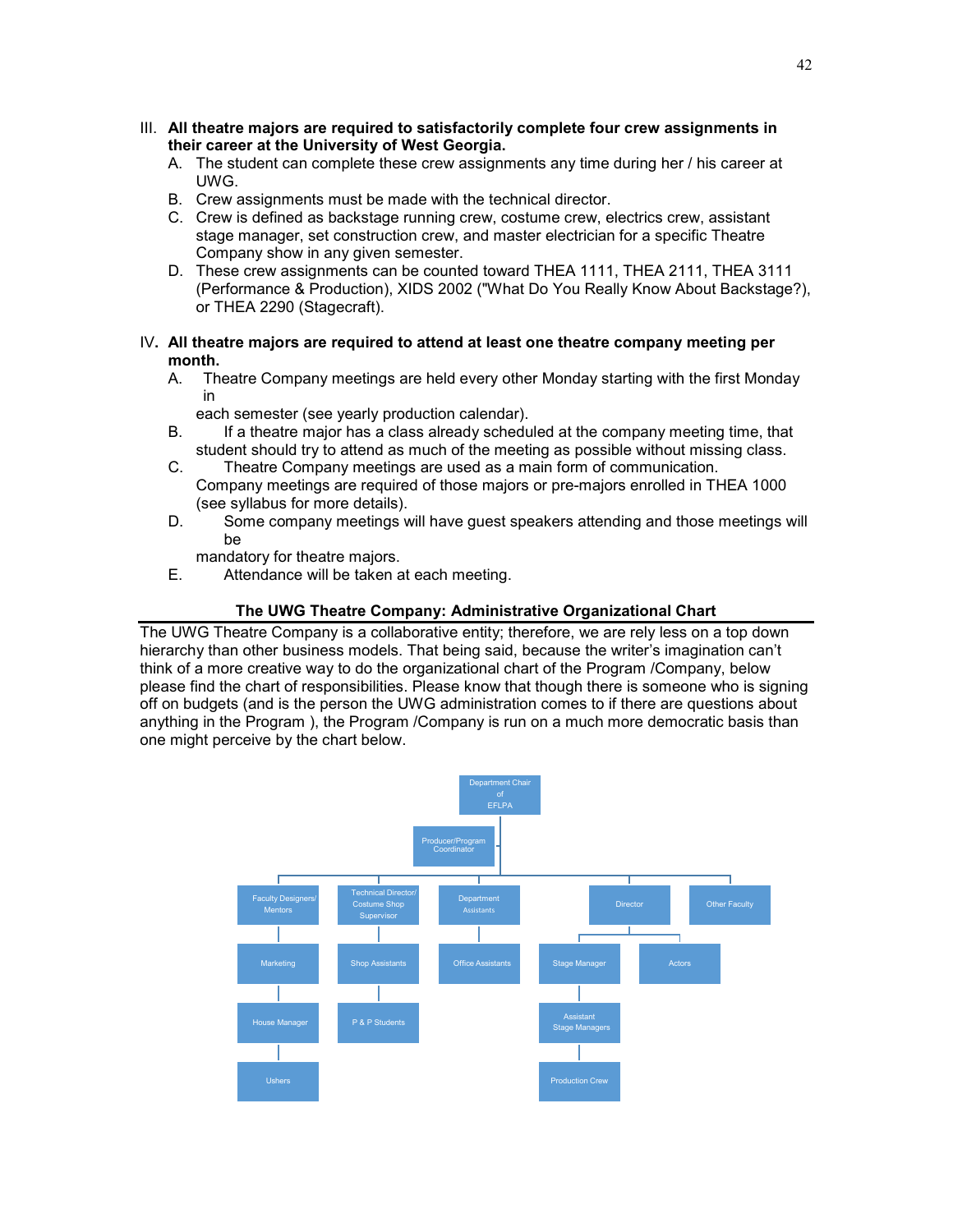- **The Producer** is the Program Coordinator, who signs off on budget spending and keeps everyone moving along to achieve the mission, goals, and vision of the Program /Company.
- **The Head of Design** was first implemented in the 2015-2016 academic year to help keep a cohesiveness with all design faculty and students. The position is also geared toward recruiting students interested in design to UWG Theatre.
- **Faculty Directors, Designers, Mentors, the Technical Director, and the Costume Shop Supervisor** all oversee student work in acting, designing, marketing, or building for productions.
- **The Department Secretary** fills a vital need in preparing all of the budget work and facilitating events such as opening night receptions, Alum of the Year roundtables and receptions, etc.
- **The Stage Managers, Actors, Marketing, Costume Shop, and Scene Shop Assistants** all are leaders by helping new students, or students unfamiliar with these areas get acclimated to our various policies that include safety, treating each other with respect, and role modeling professional behavior.
- **The Assistant Stage Managers, House Managers, Students enrolled in Performance and Production courses** are all learning different facets of the field and all are expected to lead and delegate responsibilities.
- **Production Crews and Ushers** play a vital role in our company as they make sure performances run smoothly and that the audience is happy.
- Those who crew our shows are often learning the ropes of the discipline of Theatre. Crew jobs should never be thought of as incidental or unimportant. If there is no crew, there often is a poorly run performance. Ushers are often the first people with whom the audience come in contact; it's therefore vital that they model professional and courteous behavior each time they work a performance.
- professional and courteous behavior each night that they usher.

## **The UWG Theatre Company: Facilities**

### I. Martha Munro

- A. All theatre courses related to the Acting/Directing Studio, the CAD Lab and the Lighting/Drafting Lab shall take place in the Martha Munro Building.
- B. In order to keep the equipment from breaking down, **no food or beverages will be allowed in any of the classroom spaces.**
- C. The Acting/Directing Studio will be open during the daytime hours. The studio is for rehearsing scenes for acting or directing classes. **It is not a performance space.**
- D. In order to use the Acting/Directing Studio outside of class, students must sign out time for the studio. Students may sign up with the Department Secretary.
- E. If students need access to the Acting/Directing Studio after daytime hours, one student must see the Program Coordinator in order to check out a key to the outside doors.
	- If the building is found unlocked after said rehearsal, that student's privileges for checking out a key will be revoked at the discretion of the theatre faculty.
- F. Small classes may meet in the Conference Room located on the second floor.
- G. These courses will meet in that room if and only if all students have access to the second floor; if a physically challenged student is taking a theatre course, then that course will meet on the first floor.
- H. Martha Munro is equipped with state-of-the-art technology.
	- Students shall not touch the equipment unless an equipment training form has been signed by a theatre faculty member (or unless instructed to touch the equipment by a theatre faculty member) and filed with the Chair of Theatre.
- I. Certain rehearsals for productions in the spring semester will take place in the Acting/Directing Studio and CAD lab.
	- These rehearsals will take precedence over acting or directing class rehearsals.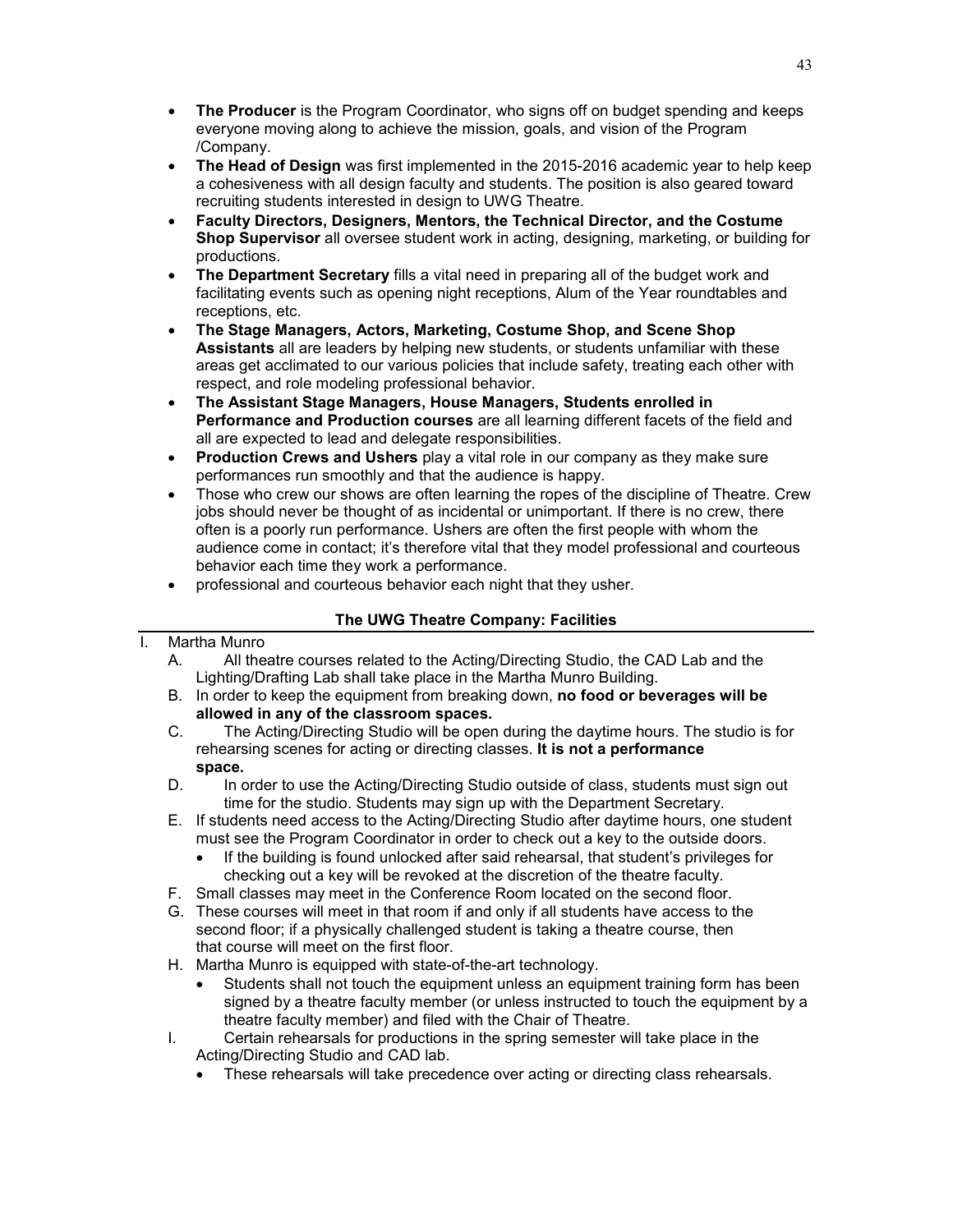- II. The Old Auditorium
	- A. This space allows for greater creative theatre experiences to further educate the students. It holds a rehearsal hall, faculty offices and the costume shop.
	- B. The space is available for any theatre related activity approved by the faculty.
	- C. Give at least a 48 hour notice to the Theatre Company Secretary in order to reserve the space, along with checking out any keys and/or gaining card access to the space.
	- D. If you need to reserve the space after hours (past 6:00 p.m.) give at least a 48 hour notice to the Theatre Company Secretary, so that Public Safety can be contacted, and you can be issued access to the space.
	- E. After using the space, ALWAYS return it to the condition you found it in.
	- F. NO food or beverages are allowed in the shop or rehearsal space.
- III. The Townsend Center for the Performing Arts
	- A. The TCPA is used by the theatre program for tech, performance and the building of sets, costumes and props.
	- B. Though the TCPA is used primarily by Theatre and Music, it is not a facility that is controlled by the Theatre Program .
	- C. Therefore, all needs for space in the TCPA should be given to the Program Coordinator so
		- that she may address the issue with the TCPA staff.
	- D. Use of any equipment at the TCPA must be cleared by the Theatre Company Technical Director and/or Head of Design.
	- E. The stage manager or student director for each production must set up a tour appointment with the TCPA Facility Manager in order to obtain a key and swipe card access.
		- **This tour must be set up a week prior to load-in**.
		- See the Department Secretary to have Key/Code issue form completed and signed in advance of the scheduled facility tour.
		- Provide the form to TCPA Facility Manager at meeting.
	- F. Stage manager and Director keys must be returned to the TCPA the Monday directly after strike of the show.
	- G. Students who use equipment unsupervised by faculty (i.e., using the cherry picker for hanging and focusing lights on a weekend day), must first show the TD that s/he is proficient with the equipment.
	- H. **If equipment breaks while the TD or any faculty member is not present, the student responsible for the work call must leave a note on the TD's office door (or email him directly) and make sure that she / he informs the TD in person the next day.** 
		- **If this communication does not occur, the student's privileges to work with any equipment will be revoked and the faculty may determine that the student will be held liable for the damages to the equipment**.
	- I. If a student is using the sound equipment in any of the booths in the TCPA, the rules in III.F and III.G also apply.
	- J. Any space or equipment difficulty should be reported to the theatre faculty as soon as it occurs.
	- K. If any of these policies are not followed, disciplinary action will be taken:
		- The first time the policies aren't followed, a verbal warning will be issued to the student.
		- The second time the policies aren't followed, the student must meet with the Program Coordinator.
		- The third time it occurs, the student will be "suspended" form the space for seven (7) days.
		- The fourth time it occurs, the student will lose access to the space indefinitely.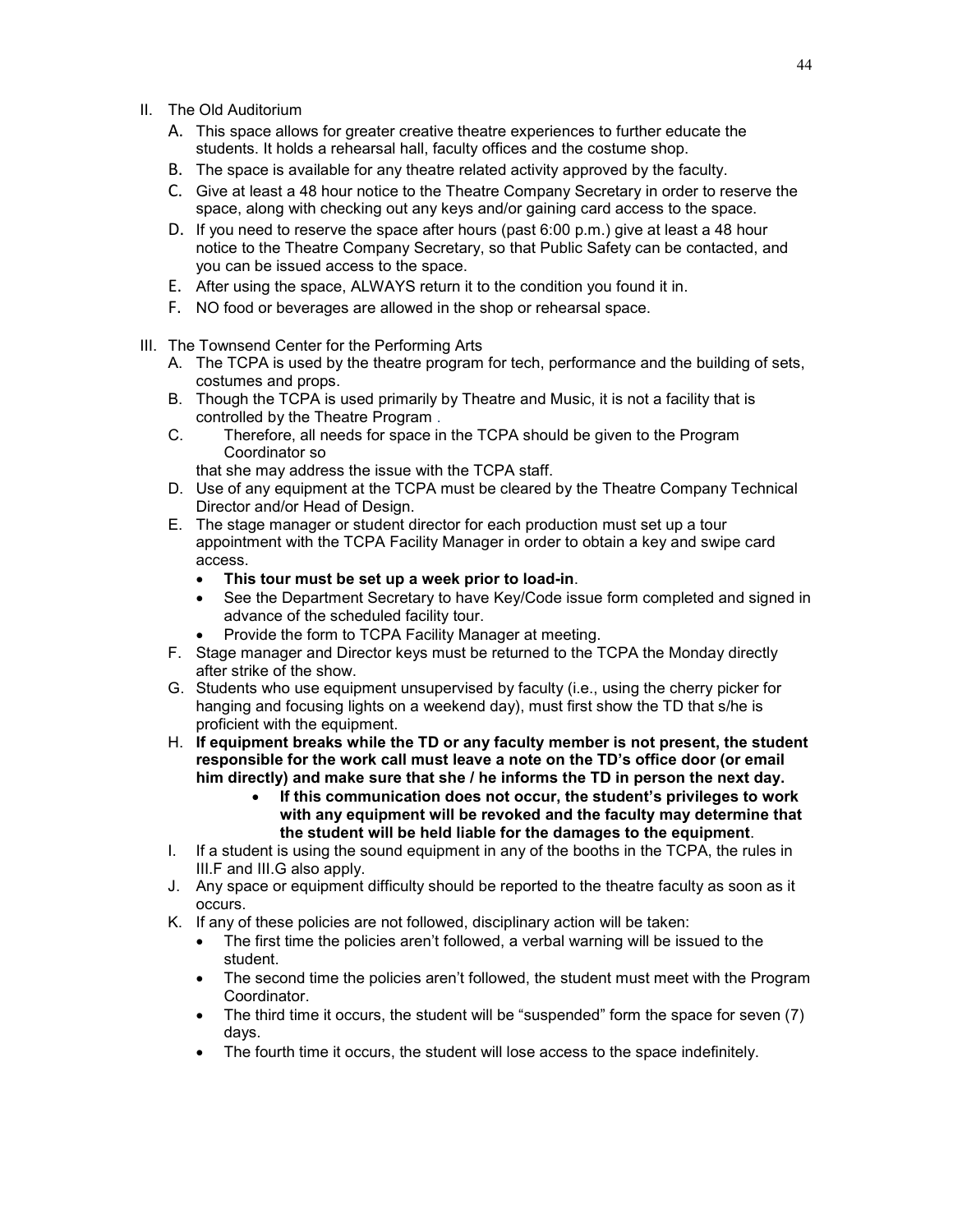### **The UWG Theatre Company: Participation in Productions**

- I. **All theatre majors must participate in productions every semester.**
	- A. If a theatre major has a technical theatre interest, or if a theatre major with a performance interest wishes to do something technical (a big technical position like designer or stage manager), then that **theatre major must discuss the project with the appropriate the Head of Design prior to auditions.**
		- Once this meeting occurs, the student should request an audition form to fill out and hand back in to the Head of Design.
	- B. All students who have not discussed a non-performance **production assignment with the faculty prior to auditions is required to audition.**
	- C. This policy is to ensure that the degree does in fact have the same meaning to everyone; that people with a theatre degree actually put time in on the productions offered by the Theatre Company.
	- D. Theatre Company productions should not be considered as extra-curricular; they are part of the degree.
	- E. This in no way implies that Theatre Company productions are considered more important than classes, but that they are considered as important as classes.
	- F. A theatre student auditioning or being considered for a technical position can only withdraw from two classes per academic year (Fall & Spring). Any more withdrawals than two per year will disqualify the student from auditioning or designing for the next semester shows.
	- G. If a student chooses not to audition for shows one semester (and doesn't see **theatre faculty about a design or technical position) that student cannot audition** for shows in the following semester.
	- H. Rehearsals generally take place Mondays--Fridays 6:00--10:00 p.m., Saturdays TBA, but no more than 6 days a week.
	- I. All students who participate in productions will be required to read and sign a **"Student Agreement Form**" specific to the area of their assignment. Area advisors will distribute these to individuals by the first rehearsal. After completion of assignments**, mentors will evaluate the student's work and** share this evaluation with both the student and Production and Performance faculty of record.
- II. Design assignments (designer or assistant designer positions) will be handled in the following manner:
	- A. All students who wish to obtain a design assignment must notify either the Head of Design or faculty mentors in the design area in which the student wishes to work at least one semester prior the semester the student wishes to design or do technical work.
		- Once the student has notified the faculty, s/he must get a Audition/Technical form, fill it out, and hand it into the Head of Design prior to auditions.
			- $\circ$  If this is done in the correct amount of time, the student does not need to audition or show up for auditions.
	- B. This letter should state the position and production desired; the reason this position and production will enhance the student's education; and any other pertinent information needed to state the student's case.
	- C. The Program Coordinator will then disseminate the student's letter of intent to all other theatre faculty.
	- D. Though the theatre faculty will take student requests under consideration, the faculty reserves the right to assign students positions that faculty believe will enhance the student's education and the quality of the Theatre Program. The assignments may not always be in accordance with the student's request.
	- E. **ALL DESIGNERS ARE REQUIRED TO ATTEND FIRST REHEARSAL, OPENING NIGHT, KCACTF RESPONSE AND COMPANY POST MORTEM.**
- III. **All Theatre Majors are required to attend** *all* **strikes and load-ins.**
	- A. All strikes and load-ins are listed on the production calendar, so there is plenty of time for students to request the time off from their other jobs. **All load-ins will last from 7:00 am until 6:00 pm.**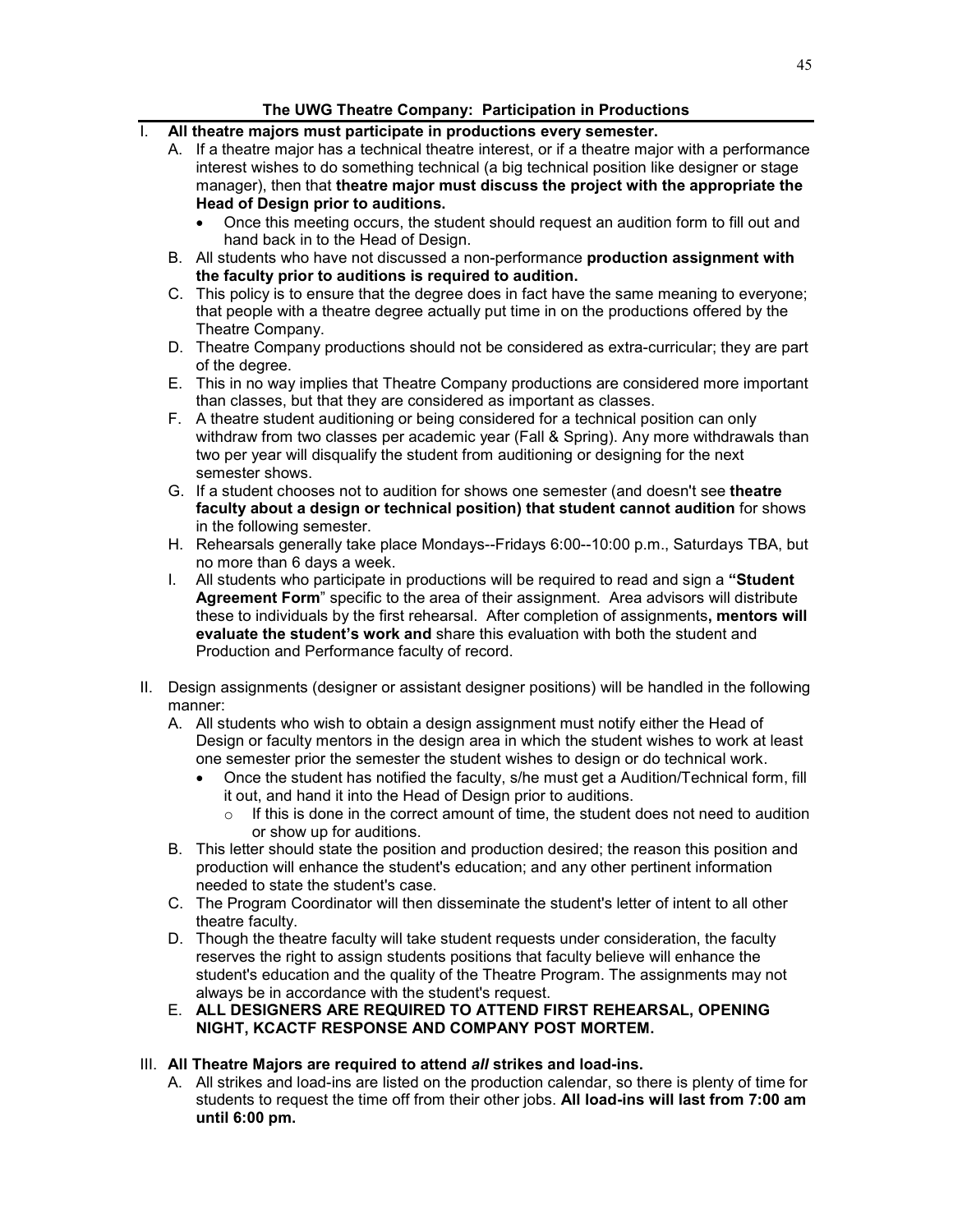- Students will be assigned shifts; for example, the early morning shift, 7am—10am is often assigned to the electrics crew; the 9am-2pm and the 1—6pm shifts will be assigned to scenery and props (this listing of shifts is only an example; the Technical Director and Lighting Design faculty members will determine the shifts and their durations).
- B. You should have no commitments (i.e., work) that will interfere with the load-in or strike of each show.
- C. **If you miss a strike or load-in for whatever reason, it is your responsibility to meet with the Technical Director as soon as possible to discuss making up the missed hours**.
- D. **Consequences to missing the above calls will be:**
	- **With at least a two week advanced notice:** 
		- $\circ$  Fill in equivalent hours in another work call or in the shops (if another work call is offered--and labor is needed--that semester) or reassignment to another crew position (if available).
	- Potential loss of points in any theatre course you are currently enrolled in.
	- A registration hold may be put on the student's record until that student schedules the hours.
- E. The Technical Director and/or Costume Shop Supervisor will determine the scheduling of make up hours.
- F. Regardless of major, students who are in the cast, production staff, and crew of a show will be required to attend both the load-in and the strike for that production.
	- Cast, crew, production staff will be required to attend the load-in and strike from start to finish of their load in shift and of the entire strike.
	- If there is a potential conflict, students are required to inform the Technical Director **and** the Program Coordinator *no less than two weeks prior to the load-in or strike* so that appropriate hours may be scheduled to substitute for the missed time.
	- Work is not an acceptable conflict for load-in and strike.
- G. Shop Attire Guidelines
	- No loose or baggy clothing. It can get caught in moving parts and machinery, or snagged on splinters, etc.
	- Wear shoes that cover the whole foot with good, non-slip soles. **No sandals, flip flops or dress shoes!**
	- No gloves while using power tools as they may get caught in moving parts.
	- Long pants are always your best bet. **No skirts.**
	- No long or large jewelry. It can get caught or snagged easily.
	- Wear clothes that protect you from dust and other airborne particles.
	- Use respirators and dust masks when needed.
	- You will get dirty and stained. Bring work clothes.
	- Long hair must be tied back or in a cap.
	- Long sleeves are always required for welding.
- IV. All scene and costume shop student assistants, as well as the student designers and technical staff for each production, are required to attend weekend work calls.
	- A. Student set designers, lighting designers, costume designers technical directors, master electricians and costume shop forepersons are required to attend the work call for the production for which they are assigned that duty.
	- B. If the designer of a show is also a student assistant, this will require extra time management in that they may be needed in another area besides the one which they designed.
	- **C. Student assistants are not paid for Load-Ins or Strikes.**
- V. Episodes in Sexuality Design Restrictions
	- A. Because Episodes is a devised play, it is imperative that students working on this show understand how to work with limitations and restrictions.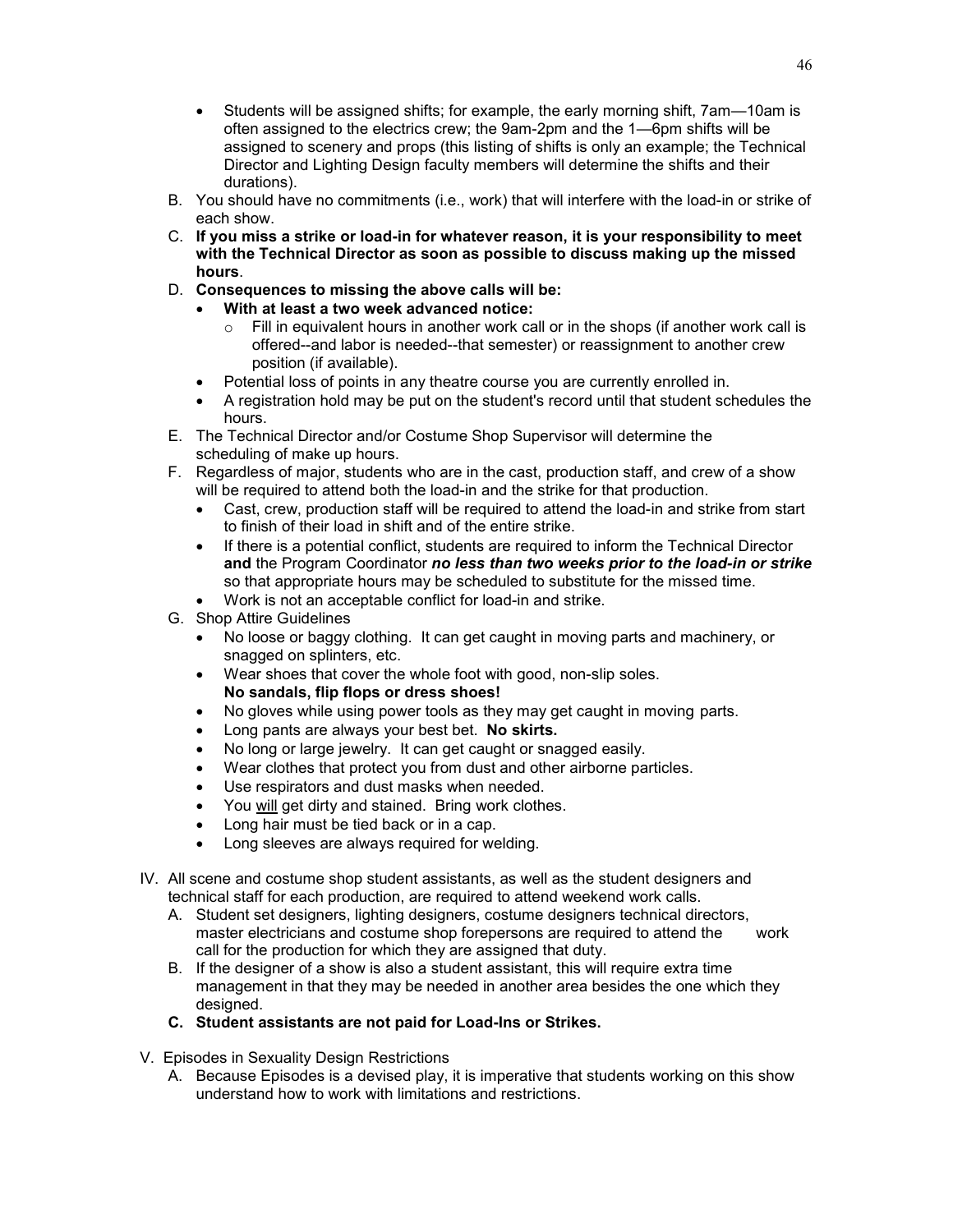- The budget for Episodes is far lower than other Black Box shows; the load in and tech week of Episodes butts up against the closing and strike of our February slot.
- With all of this in mind, the Director and Scenic/Lighting Designer will work under the following guidelines:
	- $\circ$  The lighting design mentor will work on a house plot for each of the 3 seating configurations.
	- We will include 1 projection position for each seating configuration.
	- $\circ$  Lighting Designer and Director need to go over acting areas on house plot early on so the Director doesn't stage something that is not possible to light due to a standard plot.
- B. The Student lighting designer will have around 8 specials that they can add to the house plot
	- B. One student will serve Scenic Designer and Lighting Designer every year
	- C. If the Director chooses to have a media designer, we need to know in advance (if a student is available to fulfill this role) In this case, there will be a Media/Scenic designer and a separate lighting designer.
	- D. Standardizing the set:
		- 1 ramp<br> $\frac{1}{7}$   $\frac{2}{x^2}$
		- 2'x2' cubes
		- 2 4'x4' platforms
			- 1 4x8 platform
				- all platforms have 9" legs
	- E. If the technical director deems it possible, all scenery can be delivered to rehearsal during the 1<sup>st</sup> week to help with devising and blocking

#### **Travel Expenses to Conferences, Festivals, Auditions & Interviews**

- I. Because student travel is restricted and cannot come from the Student Activities Fee Allocation Budget (SAFBA), student travel to conferences, Festivals, Auditions, and Interviews is now restricted.
	- A. Some funds are available through a Theatre Foundation account.
		- There is not enough money in this account to cover travel to GTC, KCACTF, SETC, and USITT the four conferences that seem to be the most popular with Theatre Students.
	- B. The Program will make Foundation money available to students for some travel expenses to one or more of these events, depending on the money available.
		- This money is available due to the generosity of Drs. Amy Cuomo and Pauline Gagnon, who donate the royalties for their text book to the Theatre Program .
- II. Eligible students for travel support are Theatre Majors who will be auditioning, presenting, and/or utilizing a job contact service.
- III. If the student is receiving Program support of any kind for a sponsored trip, they must:
	- A. Attend at least three additional workshops/presentations besides auditioning, interviewing, or presenting.
	- B. Assist the faculty in recruitment by scheduling time to attend the display table and talking with prospective students.
	- C. Present a two page journal or an oral report at a designated company meeting following the sponsored trip.

### **KCACTF Nominee and Conference Attendance Policy**

- I. The Kennedy Center American College Theater Festival is a great opportunity for Theatre Majors to celebrate their work.
	- A. The UWG Theatre Program enters each of its five productions as Associate Entries to the KCACTF.
		- These entries bring an experienced theatre faculty member from another institution on campus to experience a performance.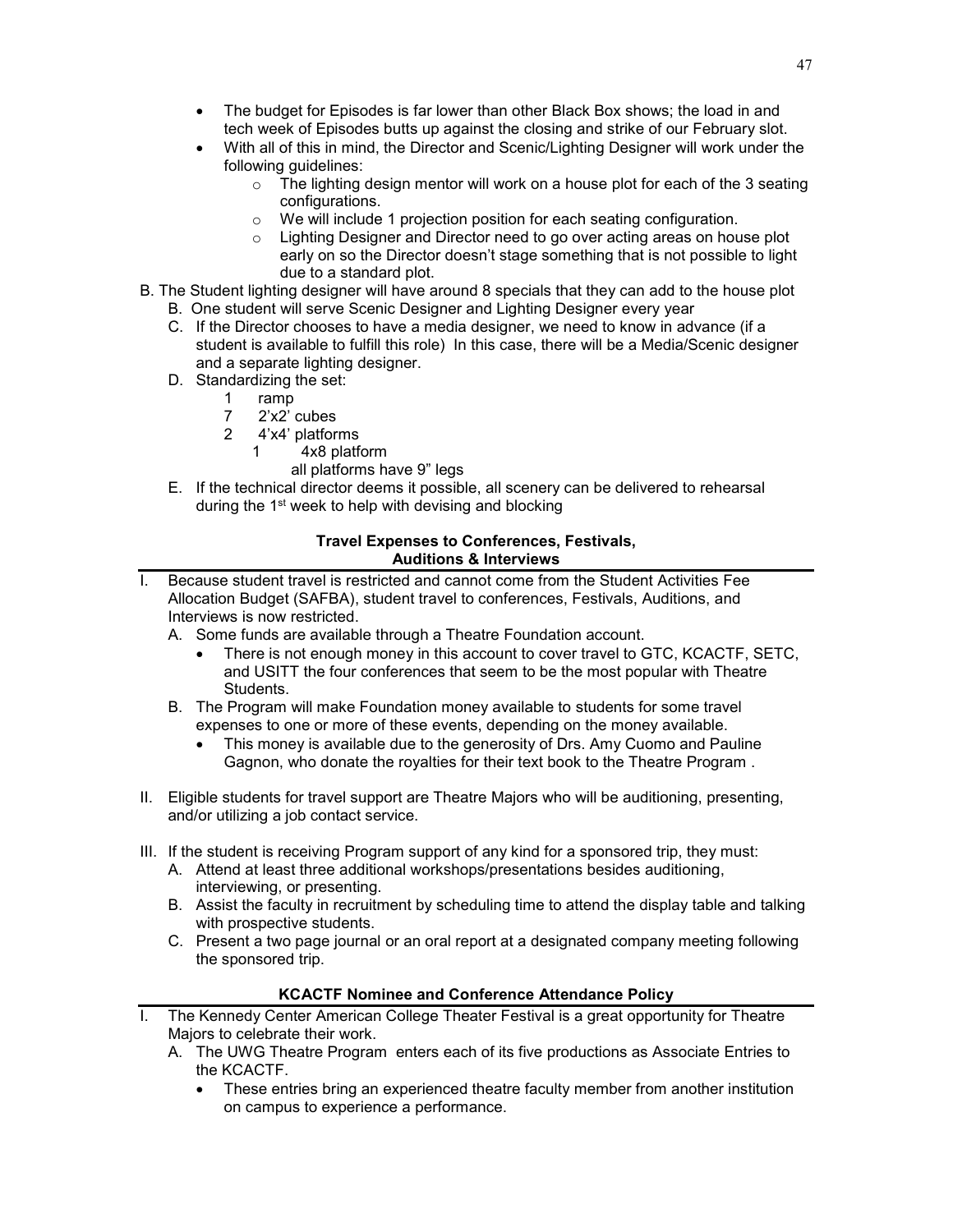- After the performance, the outside "expert" gives an oral response to the show.
- KCACTF only requires the respondent to give an oral response and nominate students from the production.
	- o A written response, which is always requested of the KCACTF Respondent by the theatre faculty, is not required and therefore may not be submitted.
- The KCACTF will nominate one actor from the show as her/his Irene Ryan Nominee
	- $\circ$  The director, in consultation with the faculty, will nominate the other Irene Ryan Nominee.
- The Respondent and the Director may also nominate students in the areas of Scenic Design, Lighting Design, Costume Design, Dramaturgy, and Stage Management.
	- $\circ$  The design areas of Properties, Make-up, Media are all covered under one nomination.
		- The Respondent or the Program may nominate only one student designer from these areas.
- B. The Regional KCACTF (Region 4) takes place annually the first full weekend in February.
	- The festival takes place Tuesday—Saturday, so it is almost a full week away from classes.
	- Students who are nominated need to let their spring term instructors know as early as possible that they will be missing classes.
	- A nominee must be at least a part-time student (taking a minimum of 6 credit hours) in the semester they were nominated.
		- Nominees need to read information about their areas found at the National KCACTF website: [http://kcactf.org/KCACTF.ORG\\_NATIONAL/KCACTF.html](http://kcactf.org/KCACTF.ORG_NATIONAL/KCACTF.html) And at the Region 4 site: http://www.kcactf4.org/
- II. The following protocol must be followed in order to attend KCACTF:
	- A. Once nominated, students will have **one week** following the receipt of the response and announcement of nominations to decide whether or not they will accept the nomination and are willing to attend the conference and prepare according to the guidelines below.
		- **They should inform the appropriate AREA ADVISOR of their decision in writing.**
	- B. Following their acceptance, **nominees should talk to their area advisors** about the materials they will need to assemble and actors begin the selection process to find audition pieces. The earlier this process begins the better.
	- C. Students who choose to accept the nomination agree to the following conditions:
		- **Selection of scene partner for Irene Ryan Scholarship Auditions:** Selection of material and scene partner must be coordinated with Irene Ryan Auditions Mentor.
			- **Nominees must select their material (scenes, monologue/song) prior to selecting a partner.**
			- The determination of the nominee's partner should come after scenes/monologue/song have been selected **and after discussing partner choices with the Irene Ryan Mentor.**
				- o This should happen **prior to talking to the student you wish to be your partner.**
			- Those selected to be partners must have a 2.5 GPA or higher to participate.
			- KCACTF regulations do not allow student to serve as a partner for more than two Irene Ryan Nominees.
			- Partners must be students.
	- D. **Selection of Material/Design Overview**: Students will be required to submit a **proposal of the design display elements** they intend to take to the conference to their area mentor.
		- **If you do not submit materials by this date you forfeit your right to participate and will not be considered for travel support.** 
			- o Exceptions to this may be made for second fall show in the case of a late response.
	- E. **Nominee Responsibilities**: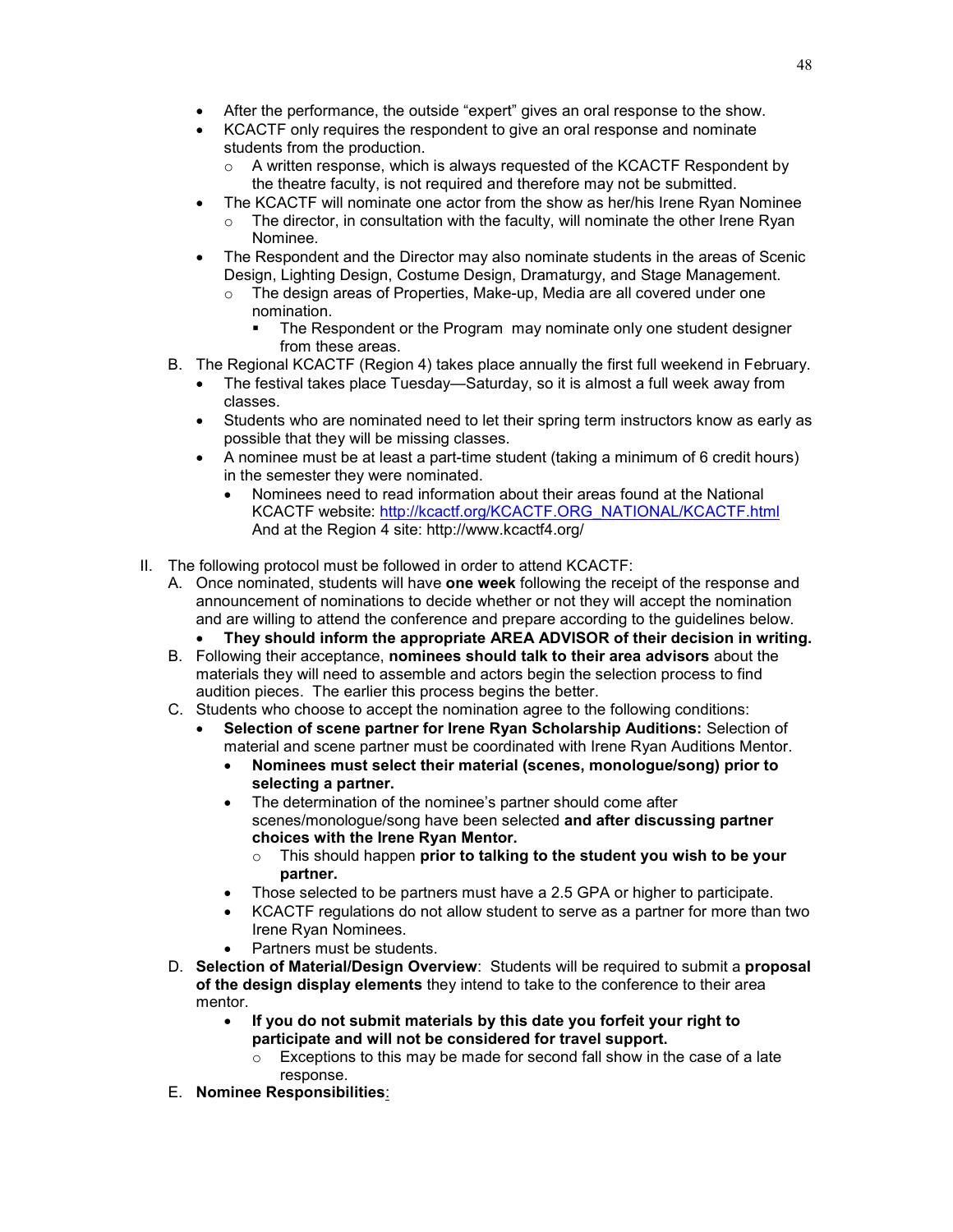- For **Irene Ryan** nominees, this consists of a copy of each audition piece (one 3 minute scene, one 2-minute scene, one 1-minute monologue or song), complete with playwright's name, title, and royalty information.
- For **Designers,** this consists of a design concept statement and rough sketches of the final design.
- For **directors, playwrights, critics, stage managers, and dramaturgs**, see your faculty advisor for necessary materials prior to this date.
- **All nominees must complete the online registration form(s) for the scholarship(s) they are competing for by the deadline set by KCACTF Region 4 (usually the end of January).**

o **They must show proof to their faculty advisor that they have filled out this form.**

- F. **Rehearsal/Design Process Timeline** 
	- **If you do not attend regular and mandatory meetings with your area advisors you forfeit your right to participate and will not be considered for travel funding.**
	- **Irene Ryan nominees** will set up 4-6 rehearsals with their faculty advisor. These rehearsals will take place in the months of December/ January).
		- Lines must be memorized by the first rehearsal in January.
		- Nominees must show progress from one rehearsal to the next in order to fulfill this condition.
		- Nominees must communicate and coordinate all rehearsals with their scene partner – it is your responsibility to make sure your partner is there.
		- Nominees must be present and on time for all scheduled rehearsals.
	- **Design nominees** will also schedule no fewer than 4 meetings with their faculty advisor.
		- Nominees must set goals to be achieved at each of the meetings.
		- Nominees must show significant progress between meetings and demonstrate revisions based on advisor feedback.
		- At the last meeting before the showcase (see Area D below) designers should have their display assembled and prepared for final revisions based on advisor feedback. (Think of it as a final dress rehearsal.)
	- **Directors, playwrights, critics, stage managers, and dramaturgs** should schedule a similar set of meetings with their faculty advisor to show pre-conference progress.
- G. **KCACTF Showcase**
	- There will be a required pre-presentation for all KCACTF participants on the MONDAY one week before the regional festival.
	- There will be a required final presentation for all KCACTF participants on the MONDAY the day before the regional festival.
	- **Nominees from all areas will showcase their work in front of the company and faculty advisors**.
		- o Designers, dramaturgs, and other display/portfolio presenters should be prepared to answer questions based on their process and anything presented on their display.
	- Following the pre-presentation (on the Monday one week prior to the festival), faculty mentors will make one of three recommendations, based on the nominee's preparedness for the conference:
		- Nominee is approved.
		- Nominee is conditionally approved. (In this case, the nominee must complete specific revisions to their presentation and demonstrate the revisions to the faculty advisor. If they fulfill these conditions, they are approved for the conference.)
		- Nominee is not approved. (In this case, the nominee will not be allowed to attend the conference.)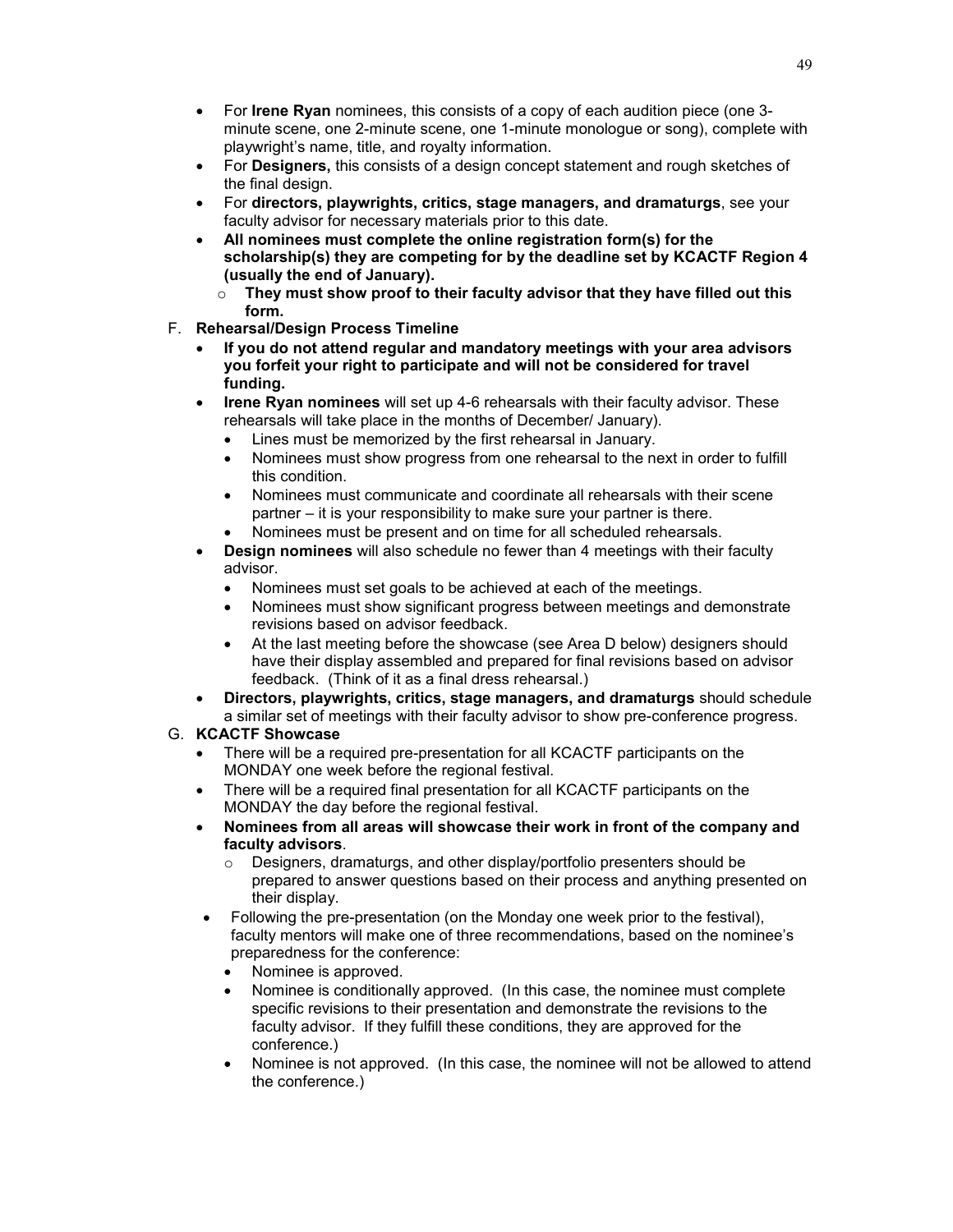H. If at any time during the process the nominee fails to meet any of the above criteria, decides to drop out of conference participation, or proves a significant disruption in any other Theatre Company events (dropping out of or missing rehearsals, failure to show up for shop hours or load-ins/strikes, etc…) the nominee will forfeit their right to attend the conference and these actions will impact conference attendance in the following year.

# **The UWG Theatre Company: Student Assistantships**

- I. Criteria for being a Student Assistant for Federal Work Study Employee:
	- A. A student must have a grade point average between 2.0 and 2.5 (or higher) to be hired as a student assistant or federal work-study in the Theatre Program .
		- Students with a GPA below 2.5 will be hired on a probationary basis and will need to show a steady increase in GPA from semester to semester in order to be rehired.
		- The goal is to reach the 2.5 GPA threshold (or higher) to be taken off probation.
		- Students assistants with a GPA of 2.5 or higher will not be put on probation unless their GPA drops to below 2.5 in any given semester of their employment.
	- o If this occurs, the student will be put on probation as described above. B. Must have taken Stagecraft (THEA 2290), have prior experience in Scene
		- and/or Costume Shops and/or submit a writing sample.
	- C. Must submit an application for each year of eligibility for an assistantship.
	- D. Priority will be given to theatre majors; however, assistantships are not exclusive to theatre majors.
	- E. The theatre faculty will take the assignment request of each prospective student assistant under consideration. However, the theatre faculty reserves the right to make assignments to different areas that will not only enhance the quality of education for the student, but will also enhance the quality of the Theatre Program .
	- F. Upon completion of application, an interview may be set up with the applicant. As the assistantship is awarded each semester, some candidates may be interviewed in January.
	- G. Assistants will be reviewed by their supervisor at the middle and end of each semester in which they are on the payroll of the Theatre Program . These reviews, along with the letter of application for Fall Semester returning students, will be used as a tool in determining assistantship renewal for the following semester.
	- H. University policy states that a student may work in a maximum of **two** on-campus positions which total up to, but no more than, **20 hours per week**.
- II. Expectations of All Theatre Student Assistants:
	- A. Provide strong leadership to those who work in your area for their P & P hours.
	- B. Be patient with all students working in your area.
	- C. Meet with your supervisor on a regular basis.
	- D. Be respectful to your supervisor(s) and all with whom you work.
	- E. **Set a regular schedule for work as required by your faculty supervisor.**
	- F. **Arrive to work on time (or early) and stay for the hours you are scheduled.**
		- If you find that you will be late, or if you are sick, contact your faculty supervisor as soon as possible.
		- If you are late to work on a regular basis, your supervisor will communicate with you to let you know that you will be let go if the behavior continues.
		- If you miss up to two or more scheduled work sessions without contacting your supervisor, you will be let go from the student assistantship position.
	- G. Communicate with your faculty supervisor on the progress of all projects you are assigned.
- III. Office Student Assistant Responsibilities
	- A. Office Student Assistants are often the first introduction to the Theatre Program to new students, parents, faculty.
	- B. Students employed in the office should therefore be calm, courteous, and patient.
	- C. Never ignore someone who walks into the office; ask them how you can help them.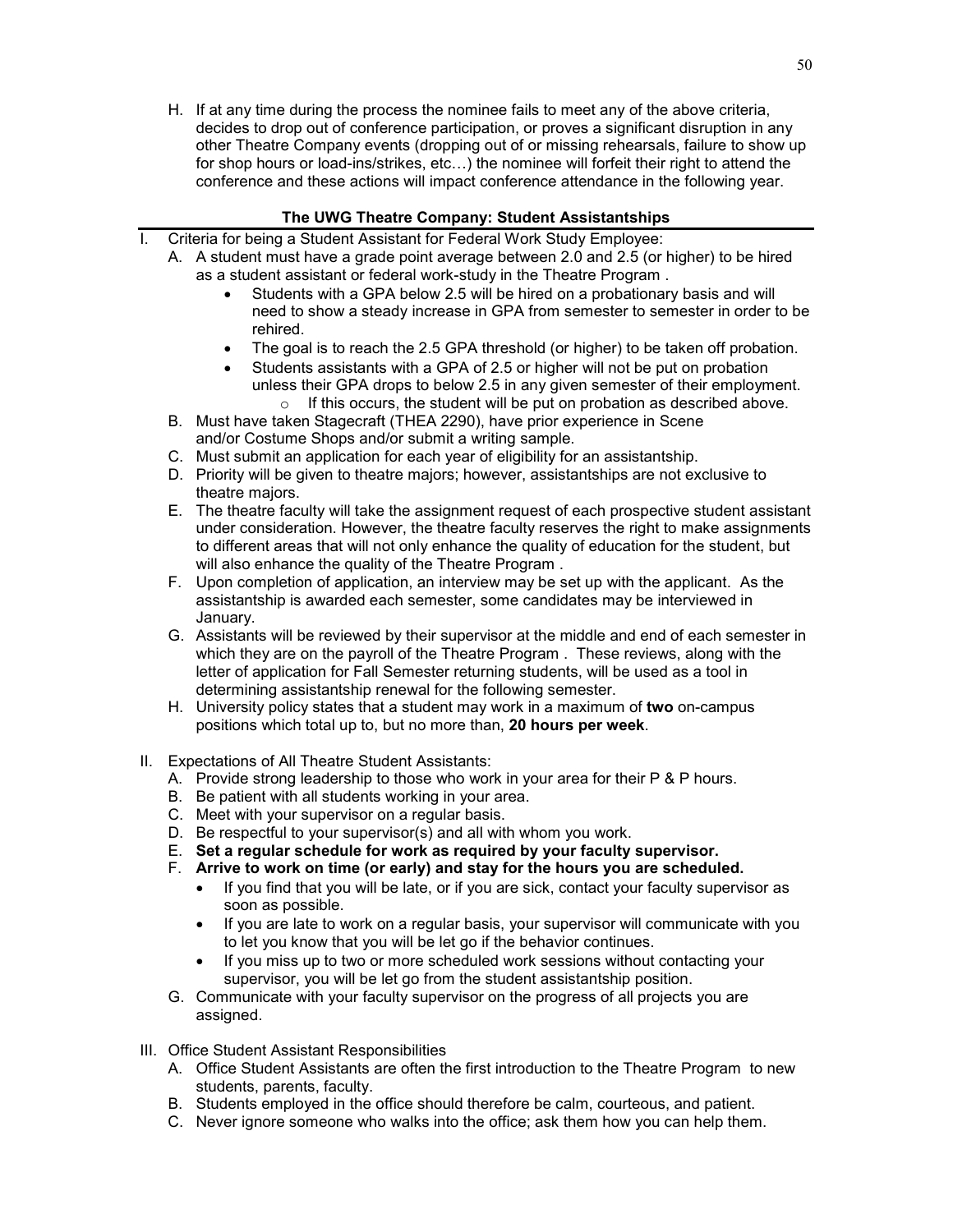- D. If someone is here for a specific faculty member or the Program Coordinator, politely ask the person to have a seat and walk over to the faculty member's office to let her/him know that someone is here for them.
- E. Courtesy and politeness must also be extended to the Department Secretary, who is your direct supervisor, and the faculty, staff, and Program Coordinator.
	- The Office Student Assistants will do the tasks as laid out by the Department Secretary.
	- Office Student Assistants will come to work on time.
		- $\circ$  Failure to do so, or failure to come to work at your scheduled time, may result in letting you go from the position.
- F. Respond promptly to all emails, messages sent to you by faculty or staff.
	- Promptly means the day you are sent the message.
	- This means check your email and check your phone for messages on a regular basis every day.
- I. If the department secretary has nothing for you to do but answer phones, check with faculty members to see if they have any projects you can do.
	- If faculty have nothing for you to do, check to see if the marketing team needs any help.
	- If they have nothing for you to do, then do your homework.
		- o **You are not to go on Facebook while working in the office unless you have been requested to post something for the Theatre Program /Company.**
- J. The Office Assistants will share the responsibilities of the Company Manager:
	- Inform people when and where the regular company meetings will be held by posting flyers and sending email.
- K. Obtain names and phone numbers of all who attend the first company as well as ALL theatre majors.
	- Create a call list of all company members and update when need be.
	- Relay theatre related information that may be of interest to the company.
	- Publicize any Theatre Company related news.
	- Organize fundraisers or special company events, i.e., Guest speakers, off-campus shows etc.
- L. Compose, post and organize any paper work needed involving the Theatre Program /Company.
	- Announcements, information on upcoming meeting topics or events, Audition notices, Audition Info Sheets, etc.).
- M. Take notes at the company meetings.
	- Type and post the notes for each meeting on the bulletin board in the Acting Studio and in the Old Auditorium.
- N. Establish communication between the faculty and the Company.
- O. If the directors want to inform the company of anything they will go through you first.
- P. Run all company meetings and take attendance.
- IV. Guidlelines for Working in the Scene Shop:
	- A. *Attend all scheduled work calls, strikes and load-ins at the discretion of the theatre faculty***.**
	- B. **Wear closed-toed shoes at all times unless your costume requires otherwise. NO FLIP FLOPS!**
	- C. Arrive at all calls at least 10 minutes before the scheduled time. Remember that "on time" is LATE!
	- D. Maintain a safe and clean working environment and encourage others to do so.
	- E. Always have *and use* your safety equipment.
	- F. Maintain all tools and see that unsafe tools are never used.
	- G. Report any unsafe or broken tools to the TD or costume shop coordinator.
	- H. **Check the call boards every day**
	- I. Show a high degree of leadership at all times.
	- J. Be the first one in and the last one to leave.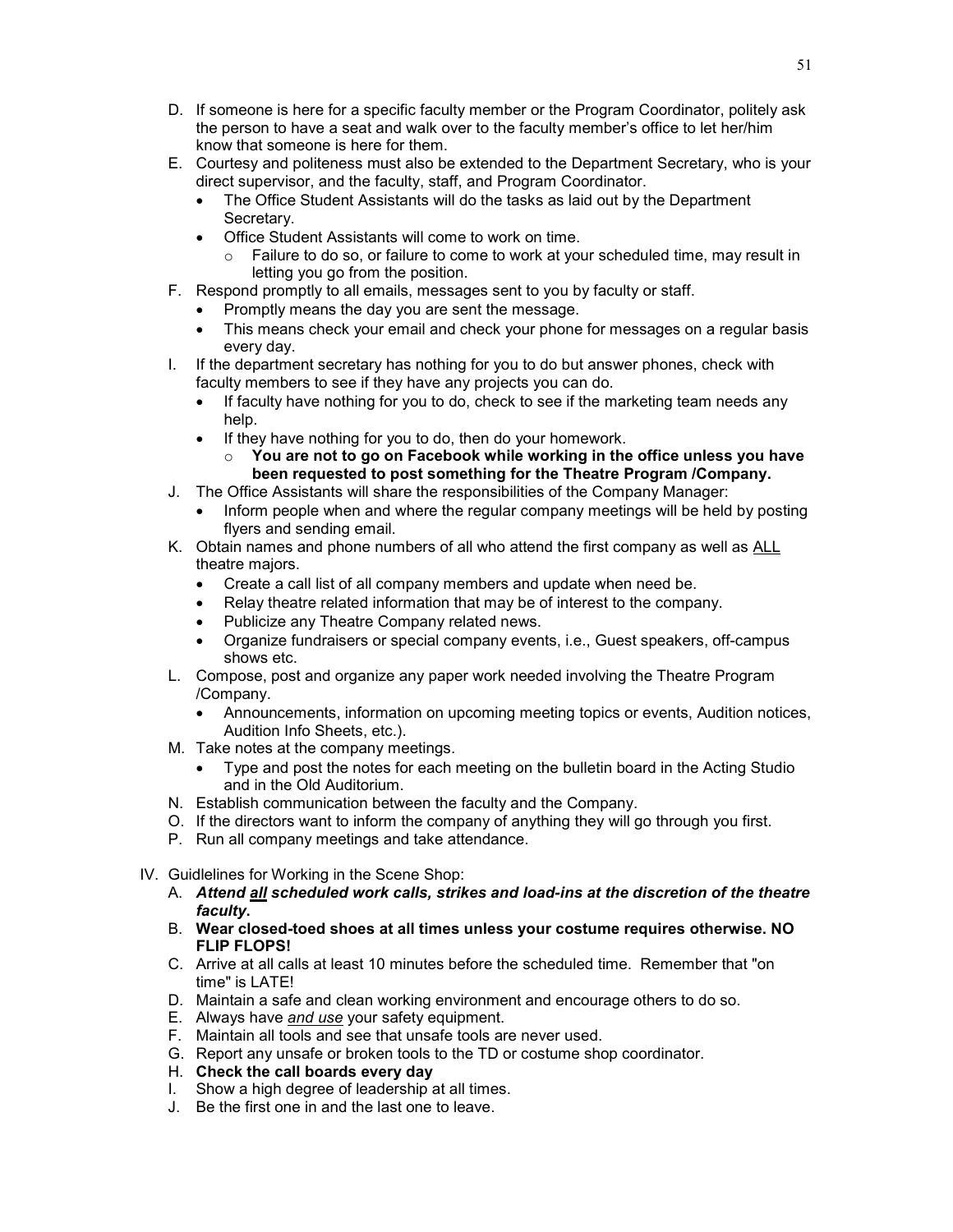- K. Demand more of yourself than from those around you.
- L. Always be willing to help and to work as a team-COMMUNICATE!!!
- M. One of the positions in the Scene Shop is that of the **Scene Shop Foreperson**, which is usually a two semester position. The duties of the Scene Shop Foreman include:
	- Assist the TD in the oversight of all activity in the shop.
		- Maintain building standards
		- Maintain safety standards
		- Maintain respectful and appropriate conduct
		- Help keep the build and the shop organized
		- Keep track of all inventory/basic needs of the shop.
		- Fasteners
		- **Hardware**
		- Lumber
		- 1<sup>st</sup> aid supplies
		- Tool maintenance
	- Will keep a weekly log/check sheet of shop supplies and stock and communicate to the TD when supplies need to be replaced / restored.
	- Will work with TD and master carpenter in assurance of properly built scenery.
	- Will work with TD and master carpenter to ensure and help maintain a high level of shop standards in scenic construction, safety, and overall organization.
	- During work calls, load-ins and strikes, the shop foreman should assume the role of leader and help set an example for new and existing company members.
	- Assist the TD in the maintenance and repair of shop tools and equipment.
- N. Another Student Assistant position in the scene shop is the **Properties Coordinator**, which is usually a two semester position. The duties of the Props Coordinator include:
	- Organize and maintain the rotation of new and existing props.
		- Make sure the prop room and warehouse remain organized and clean.
		- Assist Props Designers in photographing and cataloging new props.
	- Continue to work on/ maintain Props and Furniture Inventory system.
	- Assist Props Designer with Load-in, Strikes, and advanced construction.
		- Transporting props/furniture from one space to the other.
		- Help with setting up backstage tables.
		- Help Prop Designer with any construction of complicated props (with approval of Props Mentor)
	- Coordinate any borrowing of props/furniture from any outside individual or organization
		- This will include filling out the proper paper work, checking availability of items, consulting with the individual who is inquiring about the props, and possibly assisting in transporting larger props/furniture to location (CAMPUS ONLY FOR CAMPUS ORGANIZATIONS).
	- Schedule a weekly meeting to touch base with supervisor regarding weekly duties.
	- If there are no props coordinating tasks to do, the props coordinator will work her/his scheduled time in the scene shop or costume shop.
		- This will be determined by the props coordinator's supervisors.
		- The Head of Design is the immediate supervisor.
		- The Technical Director will approve the props coordinator's time card.
	- When all work is complete (or there is no props work) the Props Coordinator will finish weekly hours in the scene shop.

#### **The UWG Theatre Company: Technical Rehearsals**

- I. Tech week begins ten full days before opening night.
- II. All designers, actors, crew, stage managers, directors, etc. should make sure that they are free of *all* possible conflicts during these ten days.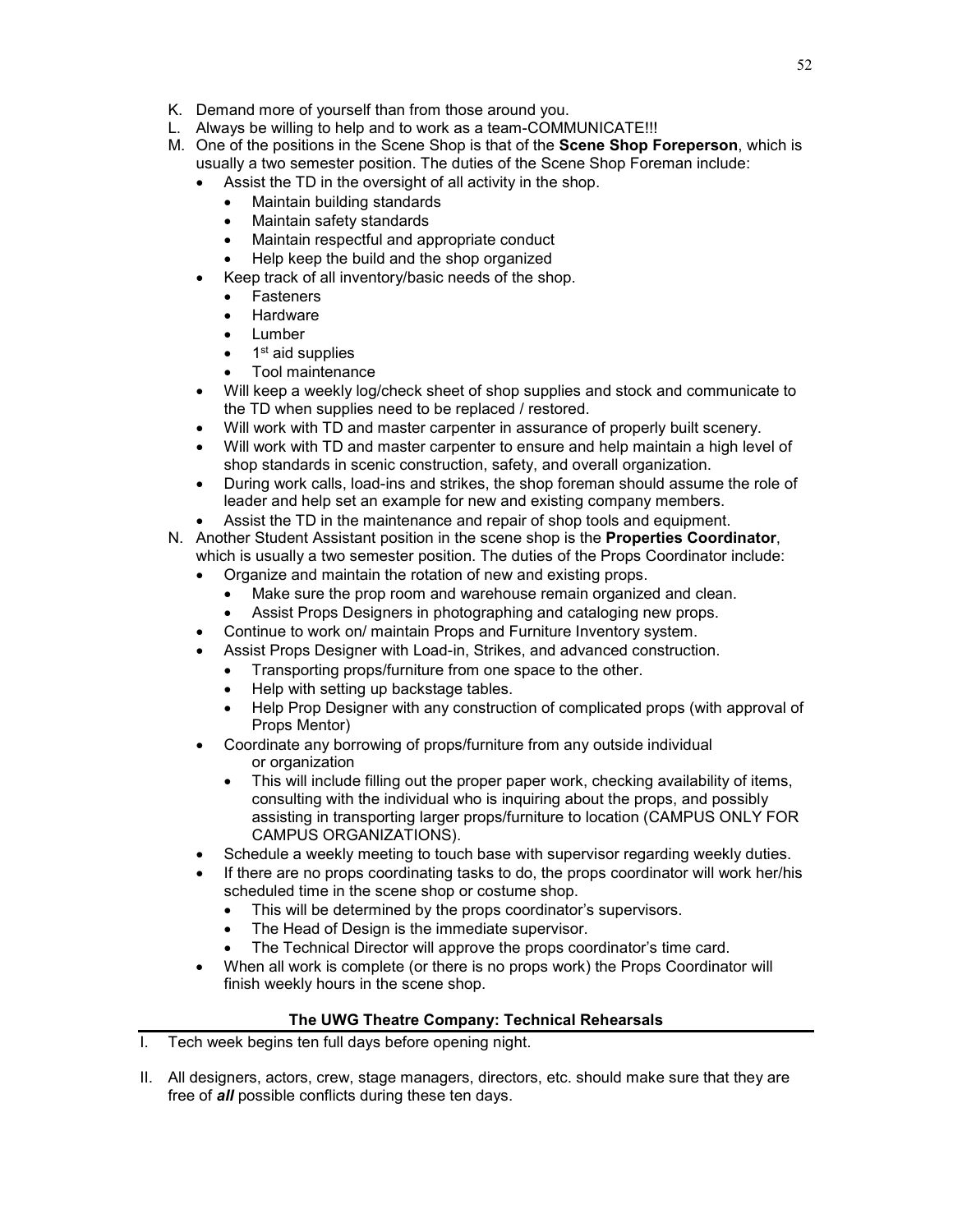- III. It is vital that all designers and stage managers are ready for the first technical rehearsal.
	- A. By the last production meeting before tech, the SM should schedule a paper tech that should include the director, the SM, and the lighting, sound, media, and, if needed, set designers to put cues in the SM's prompt book.
	- B. Paper tech is the setting of light, sound, fly, and special effects cues in the stage manager's prompt script.
	- C. The paper tech meeting should take place one day the week before tech week begins.
	- D. Participants should schedule three hours for this meeting.
	- E. All designers should have a list of numbered and/or lettered cues, which describes each cue and designates the pages on which each cue occurs.
	- F. All designers should have their specific cues outlined in their script.
	- G. The stage manager(s) should have their prompt script (with blocking notes), a straightedge, pencils, and an eraser at the paper tech.
	- H. *All* cues must be written in the stage manager's prompt script at this meeting!
- IV. All scenery that directly affects the actors should be ready for the first tech.
- V. All lights should be hung, focused, and gelled based on the last run-through seen by the lighting designer (and based on any subsequent notes from the stage manager after this viewing).
	- A. All light cues (as discussed at the paper tech prior to the first tech) should be programmed in the light board.
	- B. The master electrician should set up running lights backstage so actors and crew can safely navigate during the tech.
- VI. All sound cues should be recorded and ready to play. The sound designer should also have cue sheets ready for the operator to write down cues.
- VII. All special effects cues (fog, fly rigging) should be completed or near completion for the first tech.

VIII.No one is expecting perfection at the first tech, but faculty members will be looking for solid preparation and efficient organization.

- IX. The stage managers need to glow tape the set by the start of the first tech.
- XII. Props tables should be placed, papered, and organized by the prop designer. A. All props should be placed and available.
- XIII.The floor should be swept onstage and backstage.
- XIV.The first hour of rehearsal should be taken up with scene change rehearsals for the first act of the play.
- XV. The remaining time of tech should be used to cue-to-cue through Act I of the play.
- XVI.Actors should wear clothing that is similar in color to their costume.
	- A. Actors **should never wear white** unless their costume is white.
	- B. Actors **should never wear hats** unless their characters wear hats.
- XVII.Actors should be aware that tech can be tedious and therefore should be patient and willing to help out.
- XVIII.If an actor, crew member, designer, stage manager misses any tech rehearsals without first clearing the absence with theatre faculty, said person will not only fail a class (if he/she is getting credit for the work), but will also be fired from the production.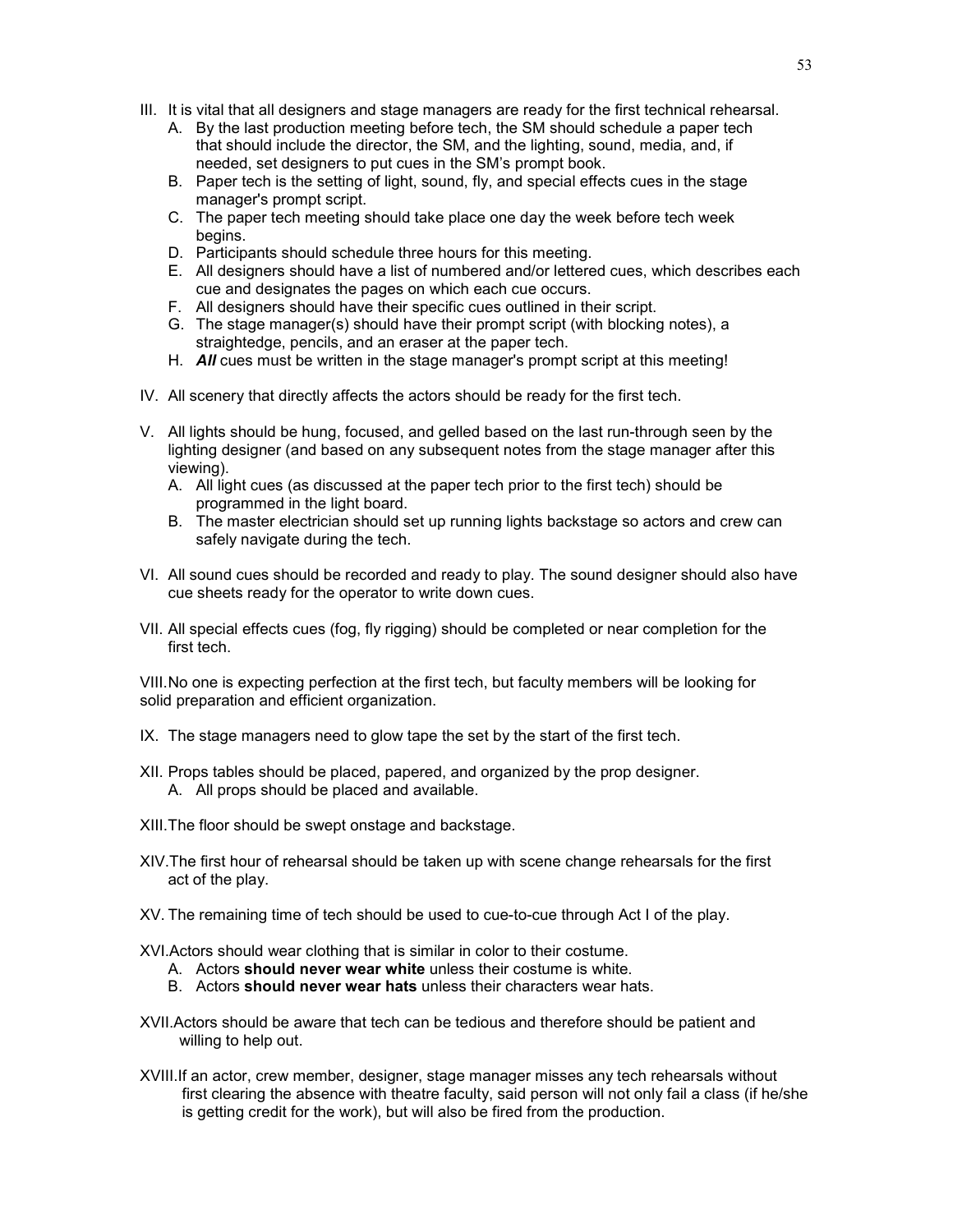XIX.The tech. week schedule should be as follows (unless the director and designers agree to change it at least two weeks prior to the first tech rehearsal):

## A. **The Saturday prior to the first tech. is load-in.**

- Electrics load-in will begin at 7:00 a.m.
- Scenery, Props, Sound, Media will begin load in at 9:00am
- The SM and ASM should plan on attending two shifts of the load in (9am-6pm), unless otherwise discussed at a production meeting prior to load in.
- The sound designer should be at load-in to do any recording that needs to be done. If recording is done, the sound designer is required to be at load-in to set up speakers, headsets, and help with loading in the set.
- The tech table shall be set up during load- in.
- B. **The Sunday prior to the first tech. should be the day the lighting designer, master electrician and lighting crew focus, gel and program the board.**
- C. **Monday—Actor's run show on Set without Tech**
	- At this time, the running crew members will have an orientation with the stage manager and TD.
	- The Technical Director, Scenic Designer, and Stage Manager will walk the cast and crew around the set for the first 30 minutes of the rehearsal (or after warm ups).
	- Crew and ASM should glow tape the set prior to the rehearsal starting.
	- Crew is called to watch show and take assignment notes.
- D. **Tuesday--Tech Act I cue-to-cue.** 
	- Run through all scene changes in Act I for the first hour of rehearsal.
	- Tech Act I cue-to-cue.
	- All designers, stage managers, actors, directors, and producers will meet after the first tech to go over notes.
- E. **Wednesday--Tech Act II cue-to-cue.**
	- Run through all scene changes in Act II for the first hour of rehearsal.
	- All designers, stage managers, actors, directors, and producers will meet after the tech to go over notes.
- F. **Thursday--Tech through entire show.**
	- Stop and start when necessary.
	- All designers, stage managers, actors, directors, and producers will meet after the tech to go over notes.

### G. **Friday--Dress/Tech.**

- No hair and make-up unless previously determined by the costume, hair/make-up designers and the director.
- The set and backstage should be swept and mopped clean prior to the costume change rehearsal.
- There should be no wet paint on the set.
- Use the first 45 minutes of the rehearsal to tech any fast or problematic costume changes.
- Stop only for costume problems or emergencies.
- All designers, stage managers, actors, directors, and producers will meet after the dress/tech to go over notes.
- The Stage Manager should call this rehearsal, and all others thereafter, from the booth.

# H. **Saturday--TBA.**

- This rehearsal is usually one that only involves the director/music director and cast and doesn't involve crew or designers. If there needs to be a work call scheduled on the set or for lights, the SM will work with the TD and ME to schedule the rehearsal and work calls around each other.
- If rehearsal is not needed, then it should be cancelled.
- Everyone involved with the production should have 24 hours' notice of whether this rehearsal will occur or not.
- I. **Monday--Dress rehearsal.**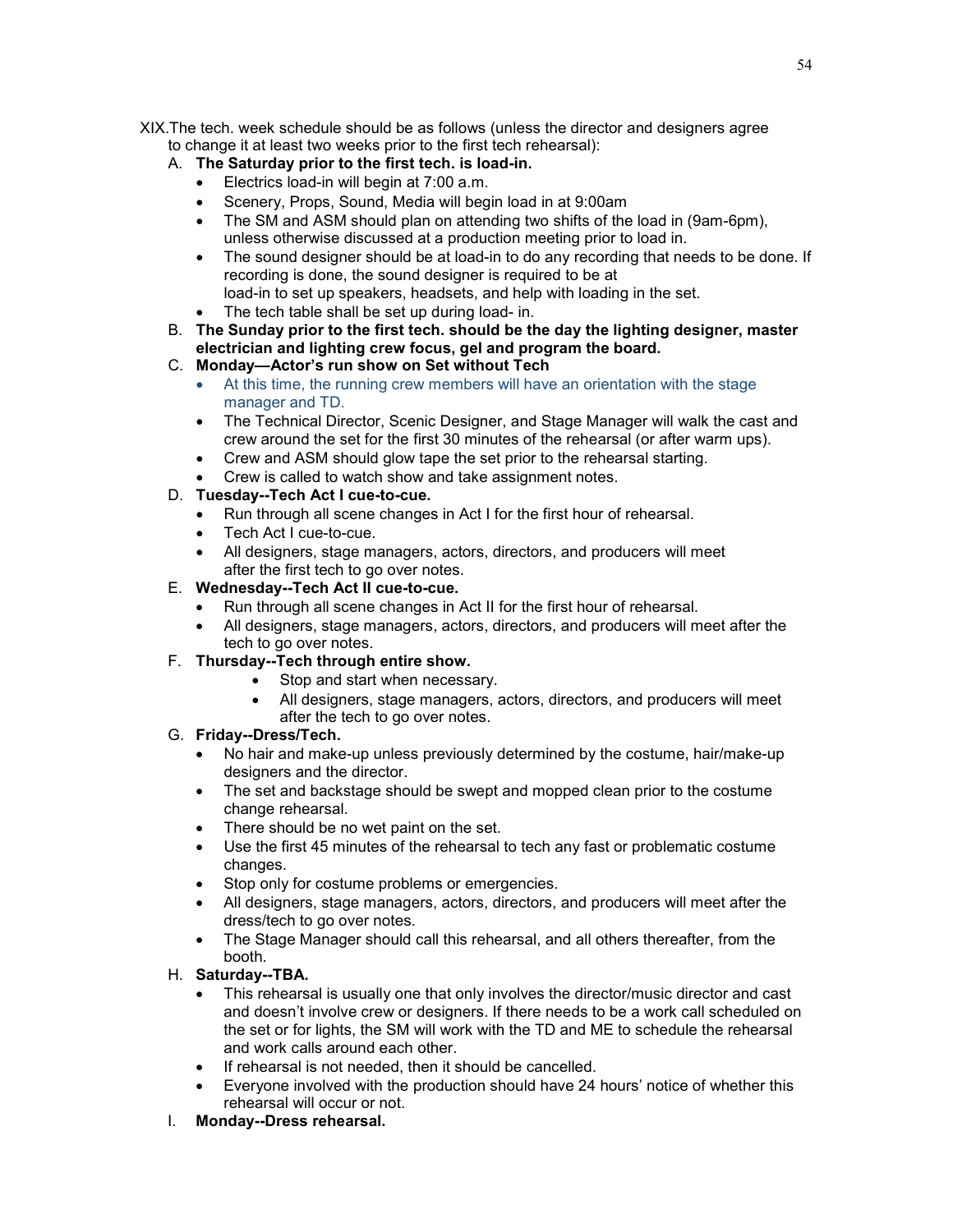- Hair and make-up should be added for this rehearsal.
- Curtain call should be staged immediately after the run of the show.
- All designers, stage managers, actors, directors, and producers will meet after the dress to go over notes.
- J. **Tuesday--Final Dress/Community Preview.**
	- This should be treated as a rehearsal and not a performance even though there is an audience.
	- The House Manager should give a curtain speech and there should be ushers at this rehearsal.
	- All designers, stage managers, actors, directors, and producers will meet after the dress to go over final notes.
- K. **Wednesday—Opening Night.**
	- A reception will follow the performance. Food should be opened up to those staying after once the actors have changed and entered the lobby.

#### **The UWG Theatre Company: Positions and Responsibilities**

The following pages contain information about the responsibilities of the various roles that collaborate to make a successful production. Whenever possible, the responsibilities as outlined in the proceeding pages model professional duties.

#### **The Student Director**

I. The director is responsible for the overall vision and concept of the production. It is part of the mission of the West Georgia Theatre Company that students are involved in all aspects of the production process. This means there will be at least one opportunity each year for a student to direct.

#### A. **In order to direct for the West Georgia Theatre Company, a student must:**

- Receive a grade of "B" or higher in THEA 3394: Directing (only students who have taken THEA 3394 are eligible to direct);
- Have a 2.7 overall UWG grade point average;
- Write a proposal no longer than 250-500 words discussing:
- Why you want to direct
- What you can bring to the West Georgia Theatre Company
- What you hope to get out of the project
- Have shown, and continue to show, a dedication to and leadership of the Theatre Company.
- Students using Directing as a capstone will be given first priority **if** the directing faculty feel that the student is ready to take on the responsibility.
- The deadline for proposals will be announced yearly. It is the student's responsibility to meet all deadlines. Directing assignments will be made based on the above criteria in addition to the discretion of the faculty.
- I. The student director must adapt to the limitations given to her/him for the production.
	- A. Limitations may include, but are not limited to, budget, cast size, cast make up, using a rep lighting plot and other technical restrictions, rehearsal schedule, etc.
- II. All student directors must meet with the faculty directing advisor prior to auditions for the semester.
	- A. At this meeting, the student director and faculty advisor will schedule weekly meetings that will take place throughout the semester.
	- B. At this meeting, the student director and faculty advisor will discuss deadlines for organizational paperwork needed for the production.
- III. All student directors must create a preliminary rehearsal/performance schedule prior to auditions taking place.
- IV. All student directors will hand in paperwork when assigned.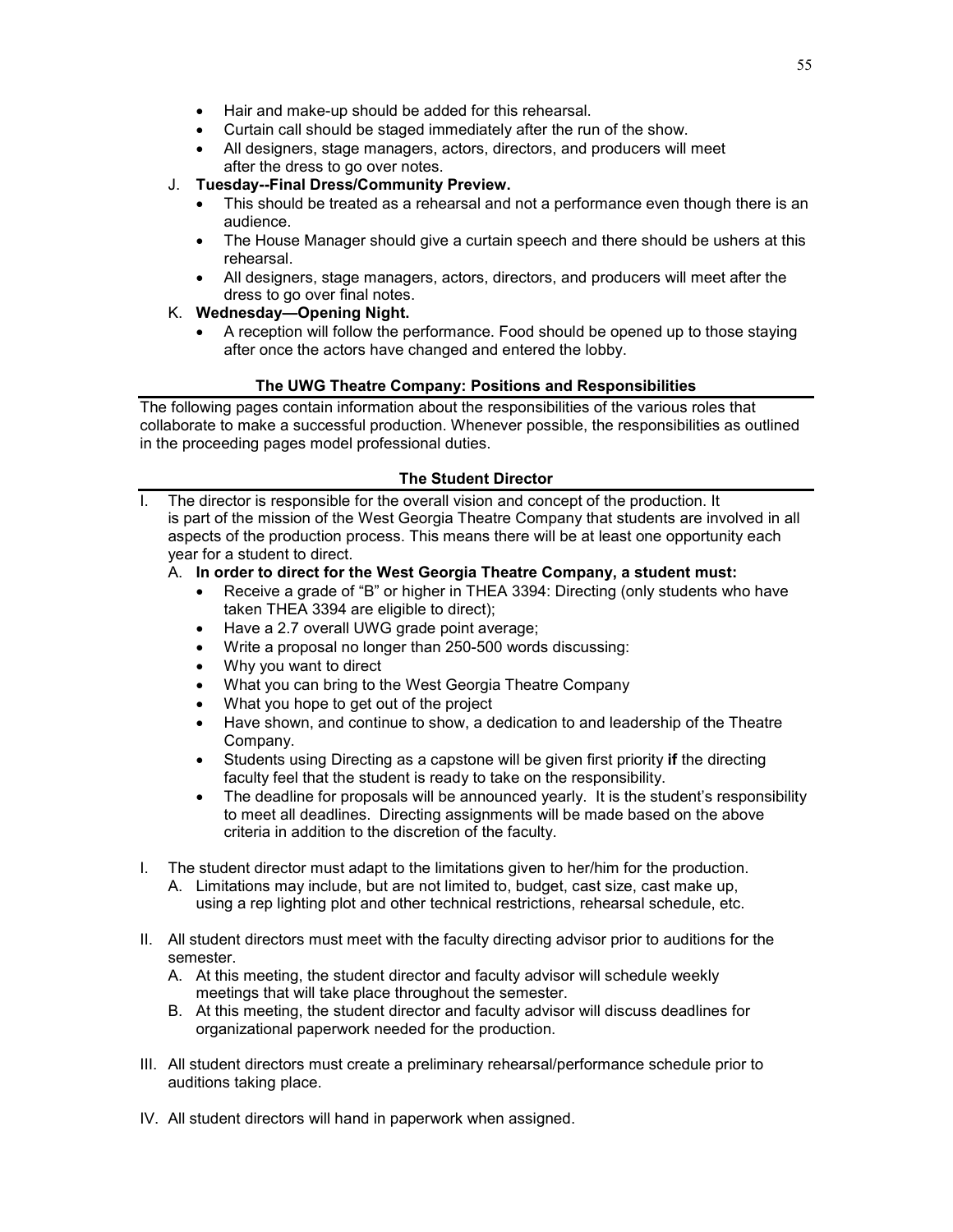- V. The student director is responsible for distributing the preliminary rehearsal/performance schedule to all faculty
	- A. The student director is responsible for inviting the faculty advisor to run throughs as the faculty advisor deems necessary.
- VI. At the weekly meetings with the faculty advisor, the student director is responsible for discussing all issues that arise in the rehearsal process.
	- A. The most difficult aspect of directing is communication; the weekly meetings are set so that communication can occur in an efficient manner.
	- B. These meetings may also be confidential if personal issues are at stake.
- VII. All student directors will be responsible for handing in a directing analysis even if the project is not connected to course work.
- VIII.Obviously, all student directors are required to attend and run all rehearsals and production meetings for their productions.
	- A. If a director is consistently late or does not show up for one rehearsal, that director will be replaced.
	- B. Preparation for all rehearsals and production meetings is also mandatory.
- IX. Details about the role of the director will be more specific according to the production needs/elements of each play.
	- A. These specifics will be determined by the director and the faculty advisor in the weekly meetings.
- X. Failure to adhere to any of these responsibilities will result in the replacement of the student director.

#### **The Actor's Responsibilities**

- As stated earlier in this handbook, all Theatre majors are required to audition unless they choose to pursue a design or technical position.
	- A. The following information comes straight from the Actors' Equity Responsibilities of the Actor document that is distributed to all actors who are members of AEA.
- II. All actors have certain professional responsibilities to the production, the director, the producer, the designers, and their fellow actors. Therefore all actors must:
	- A. Be on time for all rehearsals and calls (the start time for rehearsal is the start time, not the arrival time).
	- B. Arrive at your costume fitting on time:
		- Take a bath before your fitting.
		- Use a deodorant.
		- Wear proper, clean underwear.
	- C. Notify the stage manager as soon as possible, and certainly before call, if you are ill or unable to reach the rehearsal or theatre on time.
	- D. Acknowledge the Stage Managers calls with a polite "thank you!"
	- E. Do not move, borrow, or play with props -- especially if they are not your own!
		- Put props that you handle back after use, if possible, or leave them in the same place every time if not.
		- Let the Stage Manager know if a prop or scenic element is broken.
	- F. Know your lines thoroughly when you are supposed to be "off book."
	- G. Sign in ON TIME and do not ask others to sign in for you.
	- H. In the dressing room:
		- Keep your things to your allotted counter space.
		- Never borrow another actor's makeup (or anything) without permission.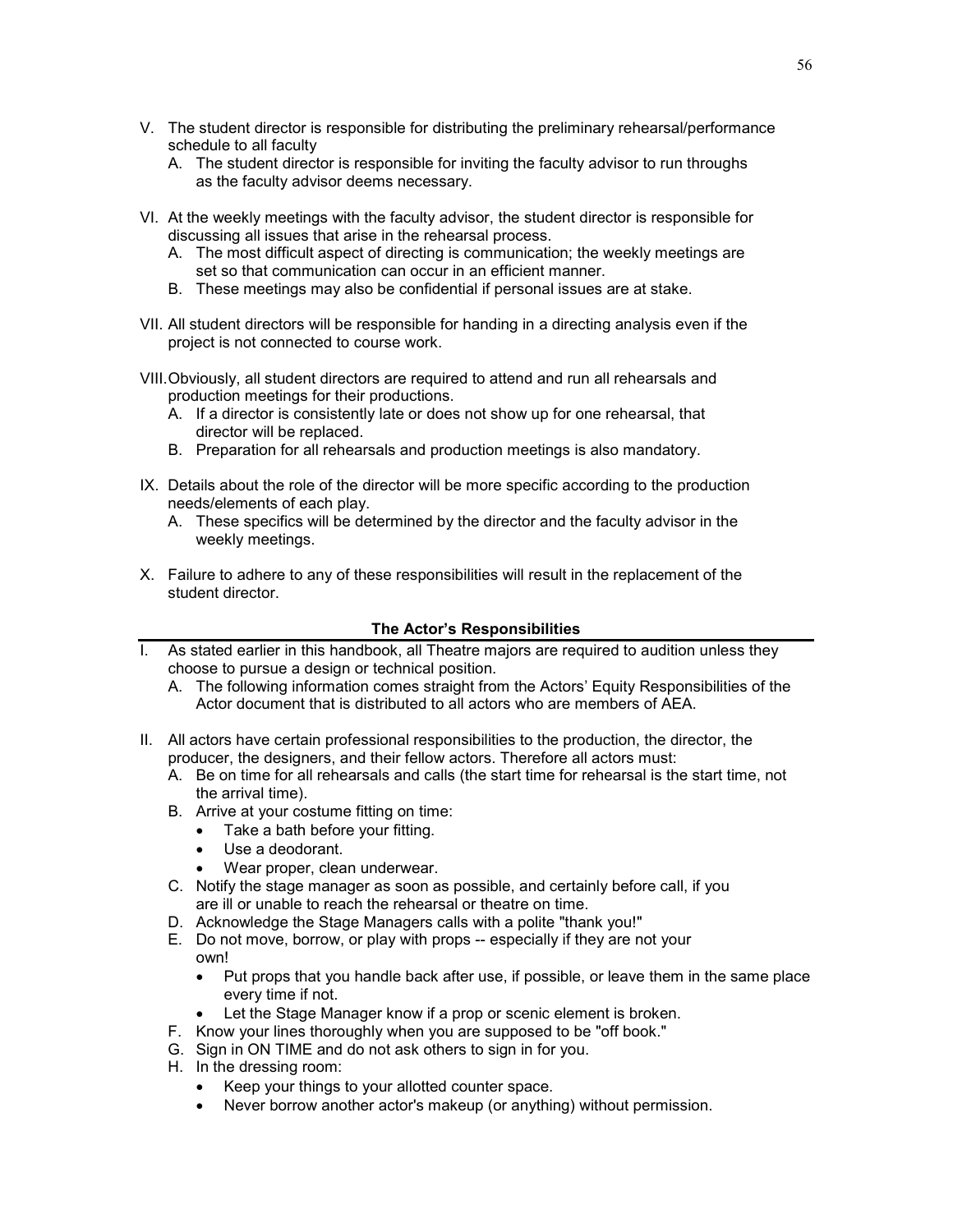- Use deodorant, but not perfume -- others may be more sensitive to smells and
- Wear clean underwear.

scents.

- Be modest -- others may be less comfortable with nudity than you. hang up your costume (unless it is a crew-assisted quick change).
- I. Do not eat or drink on costume. (In some cases water may be permitted.)
- J. Remember that, even though places for each act will be called, you are alone responsible for your entrance cues.
- K. Observe all rules and guidelines laid out by the director and stage manager that adhere to this handbook.
- L. Cooperate with the Stage Manager and Assistant Stage Managers as well as the Dance and Fight Captains.
- M. Take proper care of and make no unauthorized changes to your costumes, props, and make-up.
- N. Maintain your performances as directed.
- O. Appear in curtain calls in full costume and make-up.
- P. Go to your Deputy in cases of disagreement.
- Q. Be unfailingly courteous to the stage crew.
- R. Demanding "prima donna" attitudes are a sign of insecurity -- not importance!
- S. Allow for quiet time before the performance.
- T. Limit talking, gossip and horseplay.
- U. Do not improvise lines or on-stage business unless specifically required by the script.
- V. Practical jokes have no place in performance -- ever.
- W. Say "Please" before requests and "Thank you" after.
- X. If you make a mess -- clean it up (including the rehearsal hall and Green Room).
- III. Your stage manager is obligated to report violations to any of these responsibilities to the Producer.
- IV. Discipline is a sign of professionalism.
- V. Maintain a professional attitude at all times.

(Excerpts taken from Actors' Equity Association, "Duties and Responsibilities of the Actor" and from *Theatre Design and Technology)*

#### **The Duties of the Deputy**

- I. The company deputy is a person from the acting company of a particular show who is elected by the production company (cast, designers, stage management, marketing) on the first day of rehearsal.
	- A. All faculty production personnel must leave the room when the vote takes place.
	- B. The deputy should be a Junior or Senior in academic rank, if possible.
- II. The Company Deputy should be a conduit between the acting, design and staff/crew of the production and the director and producer. The main focus of the Company Deputy is as follows:
	- A. The Company Deputy is in charge of morale for the company.
		- If morale is low, it is the Company Deputy's responsibility to report this to the producer and director and help with creating a solution to the problem that may be causing it.
		- If morale is high, it is the Company Deputy's responsibility to ensure that this continues.
	- B. The Company Deputy, working with the Stage Management team, is in charge of making sure new company members, whether they are members of the cast or production team,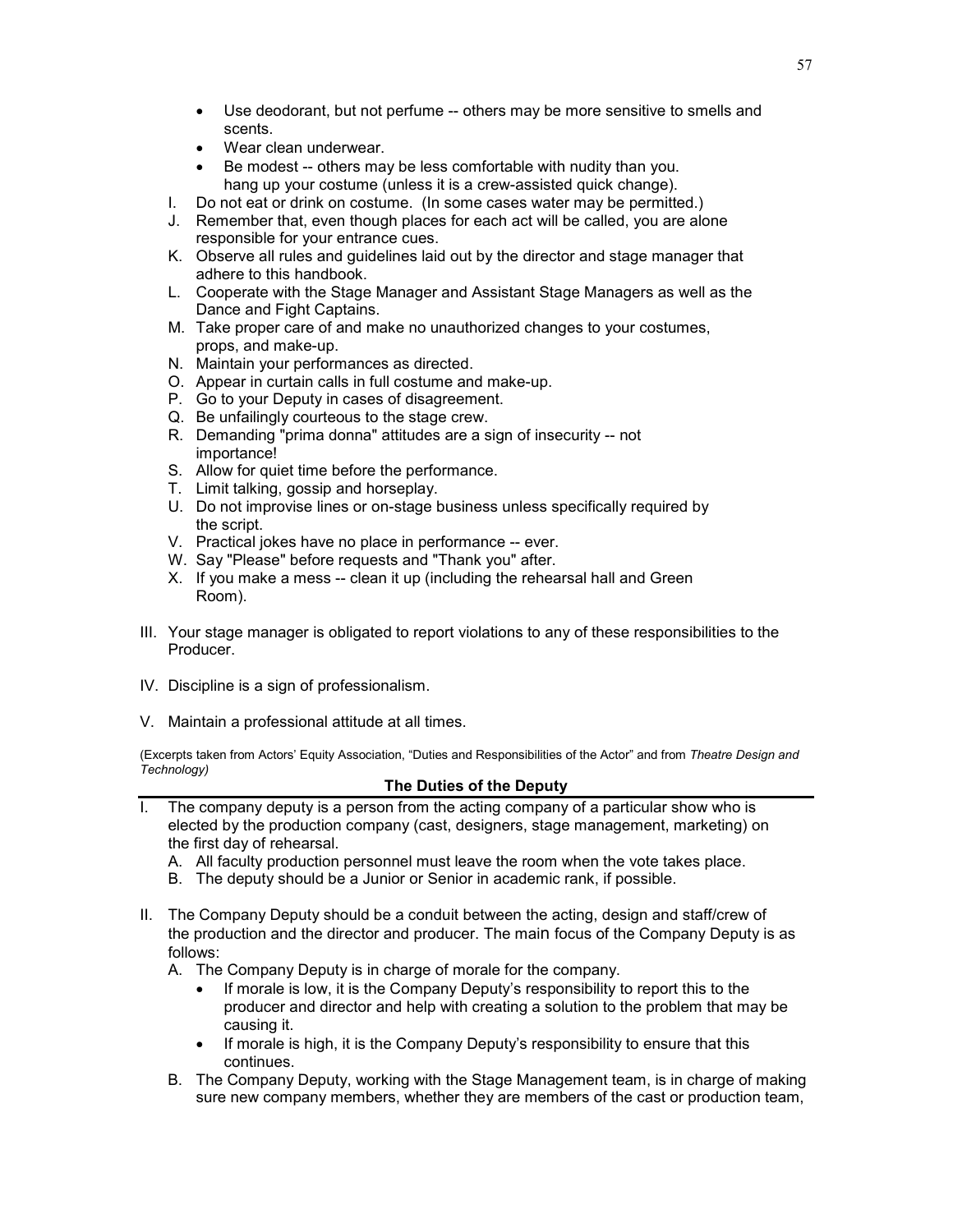understand their rehearsal responsibilities (this may be as easy as reminding people to read their handbooks).

- This includes things like making sure cast members understand professional rehearsal and performance behavior (i.e., no texting or phones going off during rehearsal, not wearing white during tech rehearsals unless one's costume is actually white, bringing script, pencil and rehearsal notebook to all rehearsals and performances, reading over the previous night's notes before the next rehearsal, etc.).
- The Company Deputy should also work with the Stage Management team to make sure that breaks are called at the proper times during rehearsals.
- The Deputy will assist the stage manager and/or director with behavior problems within the cast.
- The Deputy will also assist the director and stage manager in keeping lines of communication open.
- C. The Company Deputy is in charge of coordinating/running warm ups in consultation with the director of the production
	- The Deputy should consult with the director prior to the first rehearsal in order to
		- $\circ$  see if warm ups have been built into the rehearsal schedule  $\circ$  decide how much time, if any, is given to warm ups
			- decide how much time, if any, is given to warm ups
			- $\circ$  consult with the director in case s/he wants the warm up to include something special to the production (i.e., warm ups for musical rehearsals might need to include a thorough vocal warm up of scales, **etc.)**
	- **The Deputy should make sure that warm ups consist of both physical stretching and ensemble building exercises (this might be discussed in the Deputy's consultation with the director, if need be.)**

### **The Duties of the Dance Captain**

- I. The role of Dance Captain will be assigned by the choreographer at her/his and the Director's discretion (usually after the choreographer has taught a dance or two and has seen the abilities of the individual dancers and how fast each dancer picks up the choreography).
- II. The Dance Captain is a member of the acting ensemble who maintains the artistic standards of all choreography in a production.
- III. The Dance Captain will always work in tandem with the Stage Manager in conveying and maintaining the creative intentions of the choreographer and director.
	- A. That is, the Dance Captain will give notes to the dancers and the SM will make sure these notes are in the rehearsal/performance reports.
- IV. Some specific responsibilities are:
	- A. Maintain the artistic standards of the production.
		- Learn the choreography.
		- Review choreography and give notes when the choreographer is not at rehearsals or performances.
		- In conjunction with the stage manager, schedule brush up rehearsals and/or dance calls prior to curtain.
		- Maintain all choreography in the style, technique, and energy level it was taught.
		- Pay attention to and maintain original spacing and positions in all musical numbers.
		- Work with the Stage Manager to make sure that the condition of the stage and/or rehearsal space is safe and suitable for dance and movement.
		- The Dance Captain will be the deciding factor in any differences in interpretation of the choreography when the choreographer is not around.
	- B. Assist the SM and Director if an understudy must go on.

(Excerpt from *Actors' Equity Association's Guidelines for Dance Captains*)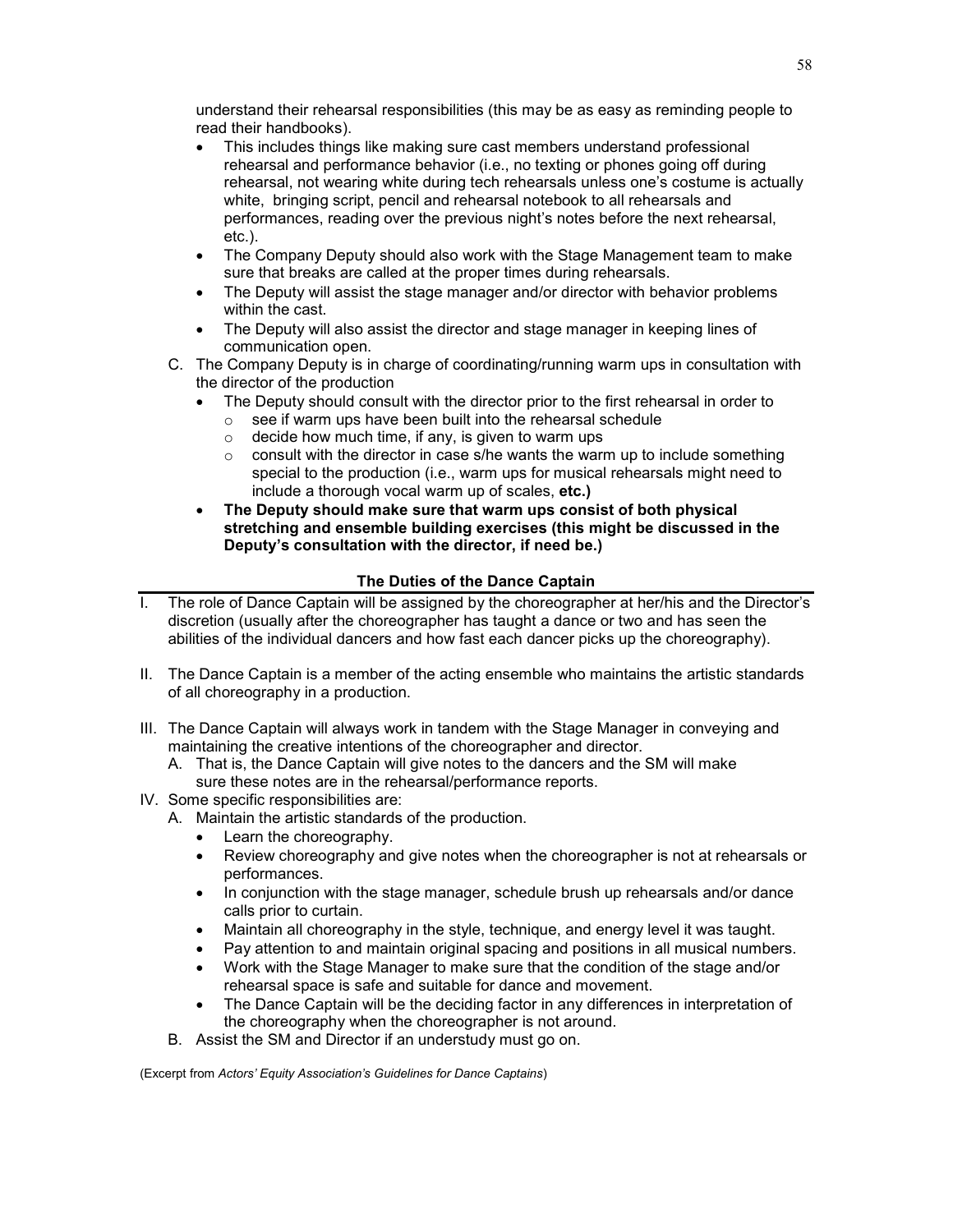- I. To become a stage manager, students must first be an Assistant Stage Manager for at least one production.
- II. A more detailed explanation of the stage manager's duties and responsibilities can be found in the **Stage Manager's Manual**, which should be given to each stage manager and assistant stage manager when they are assigned their positions.
- III. A good Stage Manager…
	- A. Assumes responsibility:
	- B. Realizes that that bulk of responsibility for the smooth running of the rehearsal process and the production run is on their shoulders.
	- C. Remembers that responsibilities can and should be shared with able assistants.
	- D. Keeps their cool:
	- E. Never loses their temper, especially in front of their cast.
	- F. Maintains a professional attitude at all times: Remaining loyal to all aspects of the production and never gossiping with the cast. Remember you are privy to many discussions that are not for the cast and crew.
	- G. Remembers to always add "please" and "thank-you" to everything you do and say.
	- H. Is organized, efficient, and observant:
	- I. Always has paperwork ready, props gathered, rehearsals and meetings organized, and always be ready for what is to happen next.
	- J. Is dependable:
	- K. Always takes responsibility for the production, always is early for any call, always is ready for the unexpected, and always is ready for what is to happen next.

# *Don't Just Sit There – Anticipate!*

#### *Take Initiative – Move the rehearsal props and furniture before the director tells you to!*

- IV. A Checklist of Tasks
	- A. **Supplement Manual** Your first responsibility upon receiving a stage managing assignment is to obtain a copy of the Stage Management Manual. You will keep this handbook with you during your SM assignment as a useful resource. Additionally, the handbook will be beneficial during rehearsals. The Stage Manger Handbook can be checked out from the department Office Manager.
	- B. **Script**  Your first responsibility upon receiving a stage managing assignment is to obtain a copy of the script. Usually you can get a copy from the producer, Office Manager or from the Stage management advisor.
	- C. **Calendar** You will also want a copy of the production calendar. You will also need a copy of the rehearsal schedule which you will receive from the director.
	- D. **Keys** You will need to contact the theatre Office Manager to fill out the appropriate form in order to gain card access to the TCPA and check out shop key(s) to your rehearsal space if applicable. You will need to make an appointment with David Manual for a tour of the Townsend Center before you are issued access or keys.
	- E. **Prompt Book** The prompt book will be your daily guide to the production. All paperwork concerning the production should be kept here. The prompt book holds all blocking notes, cueing, and paperwork for your production. You will meet with the stage management advisor who will go over the layout of your book with you. Make sure you have a copy of the ground plan which you will need BEFORE copying your script to make a prompt book.
	- F. **Crew -** Get the names of the crew from the faculty member in charge of the Performance and Production Class. Call the crew by the second week of rehearsals and arrange for each crew member to attend a run through. Put all of their contact information in your prompt book. Provide crew members with a copy of the rehearsal and performance schedule and remind them that they may not miss any technical rehearsals or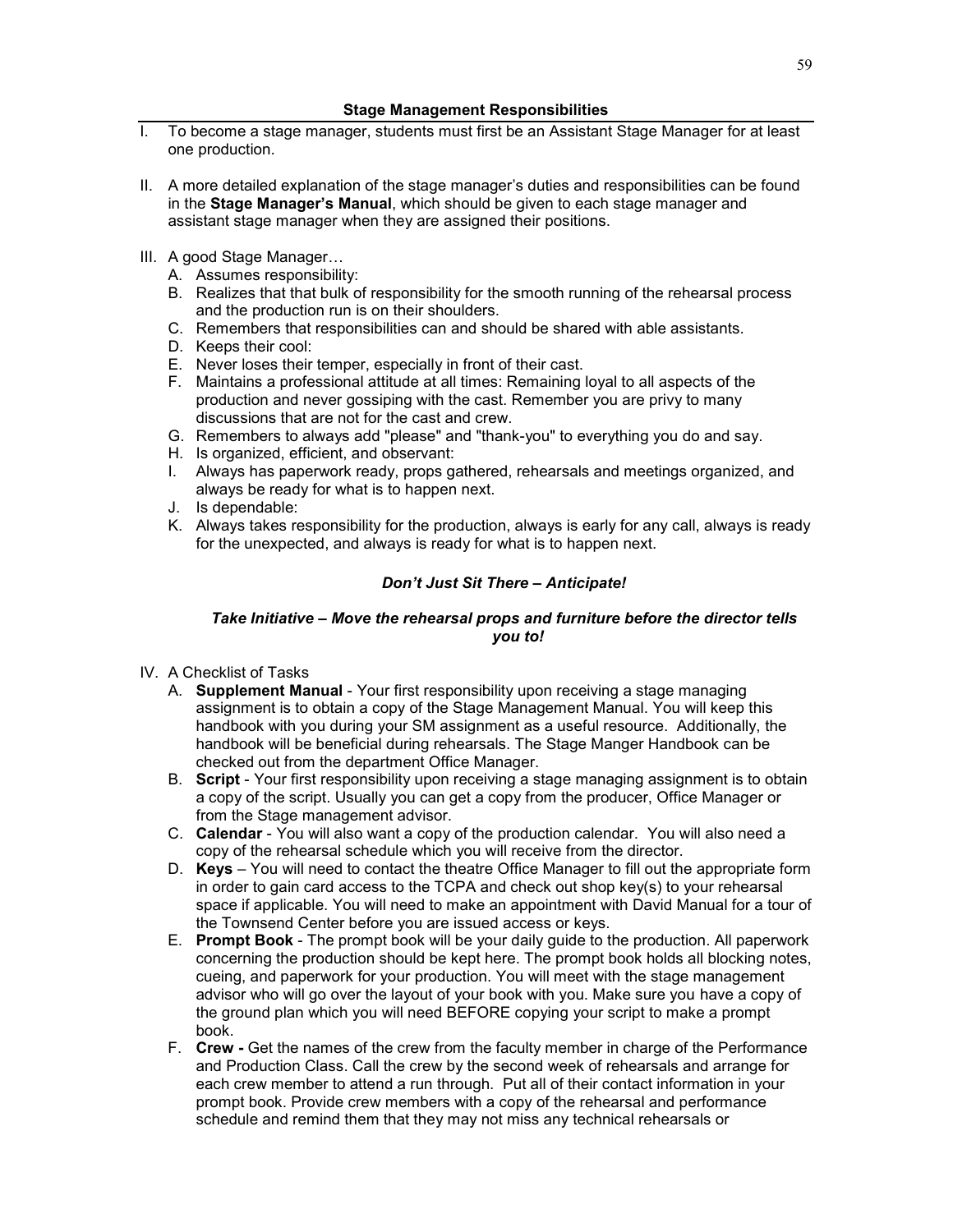performances! If there are any schedule conflicts refer the crew member to their instructor. You will also need to speak to the instructor immediately. The stage manager is not responsible for hiring or firing crew; however, they are responsible for alerting faculty of any problems**.**

### G. **Assist the director in getting ready for auditions:**

- Copy audition forms
- Ready scripts
- Ask the director how they would like to run auditions
- Post any audition notices from the director

### H. **Create preliminary paperwork**

- Character/Scene Breakdown
- Contact Sheet
- Rehearsal Schedule

# I. **Gather materials from designers**

- Preliminary prop list (per text, not the back of the script)
- Preliminary light cue list.
- Preliminary costume prop list.
- Preliminary sound list.
- Preliminary rehearsal prop list.
- Ground Plan

# J. **Create a private Facebook for the production and invite:**

- Cast
- Crew
- Designers
- Faculty mentors
- The producer
- **Marketing**
- House Manager
- K. **Post the following throughout the production process by putting a copy online as well as on the callboard:**
	- The Contact Sheet
	- Rehearsal Calls
	- Costume Fittings
	- Rehearsal Reports
	- Performance Reports
	- Any and all correspondence to the cast and crew.

# L. **Before the first rehearsal:**

- Using the audition forms of the performers cast, type up a list of conflicts for yourself and the director. Give all audition forms to the production manager when finished.
- Check to see that the room has been set up for read through.
- Remind designers and actors about the date for the first read through.
- Tape/paint out the ground plan before the first blocking rehearsal.
- Gather any rehearsal furniture needed for blocking rehearsal. Check with designer for assistance.
- Compile a list of necessary rehearsal props.
- Discuss with director about the dates props will be needed.
- Get rehearsal props from the designer.
- Schedule once a week meetings with the stage management mentor.

# V. **Definition of the Duties and Obligations of a Stage Manager**

A. A stage manager is or shall be obligated to perform at least the following duties for the production to which he / she is engaged, and by performing them is hereby defined as stage manager: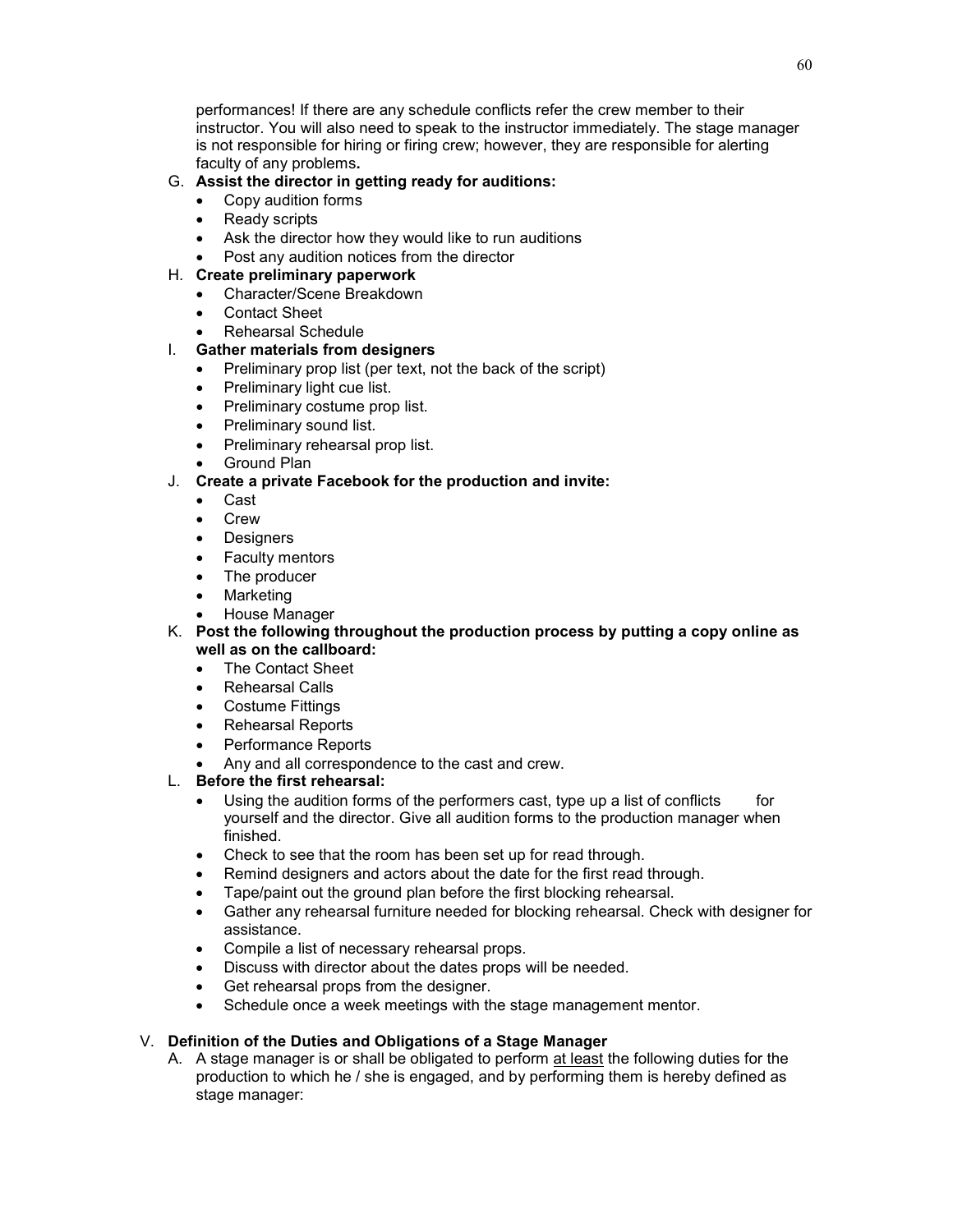- He / She shall be responsible for the calling of all rehearsals, whether before or after opening.
- He / She shall assemble and maintain the Prompt Book, which is defined as the accurate playing text and stage business, together with such cue sheets, plots, daily records, etc. as are necessary for the actual technical and artistic operation of the production.
- He / She shall work with the director and the heads of all other departments during rehearsal and after opening schedule rehearsal and outside calls.
- Assume active responsibility for the form and discipline of rehearsal and performance, and be the executive instrument in the technical running of each performance.
- Maintain the artistic intentions of the director and the producer after opening, to the best of his / her ability, including calling correctional rehearsals of the company when necessary, and preparation of the understudies, replacements, extras and supers, when and if the director and / or the producer declines this prerogative. Therefore, if an actor finds him / herself unable to satisfactorily work out an artistic difference of opinion with the stage manager regarding the intentions of the director and producer, the actor has the option of seeking clarification from the director or producer.
- Keep such records as are necessary to advise the producer on matters of attendance during rehearsals and performances.
- Maintain discipline during rehearsals and performances.

(Excerpts taken from the Actors' Equity Association document, "The Definition of the Duties of the Stage Manager.")

- VI. In dealing with the crew, the Stage Manager agrees to:
	- A. Arrive early for all calls (the stage manager and assistant stage manager should be the first people to arrive at the theatre and the last to leave.
	- B. Make sure students do not leave the building alone (this is for safety).
	- C. Notify all crew members of at least two run-throughs from which they may choose to attend before tech week begins.
	- D. Assign and teach all crew members their responsibilities for a given production (sweeping, presetting props, etc.).
	- E. Treat all crew members with respect and humility.
	- F. Make sure all crew members understand the policy as stated in this document.
	- G. Organize all backstage areas for safety.
	- H. Organize and give crew members ample rehearsal time for all scene shifts
	- I. Give any schedule changes to the crew members within 24 hours of the change.
	- J. Say "Please" and "Thank you" often.\*
	- K. Not play practical jokes during the performance. Practical jokes have no place in performance – ever – even closing night!\*
	- L. Be unfailingly courteous to the actors and other crewmembers.\*
	- M. Report on all rehearsals and performances, even those incidents that occur backstage or prior to curtain.
	- N. If it becomes necessary to dismiss a crew member, please see section IV.C of the Run Crew/Backstage Crew Responsibilities for the protocol.
		- If this is necessary, it's important that the disruptive behavior, whether it is a crew member who doesn't show up for rehearsal/performance, or it's someone who is truly disruptive, is documented in rehearsal and performance reports.

(\*Excerpts taken from *Theatre Design and Technology*)

### **Assistant Stage Manager Responsibilities**

- I. The first responsibility of the Assistant Stage Manager is to assist the Stage Manager in the running of rehearsals and performances.
	- A. In rehearsal, the ASM will be called on to do a number of tasks:
		- In performance, the ASM Arrive at least 30 minutes prior to the start of rehearsal.
		- Sweep the rehearsal space.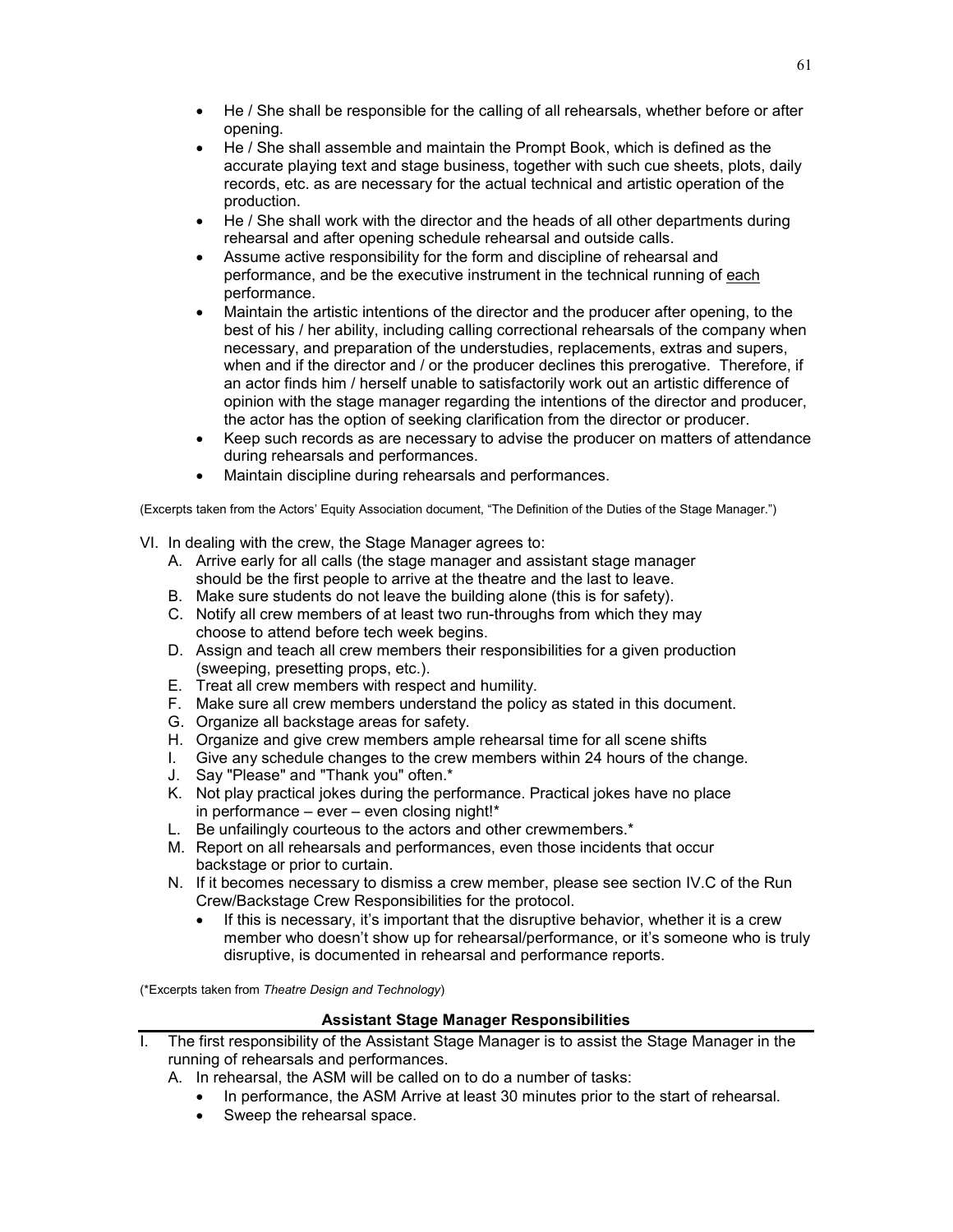- Clean and set all props.
- Watch the book to be able to give lines.
- Change and set up rehearsal and set props for each scene rehearsed.
- Track props from their start to where they end up.
- Clean up and put all props away in their storage area.
- Clear the rehearsal room so it is ready for classes.
- Go through lock up procedures with the SM.
- Anticipate the needs of the SM, actors, director.
- B. Responsibilities will include:
	- Arrive at the predetermined call that the SM imposes.
	- The SM and ASM should be the first to arrive to the theatre.
	- Being in charge of the deck and the running crew on the deck.
	- Ensuring that the stage is swept and set prior to warm ups, and/or fight/dance calls.
	- Delegating responsibilities to the crew in terms of set up, scene changes, etc.
	- Communicating with the SM on all matters.
	- Any assignments designated by the SM.
	- Clean up and strike of all props, scenery, etc. at the end of each performance.
	- Assist the SM in all lock up procedures.

# II. **Read and follow the Stage Manager's Manual**.

# **Scene Designer Responsibilities**

- I. Pre-production preparation:
	- A. Read the script.
	- B. Read the script a second time, taking notes on:
		- The physical setting the author gives you (interior, exterior, a hotel, a field, etc.).
		- The amount of scene changes and time between scene changes.
		- Will the show work better on a unit or a changeable set?
		- The time period the play is originally set in (note this even if there are plans to change period).
	- C. Schedule weekly meeting times with your area mentor.
	- D. Schedule a meeting with the director to discuss concept an approach to the play.
		- You may have to schedule multiple meetings with the director.
		- These should happen long before the 1<sup>st</sup> production meeting.
	- E. Based on the director/design meeting start your research by focusing on the concept and notable aspects present in the script.
	- F. Begin working on thumbnail sketches and rough plans. You should be presenting "options" for your director.
	- G. Compile a research packet (I prefer PDF format). This maybe ongoing throughout the process.
	- H. Meet with the props designer prior to the first production meeting to discuss furniture and any other practical props (lamps, artwork, other big set dressing).
	- I. Meet with the Technical Director early to discuss appropriate approaches in executing your design.
		- You should be talking with the TD more than just once a week at production meetings.
	- J. Make a list of items needed that are not in stock.
		- Make special note of the items that cannot be bought or have special building requirements.
	- K. Make preliminary sketches and drafting.
		- Discuss these with the director.
		- Once you have approval on these, draw up final floor plan and other drawings.
	- M. Discuss color with the director, costume and light designers.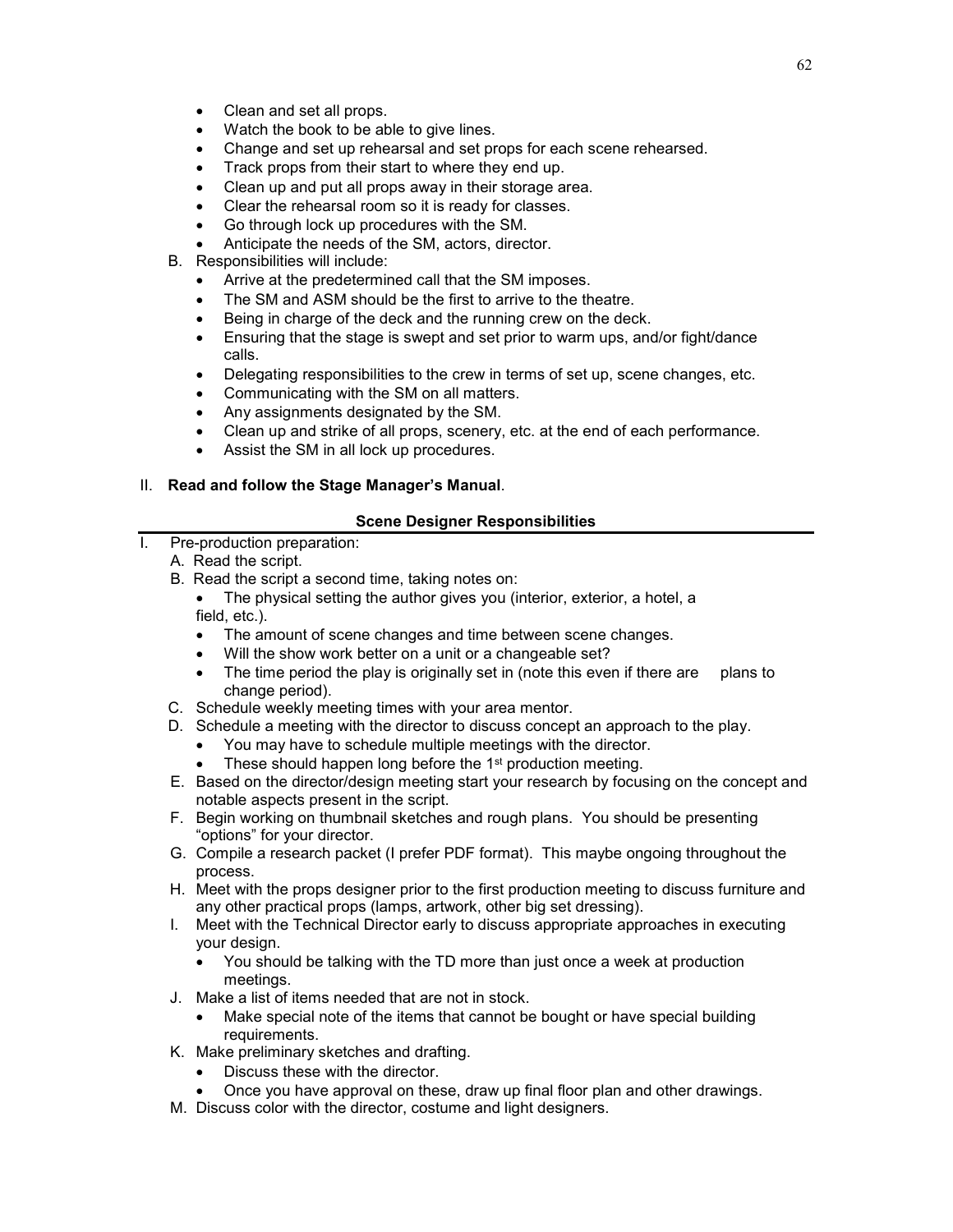- II. Rehearsals/Production Meetings
	- A. Once the design has been approved by the director, meet with the technical director to set a schedule for each day in shop so you will get everything done on time.
		- **STICK TO YOUR DEADLINES!**
		- Draftings must be turned in to the technical director early enough for him/ her to make working drawings before building begins.
		- Plan on having them to the technical director at least one week before construction starts.
	- B. Check the production calendar for deadlines of the following items:
		- Ground plan
		- **Elevation**
		- Any additional drawings that the Technical Director may need to begin build
	- C. The following items are due the evening of the Show and Tell
		- Scale model of scenic Design
		- **Color Elevations**
		- Scenic Design Rendering (if necessary)
	- D. Be prepared to show your research packet, along with the ground plan and a model/rendering at the first production meeting and the first rehearsal.
		- Be prepared to talk about the shows concept and your choices regarding the scenic elements.
		- You are required to stay through the entire read through.
	- E. Help the stage manager tape out the floor of the rehearsal space.
	- F. Attend the first Rehearsal/Read Through of the play. This will be your opportunity to participate in "Show and Tell" for your design.
	- G. Be prepared to show your research packet, along with the ground plan and model/rendering at the first production meeting and the first rehearsal.
	- H. Be prepared to talk about the shows concept and your choices regarding the scenic elements.
	- I. You are required to stay through the entire read through.
	- J. Scenic Designers are required to attend all production meetings.
		- During these meetings, they should be prepared to show research and ask SPECIFIC questions regarding the use and needs of the set
		- If you can not make it to a meeting because of an Emergency, you need to contact the Stage Manager immediately upon knowledge of your absence.
		- If you are not able to be present at a meeting, consider conference calling in.
		- You need to schedule appropriate meetings with the Director (or anyone else involved) to make up for any missed meetings.
		- You may need to meeting outside of production meeting, throughout the process, to talk specifics about scenic elements with the director and any other designers that me need to be included.
	- K. Plan on attending the first run-through (usually called the stumble through), and any other subsequent run-throughs.
	- L. Make "to do" lists and mark projects off as they are completed.
	- M. Attend as many rehearsals as possible to make sure things are being used as designed.
	- N. Be prepared to demonstrate all painting techniques you wish to use and oversee the painting of the set during shop and paint calls.
	- O. You should schedule multiple weekly visits to the scene shop to coordinate with the TD throughout the build.
	- P. UNLESS OTHERWISE NOTED, OR UNLESS THE DESIGN DOESN'T REQUIRE ANY MAJOR PAINTING, THE SCENIC DESIGNER IS RESPONSIBLE TO LEAD THE PAINTING OF HIS/HER SET. BE PREPARED TO COORIDINATE WITH THE TD TIMES AND SCHEDULES TO HAVE MATERIALS ORDERED AND THE SET PAINTED ON TIME.
	- Q. Read and respond to all rehearsal reports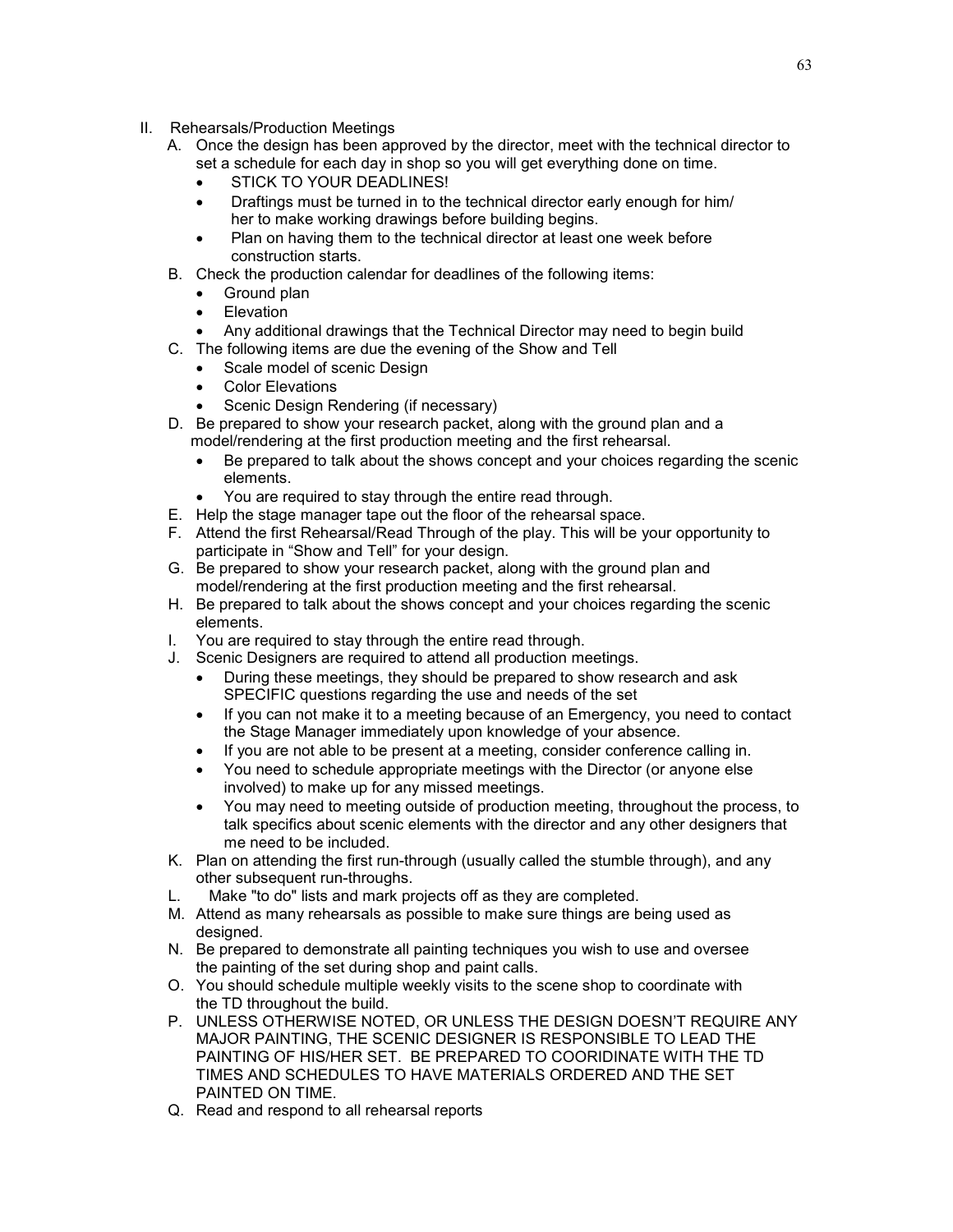- III. Load-In and Tech Week
	- A. You are required to attend Work call (one week prior to Load-In)
	- B. You are required to attend the full day of Load-In (below are suggestions of what the Scenic Designer should do during Load-In – check with your mentor to go over Load In responsibilities prior to the load in date)
		- Help answer any questions that the TD and crew may have regarding the scenic elements
		- Help work with props (specifically with any set dressing)
		- Work on any final paint/detailed painted scenery
		- Assist with the installation of the set
	- C. Attend all tech and dress rehearsals.
		- Make notes of things that need to be completed.
		- Talk to the director throughout the tech process (this includes during the cue to cues and during the runs)
		- Try to take care of director or actor notes before the next rehearsal.
	- D. If there is a snag in fixing something, please make sure the director and stage manager know the hold up and how and when you will be able to fix it.
		- The stage manager will need to let the actors know so there will be no accidents.
	- E. There are a lot of things that need to happen in a small amount of time throughout the tech process, make sure you plan accordingly and are available to help with notes, set dressing, props, etc.
- IV. Performances
	- A. Read and respond to all performance reports.
		- Attend to any notes (coordinate with the TD) and have them completed before the next performance.
	- B. **ALL DESIGNERS ARE REQUIRED TO ATTEND OPENING NIGHT AS WELL AS THE KCACTF RESPONSE AND POST MORTEM**
- VII. Strike
	- A. Designers are required to attend (and stay for the entirety) of Strike
- VI. Important Notes:
	- A. **KNOW YOUR BUDGET AND STAY WITHIN THE BUDGETED AMOUNT. YOU MUST REQUEST AND RECEIVE WRITTEN APPROVAL IN ADVANCE FROM THE PROGRAM COORDINATOR TO SPEND BEYOND YOUR BUDGETED AMOUNT.**
	- B. **Turn in a copy of all receipts and all unspent cash to the Theatre Office Manager within 24 hours**
	- C. **Per University policy, you cannot be reimbursed for any ONE receipt that exceeds \$99.00. Discuss with your mentor alternative purchasing plans for items that exceed \$100.**

### **Technical Director Responsibilities**

- I. In a nutshell, the TD is responsible for realizing the designers' vision safely and efficiently. To this end, the student TD should:
	- A. Attend all production meetings for the assigned show.
	- B. Meet early on with the designer to discuss details of the scenery, including practicality, budgeting and materials.
	- C. The job begins when designer concept and drawings are available.
	- D. The job ends after strike and all borrowed, rented, or bought materials are returned to their proper owners and the faculty production coordinator approves that the job has been completed.
	- E. Along with the stage manager and scenic designer, tape out scenery in rehearsal space as needed.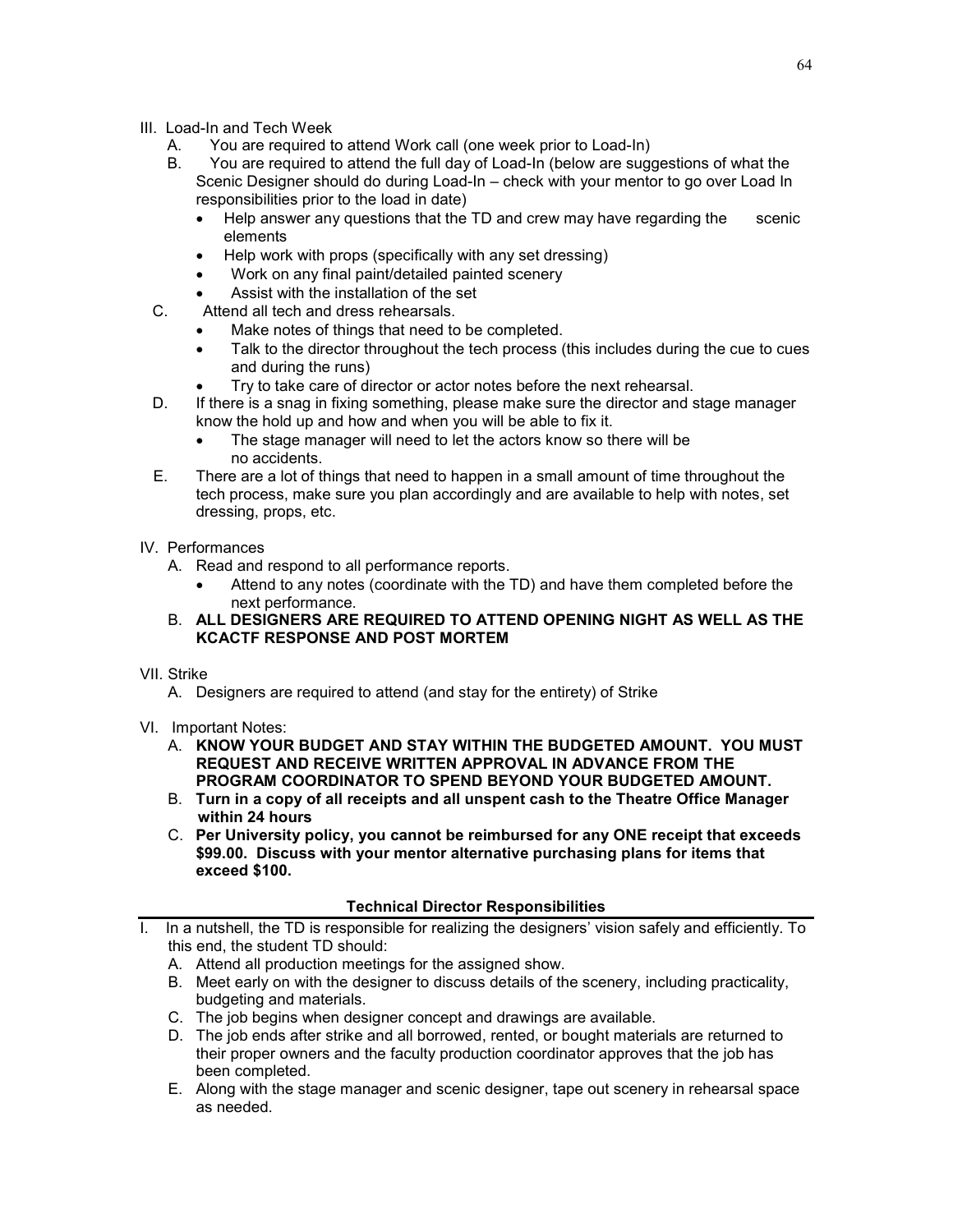- F. Generate a full set of working drawings from the designer's elevations.
- G. From these drawings, determine the amount of materials and hardware needed to construct the design.
- H. Using University and Departmental policies and procedures, purchase and arrange for the delivery of materials, etc.
- I. Present working drawings to the crew for construction.
- J. Generate a weekly schedule of shop work to be completed and stick to it!
- K. Keep the shops in a clean and safe condition on a daily basis.
- L. Make the faculty production coordinator aware of any unsafe conditions immediately!
- M. Supervise all work in the shop on the show.
- N. Be aware of all shop safety guidelines and ensure that the crew is similarly educated.
- O. Attend at least two run throughs of the play/musical prior to tech week.
	- Make sure that the set is being used correctly.
- P. Supervise both load and strike of electrics and scenery.
- Q. Attend all technical and dress rehearsals.
	- Make sure the stage and backstage areas are ready for the stage management team one hour prior to the start of the tech/dress rehearsals.
- R. With the Stage Manager, assign clear tasks to the running crew and post these assignments onstage.
- S. Work with the running crew to ensure a smooth and safe backstage experience.
- T. Keep abreast of production performance reports in order to fix any notes during the run of the show.
- U. Communicate your needs and progress to theatre faculty regularly at both production meetings and as needs arise. WE EXPECT NO SURPRISES ON FIRST TECH!
- V. Attend production meetings at the end of each tech/dress day to go over notes with the director, producer and faculty production coordinator.
- W. Leave the scene shop and electrics room in a better condition than you found it!
- II. Important Notes:
	- A. **KNOW YOUR BUDGET AND STAY WITHIN THE BUDGETED AMOUNT. YOU MUST REQUEST AND RECEIVE WRITTEN APPROVAL IN ADVANCE FROM THE PROGRAM COORDINATOR TO SPEND BEYOND YOUR BUDGETED AMOUNT.**
	- B. **Turn in a copy of all receipts and all unspent cash to the Theatre Office Manager within 24 hours**
	- C. **Per University policy, you cannot be reimbursed for any ONE receipt that exceeds \$99.00. Discuss with your mentor alternative purchasing plans for items that exceed \$100.**

#### **Other Scenic Positions**

- I. Duties of the Master Carpenter (Show to show basis):
	- A. Work closely with the TD and shop foreperson to ensure proper building of scenery.
	- B. Sign off on completed scenery.
	- C. Head crews on a daily basis in the shop as well as load-ins and strikes.
	- D. Coordinate with the TD on build schedules / calendars.
	- E. Work with shop volunteers to help educate in proper building standards and to help ensure overall shop safety.
- II. Paint Charge (Semester long position)
	- A. Supervision and organization of the painting of sets, parts of sets, backdrops, cutouts, signs, etc.
	- B. Be able to perform specific duties such as woodgrain, marble, aging/breakdown, and other faux finishes.
	- C. Is responsible for proper care and organization of the paint station.
		- Neatly organized
		- Clean brushes and scenic painting materials
		- Clearly labeled paint containers for each show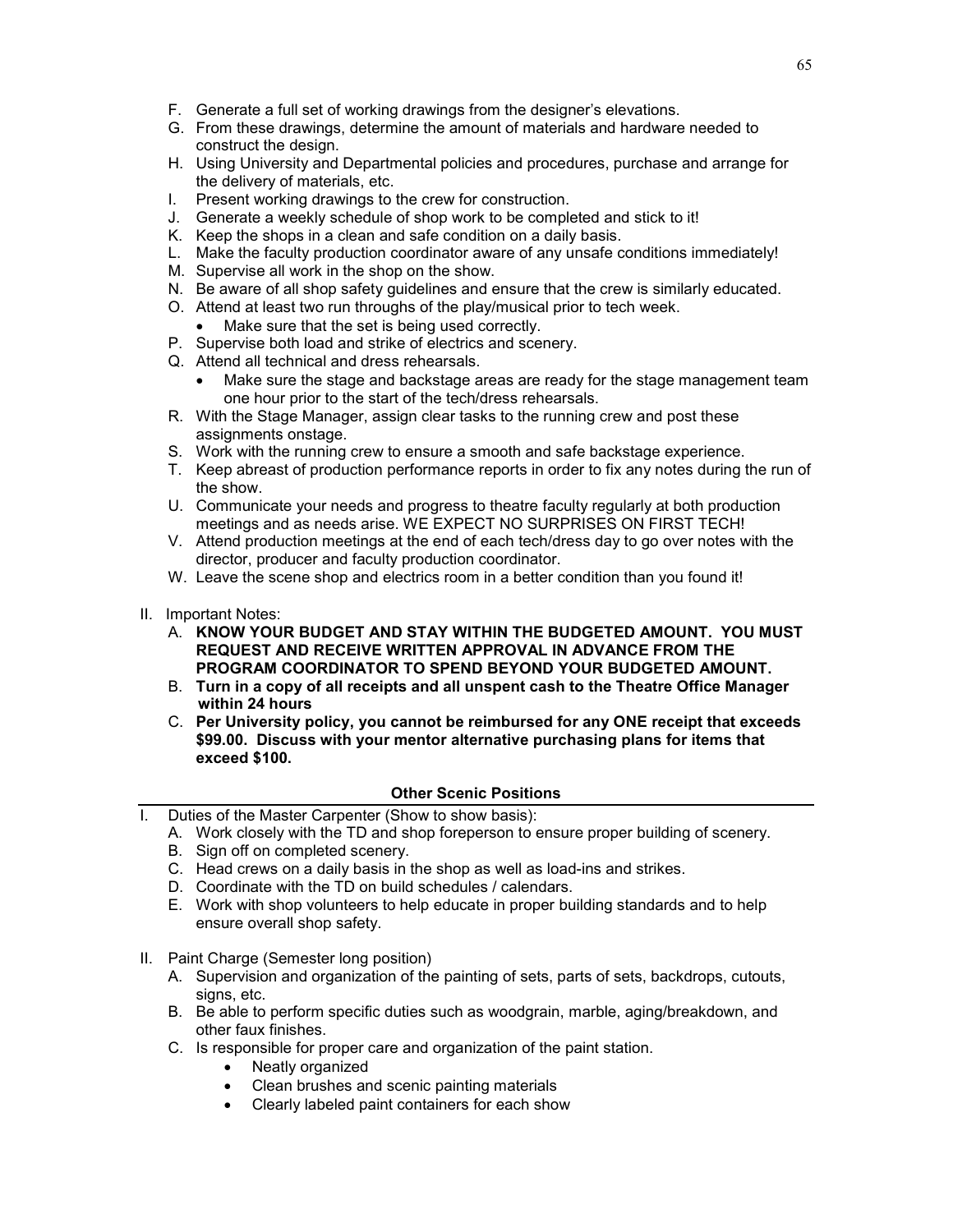- Maintain a properly cleaned area daily with one full clean weekly
- V. Duties of the Paint Charge (Show to Show Basis):
	- A. Will work closely with the scenic designer along with their paint elevations to ensure proper communication about paint color, application, and technique.
	- B. Before any final paint treatment is applied to a set, the scenic designer and technical director needs to approve an appropriate paint sample.
	- C. The paint charge will have to organize their crew and provide an approved work schedule to the TD.
	- D. The paint charge will have 1-2 primary assistants (scenic painters) throughout the duration of the build (from show to show).
	- E. Must be able to work with shop volunteers in basic applications of scenic painting.
- VI. Additional Responsibilities
	- A. Designer show and tell at the beginning of each build.
	- B. Scene Shop will meet on the days of the company meetings (either before or after) to discuss progress on the show.
	- C. In addition to the biweekly group meetings, the TD, shop foreman, master carpenter, and paint charge will meet once a week as a group to discuss:
		- The needs of the current build.
		- Early prep for the next build (if applicable).
		- Assignment / reassignment of shop SA's, volunteers, and P&P students based off the progress of the build and the demands of each department.
		- Discuss any concerns about the build in general.
		- Discuss any concerns about the quality of work from the other students in the shop.
	- D. As a craftsperson:
		- Do not borrow personal tools without asking -- ever.
		- Do not borrow a tool someone else is using without asking.
		- Put tools away when you are finished -- even if you did not use it first.
		- If you make a mess -- clean it up! (Clean as you work.)
		- Ask before using someone else's materials or scraps.
		- Do not talk to persons using power tools or similar equipment -- wait for them to finish.
		- If you break a tool -- report it! (You won't get in trouble.)
		- Horseplay is not appropriate in the shops or on stage.
		- If you don't know what you are doing -- ASK.
		- If you don't know how to use a tool -- ASK.
		- Warn others of hazards.
		- When you have finished a task, ask what you can do next -- do not wait to be told.
		- Call out when moving overhead rigging or stage elevators.
		- Acknowledge warnings with a polite "Thank you."
		- If you drop something overhead yell "Heads!" immediately and loudly.
		- Be courteous to fellow workers.
		- Report using the last of anything -- better yet, report using *nearly* the last of anything.
		- Empty a full trashcan before adding to it.
		- Demeaning language is never appropriate.
		- Acknowledge tours and other guests by stopping noisy work.

(VI.D. is from *Theatre Design and Technology*)

#### **Lighting Design Responsibilities**

- I. Pre-Production/Rehearsal Period:
	- A. Read the script once appointed Lighting Designer.
	- B. Immediately contact the Faculty Mentor for Lighting Design and set a meeting to discuss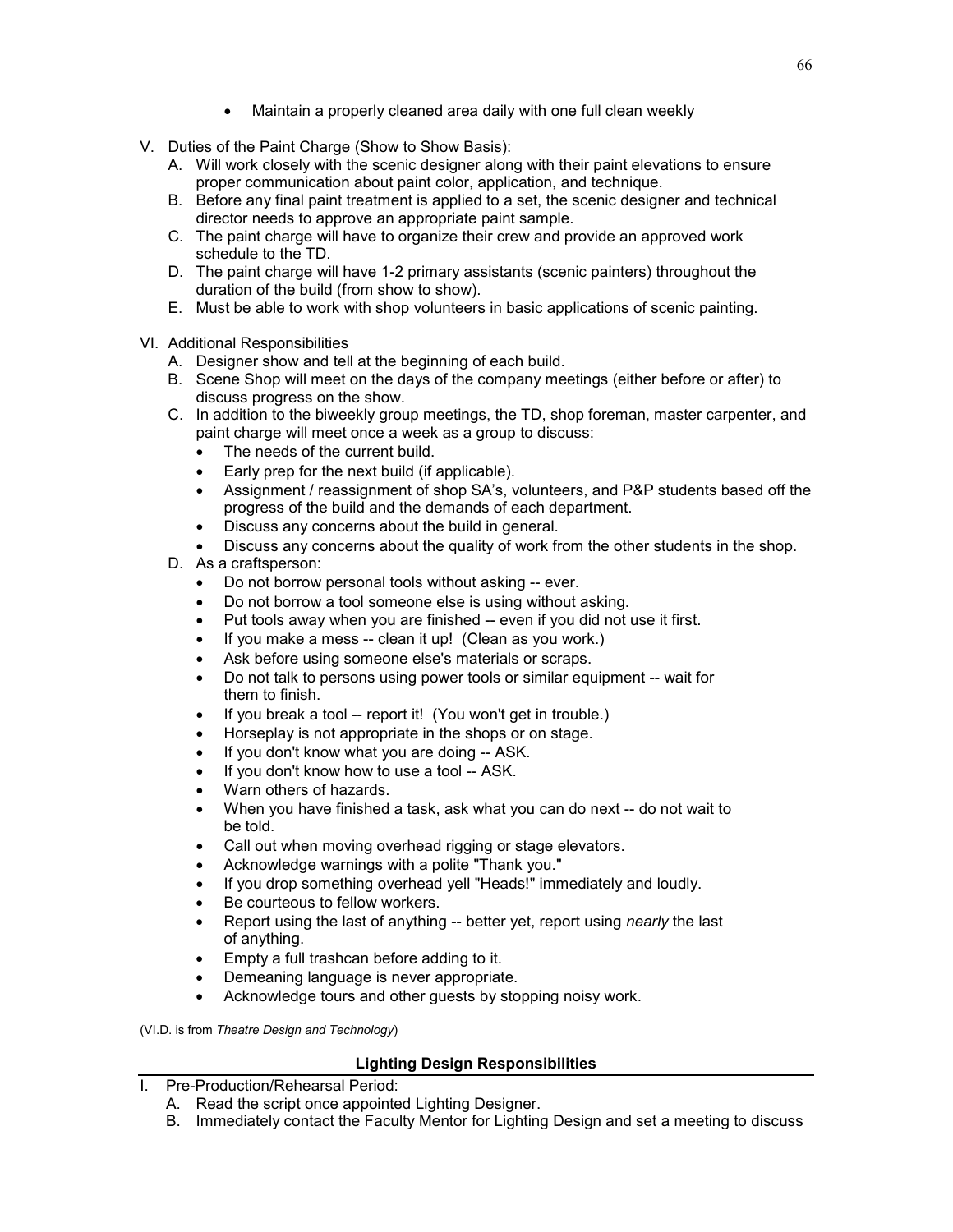the project and begin working on Text Analysis for Lighting Design.

- This meeting should occur not more than 4 days after being appointed Lighting Designer.
- At your first meeting with the faculty mentor, review ALL process and production due dates and put them in your calendar.
- C. Contact the director and get involved in the design process.
	- If you are appointed to Lighting Design a production for which the design process is already begun, get up to speed on the progress of the other design areas as quickly as possible.
	- This may involve meetings with not only the director, but also the Scenic, Costume, Sound and/or Media designers.
- D. Be prepared to attend the first read-through and all production meetings
- E. Attend the first Rehearsal/Read Through of the play.
	- This will be your opportunity to participate in "Show and Tell" for your design.
	- Be prepared to discuss your ideas and share any research that you have shared with the director.
	- Stay for the entire First Read Through at this rehearsal.
- F. During the first production meeting confirm the dates of hang and focus, paper tech, dry tech, cue to cue, and dress rehearsals with the stage manager.
	- These should already be on the Production Calendar, and in your calendar from previous meetings with your faculty mentor.
- G. When you receive a rehearsal schedule, let the stage manager know which days you will be attending rehearsal.
	- The most important rehearsal to attend is the earliest run-through (usually called the "stumble through).
	- Act run-throughs or full run-throughs are more beneficial to you than blocking rehearsals.
	- Attend as many of these run-throughs as possible while balancing your class and homework load.
- H. Get copies of the ground plans and elevations from the set designer, check for projections.
	- Discuss with the scenic designer any practical instruments (floor and table lamps, hanging fixtures, etc.) with the set and props designers.
- I. Make sketches and a preliminary light plot of what you would like to do for the design.
	- A rough light plot must be completed not less than1 week prior to the final plot due date.
		- Discuss color ideas with the director, set and costume designers.
		- Get a list of the instruments that can be used.
		- Draft a final light plot and create final paperwork including channel hookup, instrument schedule, color cut list and GOBO list.
		- Plot and Paperwork MUST be submitted on or prior to deadline as stated in the Production Calendar.
		- Late work makes other people's jobs impossible and compromises the quality of the design and the production.
- N. Review Final Plot and Paperwork with Faculty Mentor, and then with Master Electrician.
	- Be prepared to make changes and adjustments if needed.
- O. Sit down with the director and stage manager for paper tech to put cues in the SM's script.
- P. Participate in hang and focus.
	- Let the master electrician oversee the hang.
	- Execute focus in an efficient manner. Be thorough, but be quick.
	- Create a magic sheet to aid you in efficient cue writing.
- II. Load-In and Tech Week:
	- A. Hang and Focus Calls during Load In.
		- Work closely with the Master Electrician.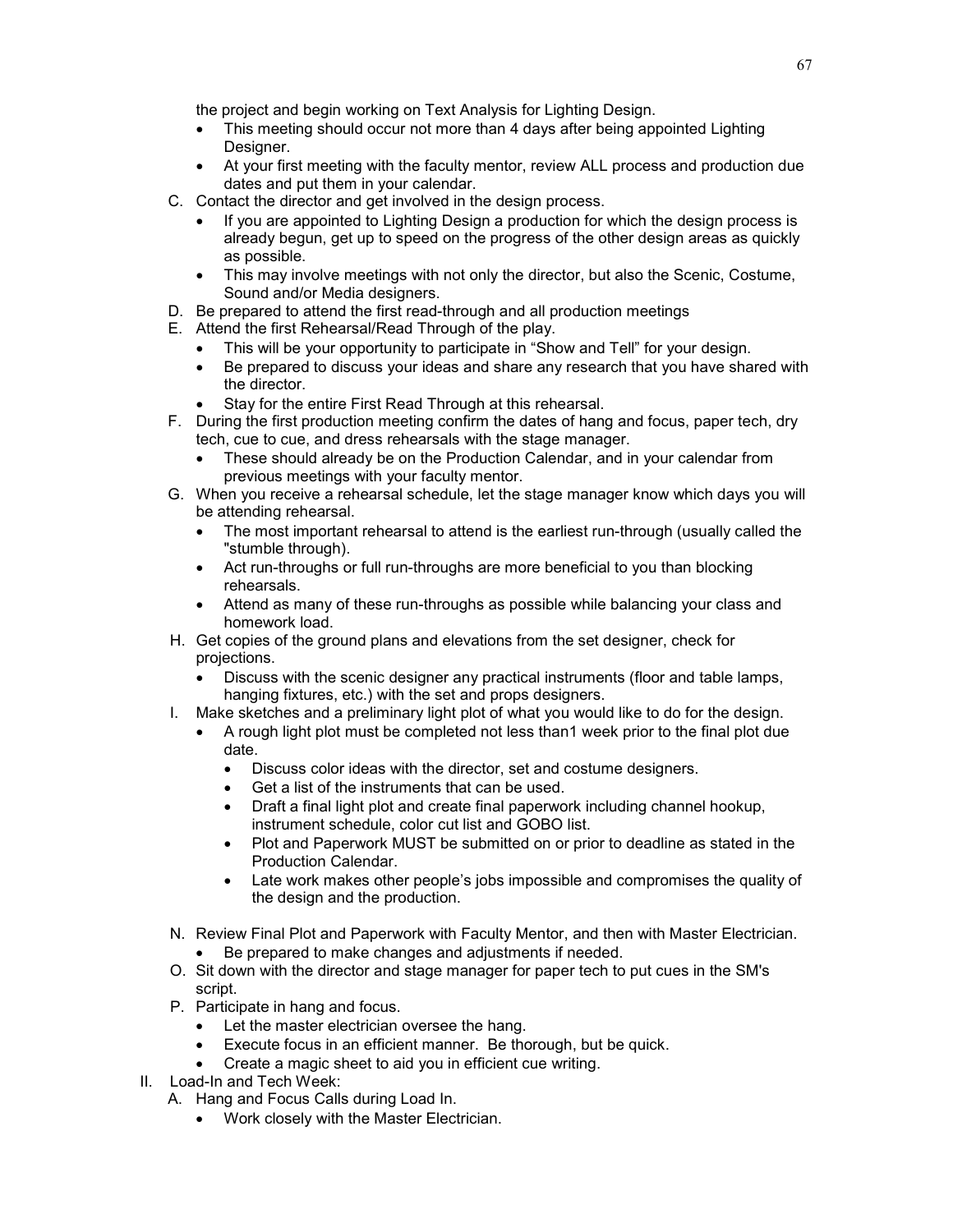- Remember that running the Hang and Focus calls is their responsibility, not yours.
- Lay out focus points prior to the start of the focus call in order to speed your work.
- Work carefully but rapidly during focus call.
- B. Prior to the first tech, program all light cues.
	- During Tech, collaborate with your director, fellow designers, and Stage Manager.
	- Most light cues will require modification from pre-tech programing.
	- Cue placements may need to adjust from paper tech to respond to the realities in the theater space.
- C. Respond thoughtfully and calmly to notes from the director and suggestions from your fellow designers.
	- If the director asks for a change that you feel compromises a look, have a calm, brief discussion with them over what changes are needed and why. Be prepared to explain your ideas.
	- Remember that the director's vision guides the entire production, and that their word is final on how the show should ultimately look and work.
- D. During cue-to-cue, tech-through and dress rehearsals, work quickly and efficiently to make changes.
	- If a change can be made quickly and efficiently, make it on the fly so that the director can see it.
	- Keep in mind the programing speed and experience of your programmer (yourself, your ME, your light board operator) when determining if a note can be done on the fly.
	- If a change will take more time to program, or requires work notes (re-hang, re-focus, re-color, etc.), make a note of it and get it done before the next rehearsal.
	- During cue-to-cue, tech-through and dress rehearsals, and any performances you attend, it is NEVER appropriate or acceptable to lose your temper with the director, Stage Manager, Light Board Operator, or anyone else.
		- $\circ$  If in the course of a run (dress rehearsal or performance) a cue is not executed as planned, make a note and share it with the Stage Manager AFTER the run/performance.
- E. Ensure that the Stage Manager has copies of the light plot and all appropriate paperwork needed to do all preshow checks.
- F. During the week of performances, schedule a meeting with your Mentor within 3 days after strike for final Post-Mortem and evaluation.

#### **III. Important Notes:**

- A. **KNOW YOUR BUDGET AND STAY WITHIN THE BUDGETED AMOUNT. YOU MUST REQUEST AND RECEIVE WRITTEN APPROVAL IN ADVANCE FROM THE PROGRAM COORDINATOR TO SPEND BEYOND YOUR BUDGETED AMOUNT.**
- B. **Turn in a copy of all receipts and all unspent cash to the Theatre Office Manager within 24 hours**
- Per University policy, you cannot be reimbursed for any ONE receipt that **exceeds**

**\$99.00. Discuss with your mentor alternative purchasing plans for items that exceed \$100.**

#### **Master Electrician Responsibilities**

- The Master Electrician is responsible for seeing that the light plot and lighting concept are accomplished successfully.
	- A. Sometimes this entails drafting or assisting in the drafting with the lighting designer, sometimes it entails only hang, focus, and running the light board for technical rehearsals.
	- B. What the master electrician can always count on is that s/he is the person on whom the lighting designer will always rely for knowledge of theatre circuitry, dimmer status, lighting inventory, and the ordering of parts, equipment, templates, etc. needed for the particular lighting design.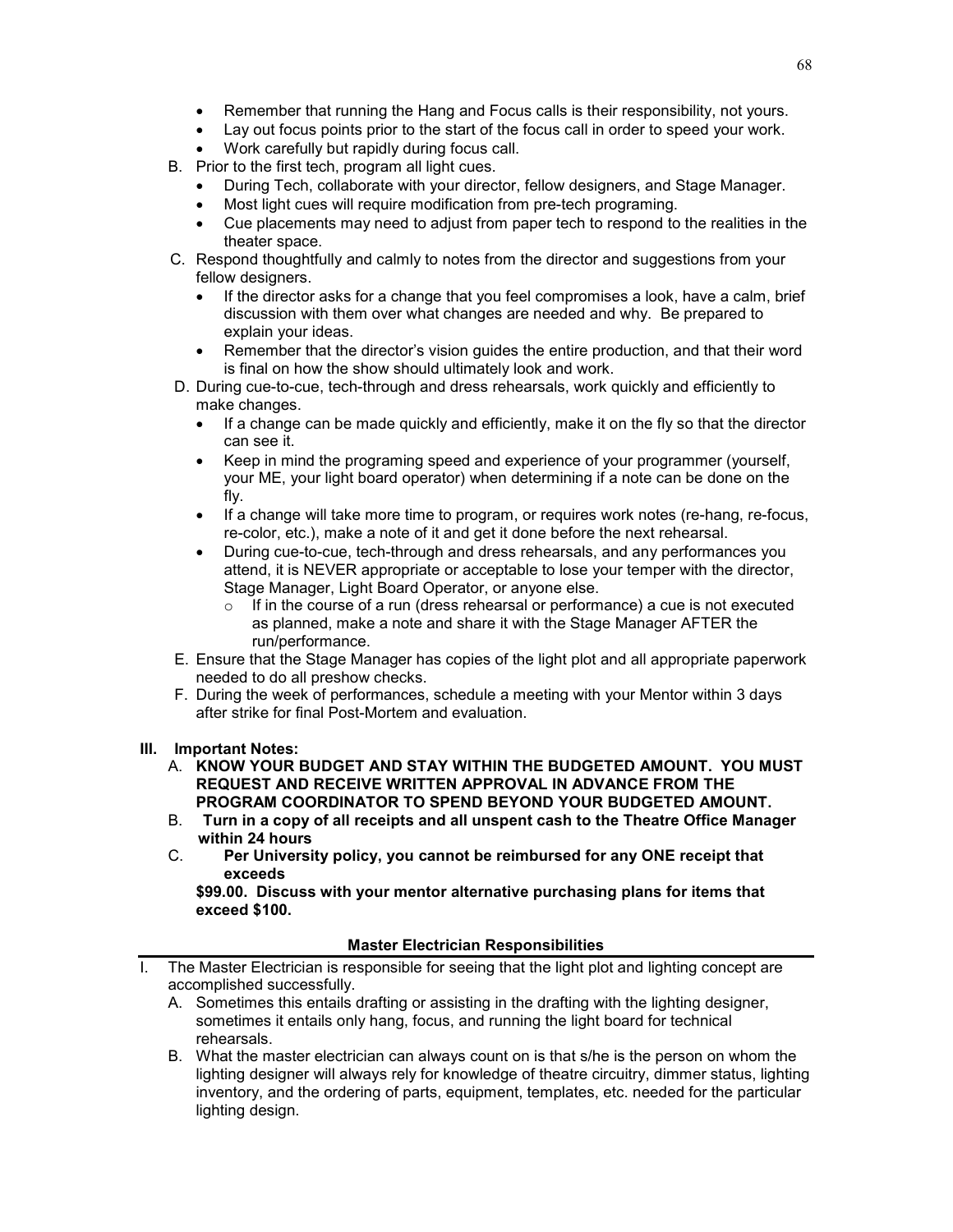- C. The master electrician should be someone who has a working knowledge of the equipment available. Where that knowledge is lacking, the Master Electrician should work diligently with their faculty mentor to fill in their gaps in that knowledge.
- II. The following are the duties and responsibilities that a master electrician might be called upon when working on a production here at UWG or outside in the "real world."
	- A. What is important to understand is that the master electrician will often work late at night (after the scenic workers have worked on the set), and/or on off days for actors and scenic workers.
	- B. The deadlines for the master electrician are often later in the process, but involvement in the process from the start will help the Master Electrician understand how their work fits into and supports the productions as a whole.
	- C. Master Electricians are assigned on a Semester by Semester basis, and are responsible for all production in their semester.
- III. Pre-Production:
	- A. Attend Electrics Training at the beginning of the semester, and all Electrics Work Calls for the semester.
	- B. Meet with Lighting Designer and faculty mentor as light plot develops, and on the day light plot is due.
	- C. Pull all color and GOBO's from stock needed for each production, and ensure that nonstock items are ordered **the day the plot is turned in** by the designer.
	- D. Keep aware of the production lighting budget, and discussing any purchases desired with the Lighting Designer and the Faculty Mentor before purchases are made.
	- E. Plan the circuiting of the plot based on the Lighting Designers placement and channeling of fixtures prior to the start of the hang calls.
	- F. Schedule and execute moving Theater Company equipment from Martha Munro to TCPA prior to load in. Use of the company truck must be coordinated with the TD in advance.
- IV. Load-In and Tech Week:
	- A. Lead the electrics crew to hang, cable, and focus the lights for the show.
		- This work is a combination of hands on doing and crew management.
	- B. Make sure that all wires or cables are dressed neatly in the grid and, where necessary, taped down backstage and in the house.
	- C. Attend all technical and dress rehearsals and notes sessions, and be available to program the light board during cue-to-cue.
	- D. Attend notes sessions after cue-to-cue, tech run, and dress rehearsals.
	- E. Schedule work calls for notes that will come up during cue to cue and tech rehearsals with the lighting designer electrics crew (keeping their faculty mentor apprised of the schedule of calls),
		- The master electrician is responsible for knowing crew availability for work calls.
- V. Performances:
	- A. Dimmer check usually 1  $\frac{1}{2}$  hours prior to curtain for every performance; exact timing of dimmer check should be determined on a show-by-show basis with Stage Management and faculty mentors.
	- B. Maintenance as necessary during performance weeks;
- VI. Strike:
	- A. Striking lighting equipment is a combination of hands on doing and crew management.
	- B. Return all borrowed/rented equipment to the appropriate locations.
		- Some returns may need to happen the Monday after a Sunday strike
	- C. Return all Theater Company Equipment to its designated storage area in Martha Munro.
	- D. Clean and organize the TCPA electrics room.
	- E. File any gel and gobos borrowed from TCPA in their stock
	- F. File any gel and gobos that are the Theater Company's in the appropriate storage in Martha Munro.
	- G. Additional duties may include, but are not limited to: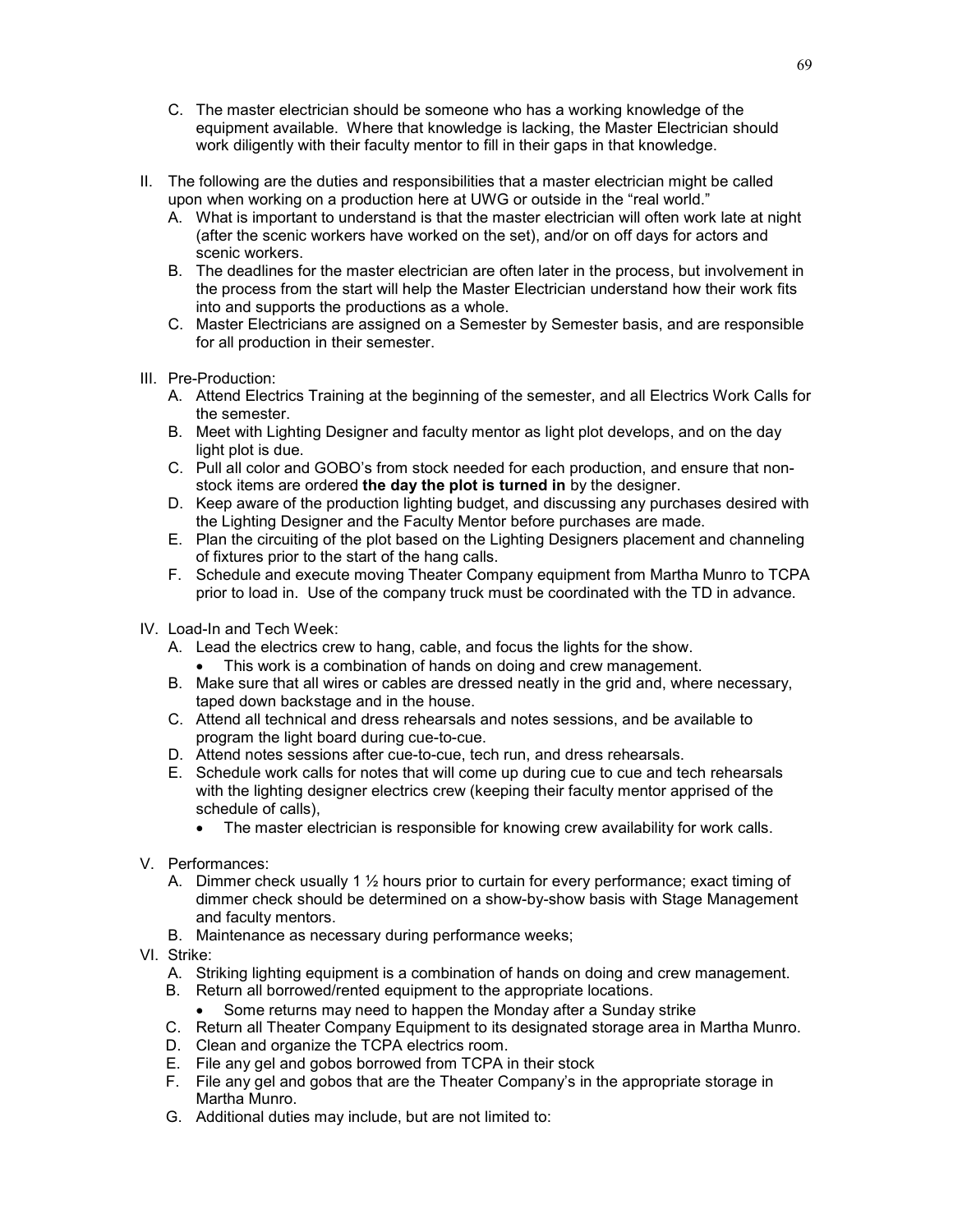- Assisting audio set up;
- Unloading/loading trucks;
- Rigging and theatre maintenance:
- Maintain and repair lighting equipment.

### VII. **Important Notes:**

- A. **KNOW YOUR BUDGET AND STAY WITHIN THE BUDGETED AMOUNT. YOU MUST REQUEST AND RECEIVE WRITTEN APPROVAL IN ADVANCE FROM THE PROGRAM COORDINATOR TO SPEND BEYOND YOUR BUDGETED AMOUNT.**
- B. **Turn in a copy of all receipts and all unspent cash to the Theatre Office Manager**
- C. **Per University policy, you cannot be reimbursed for any ONE receipt that exceeds \$99.00. Discuss with your mentor alternative purchasing plans for items that**

### **Media Designer Responsibilities**

I. Pre-Production/ Rehearsals:

- A. Schedule weekly meeting time with your area mentor.
- B. Read the Script.
- C. Read the script a second time, taking notes on:
	- The physical setting the author gives you (interior, exterior, a hotel, field, etc.)
	- The amount of scene changes and time between scene changes.
	- The time period the play is originally set in (note this even if there are plans to change period).
- D. Discuss concept with the Director, and the Scenic and Lighting Designers to determine if the media should be realistic or conceptual.
- E. Think about how media will best serve the show.
- F. Remember that it's too early in the process to be convinced that your ideas are the only good ones.
- G. Meet with the Scenic and Lighting designer prior to the first production meeting to discuss how the media design will fit into what they are planning on doing.
- H. The Scenic, Lighting, and Media Designer, along with the Director, should be discussing what type of media is being used and how it will be used:
	- Live video, pre-recorded video, still images, front projection, rear projection, mapping, what type of projection surface you will be using, etc.
- I. Set deadlines for:
	- Research
	- Media plot
	- Images, animations, videos that may be used for the design
	- Any editing of video or altering of images
	- Inventory check list
	- Loading images/video into Q-lab
- J. Be prepared to show any research images(if you already have some, or discuss your design at the first production meeting and the first rehearsal.
- K. Discuss with the director the aesthetic of the images and or video.
- L. Make a preliminary list of all images or videos needed and mark where they will go throughout the play.
	- Discuss these with the director.
	- Once you have approval on these, start searching for the appropriate images and or video
- M. **Stick to your deadlines**!
- N. **All images must be approved by the director before tech week begins. No surprises**!
- O. Communicate with the Scenic Designer and Technical Director any special needs or requirements to execute the design.
	- This would be conversations regarding projection positions (including throw distance), and surfaces
- P. Do any necessary tests of projection materials.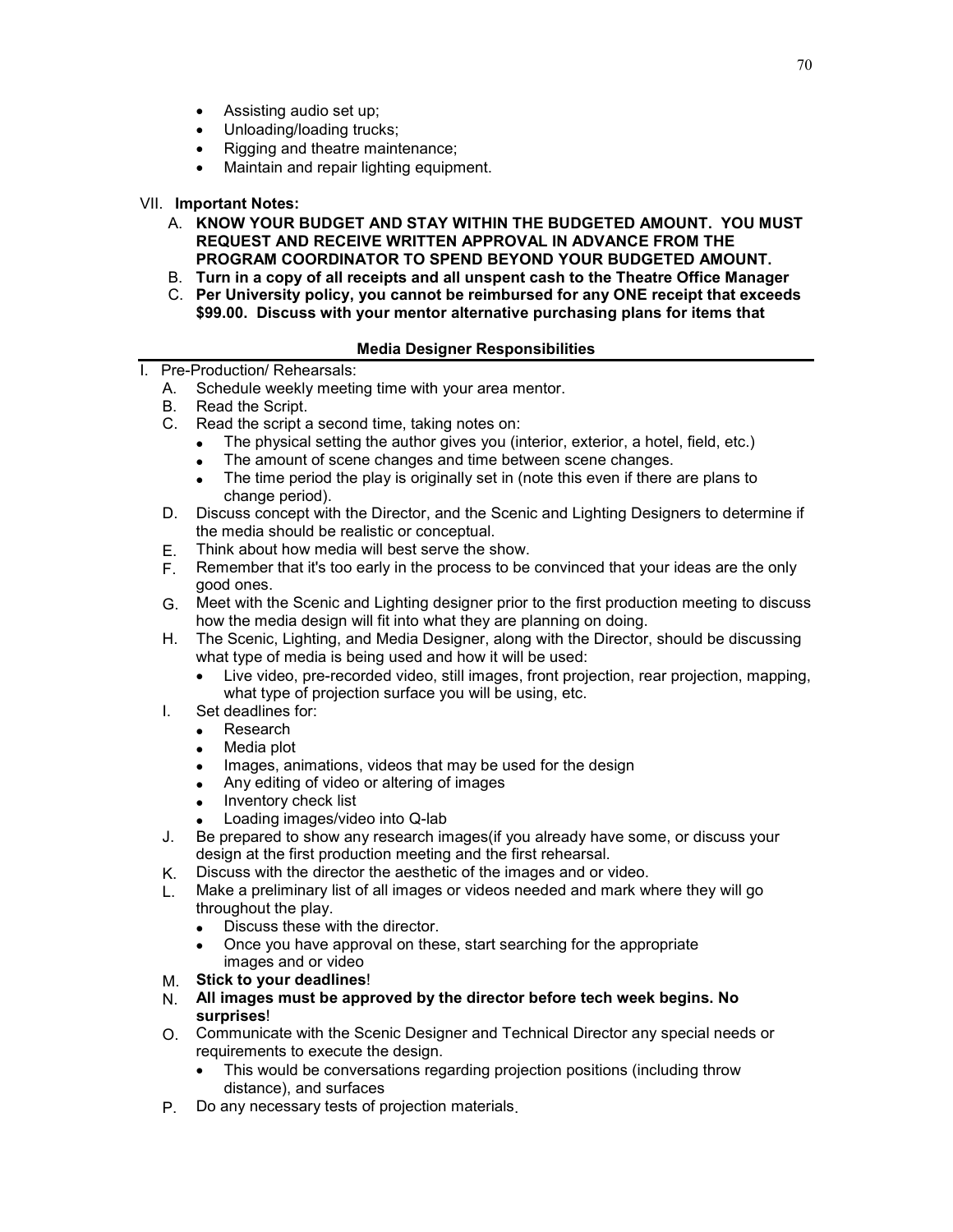- Q. Be prepared to show your research packet, along with the ground plan and a model/rendering at the first production meeting and the first rehearsal.
- II. Be prepared to talk about the shows concept and your choices regarding the scenic elements.
	- A. You are required to stay through the entire read through.
	- B. Stay for the entire First Read Through at this rehearsal.
	- C. Designers are required to attend all production meetings.
		- During these meetings, they should be prepared to show research and ask SPECIFIC questions regarding the use and needs of the set
		- If you can not make it to a meeting because of an Emergency, you need to contact the Stage Manager immediately upon knowledge of your absence.
		- If you are not able to be present at a meeting, consider conference calling in.
		- You need to schedule appropriate meetings with the Director (or anyone else involved) to make up for any missed meetings.
		- You may need to meeting outside of production meeting, throughout the process, to talk specifics about scenic elements with the director and any other designers that me need to be included.
	- D. Plan on attending the first run-through (usually called the stumble through), and any other subsequent run-throughs.
	- E. Make "to do" lists and mark projects off as they are completed.
	- F. Attend as many rehearsals as possible or as needed.
	- G. Attend Paper Tech with an approved media plot
		- be prepared to communicate with your stage manager where each cue will happen, and what each cue consists of.
	- H. Have all images and or video collected and loaded into Q-lab prior to load-in.
	- I. Check all equipment at least a week before load in to make sure it is working.
	- J. Read and respond to all rehearsal reports.
- III. Load-In/Tech Week:
	- A. You are responsible for setting up all projection equipment, computers, running cables etc. with help of your board opp. If you need additional help, communicate with the TD.
	- B. All equipment must be set up and working by the end of Load in on Saturday, this will allow you appropriate time to focus and troubleshoot any potential problems.
	- C. Attend all tech and dress rehearsals.
		- Make notes of things that need to be completed.
	- D. Try to take care of director or actor notes before the next rehearsal.
	- E. If there is a snag in fixing something, please make sure the director and stage manager know the hold up and how and when you will be able to fix it.
		- The stage manager will need to let the actors know so there will be no accidents.
		- There are a lot of things that need to happen in a small amount of time throughout the tech process, make sure you plan accordingly and are available to help with notes, set, dressing, props, etc…
		- If there is a snag in fixing something, please make sure the director and stage manager know the hold up and how and when you will be able to fix it.
- IV. Performances:
	- A. Read and respond to all performance reports.
		- Attend to any notes and have them completed before the next performance
	- B. ALL DESIGNERS ARE REQUIRED TO ATTEND OPENING NIGHT AS WELL AS THE KCACTF RESPONSE AND POST MORTEM
- IV. Strike:
	- A. You are responsible (along with the board op) to strike any and all equipment that you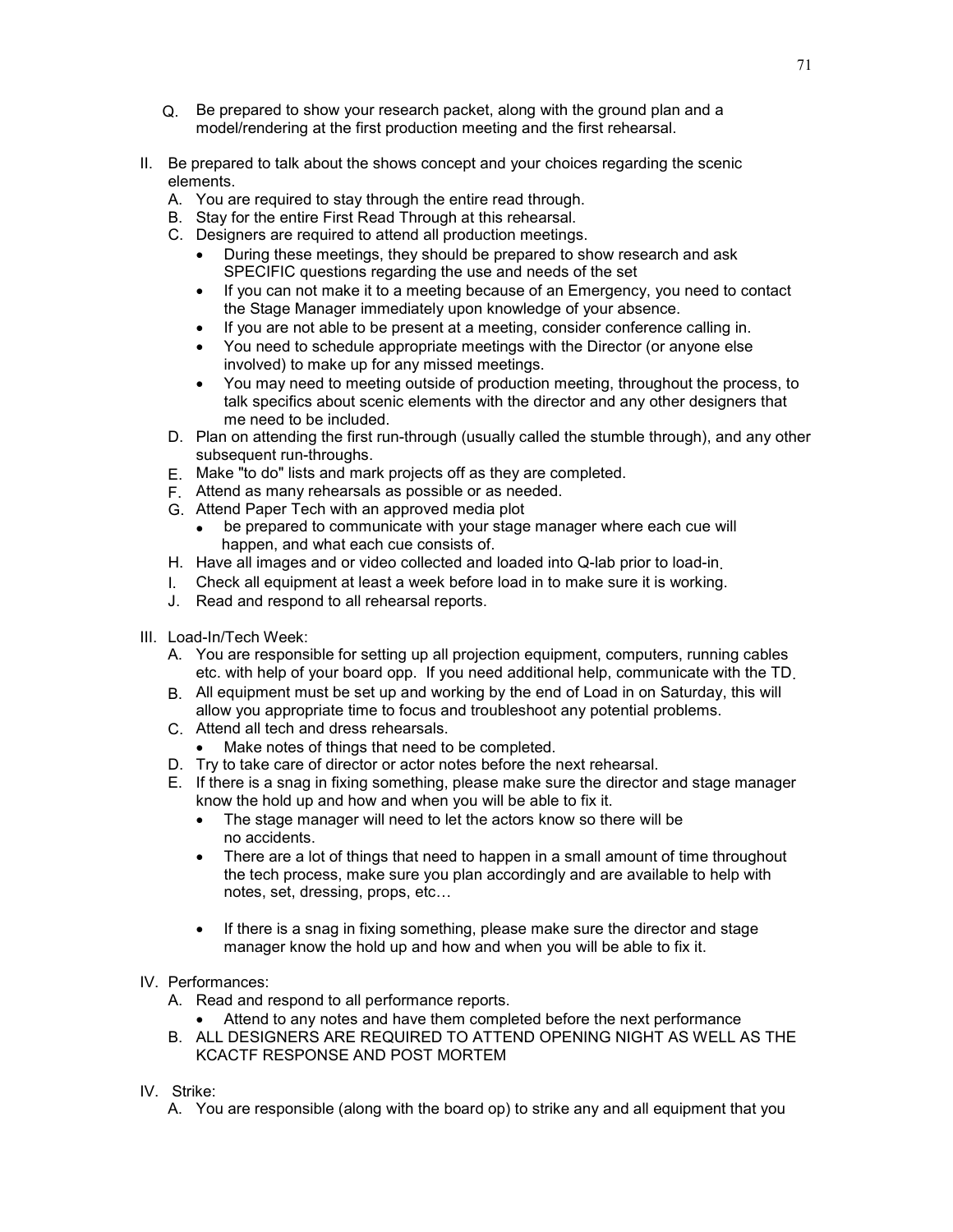loaded in.

- All equipment must be stored in their appropriate cases and cables neatly coiled.
- B. All equipment must be returned to Martha within 2 days of Strike and neatly stored where it belongs.
- V. Important Notes:
	- A. KNOW YOUR BUDGET AND STAY WITHIN THE BUDGETED AMOUNT. YOU MUST REQUEST AND RECEIVE WRITTEN APPROVAL IN ADVANCE FROM THE PROGRAM COORDINATOR TO SPEND BEYOND YOUR BUDGETED AMOUNT.
	- B. Turn in a copy of all receipts and all unspent cash to the Theatre Office Manager within 24 hours.
	- C. Per University policy, you cannot be reimbursed for any ONE receipt that exceeds \$99.00. Discuss with your mentor alternative purchasing plans for items that exceed \$100.

### **Sound Design Responsibilities**

- I. Pre-production/Rehearsals
	- A. Make a weekly appointment with the sound design faculty advisor.
		- These meetings should take place two weeks prior to rehearsals beginning, if possible.
	- B. Read the script once appointed Sound Designer.
	- C. Read the script a second time, taking notes on:
		- The physical setting as given by the author.
		- The time period in which the play is originally set (even if there are plans to change period).
		- Atmosphere and mood.
		- Any occurrences or stage directions that call for specific music or sound effects.
		- Your concept for the show: Is it realistic or conceptual?
	- **D.** Meet with the director to discuss the play, the director's vision and concept, your ideas. **Take notes!**
	- E. Go back to the text and, with all that you've learned from discussions with the director and other designers, look for elements that will form the foundation of the design.
		- This will also include research—don't procrastinate, do it as soon as you can in order to get the finding and recording of the effects/music together according to your deadlines.
	- F. Compile a preliminary list of possible sound effects and music and the pages on which they occur in the script.
		- Give a copy to the SM and director.
	- G. Attend the first read-through and all production meetings.
	- H. During the first production meeting, present a list of ideas for possible background music and sound effects, citing the specific instances in which they would occur in the play.
	- I. When you receive a rehearsal schedule, let the stage manager know which rehearsals you will be attending (most important of which is the "stumble through").
	- J. Attend as many run-throughs as possible.
		- Be aware that ideas may change and that music, sound effects, etc. may be added or subtracted during these rehearsals.
		- The more you are there, the more involved and collaborative you will be in the process.
	- K. If the director wants specific timing to happen with sound effects/music and actors, make sure that you and the stage manager coordinate and get these timings before you record.
		- These scenes should be timed more than once and on more than one occasion to make sure of consistency.
	- L. Meet with the director in order to listen to selected music/effects for approval. Keep in mind that: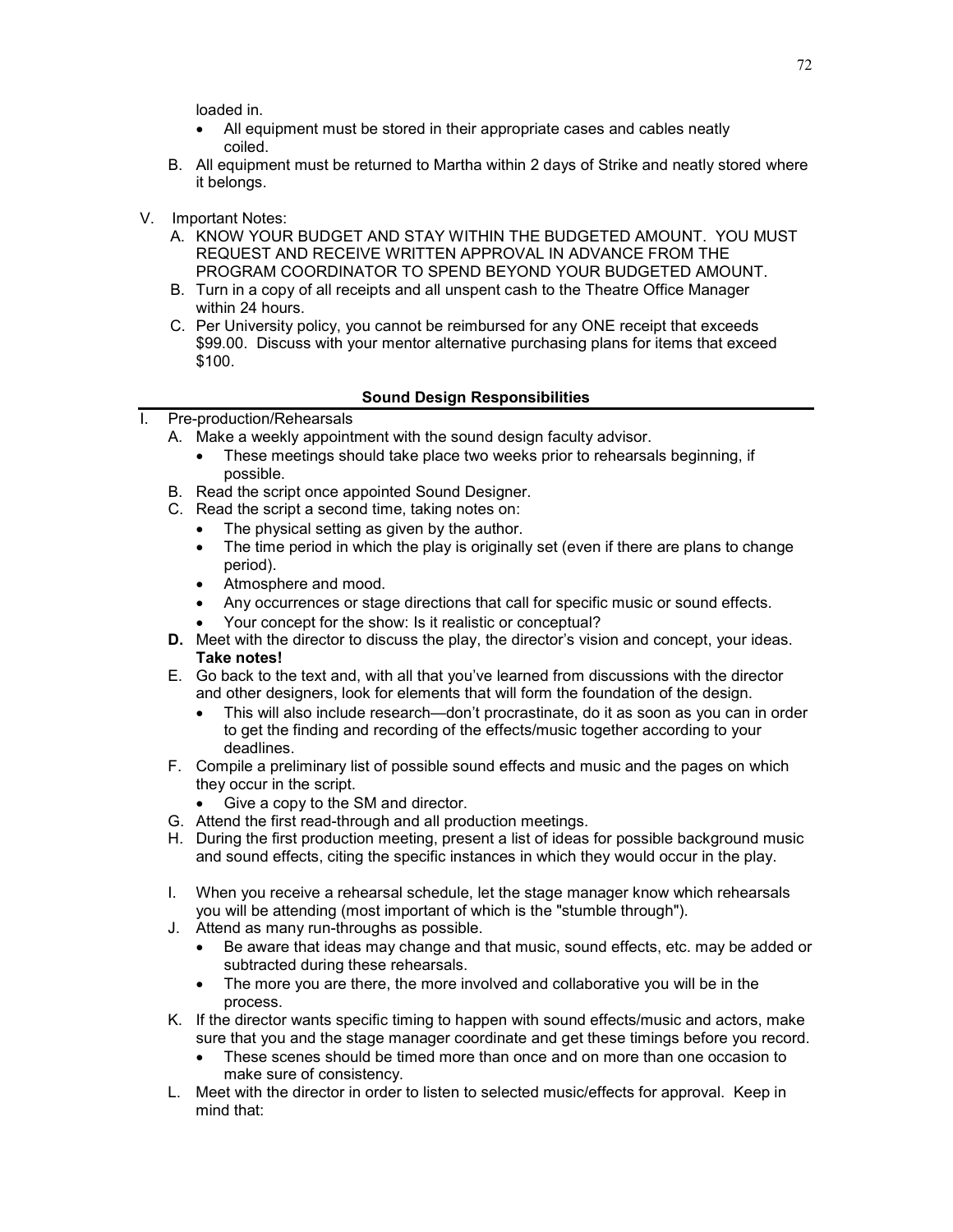- Your ideas are not always the best ones.
- The director will more than likely wish to change a particular sound cue or effect.
- M. Make an appointment with the technical director of the Townsend Center for the Performing Arts to train on how to operate and perform general troubleshooting on **all** sound equipment in the sound booth.
	- If you don't know, ask someone who does!
- N. Discuss with the technical director any additional requirements like special placement of floor speakers, mics, etc. Make sure you know how to wire these and get them fed to the mixer board.
- O. Upon approval of sound plot and effects, record all sound effects and music in the Martha Munro sound lab.
	- When learning the equipment, be prepared to take notes.
	- If procedures are habitually ignored, your grade for the project will be reduced.
	- Do not be afraid of the equipment.
- P. Before recording, make sure you and the sound design advisor go over the sound plot to solidify sound sources and labeling.
- Q. Make sure you stay within your budget!
- R. Meet with the director and stage manager for paper tech in order to put cues in the SM's script.
- S. Meet with the director in the performance space **before tech rehearsals** to set levels on the soundboard for each cue.
- T. Meet with the soundboard operator **before tech rehearsals** and make sure they are aware of any quirks with your recorded sounds (time delay, fade-in/out)
- U. Make sure you have completed the proper paperwork needed for technical rehearsals (cue sheets)
- II. During tech rehearsals:
	- A. You will be watching and listening to all tech rehearsals in the house (auditorium).
		- You need to listen to the show from the audience's point of view in order to take notes on what you hear and see.
	- B. When mixing in tech rehearsals, you may do so using the iPad in the house.
		- Be prepared to discerningly and cheerfully defend each cue.
		- Be prepared to calmly concede when the director insists that a particular cue is inappropriate or not desired.
		- Stay calm and be patient!
		- Listen, watch, and take notes.
	- C. During a run of the show, **do not** run up and yell at the SM or soundboard operator, no matter what happens. Rather, take notes and speak to them after the show.
	- D. Possible budget expenditures:
		- Cost of music and sound effect recordings.
		- Cost of recording media.
		- Remember the media to be used in performance may be distilled from hours of field recordings, multitrack tapes, samples on computer discs and other media.
		- Cost of rehearsal tapes or CDs.
		- Cost of additional speakers.
		- Commissioning of composers and arrangers.-If a composer has been contracted to compose music for the entire show then this will not be your responsibility.
			- $\circ$  If however as part of your sound design you require the services of a composer or arranger to provide music to your brief it will be.
		- Cost of special recordings- The owner of a sports facility etc. may be only too happy to allow you to record at his venue providing you pay the normal price of admission (This will be a source of amusement in the production office when you produce a petty cash claim with two racing programs stapled to it).
			- o The four hundred children you have brought into the theatre to record crowd effects will require transport and if the session is long refreshment.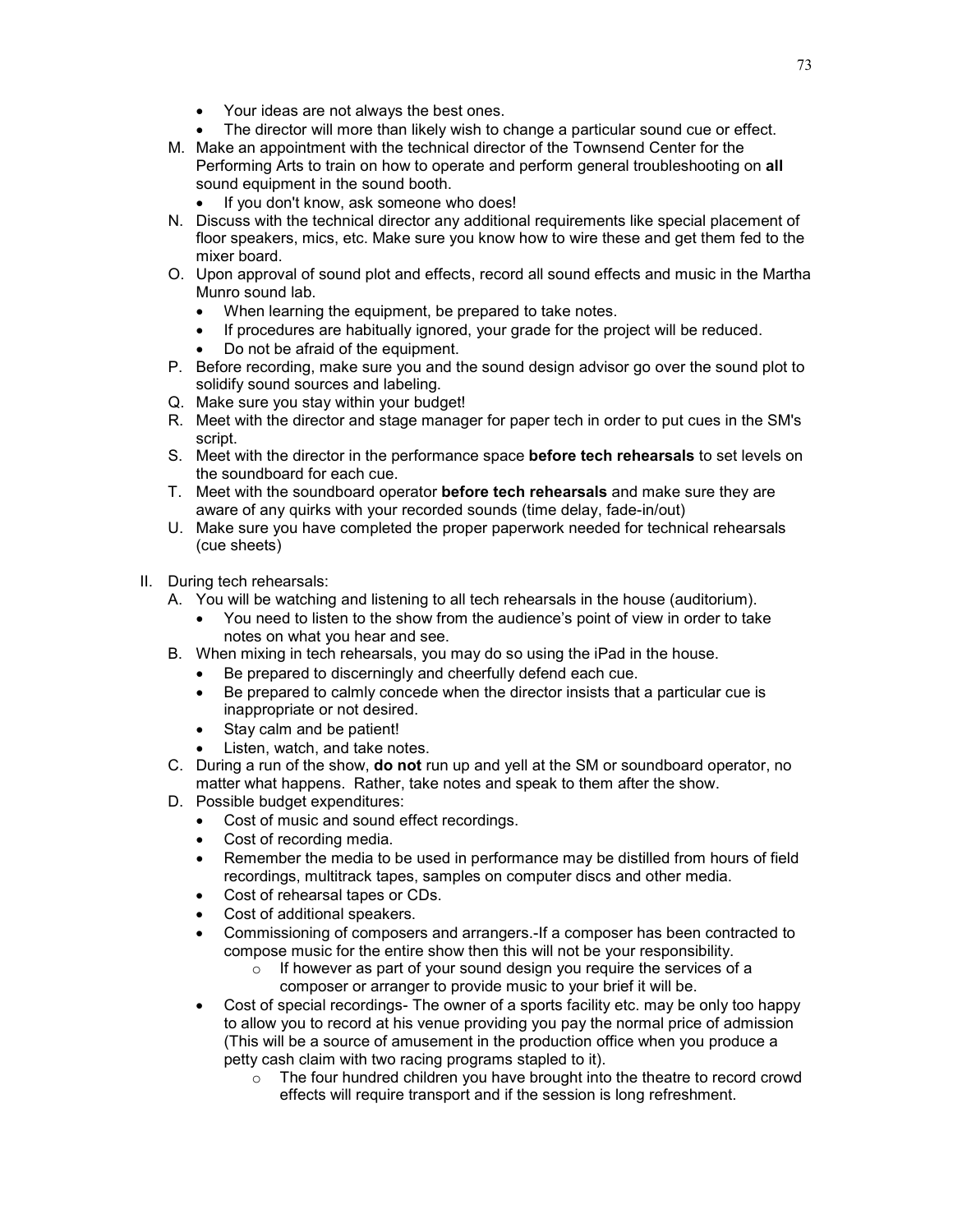- $\circ$  If you need to record specific cricket match strokes you will need to obtain a bat and ball. If you need to record the destruction of an item it may well require purchase. Overlook nothing!
- Running costs-batteries for practicals and radio microphones.
- III. Performances
	- A. Read and respond to all performance reports.
		- Attend to any notes and have them completed before the next performance
	- B. ALL DESIGNERS ARE REQUIRED TO ATTEND OPENING NIGHT AS WELL AS THE KCACTF RESPONSE AND POST MORTEM
- IV. If the show has live musicians:
	- A. Discuss with the director and band leader if and how the band will be amplified.
	- B. Make certain these needs are met.
	- C. If you are using wireless microphones, check with the FCC white space website for frequency protection [\(http://www.fcc.gov/encyclopedia/white-space-database](http://www.fcc.gov/encyclopedia/white-space-database-administration)[administration\)](http://www.fcc.gov/encyclopedia/white-space-database-administration) no less than 32 days prior to show load in.
	- D. Set deadlines for finding music/effects, getting director approval, recording, etc.
	- E. Get your budget for the project from the producer or senior secretary.
- V. The Martha Munro Sound Lab
	- A. Martha Munro has been equipped with a state-of-the-art sound lab that includes recording equipment
	- B. All sound designers **must** be trained on all of the equipment in this lab.
		- A trained theatre faculty member must sign off on the sound designer training before anyone is let into the lab to use the equipment.
	- C. Once trained, sound designers may use the sound lab to create, mix and/or record the effects for their assigned show.
	- D. **This must be done prior to load-in**.
	- **E. Food and drink are strictly prohibited in the Sound Lab!**
- VI. Important Notes:
	- A. **KNOW YOUR BUDGET AND STAY WITHIN THE BUDGETED AMOUNT. YOU MUST REQUEST AND RECEIVE WRITTEN APPROVAL IN ADVANCE FROM THE PROGRAM COORDINATOR TO SPEND BEYOND YOUR BUDGETED AMOUNT.**
	- B. **Turn in a copy of all receipts and all unspent cash to the Office Manager within 24 hours.**
	- C. **Per University policy, you cannot be reimbursed for any ONE receipt that exceeds \$99.00. Discuss with your mentor alternative purchasing plans for items that exceed \$100.**

## **Costume Design Responsibilities**

- I. There are five essential stages to the costume design process for the UWG Theatre Company.
	- A. It is important that you understand these stages for the purposes of conducting and organizing your design assignment.
	- B. Following this format will allow you to enjoy your experience and be proud of your work.
- II*. PRE-PRODUCTION:* Stage 1: Analysis and Interpretation (Concept) **[Begin eight weeks prior the first tech rehearsal]**
	- A. Read the script once appointed costume designer. During this initial reading, please do not analyze the script. This reading is to allow you to enjoy the text and get acquainted to the characters and the plot of the play.
	- B. Read the script a **second** time taking notes:
		- Discover the world around the action. What is the mood and atmosphere that create the situations and support the action?
		- What is the time range of the play? (Meaning how much time passes during the play)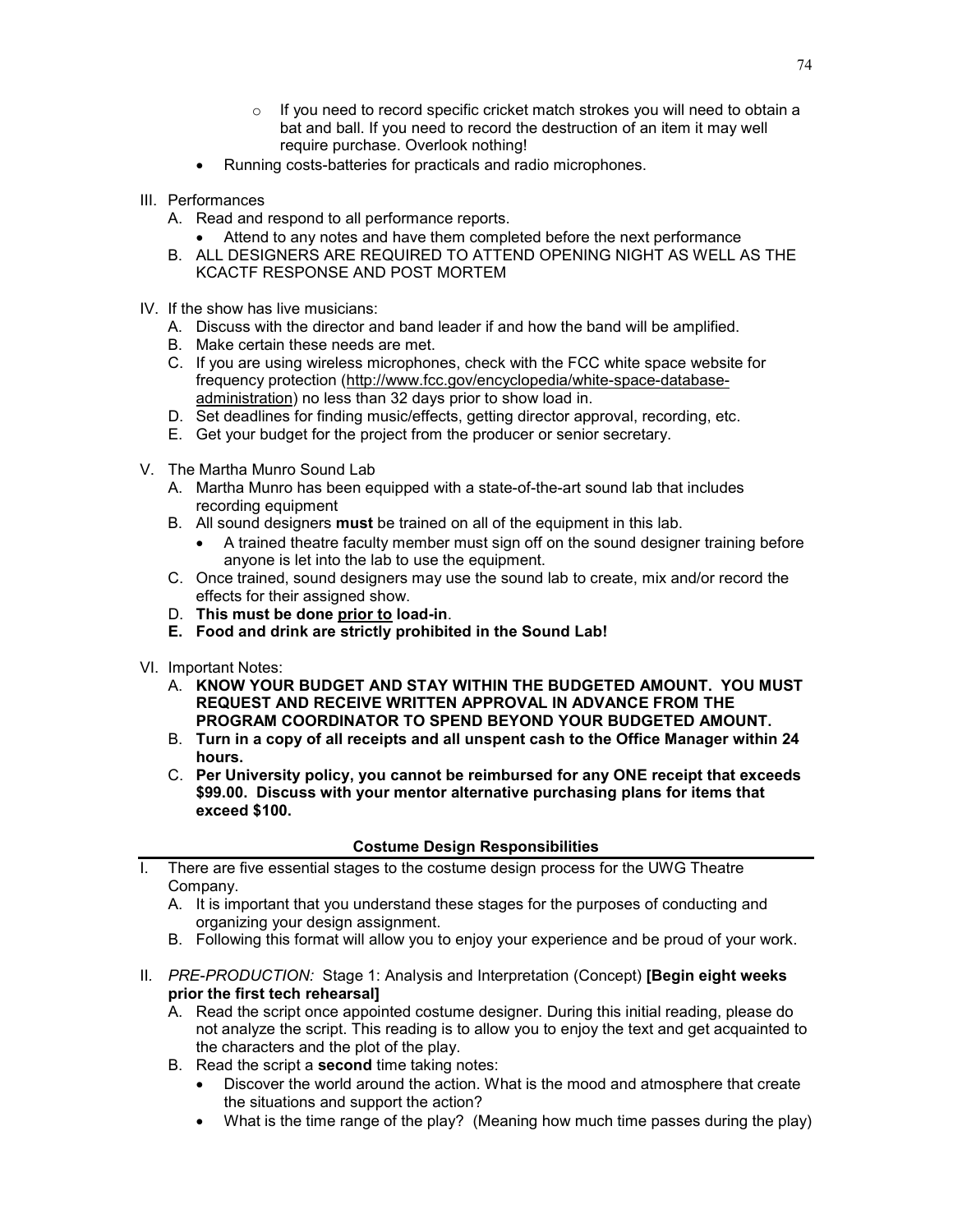- C. Read the script for the **third** time. Now get the details.
	- Does the dialogue describe clothes, hair, make-up or any other idiosyncratic marking?
	- What is the age and experience of each character? How does this affect what the character wears (i.e. social status, locale, time, season, psychology)?
	- How many costume changes does each character have?
	- Please avoid reading stage directions or suggestions given by the text. They are
	- merely suggestions to give you an idea; you need not duplicate them in your design. Be creative!
- D. Determine an Approach
	- Style Historical periods. i.e. Restoration, Victorian, Contemporary, Timeless
	- Mood Expressionistic, Realistic, Theatrical Realism, and so forth.
	- Purpose What are the themes of the play? How can you serve your audience,
	- director, and the play justice by your creative choices?
- E. Find a CONCEPT WITH THE DIRECTOR
	- A production concept is crucial and important as it sums up your design approach –
	- style, mood, and purpose.
	- A concept is verbal metaphor that creates a visual image, which conveys emotional
	- context.
	- You will create a great communication process between your production team if you
	- provide them with a solid concept verbal "picture" while creating a strong production for audiences. This also shows your professionalism and maturity as a designer.
	- Always consult your design advisor if you are not able to determine a concept. Your
	- director and your script analysis should serve as tools for creating a CONCEPT.
- III. Stage 2: Collaboration **[Timeline: On-going. This process expires opening night of the production.]**
	- A. Once you have defined the issues of the script, you can begin to discuss them with your production team.
	- B. If you have not done any preparation as discussed above, you are not in a position to make a contribution to the development of the production.
		- Remember to communicate with your director before the start of the first production meeting.
		- You are responsible to meet with your director privately as many times as possible or as needed.
		- As a student designer, you are required to invite your mentor/advisor to at least one or more of these private meetings.
	- C. You MUST meet with your design advisor/mentor once a week to discuss your design process.
	- D. Always communicate and collaborate with other design area heads. Collaboration is the means to achieve a unified design concept.
	- E. Always bring up design issues to the production team.
	- F. Always ask questions when the exchange of ideas is not clear to you. Your goal is to avoid any miscommunication.
	- G. Make a preliminary costume plot for the first production meeting or meeting with the director (this should be general):
		- Ideas for looks you want for each character.
		- Amount of costume changes for each character.
- IV. Stage 3: Developing a Design Idea **[Timeline: 6 weeks prior to the first tech rehearsal]**
	- A. Once you have a final production concept/approach, you have to consider the limitations of the producing company to achieve a pleasing composition.
	- B. You should consider the following areas before you advance to the next design step type of theatre, size of stage, budget, staff, equipment, stock, turnaround time, and audience.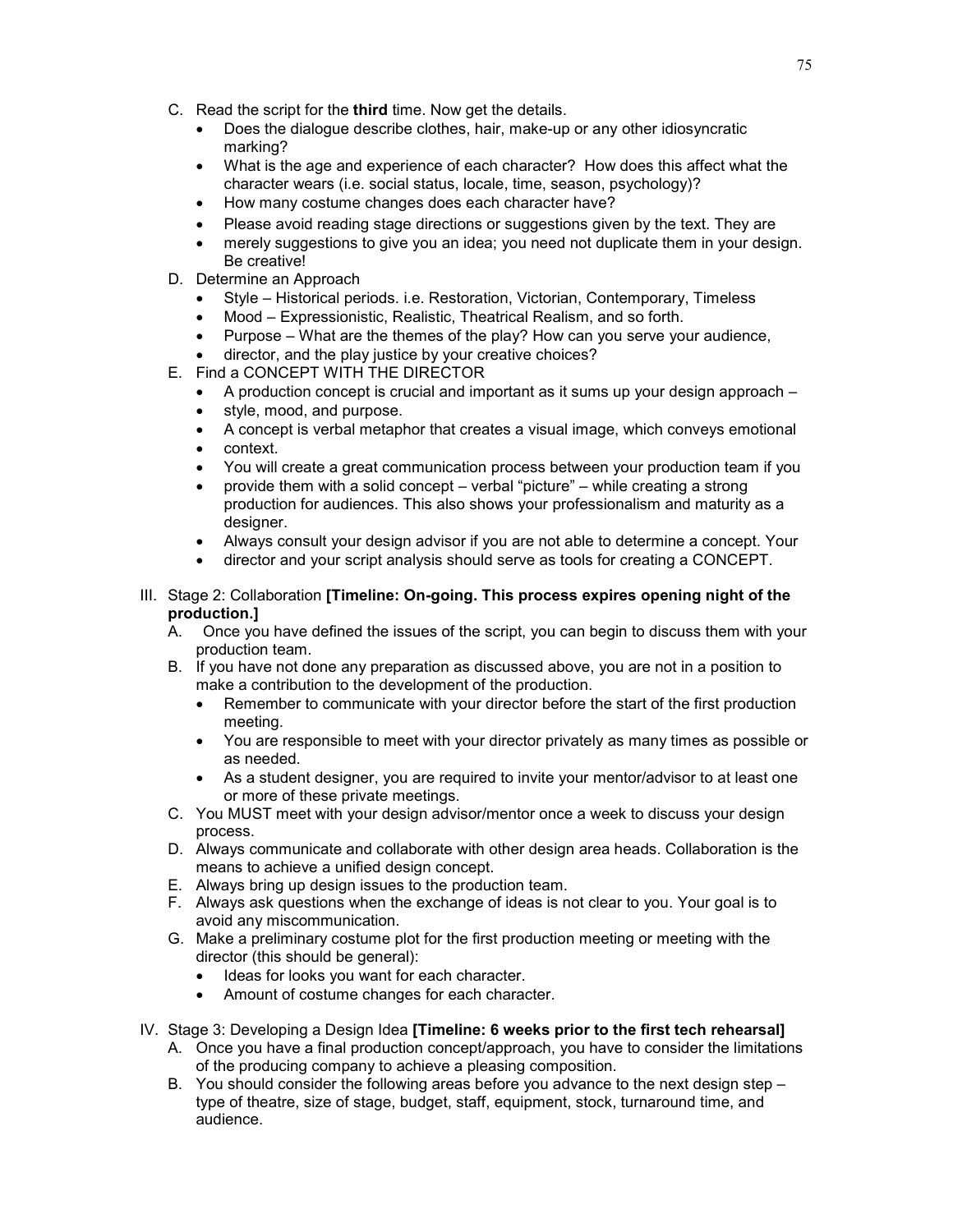- C. Once the play is cast, IMMEDIATELY give the stage manager the dates and times you will be in the shop to take measurements. He / She should have them sign up for times.
- D. Set a deadline for costume design approval. This means you will need to know what time frame you need to create your design.
	- Start researching your design ideas based on all your script analysis and communication with director and production team. This is the most crucial process in determining the accuracy of your design ideas. The more research you do, the better off you will be. Your production team will benefit from your researches.
	- Draw up some sketches based on your ideas and / or discussions you've had previously with the director. These should be presented at the first production meeting (please also consider what is in stock).
	- Please be prepared for design rejections. Do not give up. Keep designing until you find one that would satisfy the concept and your director.
	- Make sure the other designers see swatches of the fabric you are using. Make sure you see the gel color the lighting designer has picked out; make sure you see what color the set designer is painting the set. Work in concert with the other designers.
- V. Stage 4: Defining the Design Idea **[Timeline: 5 weeks prior to the first tech rehearsal]**
	- A. Once the director approves costume designs, set a plan **for each day** what you need to get accomplished. FOLLOW YOUR DEADLINES!
	- B. You MUST complete the following costume paperwork for your director, stage manager, design mentor/advisor, and costume shop supervisor.
		- Costume Layout a series of costume thumbnails (at least 3" tall) with color schemes
		- Final rendering a final costume rendering (at least 10" tall) with fabric swatches
		- Costume List a list of costume pieces for each individual character
		- Costume Flow/Action Chart a list that indicates each character in what act/scene
		- Costume Plot a list of costume pieces worn by each character in a particular scene
		- Costume Designer Bible see your design advisor/mentor for details
		- Budget Sheet you are responsible to hand-in a copy of your budget sheet weekly to your design advisor/mentor
	- C. Make "To Do" and shopping lists!!! Write things down!!! Don't try to do things from memory, you're only human and will forget!
- VI. *REHEARSAL PERIOD:* Stage 5: Executing the Design Idea **[Timeline: 4 weeks prior to the first tech rehearsal]**
	- A. Once you have all your required costume design paperwork, you MUST turn them in to your costume shop supervisor.
	- B. Please set a meeting with your costume shop supervisor as soon as you completed your designs.
		- This meeting is for you to explain your design ideas to your shop supervisor.
		- You need to specify your design needs so that the shop supervisor could produce costumes that will resemble your renderings.
		- In this meeting, your shop supervisor will estimate how many costumes to build from ground up, pull, rent, borrow, or buy.
		- This is the time to ask your supervisor how much fabric yardage to purchase if you plan to build a particular garment.
	- C. Please buy fabric AS SOON AS YOU CAN once your designs are in the shop. Never ever delay fabric getting into the costume shop!!!
	- D. Once you have costume pieces, or have enough of an in-progress build piece, ask the costume shop supervisor to schedule costume fittings.
		- Give him/her a list of actors you need with the dates and times you will be in the shop.
		- You want to work in concert with your shop supervisor to schedule actors for fittings. Ideally, you want to see an actor at least twice before going into tech rehearsal.
		- Three times will be more than enough unless the garment design is a complex one.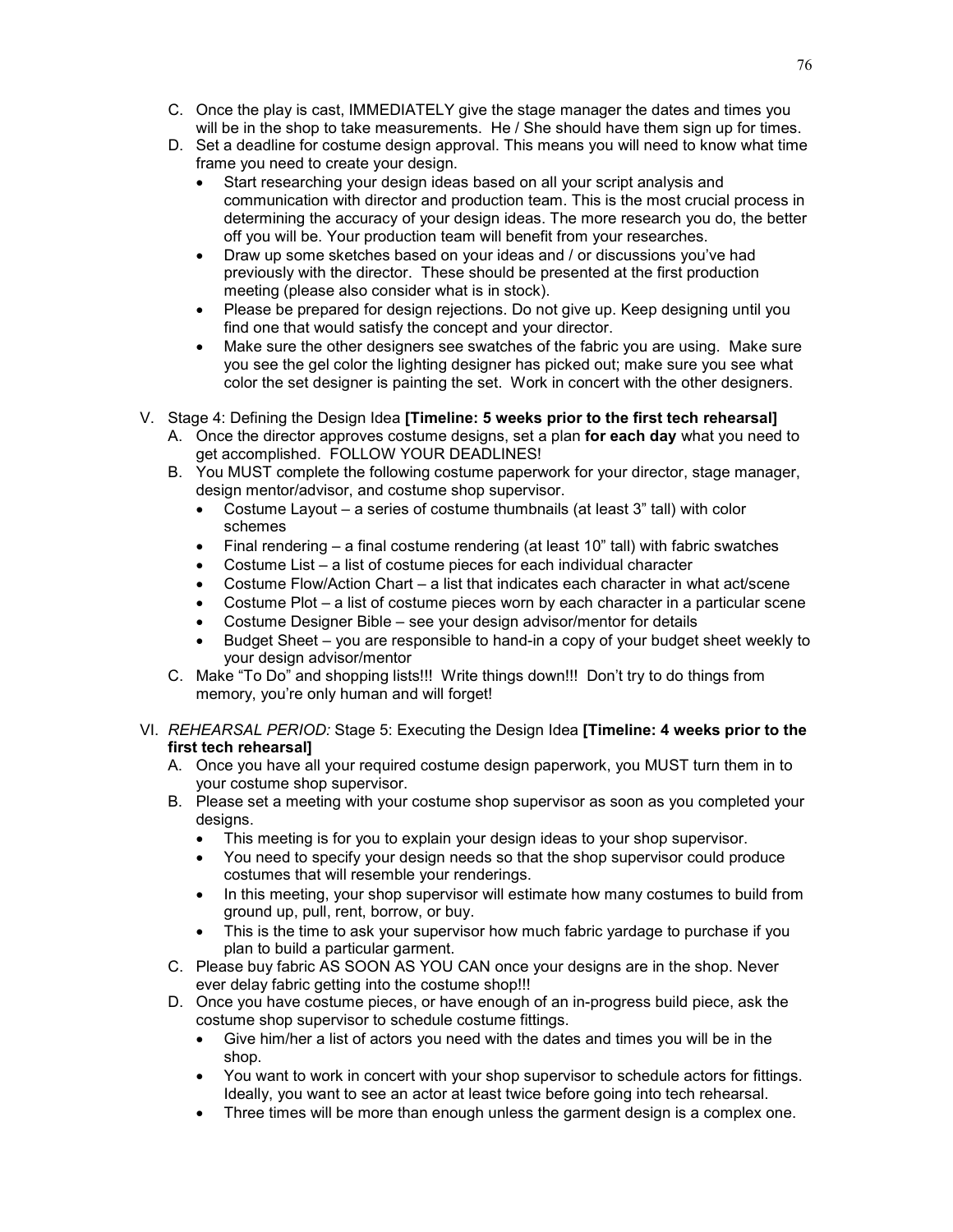- E. You MUST be present in all fittings.
	- A fitting without the designer is a WASTE of the actors', shop supervisor's and stitcher's time!
	- Please see below section for more information on fittings.
- F. Your role in the fitting is to make final design decisions.
	- The shop builds the garment; you add final touches to it.
- G. You are responsible to shop for all your costume materials.
- H. You are responsible for all of the characters' accessories.
	- The shop will never know your specific needs therefore you will be better off pulling or purchasing the right accessories for the particular garment.
- I. You are also responsible for the makeup design unless there is a designated makeup designer.
	- Never allow actors to design their own makeup.
	- Always let them know that they have to get approval from you.
- J. You MUST work in the costume shop every day for at least an hour or more providing you are not a costume shop student assistant.
	- Your construction crew will have specific design questions for you therefore your presence in the shop is a MUST.
- K. Always be ready and willing for changes to happen during rehearsal.
	- If something just can't happen, communicate WHY it can't happen in an upbeat, willing-to-try-anything demeanor.
- L. Costumes should be at or near completion for the costume parade.
	- Always invite your director to peruse completed or near competed costumes before the parade. This is to avoid last minute surprises.
- M. A word on costume parade.
	- Costume parade is considered as a form of "old school" theatre practice.
	- You and the director will have to decide whether a costume parade is needed therefore you, as a designer, should acquire an answer to this matter in the beginning of the collaborative process.
	- If a parade is indeed needed, you have to inform the costume shop supervisor in advance to plan ahead.
- N. Always invite your lighting designer to the costume shop to look at finished or pulled costumes. Also provide him/her fabric swatches. You don't want the lighting designer to destroy your hard work!
- O. Attend the first Rehearsal/Read Through of the play.
	- This will be your opportunity to participate in "Show and Tell" for your design.
- P. Stay for the entire First Read Through at this rehearsal.
- Q. You have to attend at least TWO rehearsals/run throughs before first dress.

## VII*. LOAD-IN/TECH WEEK*

- A. Costume show rack must be loaded into the performance space a day prior first dress rehearsal. First dress rehearsal is typically on a Friday, however first dress can be changed as determined by production technical needs.
- B. All costume check in/out list must be prepared for production wardrobe crew.
- C. Costume designer must attend all technical rehearsals starting from first dress rehearsal.
- D. Costume designer must attend all post tech rehearsal production meetings for technical notes and/or production note updates.
- E. All costume notes must be completed by Tuesday Community Preview night.

# VII. *PERFORMANCE*

- A. **The costume designer is required to attend:**
	- **Opening night**
	- **KCACTF response**
- B. Costume designer is encouraged to participate in photo call night.
	- It is your responsibility to capture archival photographs for your personal portfolio development.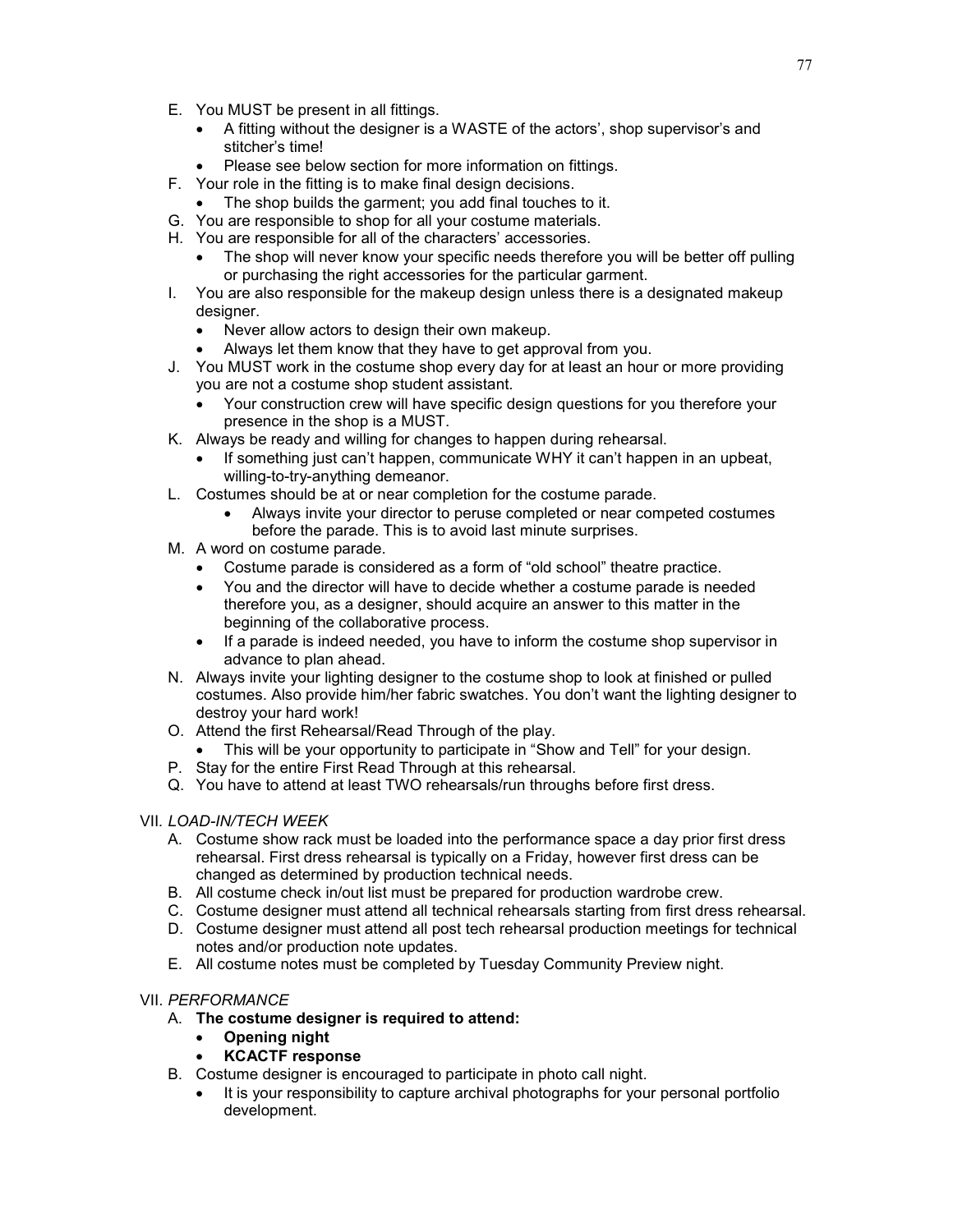## VIII.STRIKE

- A. Costume designer is required to attend
	- Strike
	- Production Post mortem
	- Mentorship post mortem to be arranged with your mentor. Designer MUST submit the following costume designer bible for a final course letter grade.

## IX. **How to request fitting appointments**

- A. Fitting appointments are to be coordinated with the costume shop supervisor.
- B. You must only schedule costume fittings during costume shop operational hours and the availability of the costume shop supervisor and actors.
- C. You are not allowed to have a costume fitting without the costume shop supervisor.
- D. You must submit costume fitting request from your production stage manager 72 hours prior requested appointment date/time.
- E. Costume fitting sheet is available upon request via costume shop supervisor.
- F. You must be present in all your costume fittings.

## X. **Other Helpful Tips**

- A. Make sure your workspace is clean and organized.
	- You will not be able to design in chaos.
- B. Always make lists; that means write it down!
- C. Don't bite off more than you can chew.
	- This means use your time wisely; know what you can do in your various time frames.
	- Don't fantasize about something and then realize only too late that it can't happen.
- D. Don't work on too many projects at the same time.
	- Focus on one or two things, get them done and check them off your list and move on to the next project.
	- FOCUS!!
- E. Develop an eye for details.
	- It is the amount of details in the garment that would enhance your overall design.
- F. Never allow actors to change your designs!
	- All changes must have the approval of your director.
- G. You must attend all dress rehearsals.
	- Always right down costume notes and also actor notes.
- H. Please address your design notes to the appropriate parties.
	- Never give an actor costume notes before conferring with your director.
- I. Please try to develop a habit not to add new costume pieces during opening night.
	- This is unprofessional and could be a hazard to actors.
- J. If you decide to cut or alter a design, you will need to consult with the director at the time of the decision. Do not wait until the first dress to drop that kind of bomb on the director.
- XI. Important Notes:
	- A. **KNOW YOUR BUDGET AND STAY WITHIN THE BUDGETED AMOUNT. YOU MUST REQUEST AND RECEIVE WRITTEN APPROVAL IN ADVANCE FROM THE PROGRAM COORDINATOR TO SPEND BEYOND YOUR BUDGETED AMOUNT.**
	- B. **Turn in a copy of all receipts and all unspent cash to the Theatre Office Manager within 24 hours.**
	- C. **Per University policy, you cannot be reimbursed for any ONE receipt that exceeds \$99.00. Discuss with your mentor alternative purchasing plans for items that exceed \$100.**

### **Make Up and Hair Design Responsibilities**

- I. Please refer to Costume Design section for details on the design process of a makeup and hair designer.
	- A. Design Area Mentor: Costume Design faculty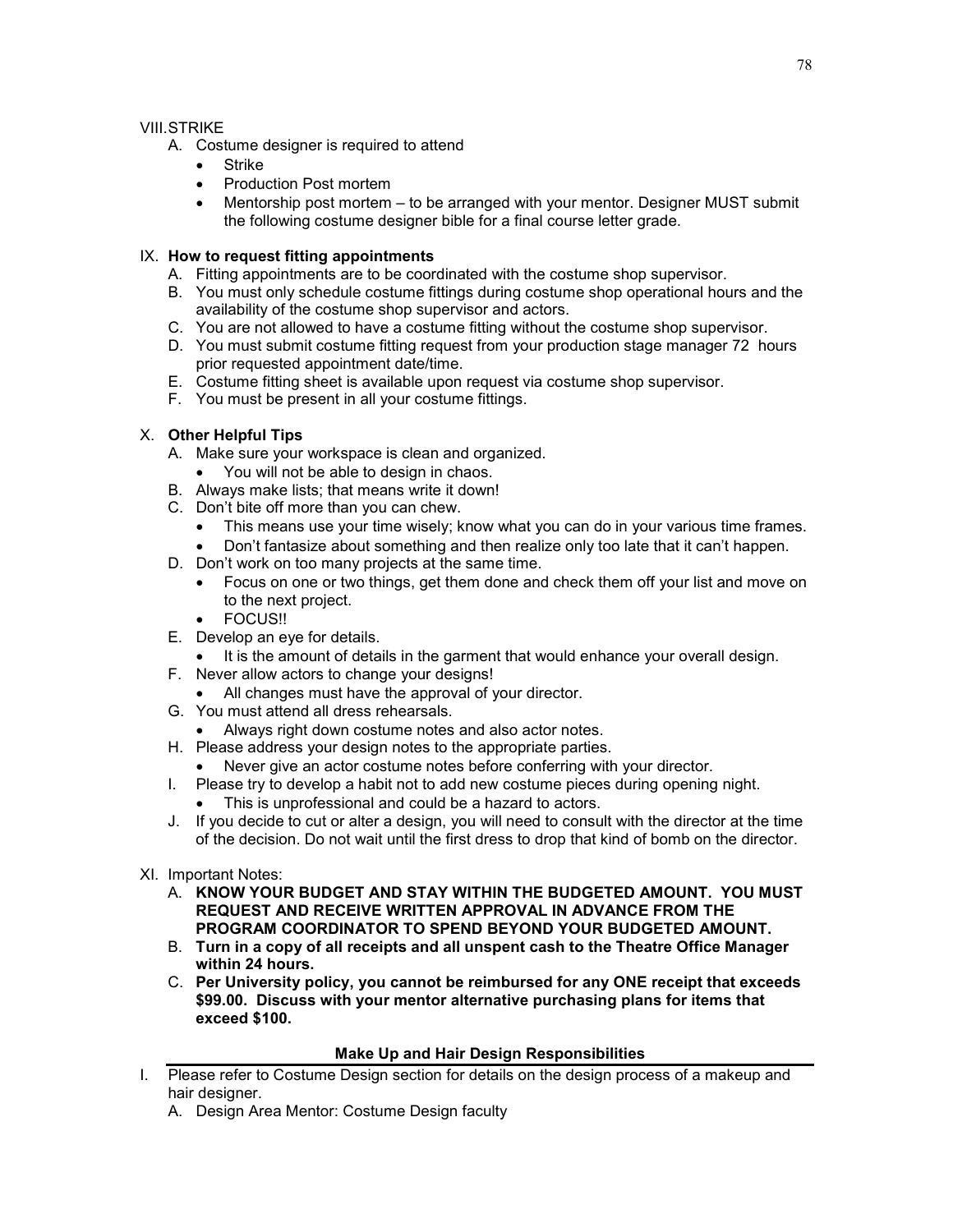- II. Responsibilities:
	- A. You will be working closely and collaborating with on the design process with the assigned production costume designer to facilitate the director's production vision.
	- B. You will have to report to your area mentor weekly. Meetings will be determined between you and your mentor.
	- C. You will be communicating with the production director constantly in addition to your mentor and costume designer.
	- D. You will attend all scheduled mandatory production meetings. Please refer to the production calendar for more details.
	- E. You will be required to attend load-in and strike of the production.
	- F. You will produce the following paperwork:
		- Makeup design sheets detailing your makeup and hair character designs
		- Character analysis worksheet
		- Color Pictorial research hardcopy
		- Makeup and hair supplies list
		- Budget/expenditure list
	- G. You will adhere and honor the assigned deadlines and budget.
	- H. You will keep all receipts and follow UWG purchasing guidelines.
	- Please refer to your mentor and the department secretary for the policies.
	- I. You will schedule a makeup test or hair/wig fitting if needed.
		- This should be coordinated closely with the production costume designer, designer mentor, costume supervisor, actor, and stage manager.
	- J. You will train makeup and hair production crew. If this option is not available, then you will have to train actors to execute your designs.
	- K. You will be running the makeup and hair department during the entire run of the production.
	- L. Failure to meet the above criteria will affect your class/participation grade.
- **VII.** Important Notes
	- A. ALL DESIGNERS ARE REQUIRED TO ATTEND OPENING NIGHT AS WELL AS THE KCACTF RESPONSE AND POST MORTEM
	- B. **KNOW YOUR BUDGET AND STAY WITHIN THE BUDGETED AMOUNT. YOU MUST REQUEST AND RECEIVE WRITTEN APPROVAL IN ADVANCE FROM THE PROGRAM COORDINATOR TO SPEND BEYOND YOUR BUDGETED AMOUNT.**
	- C. **Turn in a copy of all receipts and all unspent cash to the Office Manager within 24 hours.**
	- D. **Per University policy, you cannot be reimbursed for any ONE receipt that exceeds \$99.00. Discuss with your mentor alternative purchasing plans for items that exceed \$100.**

### **Properties Design Responsibilities**

- I. Pre-Production/Rehearsal Period:
	- A. Read the script once appointed Props Designer.
	- B. Schedule weekly meeting with your area mentor:
		- Have a preliminary prop list for your first meeting.
	- C. See the Department Secretary to check out your prop storage keys
	- D. Read the script a second time taking notes:
		- Make a list of all props.
		- Does the dialogue describe setting, class, or style?
		- Do the characters discuss or describe any specific props?
		- What is the time range of the play? (How much time passes during the play?)
		- Age, experience, and social class of the characters. How does this affect what the character uses?
		- Furniture?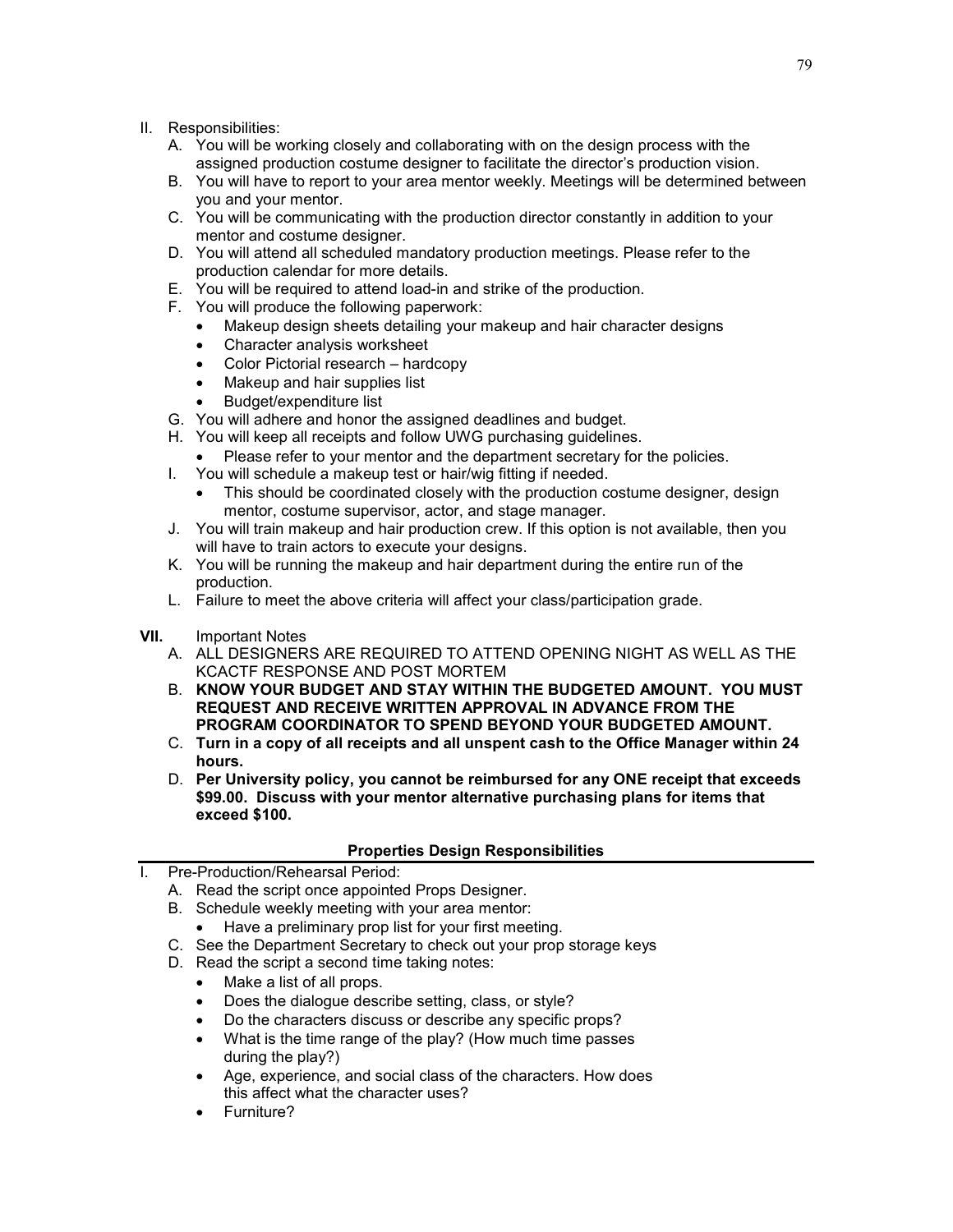- E. Set a deadline for properties design approval.
	- This means you must know the time frame you need to create your design.
	- Meet with the set designer prior to the first production meeting to discuss furniture and/or any practical props (lamps, blenders, etc.).
	- Make preliminary prop sketches or find photos for the first production meeting or meeting with the director (they should be general).
		- $\circ$  Ideas for furniture<br> $\circ$  Basic designs for
		- Basic designs for each prop
- F. RESEARCH! Specifically, but not limited to period shows.
	- You should have a collection of multiple pictures of "options" for props that we need to purchase or build.
	- Every decision should be motivated by appropriate research.
	- Research should also include where to purchase an item, along with varying levels of price options.
	- Draw, find pictures, or take photos based on your ideas and/or discussions you've had with the director previously.
		- o These should be presented at the first production meeting.
		- o Remember to consider what is in stock.
- G. Gather rehearsal props and have them ready for the first rehearsal.
	- They do not have to be exact but similar to size, shape, and weight of the final prop.
	- Let the stage manager know where rehearsal props will be stored and mark each prop clearly as to what it represents.
- H. Attend the first Rehearsal / Read Through of the play.
	- This will be your opportunity to participate in "Show and Tell" for your design.
	- Stay for the entire read through at this rehearsal.
- I. Make plans to attend several rehearsals to see how props are used.
	- If something is thrown, for example, it must be made sturdy.
- J. Always communicate with the Stage Manager when removing or adding new rehearsal props to the space.
	- Do not just place them in the room without any communications with the SM as to whom the props are intended for and any specifics about how to use them, etc.
- K. It is the props designer's responsibility to show the props to the actors, so please make sure the SM knows about the new props so that s/he can schedule the show and tell into the rehearsal.
- L. Make sure communication is open with other designers.
	- Know what colors the costume designer has chosen.
	- Know the colors of the set.
- M. Once the director approves your designs, set a plan for what needs to get done each day. FOLLOW YOUR DEADLINES!
- N. Read and respond to all rehearsal reports.
	- Always be ready and willing for changes to happen during rehearsal.
	- If something just can't happen, communicate WHY with an upbeat, willing-to-anything demeanor.
- O. Prop Designers are required to attend all production meetings.
	- During these meetings, they should be prepared to show research and ask SPECIFIC questions regarding the use of the props.
	- If you cannot make it to a meeting because of an emergency (i.e., a death in the family, extreme illness), you need to contact the Stage Manager immediately upon knowledge of your absence.
	- You need to schedule appropriate meetings with the Director (or anyone else involved) to make up for any missed meetings.
	- You may need to meet outside of production meeting, throughout the process, to talk specifics about props with the director and any other designers that need to be included.
- P. Work with stage management on "tracking" the props throughout the play.
	- Tracking a prop means to document where it starts, who handles it, and where it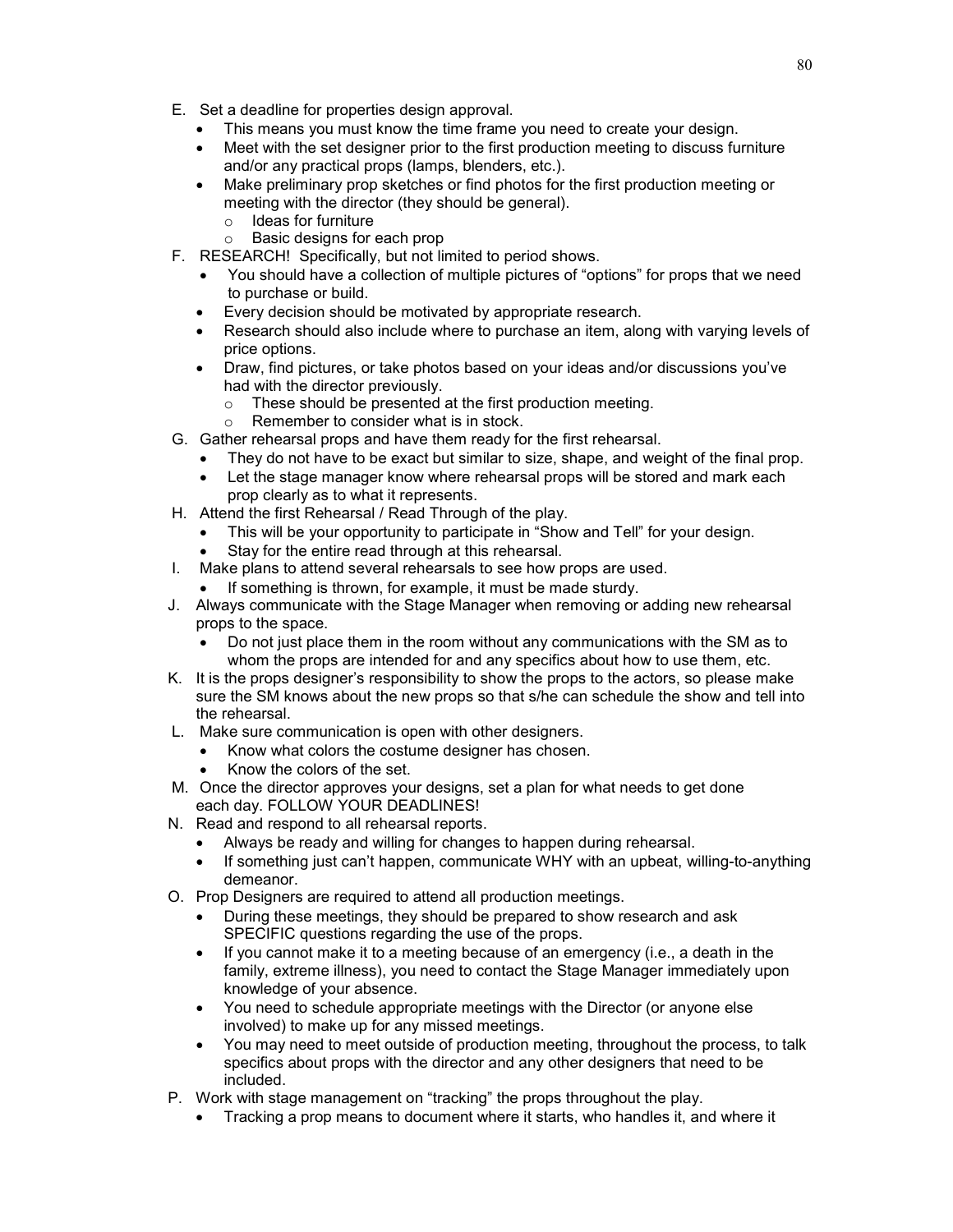ends up.

- $\circ$  This is particularly helpful when a prop is used in one scene and isn't used again until a few scenes later.
	- If the prop ends up back SR and the second time it's needed it must enter with the actor SL, then the prop needs to move SL in the scenes between its uses.
- This should be figured out prior to Load-In so you know proper prop locations when setting up your tables.
- Q. Be prepared to repair any prop that may have wear and tear from use.
- R. If there are any consumable props in the show, ask the Stage Manager to note any food allergies among the cast.
	- Find a food item for the cast to rehearse with that is similar the actual food they will be consuming during the show.
	- Any food consumed during the show should not hinder the actor's performance
- S. Make "To Do" and shopping lists!!!
	- These lists should be separated into 3 categories: *things to purchase, things to build, things to pull*.
	- For props that need to be built, schedule prop build day(s).
		- $\circ$  Though you can utilize Load-In to add finishing touches to your props, you should not be starting the build of a new prop on Load In.
	- Communicate with the Technical Director or your mentor regarding any materials that may need to be purchased prior to the date of a prop build day.
	- Come to the prop build day(s) with a build schedule.
- T. Once you have completed construction of a prop, remove the rehearsal prop and replace it with the final prop.
	- Communicate with the Stage Manager when doing this!
- U. If a rehearsal prop is cut or is not in use, remove it from the rehearsal space and place it back into props storage immediately.
	- This will cut down on any confusion by production as to what is being used and what isn't.
- V. Communicate with the Technical Director for any transport of larger props from the warehouse to the rehearsal or production space, prior to Load-In (or the deadline/requested for rehearsal use).
- W. The prop designer should plan on working all day during the shop work call (which is one week prior to Load-In).
- X. Aim to have all props completed by Load-In and absolutely no later than the first dress rehearsal.
	- Any prop that is not completed by first dress should have clearance by the director and area mentor.
- II. Load-In and Tech Week:
	- A. Load-In is mandatory for the Prop Designer.
		- You are expected to work all day, or until all your props are finished.
	- B. During Load-In, the props designer needs to transport any props from the rehearsal space to the theatre.
		- NO PROPS SHOULD BE LEFT IN ANY REHEARSAL SPACES BEYOND THIS DATE.
		- Props tables should be set up backstage before the end of the day.
		- Prop tables should be covered with brown craft paper and appropriately labeled where each prop goes on the table.
		- All perishable props should be purchased at this time and stored in the refrigerator in the scene shop.
	- C. All props designers are required to be at every tech and dress rehearsal as well as every performance.
	- D. During the Cue to Cue rehearsals (usually Tuesday and Wednesday) in tech week, the prop designer should watch the show from the audience and not be backstage.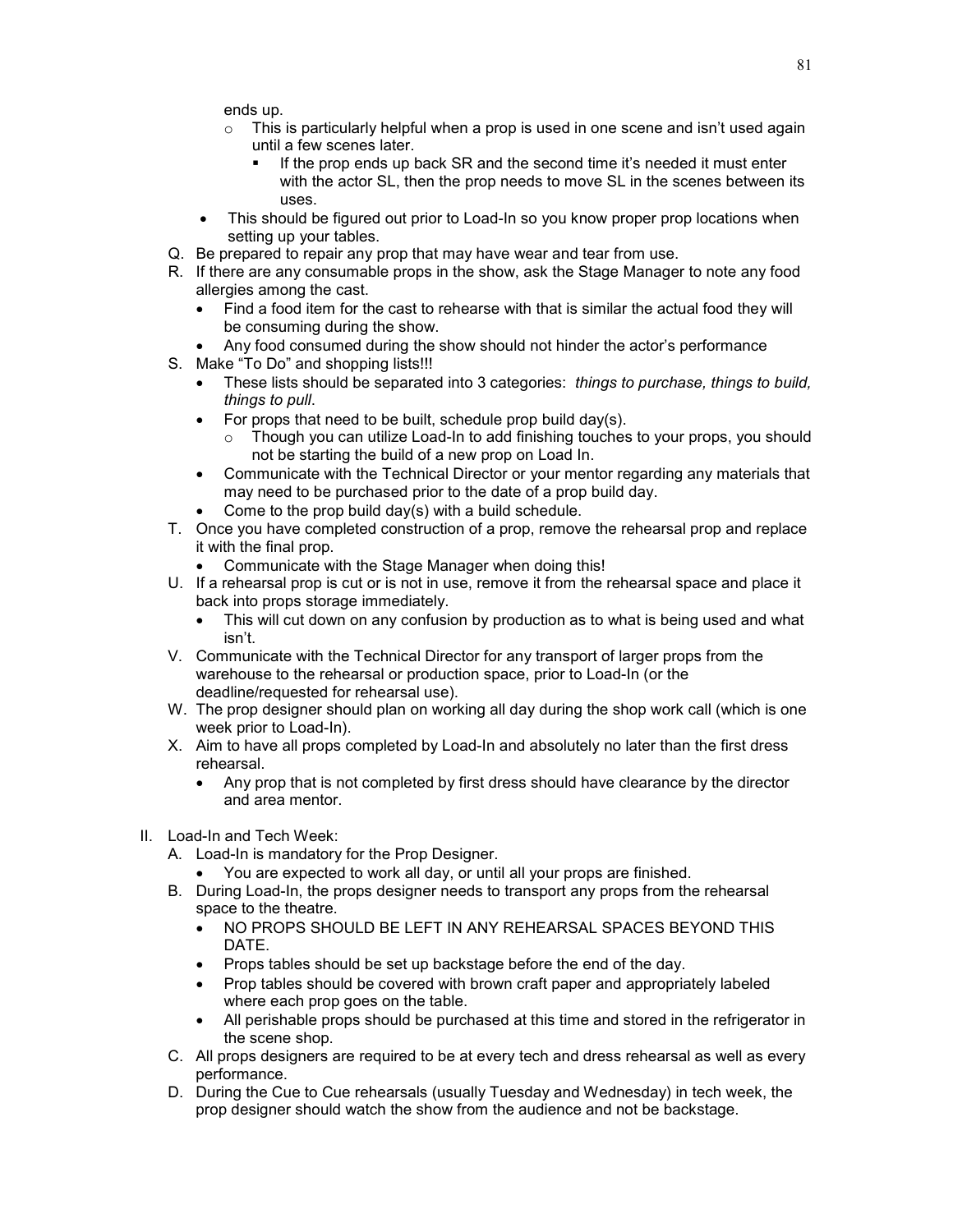- You need to see how your props are reading on stage and under light. You will be backstage the rest of tech and during the run of the show.
- E. Props should be locked up after every tech rehearsal and Performance. Larger props can be stored in the Technical Director's office (please coordinate with the TD first)

VIII.Performances:

- A. The Prop designer must crew all performances.
	- The props designer will be a part of the running crew and will set and clean props at the discretion of the stage manager.
- B. Read and respond to all production reports.
- C. Make sure all notes are taken care of prior to the next performance.
- D. **ALL DESIGNERS ARE REQUIRED TO ATTEND OPENING NIGHT AS WELL AS THE KCACTF RESPONSE AND POST MORTEM**
- IX. Strike:
	- A. All props need to be NEATLY returned to their appropriate storage location during Strike.
	- B. It is the responsibility of each prop designer to help keep the prop storage room and warehouse clean and orderly.
	- C. Return your keys to the Department Secretary the Monday after Strike.
	- D. Turn in any missing receipts to the Department Secretary, no later than Monday after Strike.
	- E. Schedule to meet, no later than **one** week from the show closing, to post mortem your role as Props Designer with your mentor.
- X. Other Helpful Tips
	- A. Become familiar with items in stock.
	- B. Pieces may be pulled from them to save time and money.
	- C. Always make lists; this means writing it down!
	- D. Don't bite off more than you can chew.
	- E. This means using your time wisely; know what you can do in your various time frames.
	- F. Don't fantasize about something and then realize only too late that it can't happen.
	- G. Don't work on too many projects at the same time.
	- H. Focus on one or two things, get them done, check them off your list, then move on to the next project.
	- I. Keep up with what you've spent.
	- J. Know at all times how much is in your budget.
	- K. Use all types of resources for finding props: thrift stores, consignment shops, garage sales, other theatre programs.
	- L. Keep in mind when borrowing your Aunt Edith's antique vase that we are responsible if it gets broken.
- XI. Important Notes:
	- A. **KNOW YOUR BUDGET AND STAY WITHIN THE BUDGETED AMOUNT. YOU MUST REQUEST AND RECEIVE WRITTEN APPROVAL IN ADVANCE FROM THE PROGRAM COORDINATOR TO SPEND BEYOND YOUR BUDGETED AMOUNT.**
	- B. **Turn in a copy of all receipts and all unspent cash to the Theatre Office Manager within 24 hours.**
	- C. **Per University policy, you cannot be reimbursed for any ONE receipt that exceeds \$99.00. Discuss with your mentor alternative purchasing plans for items that exceed \$100.**

### **Production Dramaturg Responsibilities**

- What is a Dramaturg?
	- A. The definition and responsibilities of a dramaturg vary widely between institutions and cultures.
	- B. Even from one production to another, the role of the dramaturg can be vastly different.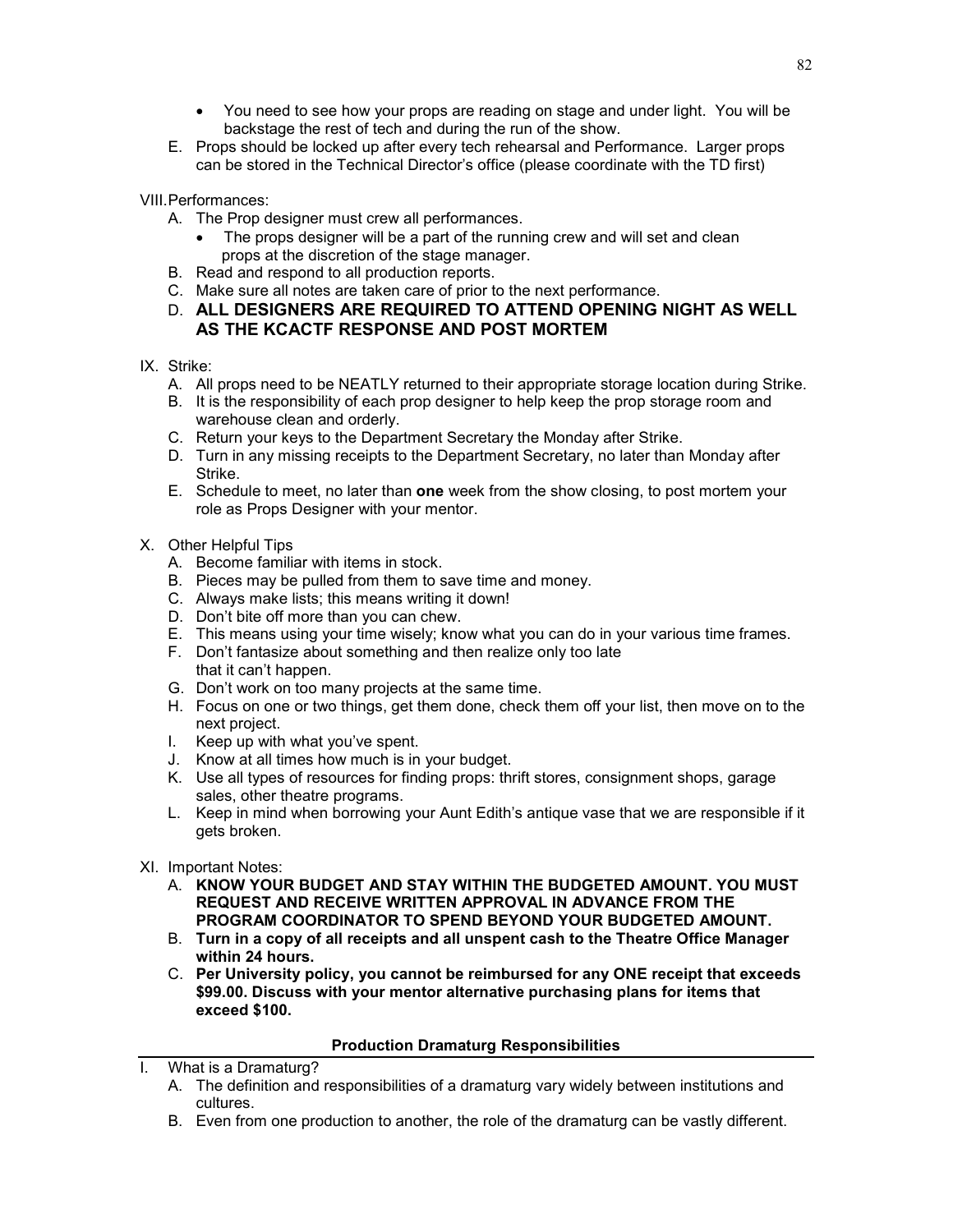- C. Therefore, it will be largely up to the individual student and the faculty mentor to determine the exact responsibilities and products of the production dramaturg.
- D. Generally, however, the dramaturg is a research-oriented position.
- F. The dramaturg serves as:
	- an informed sounding board for the director and designers before and during rehearsals;
	- an informative resource for directors, designers, and actors;
	- an educator of audience members to make sure that audience members know enough about the play to fully experience the production.
	- Above all, remember that the dramaturg is there to serve the production, providing an educated perspective for all other collaborators in the process.
- II. Duties of a Production Dramaturg
	- A. There are two primary periods of work for a dramaturg: Pre-rehearsal and During Rehearsal.
		- **Pre-Rehearsal Duties**
			- o **Read the script** at least twice, taking notes on issues that you think could prove difficult during the rehearsal process, points that were confusing to you, or aspects of the play that may be outdated for a contemporary audience.
			- o **Meet with the Faculty Mentor** (at least 4 weeks before rehearsals begin) to discuss the play and define areas that you think may require further research.
			- o **Meet with the Director** (shortly after your meeting with the faculty mentor) to discuss concept and clearly articulate the goals of the production.
				- Areas that the director would like additional research done should also be outlined at this meeting.
				- These meetings should be held on a regular basis throughout the prerehearsal and rehearsal process.
			- o **Research and Prepare a dramaturgical Protocol** basically a collection of research that the dramaturg has compiled as a resource for director, designers and actors.
				- The Protocol should be done before the first rehearsal.
				- All materials in the protocol should go into a large binder which will be stored in the library in Martha Munro.
				- The Protocol should consist of three areas:
					- **Textual Research** Create a definitive version and understanding of the text.
						- $\circ$  Assist the director as needed in cutting, editing, and preparing the text before rehearsal.
						- o This research should also attempt to answer all questions regarding meaning of words and ideas found in the text.
						- o If there are differences in available texts (as with many Shakespeare plays or Greek translations), work with the director to put together a usable and manageable text.
						- $\circ$  If the play is new, you should work with the playwright to clarify and refine the work before rehearsal.
					- **Contextual Research** Create a collection of research into the context of the play.
						- o This could include information about the period of the play, important historical events or ideas that are mentioned in the play, and / or the cultural context of the play.
						- o For instance, you may want to prepare a sampling of artistic and musical styles to serve as inspiration for the director, designers, and actors.
						- $\circ$  This research is not meant to replace the research done by these individuals but to enhance it. Other areas of contextual research may be requested by the director or faculty mentor.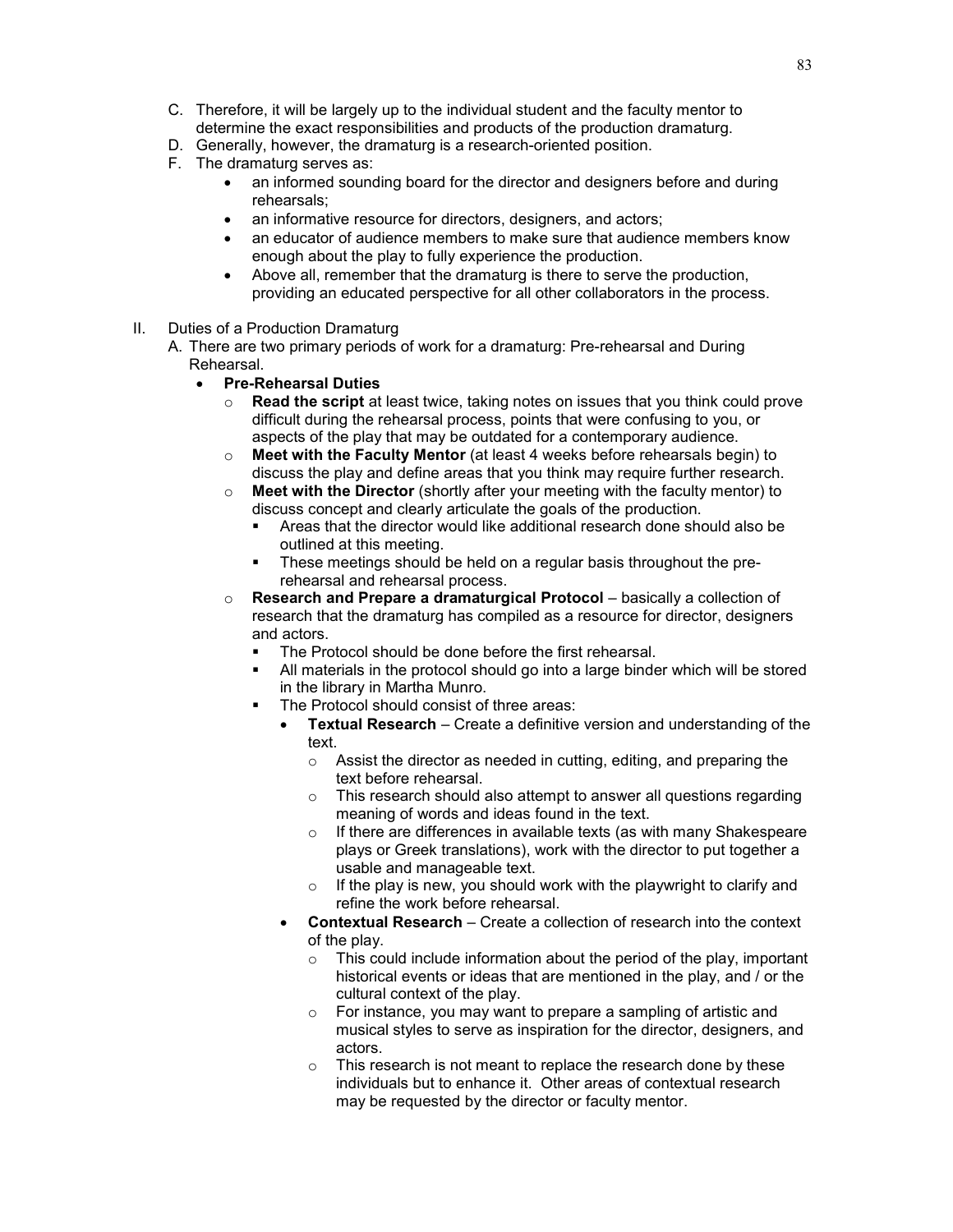- **Background Research** Become knowledgeable about the playwright, his / her other works, and the production history of the play.
	- o You should also research the playwright's biography and other works so that relevant information is available to director and designers.
	- $\circ$  A survey of the production history of the play will also help outline possible choices and potential problems that other productions have encountered.
- o **Production Meetings** The production dramaturg should attend all production meetings both before and during the rehearsal process to answer questions based on their research or discover new areas of research needed for the production.
	- Remember, you are part of the collaborative team, and your stance as informed collaborator can help present new options and possibilities for the production.
- o **Work with Marketing Team** Provide the marketing team with any research needed to prepare press releases and other marketing materials.
	- This is also an opportunity for the dramaturg and marketing team to come up with new ways to reach out to potential audience members and / or educate audience members about the world and ideas of the play.
	- For instance, you may want to prepare a lobby display about the period of the play or hold an audience talk-back after one performance.
- **During Rehearsal Duties:**
	- o **Protocol Presentation** The production dramaturg may be granted 15-30 minutes of rehearsal time during the first read-through to give a brief overview of the materials that they prepared in the protocol and to set the context of the play and the period for the actors present.
		- Check with the director and coordinate your participation in the first readthrough.
	- o **Attend Rehearsals** You should attend rehearsals at least twice a week (more during tech rehearsals and runs).
		- During rehearsals, take notes on the production, particularly taking note of how well the production is achieving the goals that you outlined with the director early on in the process.
		- You should also take notes from an average audience member's perspective to determine if something is confusing or unclear.
		- ALWAYS GIVE NOTES TO THE DIRECTOR ORALLY OR IN WRITING, NEVER GIVE NOTES DIRECTLY TO THE ACTORS.
		- During rehearsals you should also be prepared to answer questions based on the text and/or the context of the play.
	- o **Meet with the Faculty Advisor** at least once a week to update the process and ask questions about the role of the dramaturg.
	- o **Dramaturg's Notes and Lobby Display** In collaboration with the marketing team, prepare brief dramaturg's notes to be included in the program.
		- You will also put together a lobby display that will inform audience members about the context of the play or connect it to events happening in the present time.
		- These should be brief and engaging rather than filled with dry research.
		- Remember you are there to educate our audiences and get them thinking about the production or about the larger context of theatre. Have the faculty advisor proofread prior to submission.
		- Work with the Marketing Team to set up your display.
		- Remember, it should look clean and professional.
	- o **Follow through on Audience Development** If you and the marketing director (and / or faculty advisor) have determined another area of audience development (such as a lobby display, talkback, or study guide) these should be prepared before the production opens and presented to the director and faculty advisor for approval before their distribution.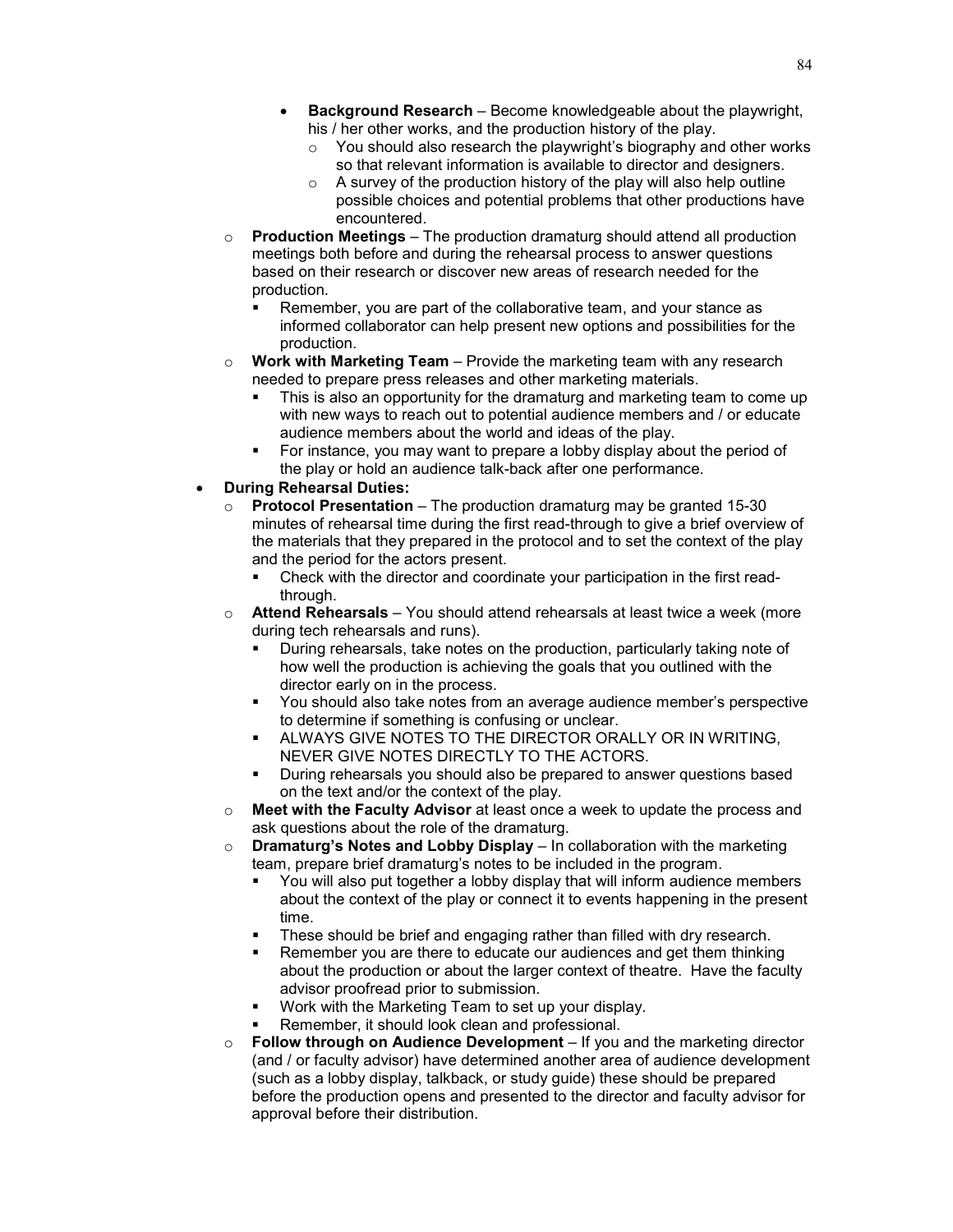## **Marketing Responsibilities**

- I. Before you even attempt to market a show, there a few things that you must do or know:
	- A. READ THE PLAY! You've got to know the product.
	- B. Read the play again. You might have missed an exciting detail the first time.
	- C. Attend the first read through to get an understanding of the concept.
	- D. Usually your design will depend a great deal on the director's concept and the design concepts of the various designers. Colors and images are often very helpful to the design of the posters and programs.
	- E. Make a wish list. Just pretend you are given an unlimited budget.
	- F. Sketch out a few design ideas. The first images in your mind are usually the ones you use.
	- G. Identify your audience. Different promotions work for different groups.
	- H. **Communicate!** You are the face of the theatre company. It is therefore important that you communicate with both faculty advisors and the outside public.
	- I. **Understand that it is your job to get people to come to the productions.**
		- Marketing isn't just about completing tasks; it's about following up to see if those tasks got attention of potential audience members.
			- $\circ$  It's about coming up with imaginative ways to get the attention of potential audience members.
	- J. **All email communication should go through the [uwgtheatremarketing@gmail.com](mailto:uwgtheatremarketing@gmail.com) (UWGTheatreCo) email so that all marketing student assistants have access to the communication.**

### II. Pre-production/Rehearsal

- A. Make a calendar.
	- This is a MAJOR step in the process.
	- It helps to start with the show dates and move backwards.
	- A suggested list of deadlines can be found at the end of this section (called Countdown to a Successfully Marketed Show).
	- Feel free to use your own, but it is recommended that you keep a marketing calendar separate from your personal one, but check both before setting a date. Include local events that are scheduled in your time frame that may be targeted to the people you want to reach.
	- The Chamber of Commerce should have the information. Make sure posters are hung in the area where it will take place.
- B. Create a "look" for the production.
	- This might be for the poster and all other marketing material for this production, or it might be temporary (like for over the summer) until a more permanent "look" can be put together.

### C. **The poster design should be a priority at the beginning**.

- Talk to the director early.
- Have your design ready to present at the first production meeting.
- The UWG Publications and Printing Department is your friend.
	- o Be kind to them; this is an important relationship.
	- $\circ$  Give them plenty of time to get the job done (they require 15 working days), and they will do it right and help you if you are in a bind!
- The posters should be put up on campus no later than two weeks prior to opening.
	- o Posting around the Carrollton/Carroll County community should occur **at least**  two weeks prior to opening, if not earlier.
		- See the Marketing Manual for a list of business for posters and/or postcards. This list should grow from year to year.

## D. **Schedule weekly meetings with your faculty mentor(s)**.

- As stated above, it is important that all materials—poster, program, table tent proofs, press releases, etc.—be looked over by the faculty mentor(s) prior to anyone else who is working on the production.
- Turnaround for faculty mentor feedback on materials should be at least 48 hours.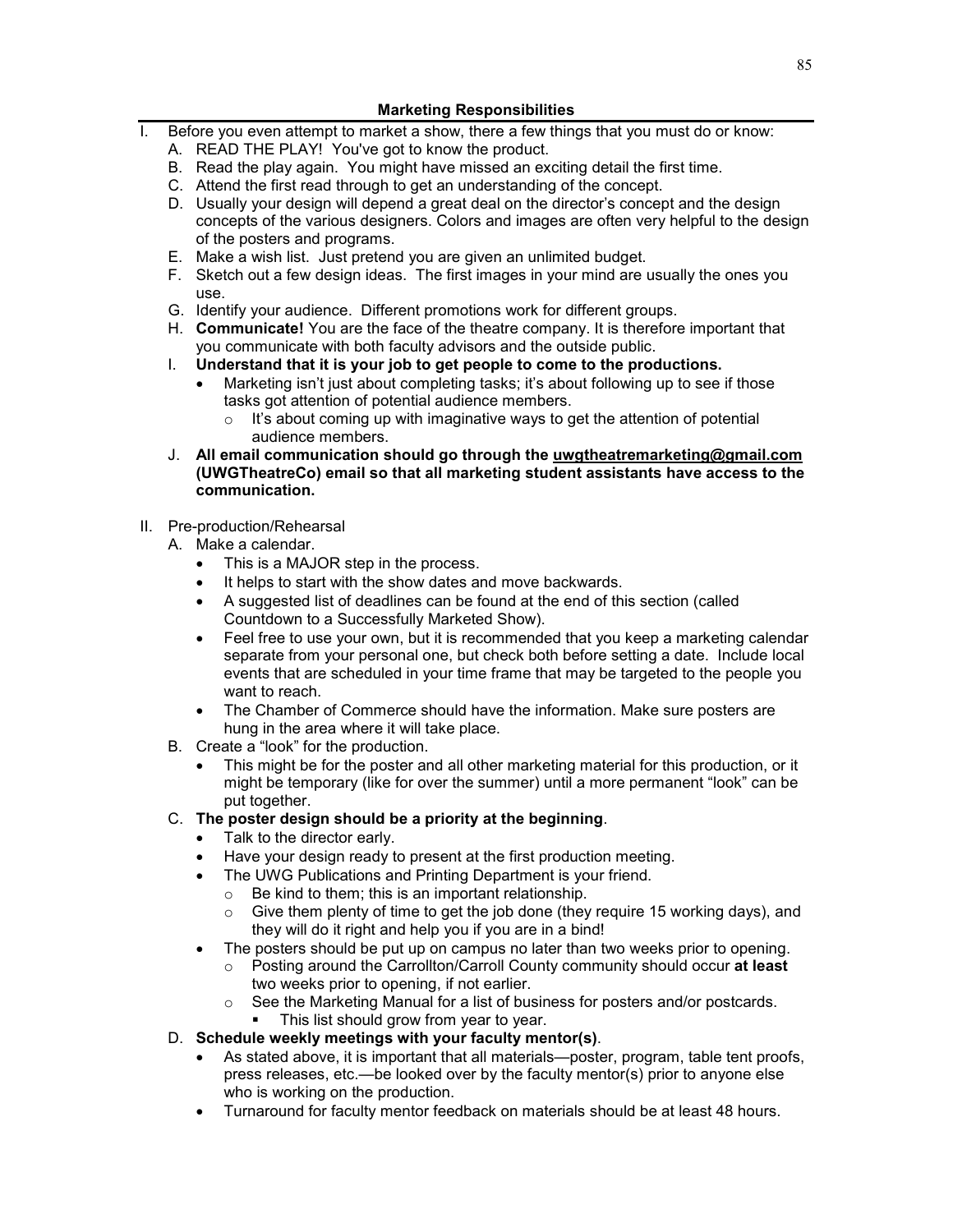## E. **Attend all production meetings.**

- Though the director has no say in the design of the marketing materials, it is important that you attend these meetings to communicate deadlines to the production staff and to discuss any special needs you might have for photo shoots, etc. It is also important for you to communicate your ideas to make sure everyone is informed and on the same page.
- Be especially aware of the director's concept. Often times you will find something out at a production meeting that you can use to market the show.
- F. **Theoretically, the campus Public Relations office sends out press releases on all of our productions.** 
	- However, it is recommended that you send out press releases of your own.
	- Keep the information precise and make sure to include all dates, times, places and cost.
	- Have someone else proofread after you have done so yourself. Keep in mind spelling and correct grammar.
	- Some papers will print the release exactly.
	- The first press release should go out three to four weeks before opening.
	- Keep in mind the time it takes for a paper to receive it and process it to print.
	- The newspaper press release is written in AP Style; the Marketing Team should also write a separate press release for radio and internet radio outlets.
		- o Include a cover email with the radio release that thanks the radio station in advance, includes your name and phone number as a contact person, and states the dates it needs to run.
	- **Please refer to the Marketing Manual for examples of different press releases and for the guidelines to writing AP Style press releases.**

# G. **Photo shoots need to be done as early as possible**.

- The second press release should be timed to hit papers the week of opening, needs to have a picture with it.
- University Communications and Marketing has a photographer that will shoot these photos.
- Fill out the Photo Request form on UCM's website [\(http://www.westga.edu/ucm/965.php\)](http://www.westga.edu/ucm/965.php) to schedule the publicity photo shoots for each show.
- Posed shots tend to look better in papers than rehearsal shots.
- Papers love images.
- Any photo emailed to a paper needs to have a caption that includes UWG Theatre Co., a contacts name and number, the show, and the actors' names.
- For further information about publicity photos, please see the Marketing Manual.
- H. **UTV, the campus TV station, will post information about the shows**.
	- The Marketing Team will need to send a slide with the information about the show to UTV.
		- o Every published show has copyright rules that must be included on all publicity/marketing materials. Please include this.
	- Again, the information needs to be sent early with a cover email. It can be addressed to the UTV Director.
- I. **Take initiative in your creative approach.** 
	- Come up with new ideas to share with your faculty mentors no matter how silly or strange they might initially seem.
	- The best marketing plans and/or poster designs usually come from the exchange of early ideas.
- J. The program for the show is vital.
	- Distribute bio forms to the cast and designers at the first rehearsal; you should also post the bio form on the Facebook page for the production so that the company has access to it.
		- $\circ$  For large company productions (20-30 total), bios should be no longer than 25 words.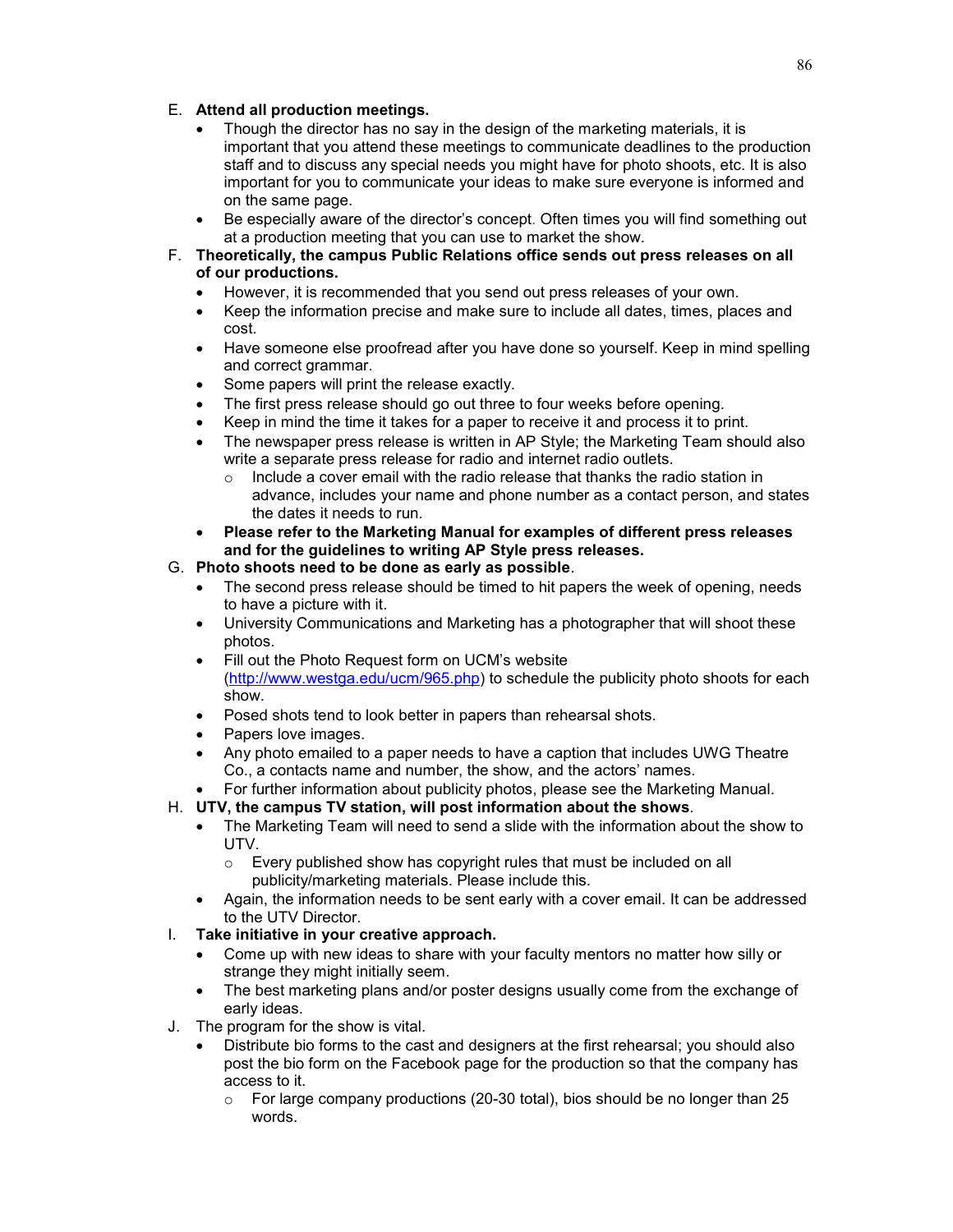- Plan to spend time formatting the program.
	- o This is a tedious task that needs people with attention to detail.
	- o Allow enough time so that the faculty mentors, actors, designers, and technicians may proof their names and titles.
	- o The program proof must be proofed by everyone involved.
	- $\circ$  Use one copy that goes to a production meeting, a rehearsal, and the faculty mentors.
	- $\circ$  All changes by designers, actors, mentors should be done in ink and written legibly.
- K. The best way to learn how to market a show is through trial and error.
	- You will find various methods that work and some methods that don't work.
- L. Building and maintaining relationships is key to successful marketing.
	- A little kindness goes a long way.
	- Send thank you notes to those people with whom you worked to get the show publicized (i.e., UTV Director, West Georgian, Times Georgian editors, etc.).
- M. Always inform the Townsend Center staff about lobby displays, receptions, and any other activities that are pertinent to the play.
	- Give them notice ahead of time.
- N. Always remember to include your name, phone number, and e-mail address as contact on everything you send out to the press, radio, and television people.
	- The information sent out needs to be neat, direct, and eye catching.
- O. Remember to compile a list of "special thanks" for the program. Check with all designers and directors for such a list.

### III. Other duties/responsibilities:

### A. **Design and write the Spotlight newsletter**.

- During this process, interviews should be done well in advance in order to make deadlines.
- B. Create podcasts, trailers, and any other electronic and video marketing materials.
- C. Make sure no proofs from Publications and Printing are kept more than 24 hours
- D. All materials should be proofed by both faculty mentors (unless one is directing or designing) before it is sent out (this includes materials going to P&P)
- IV**.** Important Notes
	- A. **KNOW YOUR BUDGET AND STAY WITHIN THE BUDGETED AMOUNT. YOU MUST REQUEST AND RECEIVE WRITTEN APPROVAL IN ADVANCE FROM THE PROGRAM COORDINATOR TO SPEND BEYOND YOUR BUDGETED AMOUNT.**
	- B. **Turn in a copy of all receipts and all unspent cash to the Office Manager within 24 hours.**
	- C. **Per University policy, you cannot be reimbursed for any ONE receipt that exceeds \$99.00. Discuss with your mentor alternative purchasing plans for items that exceed \$100.**

### **Countdown to a Successfully Marketed Show**

6 weeks before opening  $-1$ <sup>st</sup> week of Rehearsal Attend First Read-through Discuss Poster & Table Tent Ideas w/Faculty Poster Ideas / Sketches / Plans – Debby at Publications and Printing. 5 weeks before opening  $-2<sup>nd</sup>$  week of rehearsal Schedule Photo Shoot (Coordinate with SM & Costume Designer) 4 weeks before opening Press Release #1 Proof to Faculty 3 weeks before opening Press Release #1 to UWG Public Relations, Print and Radio Outlets Press Release & PowerPoint Slide to UTV Begin Scheduling Radio/TV Interviews with cast & director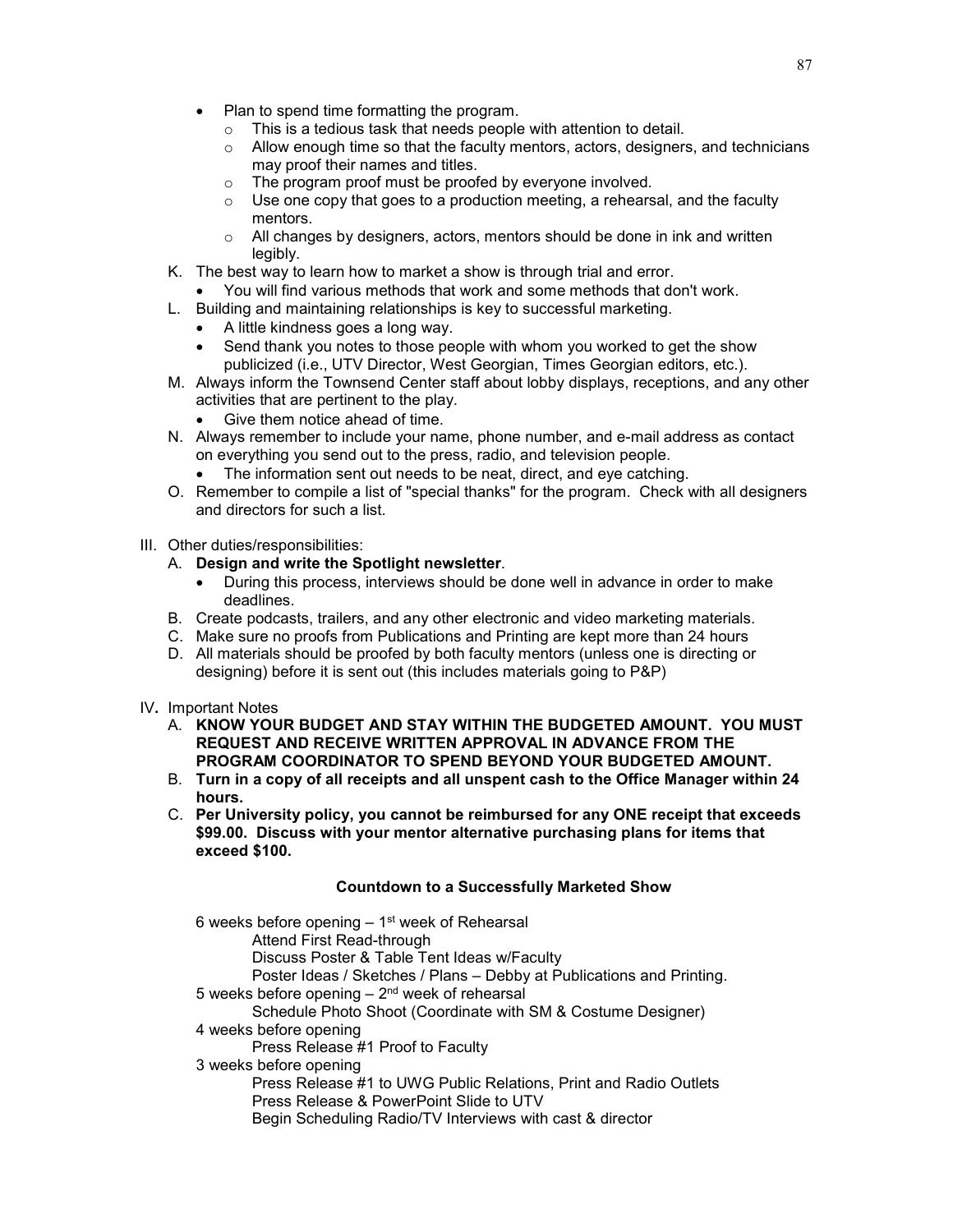| Posters Up in Community (including 13 to Neva Lomason Library)<br>Table Tents Up in Local Restaurants |
|-------------------------------------------------------------------------------------------------------|
| 16 Days before opening                                                                                |
| Posters Up on Campus                                                                                  |
| Table Tents Up in Campus Restaurants                                                                  |
| Program Proof to Faculty                                                                              |
| 14 Days before opening                                                                                |
| Program Proof to Stage Manager                                                                        |
| 12 Days before opening                                                                                |
| Program to Publications and Printing                                                                  |
| 11 Days before opening                                                                                |
| Press Release #2 Proof to Faculty                                                                     |
| 9 Days before opening                                                                                 |
| Press Release #2 to UWG Public Relations, Print and Radio Outlets                                     |
| 5 Days before opening                                                                                 |
| Discuss Lobby Display Plans with Faculty                                                              |
| Press Release #3 Proof to Faculty                                                                     |
| 3 Days before opening                                                                                 |
| Press Release #3 to UWG Public Relations, Print and Radio Outlets                                     |
| 1 Days before opening                                                                                 |
| Pick up Programs from Publications and Printing, deliver to TCPA                                      |
| 0 Days before opening                                                                                 |
| Set-up Lobby Display                                                                                  |
|                                                                                                       |

### **House Manager Responsibilities**

I. The House Manager is the conduit between the Theatre Company and the public.

- A. It is important that the House Manager is articulate, good with people and looks wellgroomed for each performance.
	- B. It is the House Manager's responsibility to make sure that the seating area in the performance space and the lobby area is attractive and comfortable for the audience members.
	- C. The House Manager should be spending most of her/his time going back and forth between the lobby and the house. Always be aware and alert.

### II. **Prior to the performance Week**

- A. Attend the Usher workshop when it is scheduled. Even if you attended an Usher Workshop your freshman year, it is part of your House Manager responsibilities to attend the workshop if it is scheduled in the semester you are House Managing.
- B. Students will be required to sign up for ushering dates for each production. They will be notified via email when the sign-up sheets are posted.
- C. Check in with the faculty advisor one week prior to tech week to go over the duties and responsibilities (and to work out the script for the curtain speech).
- D. Confirm all performance dates with the stage manager and plan to attend a dress rehearsal either on the Friday before opening or Monday of opening week.
	- Let the stage manager know what dress rehearsal you will be attending.
	- You should be there Monday Night for the entire rehearsal.
	- Plan on staying the whole night and give the curtain speech that night.
- E. Set up a meeting with the stage manager and your faculty advisor find out the run time of each act, your entrance, placement and signal for the curtain speech, the late-comer policy, and any special front-of-house needs the production might have (i.e., babes in arms policy).
	- Also, find out if there are any gunshots in the play or if strobes are being used. This information must be included in the curtain speech.
- F. Make contact with the Marketing Team to discuss programs and anything that might need to be inserted into the programs.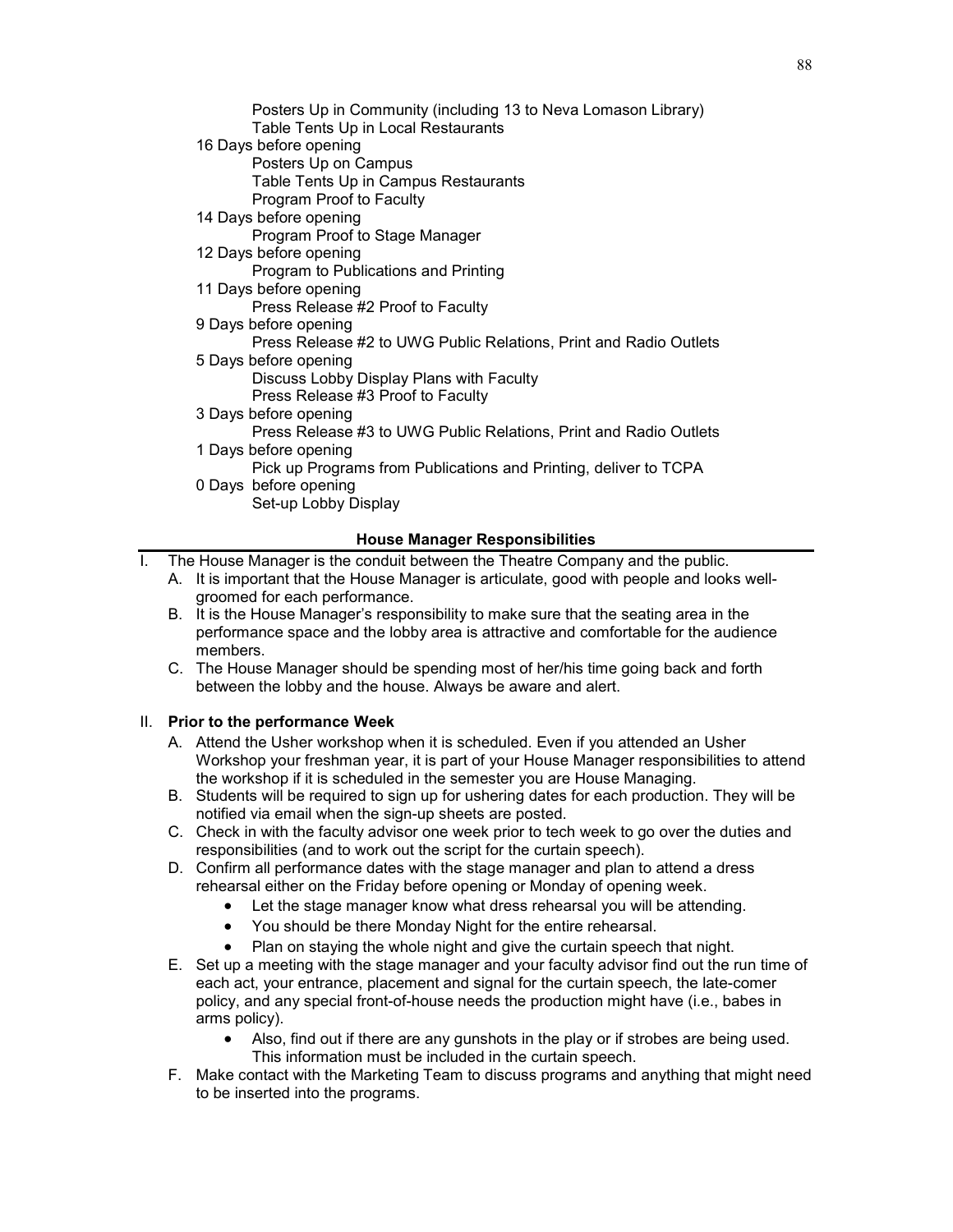- The Marketing Team will be the people to deliver programs, inserts and set up the lobby display.
- See what you can do to help them.
- Keep in contact with them daily during the run of the show.
- G. Clear ALL PERFORMANCE DATES (including Community Preview and DRESS REHEARSAL DATE) on your schedule.
	- Make sure you can be there an hour and a half before curtain, stay for each performance, and lock up after the each performance.
- H. Get enough House Manager Report Forms from the faculty mentor before the run of the show.
	- Pick up the usher name tags/badges from the Marketing Team.
- I. Check with theatre faculty to see if they are using Attendance Verification Forms.
	- Make sure you have enough forms for the run of the show.
- J. Each day, following each performance, check in with the faculty member who has asked that Verification Forms be filled out; make sure she / he has them or knows that they will be in the next delivery of campus mail.
- K. As part of the House Management load-in responsibilities, you must make contact with each usher to verify their assignment dates and call times.
	- This should occur at least one week prior to the community preview.
	- **Please make sure each has your cell phone number in the event of an emergency.**
- L. Communicate with the Marketing Team to make sure there are programs for the Community Preview and a box to recycle programs.

### III. **The Evening of the Performance:**

- A. Let the TCPA staff member on duty, the stage manager and faculty supervisor on duty know that you are there.
- B. Bring the ushers into the house to give instructions and familiarize them with the seating arrangement.
	- Remind the ushers that we recycle programs. Count the remaining programs after the audience is seated.
- C. Issue usher badges to the ushers.
- D. Inform ushers of the run times of each act and the latecomer seating policy for this production.
- E. Have the ushers clean the theatre before the performance and then again after the Performance.
- F. Have ushers insert any announcements or other materials into the programs.
	- Materials must be cleared by the producer and the marketing team prior to inserting them into the programs.
- G. Be alert for any problems the ushers might be having (noisy patrons, latecomers, etc.)
- H. If there are any problems, please contact the Theatre Company faculty member assigned to that evening's performance.
	- Let faculty handle confrontational problems. Other minor problems, such as latecomers or changes of seats for health reasons may be handled by you and your usher staff.
- I. Post an usher by the lobby door leading to backstage to prevent audience members from entering.
- J. Post an usher by the stage before the show and at intermission to prevent anyone from going on the stage or touching the props.
- K. If a patron arrives with a babe in arms and we are allowing babies into the production, arrange for seating on an aisle seats so the patron may leave the theatre should the child become fussy.
	- Do not hesitate to ask for faculty assistance if you need it.
- L. If the show has a warning regarding scenes of an explicit nature or explicit language, and a child or young teen is in attendance, please politely and discretely inform the guardian about the nature of the show.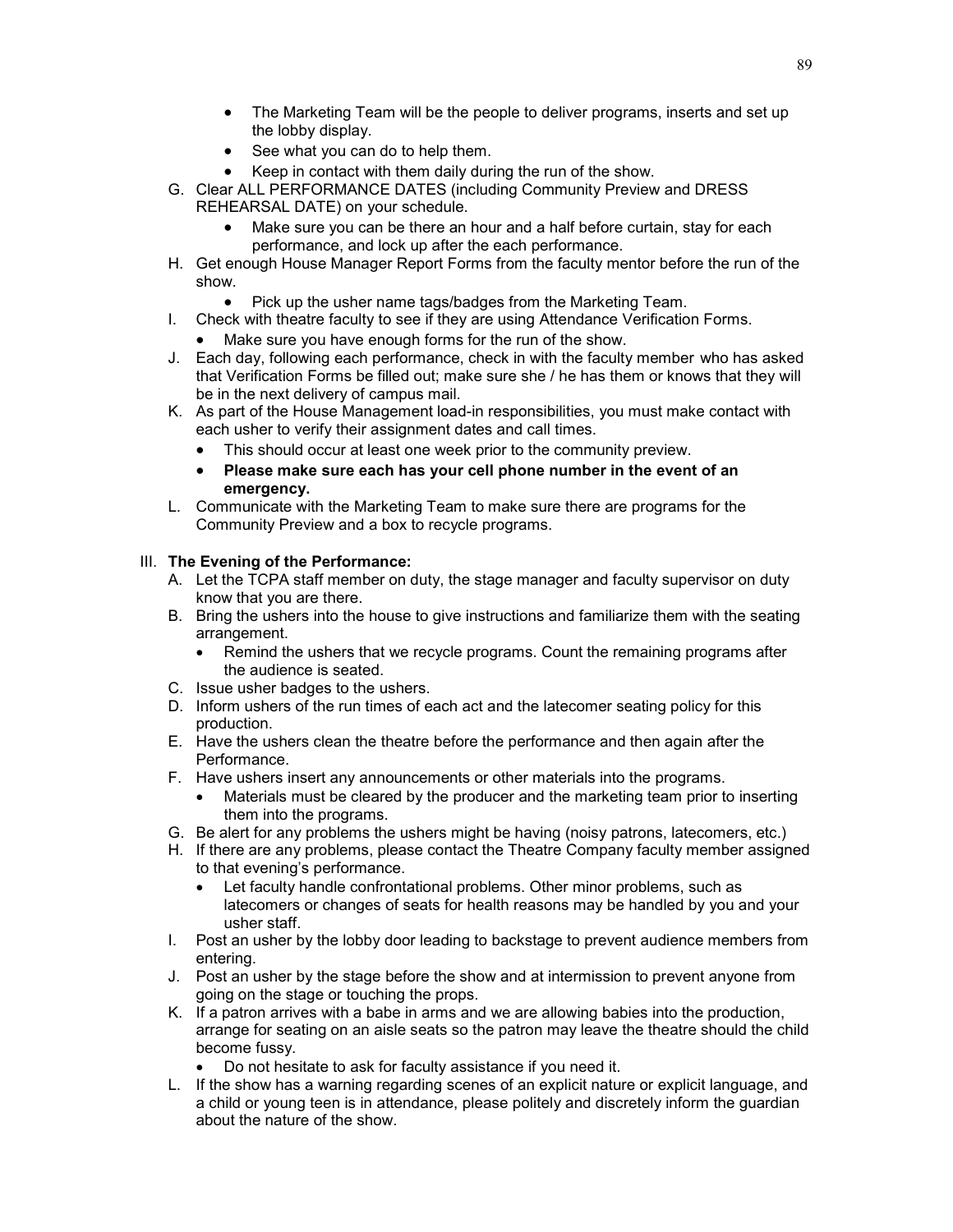- Again, please don't hesitate to have a faculty member assist you as needed.
- M. Advise ushers of time and length of intermission.
	- They should open the doors for the audience at the end of Act I and at the end of the show.
	- If the ushers are watching the show, the house manager should perform this duty.
- N. The day of strike, remind ushers that there is NO break between end of the show and strike.
	- They should arrange for lunch ahead of time.
- O. Keep in contact with the box office.
	- We try not to hold shows, but if a large crowd is at the box office, it creates fewer disturbances than to start then try to seat a large number of latecomers after the show begins.
	- **Note: We DO NOT hold productions for late family members.**
- P. Notify the stage manager of any anticipated holds.
	- The stage manager should be checking in with you at each call to the actors and crew; it is at these times that you should discuss possible holds.
	- For Theatre Company performances perform all duties assigned to you from the theatre faculty.
- Q. If the stage manager notifies you of a delay in starting the show, let the faculty member who is supervising know immediately so they can help get the show started as soon as possible.
- R. At the stage manager's cue, go on stage and give the curtain speech.

# IV. **During the Performance**

- A. Make sure ushers are not entering and exiting the performance space unnecessarily; this should be something you discuss with them before the evening begins.
- B. If an audience member leaves the black box theatre in the middle of the act, they may not re-enter until intermission (if they leave during Act I) or after the show (if they leave during Act II).
- C. At intermission count the tickets, record the number sold on the house management form, and give the tickets back to the TCPA box office staff.
- D. Get the Box Office Report and give it to the Producer (Program Coordinator) the morning following the performance.
- E. Distribute Verification Forms to students in appropriate classes AFTER each erformance. Collect the white copies and give the students back the yellow copy.
- F. Set the box out to collect recycled programs

# V. **Following the Performance:**

- A. Collect the Attendance Verification Forms.
	- **USHERS ARE NOT TO COLLECT ATTENDANCE FORMS UNLESS SPECIFICALLY ASSIGNED TO DO SO BY THE HOUSE MANAGER**.
	- Sort and deliver the Attendance Verification Forms to the professor listed on the form the next morning.
		- Count the number of recycled programs.
		- Collect name badges from ushers. It is their responsibility to return them, but it is also your responsibility to sign them in.
		- Complete the House Manager's Report and email it to the Producer (Program Coordinator) and House Management faculty advisor **immediately**.
	- If anything unusual occurs, contact a faculty member immediately rather than waiting to have it read!
	- Remember, you are letting someone who was not at the performance know about the event.
	- Write a brief narrative and share with the Program Coordinator and your mentor what happened that evening.
		- Work with the stage manager to lock all doors and secure building after patrons leave. Performers will generally leave via the loading dock exit.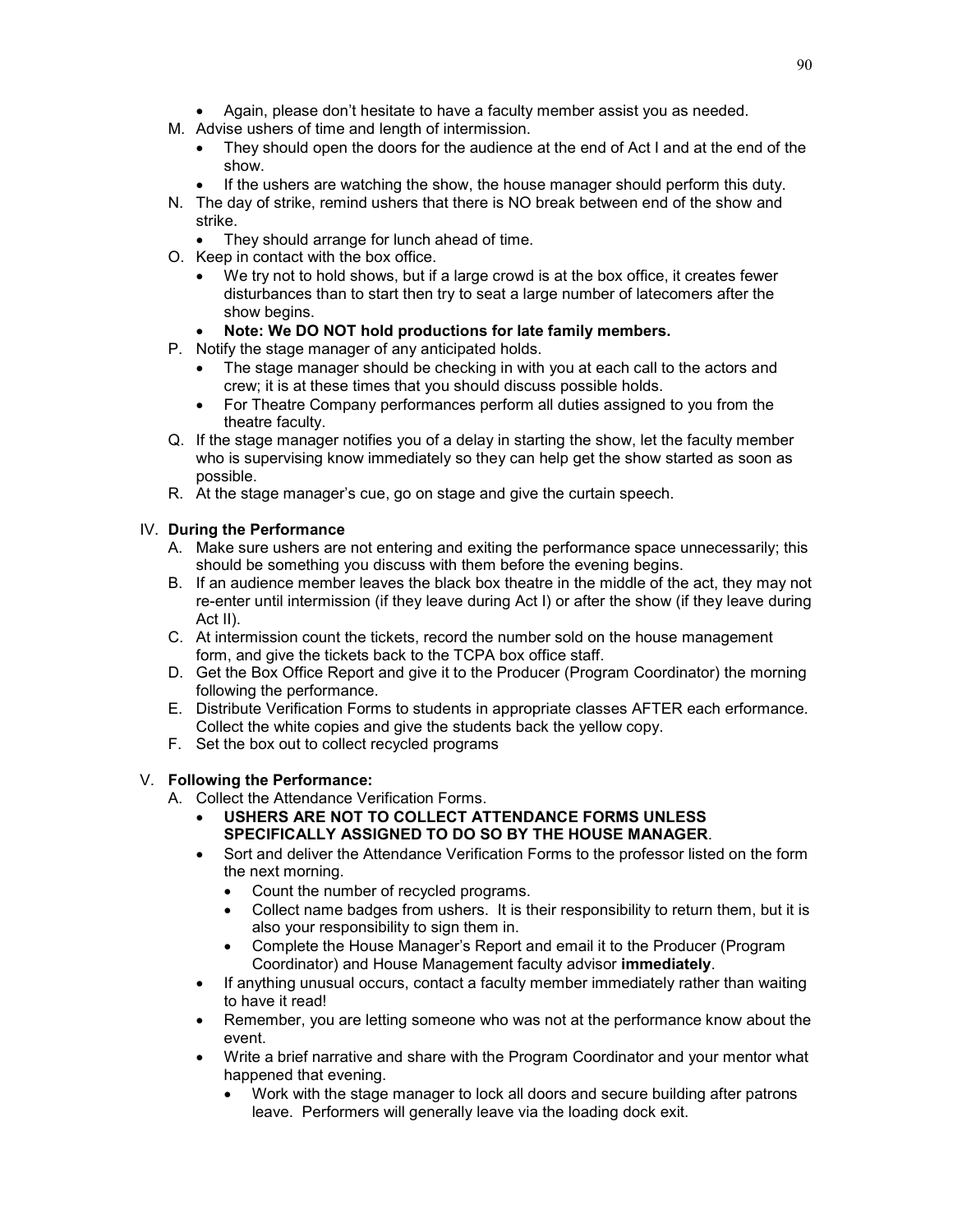- Turn off lobby lights; re-check lobby doors to make sure the lock-bars have been released and that the doors are properly closed.
- If the doors are not properly locked and TCPA staff have already left, call Campus Police to lock the doors.
- This means that you may have to stay until they arrive.
	- Do not leave the building by yourself.
- Always make these after performance checks are done with or in conjunction with the stage manager.
	- If an emergency situation arose prior to, during or after the performance, make sure you contact and inform the Program Coordinator before leaving the theatre.

## VI. **Sample Curtain Speech:**

### A. **Performed by an Actor:**

### **(If the house manager does it, say Hello, everybody, I'm (your name) the house manager for (show's name).**

- "Hello, everybody. I'm John Doe, and I play 'Hamlet,' and I need your help during tonight's performance. Right now, before we get started, I want you to take out your cellphone…turn it off…and leave it off during the show. Don't answer calls, don't take selfies, don't send texts. This is important, not just for me but for you.
- "You may not know it, but whenever anyone uses a cellphone, I can see it up here on stage, and so can everybody else in the theater. Even if you don't talk on the phone, it still lights up your face. That's distracting to the people around you—and it's distracting to me, too. It makes it harder for me to concentrate, and it might even cause me to forget my lines.
- "I know your time is valuable. So if you want to get the most out of the performance, you should check—right now—to make sure your phone is off. Remember: No calls, no pictures, no texts. Do it for me, for your neighbors, and for yourself. Thank you very much."
- B. On Tuesday, you will need to talk with the director to see if you need to add the following to the curtain speech:
- "While we expect tonight's performance to run smoothly, technically, this is our final dress rehearsal, so if an unexpected problem arises, the stage manager will ask the actors to "hold please," after which, we will address the difficulty and continue with the show."
- C. On Wednesday, you'll need to include an invitation to all to join us for the reception after the show.
- D. If there is anything special about the show, (gun shots, strobe lights, no intermission etc) you'll need to announce it. Make sure your Director knows what you plan to say!
- E. On the night that the respondent from the Kennedy Center American College Theatre Festival attends you will need to add the following:

(Name of show) \_\_\_\_\_ is a participating entry in the Kennedy Center American College Theatre festival. Tonight a respondent will be talking to the company after the production. Everyone is welcome to come and listen to the discussion.

### **Usher Responsibilities**

- Attend the Usher workshop scheduled in the fall semester.
	- A. Check the call board when the cast and production staff lists are posted at the beginning of the semester to see what nights you are ushering.
		- If you can't usher on a night assigned, please find another student to switch duties and let the faculty advisor know immediately who your replacement will be.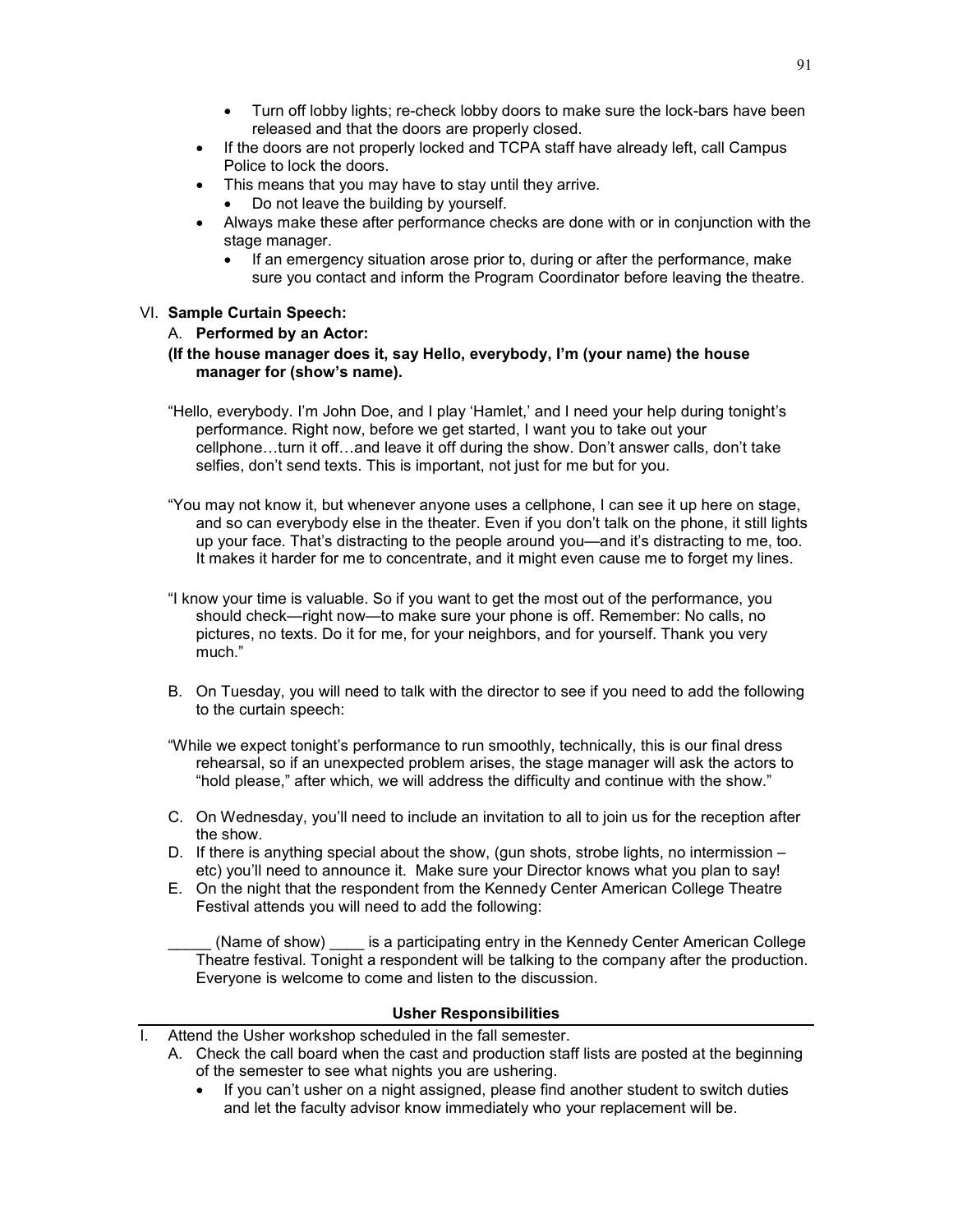- B. Make sure you see a dress rehearsal of the show. Contact the stage manager to confirm the time and date.
- C. On the night you are to usher, arrive well groomed (clean and neat) wearing a white shirt, black pants and sensible shoes (no flip-flops or sneakers).
	- The goal is to be completely presentable and well-groomed.
	- If the choice is a rumpled pair of worn black pants or a clean pair of wrinkle free navy blue ones, wear the navy.
- D. Arrive on time **(call time is one hour prior to curtain, unless otherwise stipulated by the House Manager)**.
- E. Listen to the House Manager, s/he is your supervisor and has been selected by the faculty to this position.
- F. Go through the theatre and make sure the seats are up and that there is no trash in the aisles.
- G. Help the house manager stuff programs if needed.
- H. When the audience arrives, you should keep your eyes open for anyone who may have special needs or questions.
	- Alert the house manager to anything that may need their attention.
- I. Ushering lends itself to standing around and talking with others.
	- Once the public enters the building you are an usher representing the UWG Theatre Company. Act professionally and courteously.
	- Do not talk with each other when you need to be attending to the audience members.
- J. Should any difficulties arise, do not feel the need to handle it yourself. Contact the house manager or the faculty member who is supervising for the evening.
- K. At intermission, open the doors for patrons exiting the theatre. Patrons should never have to do this on their own.
	- This always should be done by the front of house staff.
- L. After intermission is over, when the house manager gives the o.k., close the lobby doors.
- M. Keep quiet in the lobby during the run of the show.
- N. When the show is over, open the doors for patrons so they may exit.
	- Patrons should never have to do this on their own. This always should be done by the front of house staff.
- O. Go through the house and collect any trash or discarded programs.
- P. Check in with the House Manager to see if there are any additional tasks that may need to be performed.
- Q. Leave the building with another student. Do not walk back to you apartment or dorm by yourself.

### **Run Crew/ Backstage Crew Responsibilities**

- I. As part of run crew your first job assignment is attending a run through of the show before tech rehearsals begin.
- II. You are responsible for taking initiative and coordinating with the Stage Manager when a run through is scheduled and when you will attend.
- III. Once tech week arrives, you are to assist the Stage Manager and Assistant Stage Manager with all duties such as sweeping the stage, setting up props on the props table and setting the pre-set props on stage (if necessary).
	- A. Make sure you understand what your call is each night of tech.
	- B. The first thing you should do upon arrival to the theatre is to sign in.
	- C. The second thing you should do is to ask the SM or ASM what your first task should be.
	- D. All crew should start wearing black clothing by the first dress on Friday night (unless otherwise dictated by the show or the director and costume designer).
		- Black jeans and a t-shirt are acceptable (the t-shirt, if it has writing or any sort of logo or photo on the front, should be turned inside out).
		- If the crew will be costumed, then you need to wear your costume.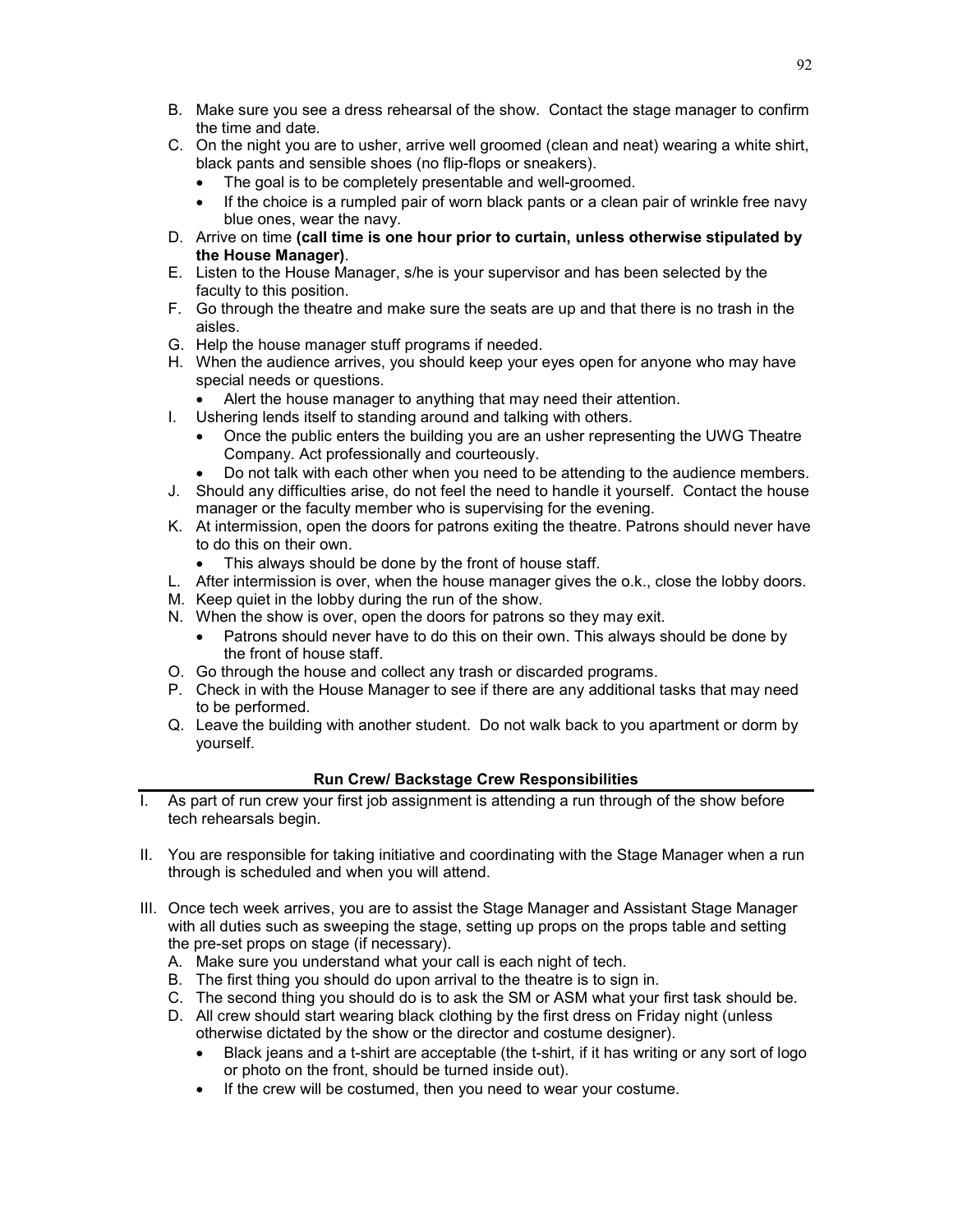- IV. As a crew member, the student agrees to:
	- A. **Attend one run through of the production before technical rehearsals begin.**
	- B. **Attend all technical rehearsals and performances (for the general technical rehearsal schedule, please see UWG Theatre Company: Technical Rehearsals in a previous section of this handbook; for a specific technical rehearsal schedule, please get the schedule from the appropriate Stage Manager).**
	- C. **Be under the supervision of, and perform the tasked assigned by the student stage managers and/or deck chief.** 
		- Crew members must treat their supervisors with respect and courteousness.
	- D. Arrive to your call early.\* The call time is when work should start, not when one should arrive.
	- E. Sign in ON TIME and do not ask others to sign in for you.\*
	- F. Not eat or drink backstage.\*
	- G. Not chat while on headset and turn off your mic when not talking.\*
	- H. Not perform tasks that are not assigned to you.\*
	- I. **Not move, borrow, or play with props.\***
	- J. **Report broken props or scenic elements to the stage manager.\***
	- K. **Not talk/text on your cell phone and hand in your cell phone and/or tablet when the Stage Manager collects valuables**.
	- L. Wear appropriate, clean clothing for your call (long black pants or jeans, sneakers, plain black shirt).\*
	- M. Acknowledge the stage manager's calls with a polite "Thank you."\*
	- N. If you make a mess clean it up!\*
	- O. Keep your workspace tidy -- even if it is not your mess.\*
	- P. Not talk to actors except for show related business it may break their concentration.\*
	- Q. **Not play practical jokes during the performance. Practical jokes have no place in performance – ever – even closing night!\***
	- R. **Be unfailingly courteous to the actors and other crew members.\***
	- S. Say "Please" and "Thank you" always.\*

### *\*from Theatre Design and Technology*

- V. It is your job to help the show run smoothly.
	- A. If you see something out of place or notice something is wrong let the Stage Manager know IMMEDIATELY, otherwise stay quiet and seated unless an assignment is given to you by the Stage Manager or Assistant Stage Manager.
	- B. After the performance you are to strike any props that are left on stage and strike props from the props table.
		- Those props are then stored in the "road box" or "props box".
		- Once you have completed that task go see the Stage Manager if anything else is needed and wait for her/him to dismiss you.

### VI. **Actions that may result in dismissal:**

A. Student volunteer crew members, or those students working a crew assignment as part

of a course, may be dismissed of all crewing responsibilities if you do not adhere to IV.A.B.C.I.J.K.Q.R above.

- B. The stage manager has the authority to report such violations to the appropriate faculty
	- and in some cases may dismiss the crew member themselves.
- C. **Dismissal Protocol:**
	- Student supervisors who are reporting misconduct from a crew member must do so in writing.
		- o A full report of an incident in the Stage Manager's Rehearsal or Performance Report is satisfactory.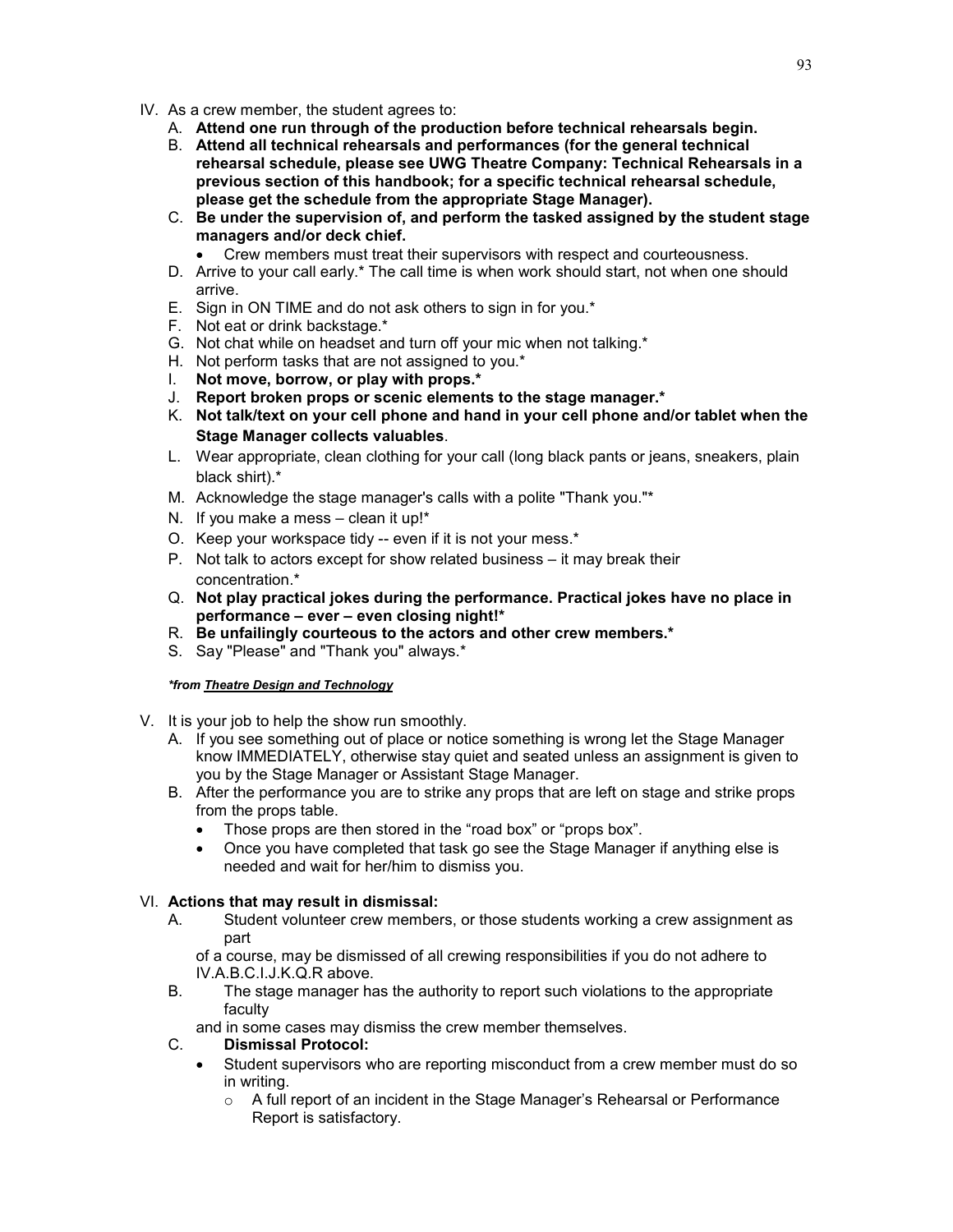- If a student crew member is dismissed, the dismissal will come from the faculty member who is assigned to the course for which the student is crewing.
	- $\circ$  If this faculty member is not directly involved in the production, the technical director shall take on the responsibility of dismissing the student crew member. o A full reason for the dismissal will be given to the student crew member.
	-
- If a student in a supervisory position is treating a crew member with disrespect, the crew member has every right to approach the faculty member whose course the student is assigned and make an official complaint in writing.
	- $\circ$  This faculty member will then take the complaint to the rest of the theatre faculty who will then approach the student supervisor with the complaint.
	- Complaints may be kept anonymous, if the student crew member so wishes.
- Because dismissals and bad behavior are extremely rare, it is imperative that all supervisors and crew members who have complaints support those complaints with solid evidence of the misconduct. No complaint based on personality clashes will be heard by the faculty.
- Of course, supervisors and crew members should try to work out any differences and/or miscommunications between themselves before taking the complaint to the faculty member of record.

## **Electrics Crew Responsibilities**

- I. As part of the electrics crew for a semester, your first job assignment is attending Electrics Training, which will generally precede the first Load-In of the semester by one to two weeks.
	- A. It is your responsibility to check the Production Calendar to find the date and time of Electrics Training.
	- B. The Master Electrician is your point person.
	- C. Show up to training and all calls on time!
- II. The following is a basic time-line of electrics crew calls.
	- A. Week before Load In- possible afternoon and/or evening work calls if the theater space is available as scheduled by the Master Electrician.
	- B. Saturday of Load In- work call all day as scheduled by Master Electrician.
	- C. Sunday of Load In-focus call all day as scheduled by Master Electrician.
	- D. Monday thru Friday and the next Monday and Tuesday after Load In- afternoon work calls as scheduled by Master Electrician.
	- E. Electrics crew members should always attend classes as a first priority, but are expected to arrange time off from jobs and other activities during this week to be available for work.
	- F. Additionally, each member of the Electrics Crew will act as the Light Board Operator for one production each semester.
		- This will mean that they will need to attend technical and dress rehearsals starting with the Thursday night tech rehearsal, and all performances of the production for which they are the Board Op.
- III. Additional Responsibilities for Load-In, Performances, and Strike
	- A. Show up on time and work entire Load-in period as scheduled by the Master Electrician, Lighting Designer, and Technical Director.
	- B. Show up on time and work entire Focus Day as scheduled by the Master Electrician, Lighting Designer, and Technical Director.
	- C. Communicate to the Master Electrician your schedule of availability (time you are not in class) during tech week to assist with lighting notes which may occur.
	- D. Keep open communication with ME regarding schedule, including availability and conflicts.
	- E. Answer/return phone calls and emails in a timely manner.
	- F. Show up on time for all tech and dress rehearsals for which you are the Light Board Operator.
	- G. Arrive on time for all performance for which you are the light board operator. Sign in when you arrive.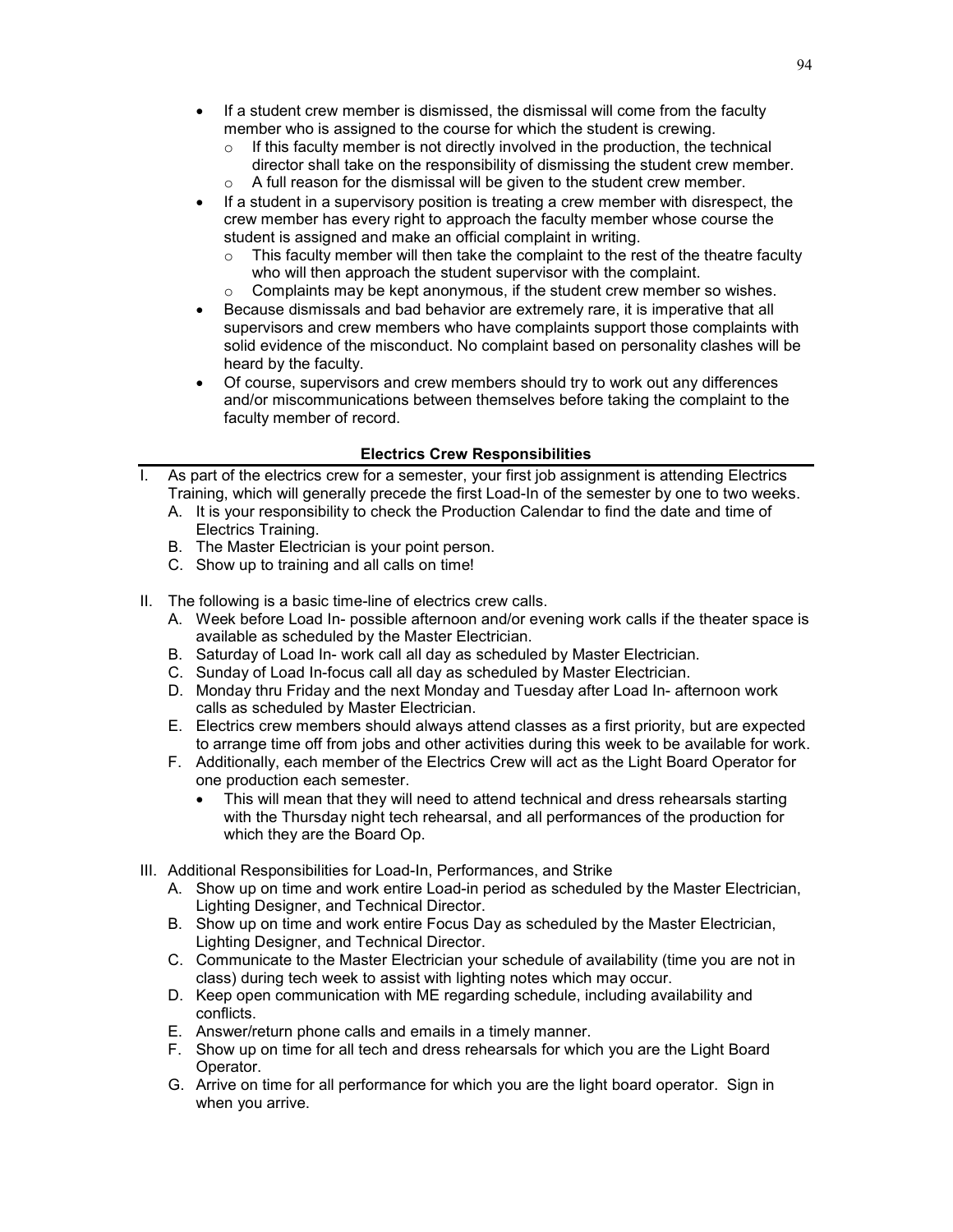- H. Aid Master Electrician with Dimmer Check and any trouble-shooting/repairs needed on a day to day basis for the show for which you are the Light Board Operator.
- I. Show up and work entire Strike period as scheduled by the Master Electrician, Lighting Designer, and Technical Director.
- J. If return of equipment to Martha Munro or Borrowed/Rented gear happens in the week following strike, the Master Electrician may call you in for a few hours to aid with that work.

## **UWG Theatre Company: Design Meeting Expectations**

# I**. First Design Meeting Expectations**

- A. The Director's expectations of the Scenic Designer:
	- To have read the play more than once;
	- To be able to share first impressions not only in terms of scenery, but also in terms of theme, message, atmosphere;
	- To listen to the director's impressions and inspirations;
	- To review any research the director shares; to review any research the designer might bring to the table (if the play is a period piece, if there's a special effect that is important to the production—i.e., the hind quarter of a deer that's needed in *A Lie of the Mind*).
- B. The Director's expectations of the Costume Designer:
	- To have read the play more than once;
	- To be able to share first impressions not only in terms of costumes and/or make up, but also in terms of theme, message, atmosphere;
	- To listen to the director's impressions and inspirations;
	- To review any research the director shares; to review any research the designer might bring to the table (if the play is a period piece, if there's a special effect that is important to the production—i.e., the hind quarter of a deer that's needed in *A Lie of the Mind*).
- C. What the Director should bring to the first meeting:
	- The **start** of a vision/concept (depending on how early the first design meeting is, the vision might only be the seed of an idea, or it might be solid);
	- Anticipation of some challenges—if the show is to be produced in the Black Box, the seating arrangement should be explored; if it's in the main stage, then site line challenges need to be discussed up front;
	- An open mind to hear the designers' impressions;
	- Some research, either on the play/playwright, or on the issue that the play brings up.

# II. **Second Design Meeting Expectations**

- A. Director:
	- There should be a solid vision/concept to discuss (it doesn't have to set in stone; it can be flexible, but it needs to be there for the designers to grasp and work with);
	- A more firm grip on the challenges the script and/or facility might present (what type of seating for the Black Box? Site line challenges in the main stage? How does the vision/concept effect the design elements?
	- Share solid research, if applicable, that will help the designers understand the connection between the vision/concept, telling the story, and the design elements;
	- Make sure that the story will be told clearly.
	- B. Designers:
		- Designers are expected to have initial research to share with the director; the research should encompass look, time period, etc.;
		- Very rough sketches based on the research;
		- This is your dream meeting, so don't rule anything out as yet.
		- Start thinking about the space and how to use it...

## III. **Third Design Meeting Expectations**

A. Director: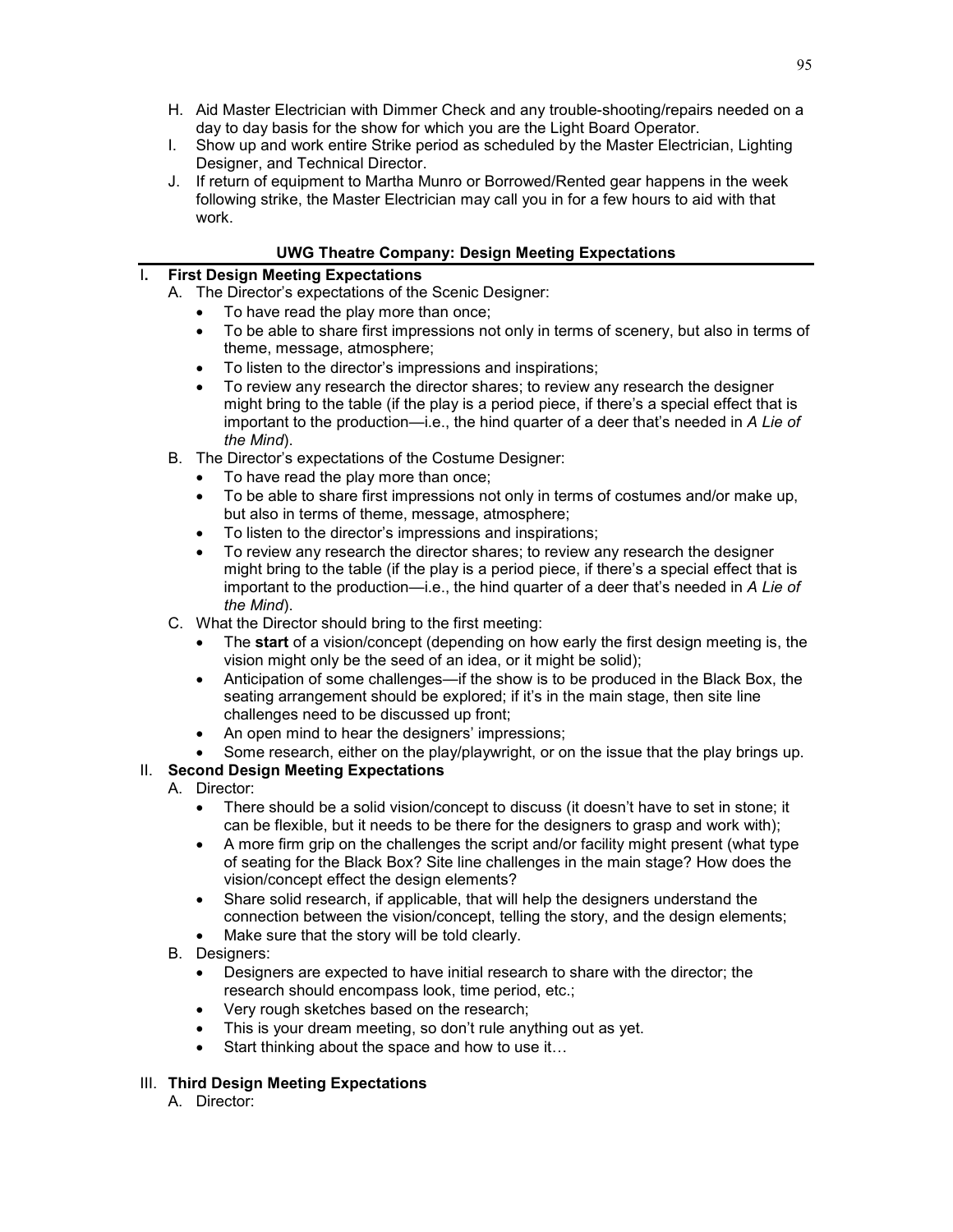- Go to listen; this is the designers' meeting in terms of showing and discussing research and ideas based on the vision/concept you presented in the second meeting;
- If the vision/concept was still a bit vague in the  $2^{nd}$  meeting, and it hasn't been clarified since that meeting, clarify it now!
- Discussion of different location of scenes with the set designer;
- Discussion of possible costume changes with costume designer.
- B. Designers:
	- This meeting should be run by the designers so that they can show and explain their approach to and thought process on the designs;
	- Sketches or a white model that are close to what the designers' are thinking;
		- $\circ$  The white model should be done professionally with everything to scale (it should NOT be done on the back of a legal pad, or scrap paper);
		- o The sketches should be preliminary and don't need color detail unless the designer feels that far along.
	- A more complete research packet which expands upon the initial research and dives into more specifics
	- Rough ground plan and/or seating arrangements if in the Black Box

# IV. **Fourth Design Meeting Expectations**

- A. Director:
	- Go to listen again; this should be the final design meeting before the deadline for the designs is due;
	- Ability and willingness to question about staging on the set;
	- Openness to discuss different looks for different locations of scenes.
- B. Designers:
	- A close to final model and/or renderings with colors and swatches;
	- Openness to change something if the director has staging concerns or suggestions;
	- Finalized ground plan and any other pertinent drawings needed to communicate the design
	- Additional research if needed

# V. **First Read Through/Designer Show and Tell**

- A. Director:
	- No surprises from the  $4<sup>th</sup>$  design meeting to the public discussion of the designs (if there are changes between the  $4<sup>th</sup>$  meeting and now, there should have been a  $5<sup>th</sup>$ meeting to discuss those changes);
- B. Designers:
	- Complete model and/or sketches for the production;
		- $\circ$  Model should include all pieces for all scenes and location.<br> $\circ$  Color elevations (if presenting a full color model this can ret
		- Color elevations (if presenting a full color model this can replace traditional color elevations for show and tell; traditional color elevations can be supplied shortly after).
		- o Sketches should be of all characters in all costumes.
	- A succinct, clear explanation of the design concept to present to actors and other designers.
	- Complete research packet showing period, place, textures, color studies, and any other pertinent info regarding the design)
	- Design packet for stage management which should include:
		- o Properly scaled ground plans
		- o Clean ground plan that is easy to ready with minimal measurements
		- $\circ$  Additional plans with more measurements to help assist with the taping of the set
		- o Elevations (does not have to be full color or the working elevations, but an elevation view of the set so they better understand it's specifics.
		- o Any further info or plans that may be helpful.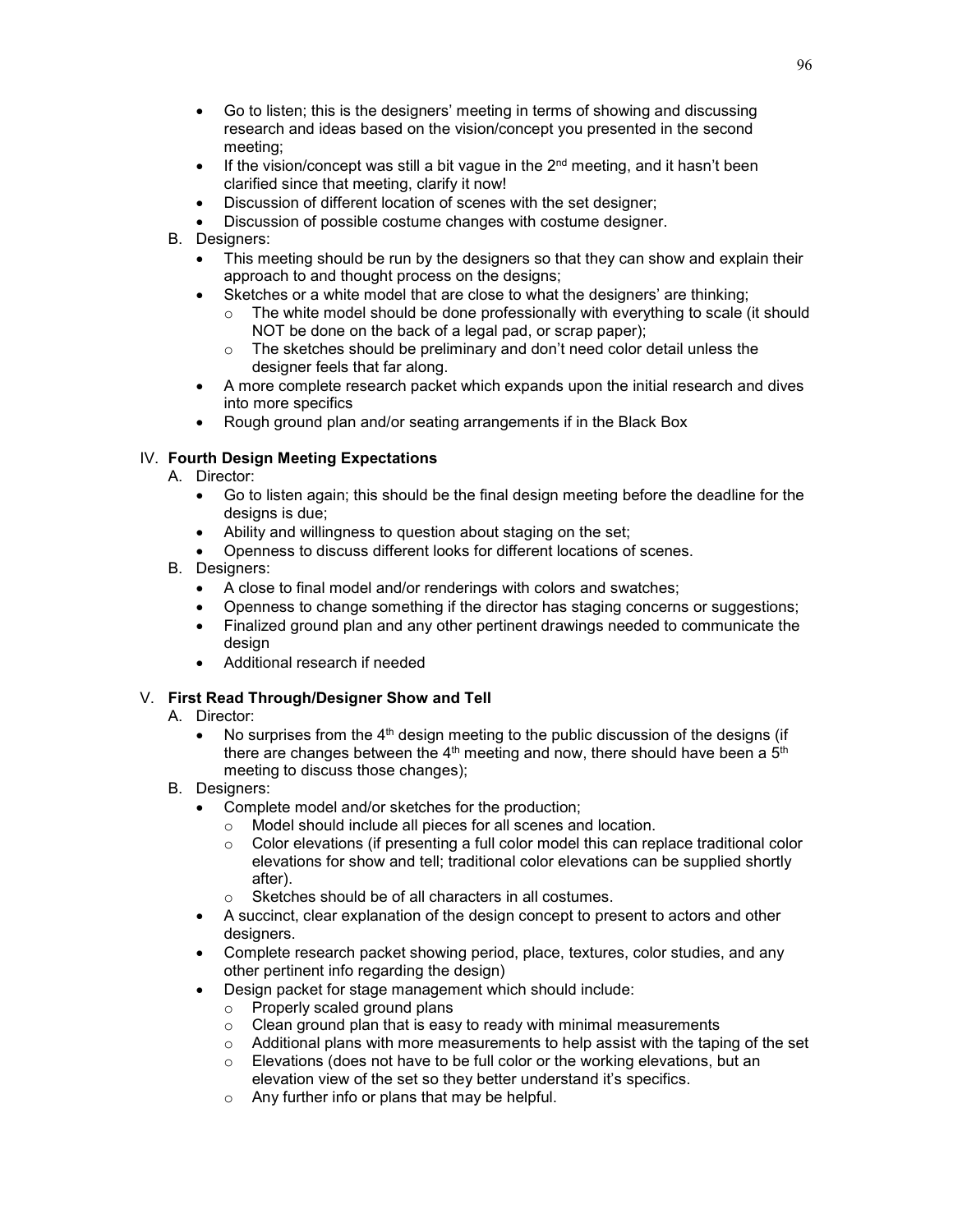### **UWG Theatre Company: The Senior Showcase**

I. First established in spring, 2013, the **Senior Showcase** was designed as a way for faculty and current students to review how graduating seniors package their work and assess the student's ability to compete in the job market.

### II**. PARTICIPATION IN THE SENIOR SHOWCASE IS NOT OPTIONAL**.

- III. In the showcase, performers present a standard audition with headshot and resume while design/technology students present a resume along with a digital portfolio.
- IV. The Showcases are scheduled during exam week of each term, in the Company Meeting slot.
- I. While faculty recommend seeking advice from area advisors, there is no formal or structured preparation period—*seniors must set their own deadlines in order to be ready on the date due*. Specific requirements and rubric for assessment of presentations are below.
- . II. After Senior Showcases have been presented, faculty and the new graduates will conduct **Exit Interviews**.
	- A. Seniors will be asked to comment on various components of their education and faculty will provide specific feedback on Senior Showcase presentations.
- VII. Faculty reserve the right to change the format of the Senior Showcase if they find a better method/venue for students to show their work.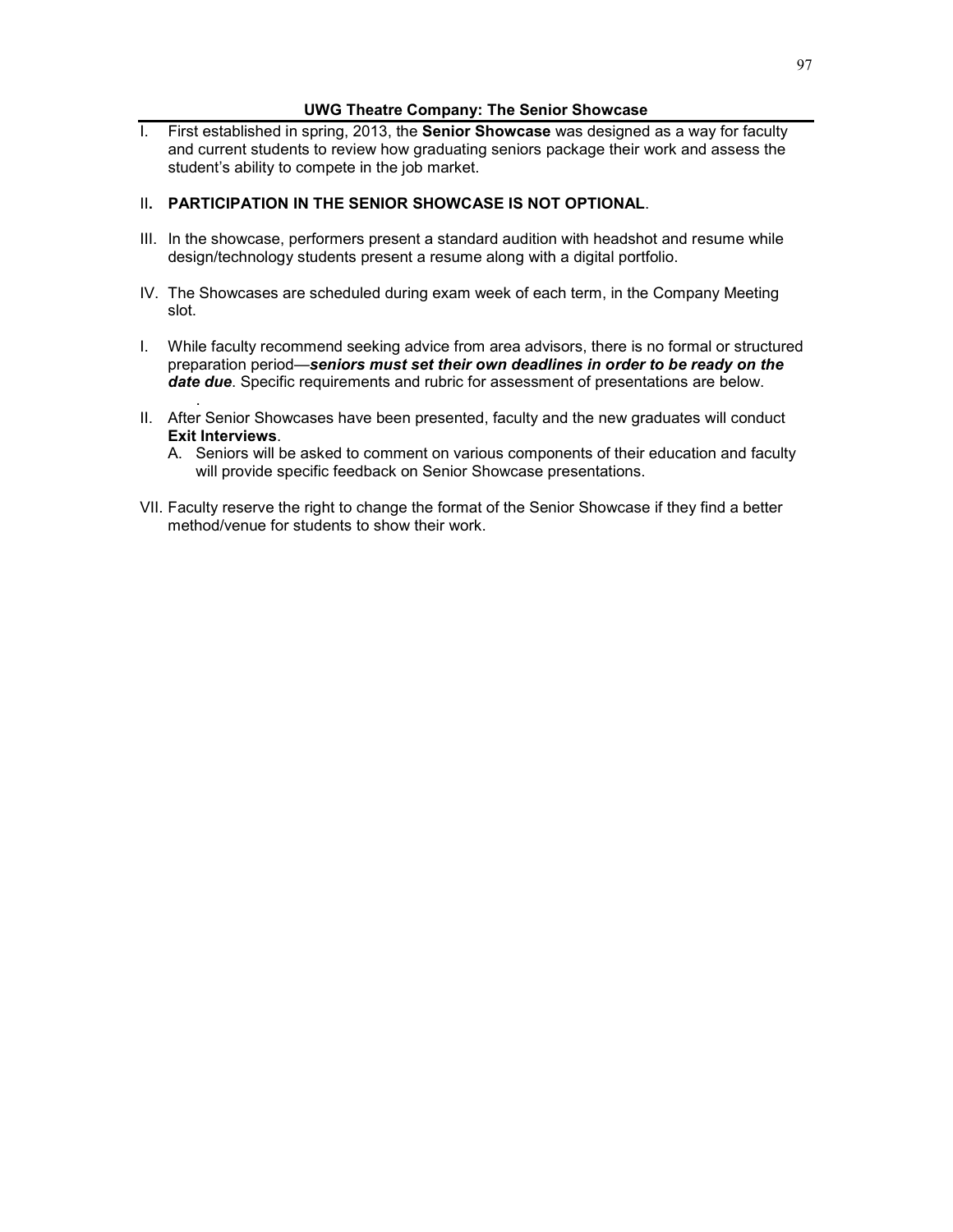## **Senior Showcase –Performance Track**

**ACTORS-**present two contrasting pieces which may include song.

| <b>Student Name:</b> |  |
|----------------------|--|
| Date:                |  |
|                      |  |

**Faculty Evaluator:** 

**Title of Selections:** 

The expectations are that a student interested in acting or directing will present a showcase audition with a "Good" (3) level of proficiency in the following areas:<br>**1 = Weak** 2 = Fair 3 = Good 4 = Very Good 5 = Excellent

**\_\_\_\_\_\_\_\_\_\_\_\_\_\_\_\_\_\_\_\_\_\_\_\_\_\_\_\_\_\_\_\_\_\_\_\_\_\_\_\_\_\_\_\_\_\_\_\_\_\_\_\_\_\_\_\_\_\_\_\_\_\_\_\_**

```
1 = Weak 2 = Fair3 = Good 4 = Very Good 5 = Excellent
```

| $\circ$<br>$\circ$<br>$\circ$                         | <b>Vocal Abilities:</b><br>Strongly projected audition pieces without vocal strain<br>Audition pieces were articulated clearly and precisely<br>Handled language with understanding and clarity                                                                                               |  | 1 2 3 4 5<br>1 2 3 4 5<br>1 2 3 4 5                                                  |  |
|-------------------------------------------------------|-----------------------------------------------------------------------------------------------------------------------------------------------------------------------------------------------------------------------------------------------------------------------------------------------|--|--------------------------------------------------------------------------------------|--|
| $\bullet$<br>$\circ$<br>$\circ$                       | <b>Movement Abilities:</b><br>Lack of self-consciousness in body movement<br>(movement shows a commitment to character)<br>Demonstrated physical control that was appropriate to<br>the character, the demands of the scene and the space                                                     |  | 12345<br>12345                                                                       |  |
| $\bullet$                                             | Physical gesturing is extended and appropriately motivated                                                                                                                                                                                                                                    |  | 12345                                                                                |  |
| ٠<br>$\circ$<br>$\circ$<br>$\circ$<br>$\circ$         | <b>Character Development:</b><br>Strong contrast between character choices in each piece<br>Ability to pursue bold, strong and risky objective in each piece<br>Commitment to strong choices was evident in each piece<br>Change of tactics was evident in each piece                         |  | 1 2 3 4 5<br>$1\ 2\ 3\ 4\ 5$<br>1 2 3 4 5<br>1 2 3 4 5                               |  |
| $\bullet$<br>$\circ$<br>$\circ$<br>$\circ$            | <b>Selection of Material:</b><br>Material demonstrates contrast in genre<br>Material demonstrates knowledge of type and range<br>Material demonstrates knowledge of strengths                                                                                                                 |  | 1 2 3 4 5<br>$\begin{array}{ccccccccc}\n1 & 2 & 3 & 4 & 5\n\end{array}$<br>1 2 3 4 5 |  |
| $\bullet$<br>$\circ$<br>$\circ$<br>$\circ$<br>$\circ$ | <b>Resume and Headshot</b><br>Resume is professional looking and formatted neatly<br>Resume shows sufficient abilities and experiences<br>Headshot is clear and displays the actor as s/he currently appears<br>Resume is sufficiently trimmed and attached to the back of Headshot 1 2 3 4 5 |  | 1 2 3 4 5<br>1 2 3 4 5<br>1 2 3 4 5                                                  |  |

• **Exit Interview:**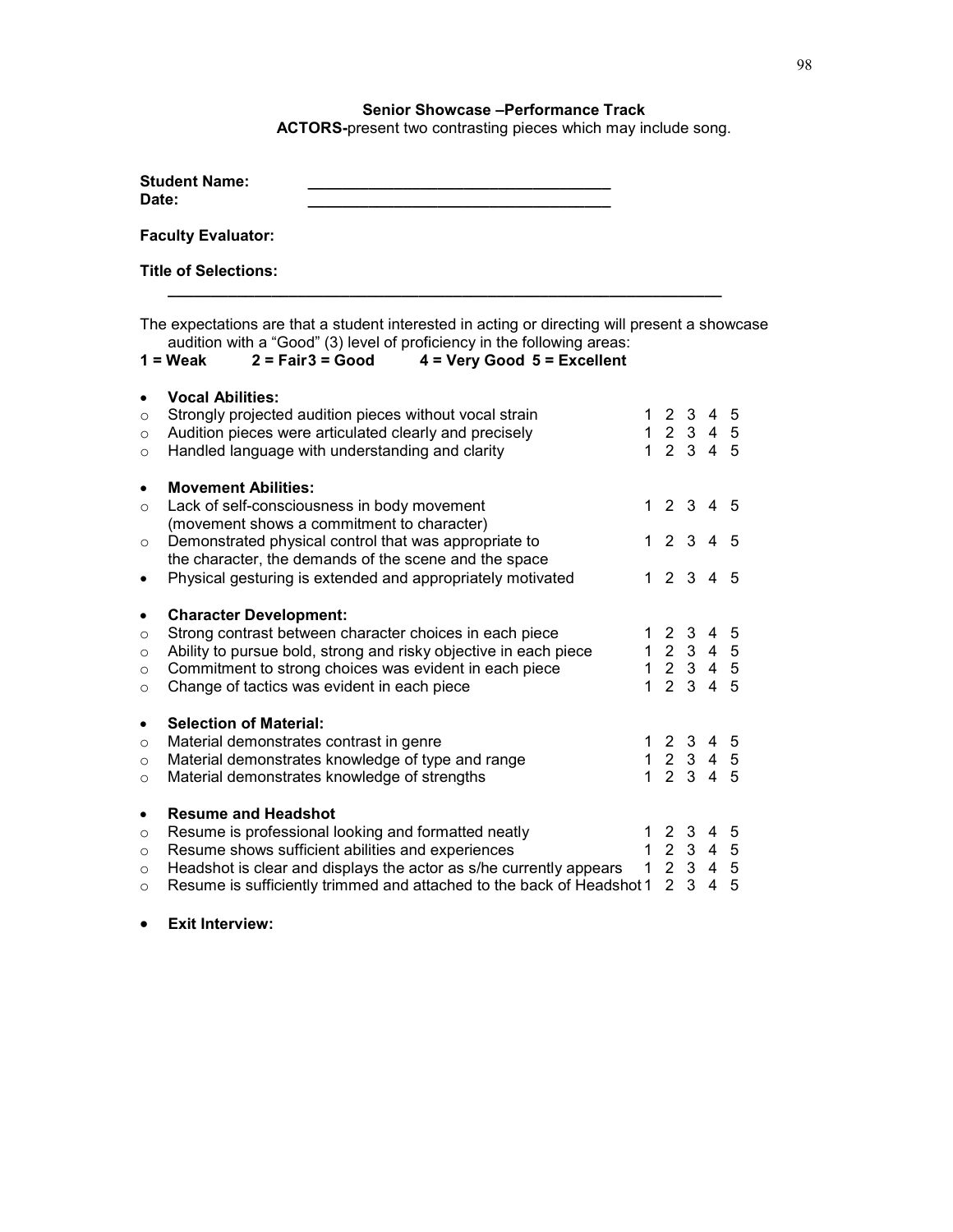### Senior Showcase-**Design/Tech/SM Track**

# **DESIGNERS-present a digital portfolio accompanied by a 5 minute oral presentation.**

**Student Name:** \_\_\_\_\_\_\_\_\_\_\_\_\_\_\_\_\_\_\_\_\_\_\_\_\_\_\_\_\_

### **Faculty Evaluator:**

When a student graduates from University of West Georgia, the Theatre Program expects at least a level (3) good proficiency in the following areas, as demonstrated in their portfolio/presentations:

| $1 = \text{Weak}$ | $2 = Fair 3 = Good$ | 4 = Very Good | 5= Excellent |
|-------------------|---------------------|---------------|--------------|

### **A. Portfolio Content** *or Prompt book for SM***:**

| 1. A range and variety of materials included<br>2. Materials are of a suitable quality<br>3. Materials are representative of student's technical |  | $\begin{array}{cccccc} 1 & 2 & 3 & 4 & 5 \\ 1 & 2 & 3 & 4 & 5 \end{array}$                                           |                |                |                |  |
|--------------------------------------------------------------------------------------------------------------------------------------------------|--|----------------------------------------------------------------------------------------------------------------------|----------------|----------------|----------------|--|
| areas and abilities<br>4. Addition of an up to date and accurate resume that                                                                     |  | 1 2 3 4 5                                                                                                            |                |                |                |  |
| is neatly organized and free of errors                                                                                                           |  | 1 2 3 4 5                                                                                                            |                |                |                |  |
| <b>B. Portfolio Arrangement or Prompt book for SM:</b>                                                                                           |  |                                                                                                                      |                |                |                |  |
| 1. Items are displayed neatly                                                                                                                    |  | $\begin{array}{cccccc} 1 & 2 & 3 & 4 & 5 \\ 1 & 2 & 3 & 4 & 5 \\ 1 & 2 & 3 & 4 & 5 \\ 1 & 2 & 3 & 4 & 5 \end{array}$ |                |                |                |  |
| 2. Overall organization of materials is presented in a logical order                                                                             |  |                                                                                                                      |                |                |                |  |
| 3. Format of each page or item is consistent and visually pleasing                                                                               |  |                                                                                                                      |                |                |                |  |
| 4. All items are labeled with the appropriate information                                                                                        |  |                                                                                                                      |                |                |                |  |
| <b>C. Oral Presentation</b>                                                                                                                      |  |                                                                                                                      |                |                |                |  |
| 1. Presentation polished and prepared                                                                                                            |  | $\begin{array}{cccccc} 1 & 2 & 3 & 4 & 5 \\ 1 & 2 & 3 & 4 & 5 \end{array}$                                           |                |                |                |  |
| 2. Presentation organized in an appropriate order                                                                                                |  |                                                                                                                      |                |                |                |  |
| 3. Time spent on each item proportional to its importance in portfolio                                                                           |  | $1\quad 2\quad 3\quad 4\quad 5$                                                                                      |                |                |                |  |
| 4. Attire/personal appearance/attitude was professional                                                                                          |  |                                                                                                                      | 2 <sub>3</sub> | $\overline{4}$ | $\overline{5}$ |  |

# **D. Exit Interview**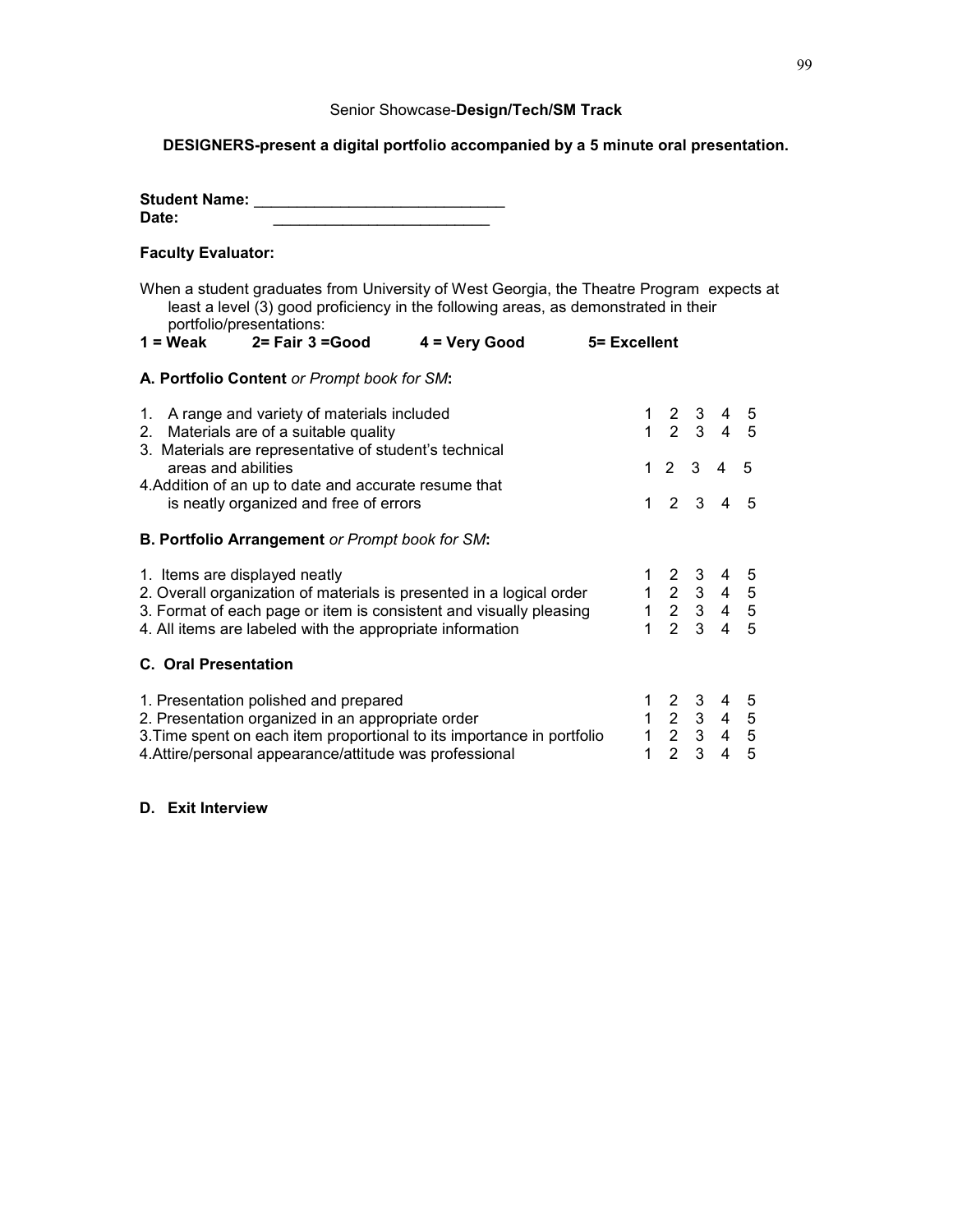### **UWG Theatre Company: Other Organizations**

The UWG Theatre Company has under its auspices two organizations that are totally student run. These organizations are mentored by faculty, but are the total responsibilities of the students who are elected to run them and the students who join them. Because they are under the umbrella of the Theatre Company, all standards laid out in this Handbook must be followed. Failure to do so not only may harm the reputation of the students, but will also mar the reputation of the Theatre Company and Program as a whole. In case of any such extreme incident such as this, the faculty will take away from the students the privileges of these student run organizations.

# **Improvisation Troupe Policy**

- I. First and foremost it shall be understood that the work of the Improv Troupe, which is a student-run troupe of the University of West Georgia Theatre Program , will not supersede any seasonal Theatre Program event.
- II. All members of the Improv Troupe will be members or associate members of the University West Georgia Theatre Company.
	- A. A quorum of members shall elect a student director from the West Georgia Theatre Company on a yearly basis.
	- B. This student director shall coordinate all rehearsals and performances with the rest of the troupe and with the faculty of the Theatre Program .
	- C. The student director is in charge of securing all rehearsal and performance spaces with the Program Coordinator or other Theatre Program Faculty.
		- a. Priority of the Martha Munro space will be given at the discretion of the theatre faculty.
- III. The Troupe shall perform in public and for classes, committee programs, summer orientations, etc. at the discretion of the theatre faculty and members of the troupe.
- IV. The Troupe shall adhere to the same standards of quality to which the Theatre Program and Company strives.
	- A. These standards, as stated in the this Handbook, include proper rehearsal time for projects, professional deportment of each member (i.e., strong work ethic, ability to attend rehearsals and performances at the scheduled call times, line and character preparation, technical preparation, etc.).
	- B. If the standards as defined in the Theatre Program Policy Handbook are not met, as deduced by theatre faculty, all performances will be postponed or cancelled at the discretion of the theatre faculty.
	- C. The Program Coordinator may budget a line for the troupe in the Student Activities Budget.
		- The dollar amount allotted shall not exceed \$200.
		- The budget for the troupe will be calculated by the theatre faculty.
	- D. The Theatre Company agrees to promote all Improv Troupe performances.
		- Promotions will be worked on by the Theatre Company dramaturg and the director of the troupe.
	- E. Any costumes, props, or other theatrical paraphernalia needed for a performance will be handled by the troupe director and the faculty technical director and/or costume shop foreperson.
	- F. All or any money earned from performances of the Improv Troupe will go into a UWG Theatre Revenue Account and will be used to support the troupe.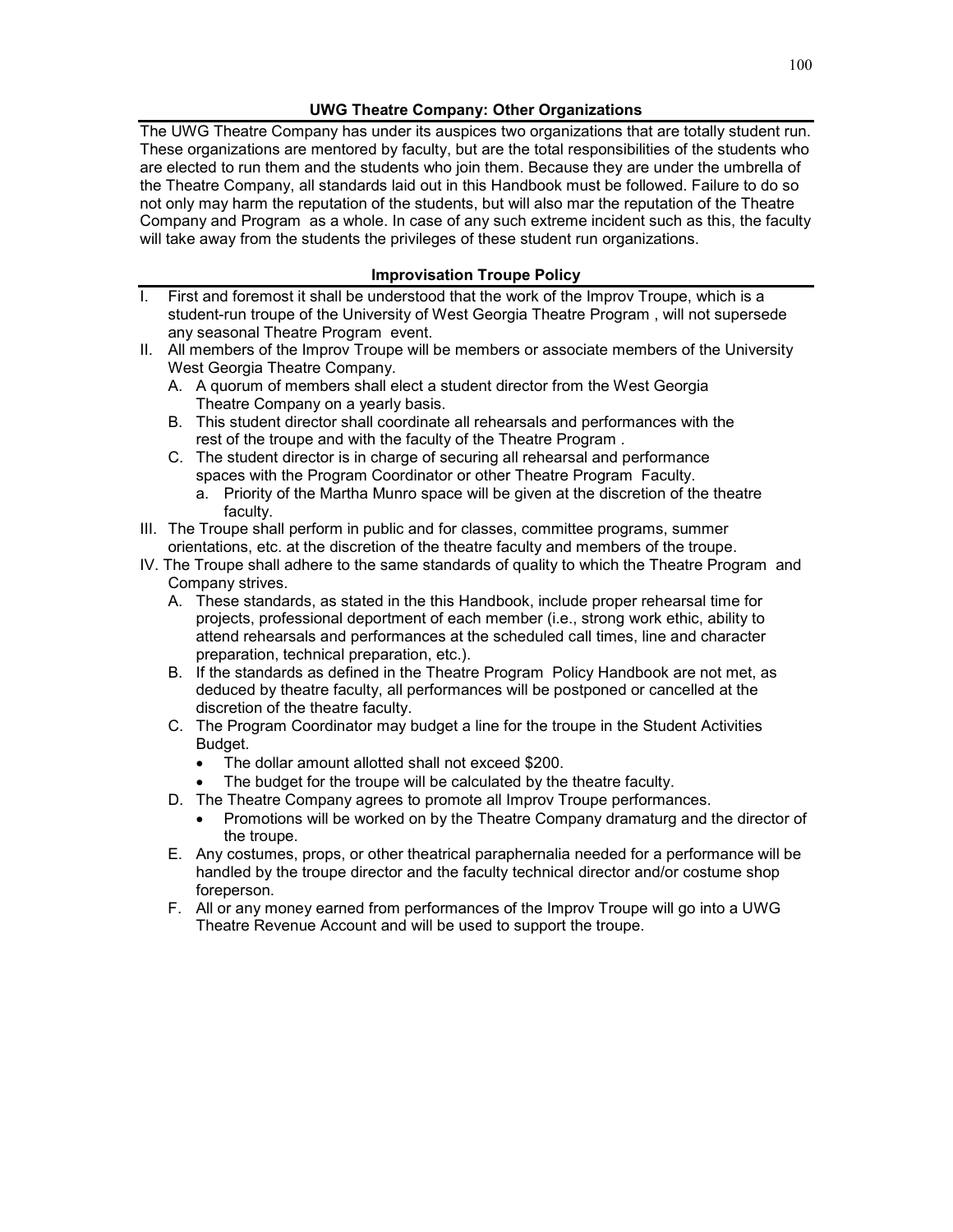#### **Alpha Psi Omega Omicron Kappa Cast Point System**

| Acting                                                     |                |
|------------------------------------------------------------|----------------|
| Major /Lead Role                                           | 20pts.         |
| <b>Ensemble Role</b>                                       | 15pts.         |
| <b>Supporting Role</b>                                     | 10pts.         |
| Minor Role/non-Speaking                                    | 7pts           |
| <b>Improv Troupe</b>                                       | 10pts          |
| <b>Directing Scenes</b>                                    | 7pts           |
| <b>Staged Reading</b>                                      | 5pts           |
| <b>Directing</b>                                           |                |
| <b>Full Length</b>                                         | 20pts          |
| One Act                                                    | 15pts          |
| 10-minute                                                  | 10pts          |
| <b>Playwriting</b>                                         |                |
| (Produced)                                                 |                |
| Full Length                                                | 15pts          |
| One Act                                                    | 10pts          |
| 10-minute                                                  | 7pts           |
| Scene                                                      | 5pts           |
| (Not Produced)                                             |                |
| Full Length                                                | 15pts          |
| One Act                                                    | 10pts          |
| 10-minute                                                  | 5pts           |
| Scene                                                      | 3pts           |
| <b>Marketing</b>                                           |                |
| Spotlight                                                  | 7pts           |
| Programs                                                   | 5pts           |
| <b>Management</b>                                          |                |
| Stage Manager                                              | 20pts          |
| Assistant Stage Manager                                    | 15pts          |
| House Manager                                              | 10pts          |
| Design/Technical                                           |                |
| Lighting, Set, Costume, Props, Sound                       | 20pts          |
| Assistant Scenic/Costume Designer                          | 15pts          |
| <b>Technical Director</b>                                  | 10pts          |
| <b>Master Electrician</b>                                  | 10pts          |
| <b>Electrics Crew</b>                                      | 7pts           |
| Sound Board Operator                                       | 5pts           |
| <b>Run Crew</b>                                            |                |
| Assistant Technical Director                               | 5pts           |
| Dramaturgy                                                 | 10pts<br>15pts |
| <b>Miscellaneous</b>                                       |                |
| <b>Student Assistant (Per Semester)</b>                    | 5pts           |
| Theatre Awards Banquet (Organization/ Assistance)          | 5pts           |
| Coffee House (Organization/ Assistance)                    |                |
| <b>Orientation Skits</b>                                   | 7pts<br>7pts   |
| Participation in KCACTF, GTC, SETC or any other convention |                |
| Recruitment                                                | 7pts           |
|                                                            | 7pts           |
| Delta Psi Omega (1/3 of APO points)                        | 25pts          |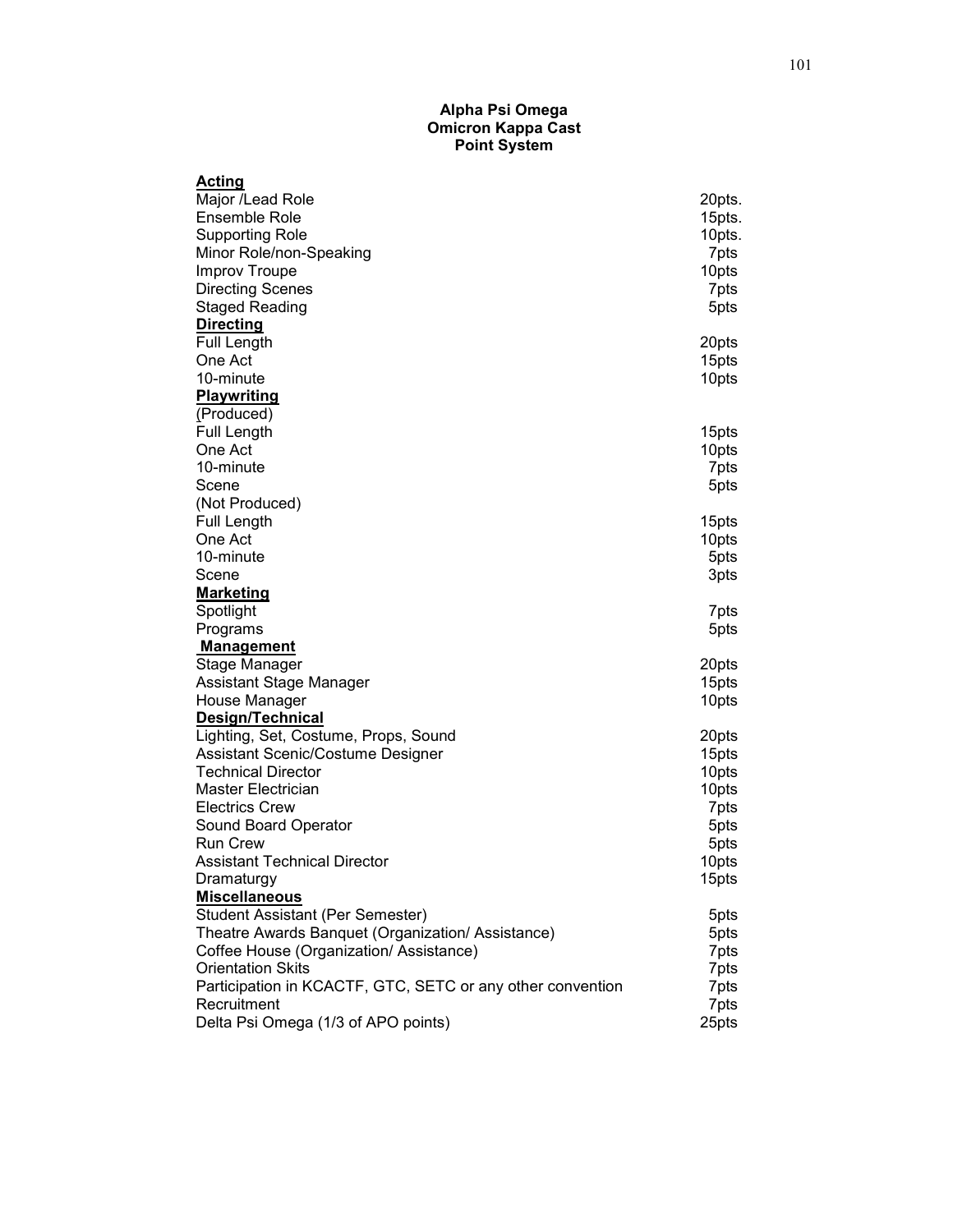#### **CONSTITUTION OF ALPHA PSI OMEGA NATIONAL THEATRE HONOR SOCIETY,**

### **ARTICLE I Name**

This Organization shall be called ALPHA PSI OMEGA NATIONAL THEATRE HONOR SOCIETY, Omicron Kappa CAST, also known as ALPHA PSI OMEGA Omicron Kappa CAST, ALPHA PSI, APO and ΑΨΩ.

#### **ARTICLE II Preamble and Mission Statement**

The purpose of ALPHA PSI OMEGA, Omicron Kappa CAST, is to stimulate interest in theatre activities at the University of West Georgia and to secure for the college, and its entities, all the advantages, and mutual helpfulness provided by a large national honorary fraternity. By electing students to membership, the fraternity provides a reward for their participation in theatre activities of the college. The cast is not intended to take the place of any existing theatre organization. By volunteering our time, energy and monies we strive to become better individuals, students, leaders and professionals in our chosen disciplines.

#### **ARTICLE III Officers and Duties**

Section 1. The officers of the cast shall be the Cast President, Vice President, Secretary and Treasurer. (Additional officers may be specified, as needs demand.)

Section 2. The President of the Cast shall serve as the official spokesperson for the cast, call meetings, preside at general and executive committee meetings, appoint committees, and have general supervision of all the affairs of the fraternity.

Section 3. The Vice President shall assume the responsibilities of the President in case of his/her absence. He / She may not call meetings without the consent of the President unless the President is on an extended absence. The Vice President, along with the Secretary, is also responsible for maintaining a record of points collected by members and possible candidates. He /She shall be appointed as SGA representative if needed.

Section 4. The Secretary shall keep an accurate record of the proceedings at meetings, read a report of the minutes, keep an accurate record of points collected by members and possible candidates, along with the Vice President and handle cast correspondence.

Section 5. The Treasurer shall collect all dues and assessments of members, pay bills sanctioned by the fraternity, keep an account of all receipts and expenditures, and report on the financial status on the 1st general meeting of each month.

#### **ARTICLE IV Election of Officers**

Section 1. To elect an officer, nominations must first be submitted to the President. In the event that the President is up for re-election, nominations must be submitted to the faculty advisor. Only a current member in good standing (see member requirements) may be nominated. It is acceptable to nominate oneself. Each person nominated shall be able to run no more than one positions each voting year.

Section 2. In order to hold a leadership position in this organization, members shall be in good standing and must be theatre majors or minors.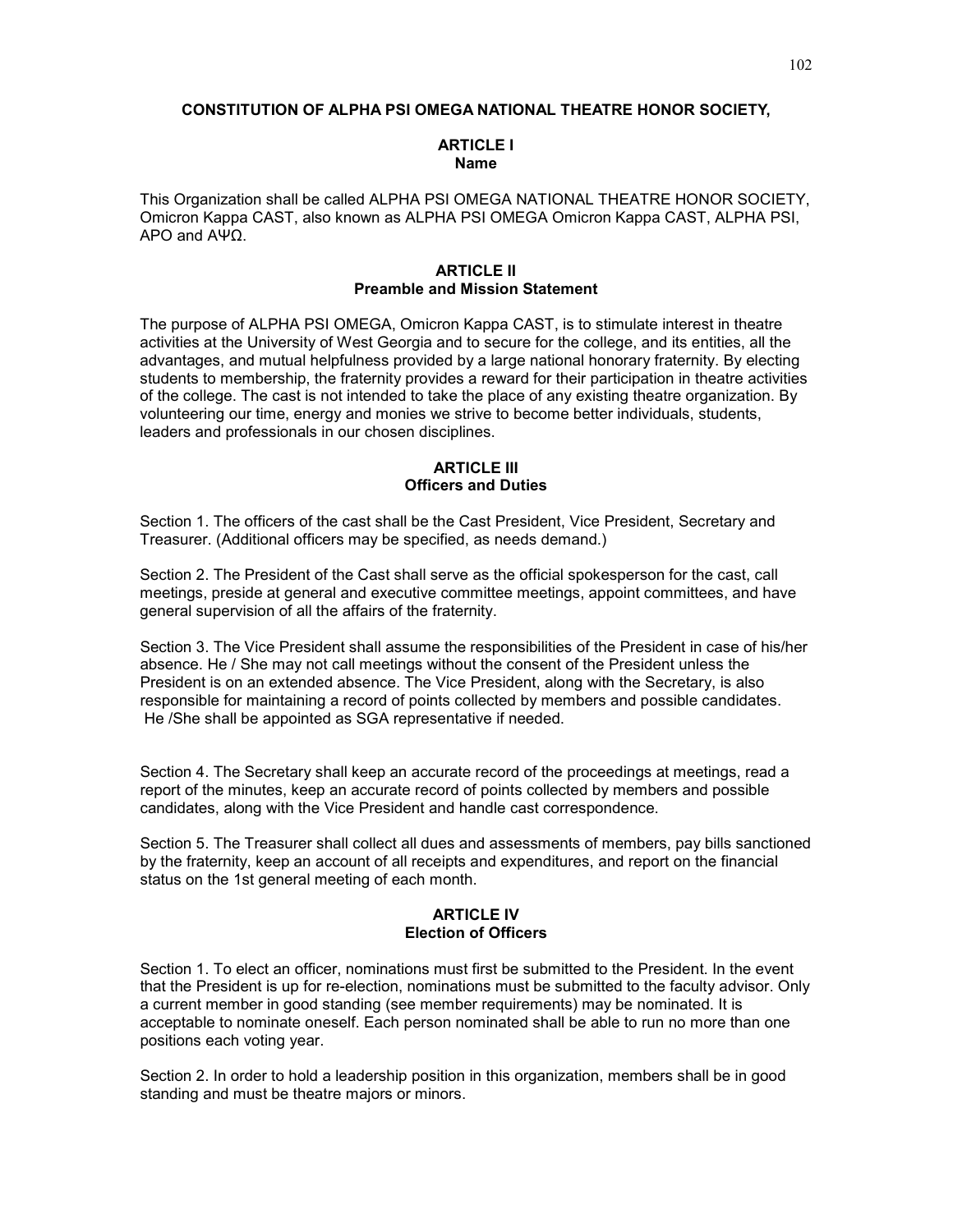Section 3. Nominations shall be accepted beginning at the first general membership meeting in April. Elections shall be held at the second meeting in April and shall be conducted in Martha Munro. The election shall be done by secret ballot. The Faculty Advisor shall count the ballots. Once the votes are tallied, the President shall announce the results.

Section 4. Active voting membership will be limited to all students who are active members and are currently enrolled at the University of West Georgia. Faculty, Staff, UWG Alumni, Student Spouses, etc., may be affiliate members but may not vote or hold office.

Section 5. There must be a simple majority vote by the members, for an officer to be elected.

Section 6. An officer shall not be allowed to hold more than one office during a term.

Section 7. Once an officer is elected, he/she shall be formally installed by the outgoing officer and shall take an oath pledging to carry out the duties of the office conferred and always with the decorum and dignity worthy of the fraternity. The induction ceremony shall follow the guidelines set forth in the National Charter.

### **ARTICLE V Term of Office**

Each officer shall hold a one-year term in his/her elected office. No officer may hold more than two consecutive complete terms in the same office. The only exceptions are if any officer is leaving due to Graduation or any other event secured by the rest of the officers and faculty sponsor.

### **ARTICLE VI Removal of Officers**

Upon the first offense, the officer shall receive a letter of reprimand. Upon the second consecutive offense, the officer shall be brought before the executive committee. In both instances the executive committee must have a valid reason and proof of why the officer has been reprimanded. Upon the third consecutive offense, there shall be a vote of the members deciding whether or not to remove the officer. The affected will be allowed to address the organization in order to relate any relevant defense prior to the vote. A two-thirds vote in favor of dismissal is required to remove the officer.

### **ARTICLE VII Voting Power of the Officers**

All officers retain voting rights although the President only votes in the event of a tie.

### **ARTICLE VIII Vacancies**

Section 1. If officers do not return to school, new officers shall be elected to fill the vacancies at the first meeting of the year.

Section 2. If an officer is removed or resigns during a term, there shall be an election at that time to fill the position for the remainder of the term.

Section 3. If the President is removed or resigns, the Vice President shall become the President and there shall be an election to elect a new Vice President.

Section 4. All members must be available to attend all general meetings. Two consecutive missed meetings will be grounds for dismissal.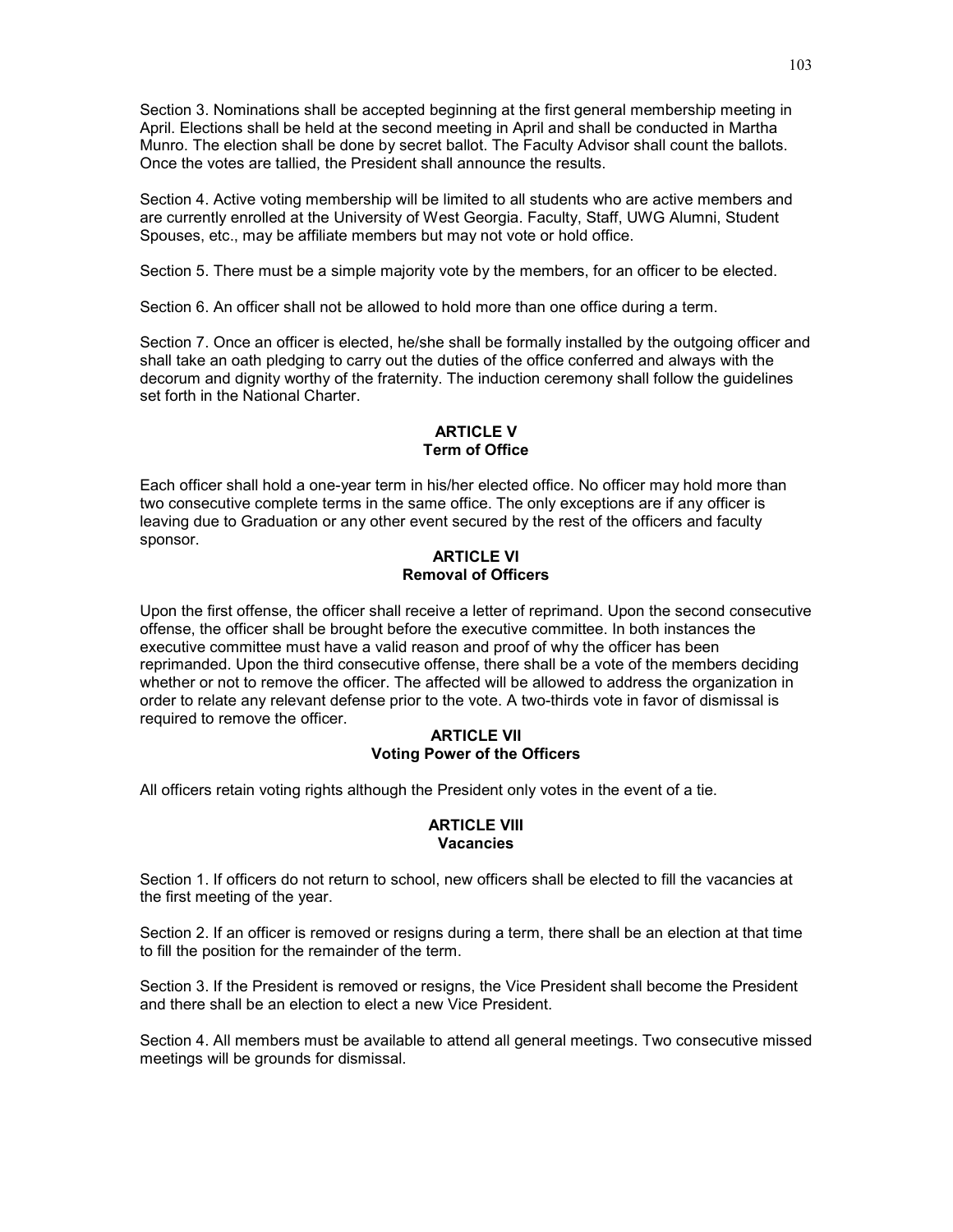#### **ARTICLE IX Membership Requirements and Election**

Section 1. Membership is limited to all students who have paid fees and are enrolled with the University of West Georgia. No discrimination shall be made on the basis of gender, race, age, creed, religion, disability, sexual preference, national origin, marital status, or veteran's status. No hazing or discrimination will be used as a condition of membership into this organization. All groups, except those exempt by law, must have opportunities for male and female memberships. Sports clubs involving contact or competitive selection may limit participation to one sex, but must permit membership in the club to both sexes.

Section 2. All interested students must complete all of the pledge requirements.

Section 3. An interested student must apply for membership before the semester deadline for Alpha Psi Omega initiation. Each prospective member shall be required to complete the following before acceptance as a member in the fraternity.

1. Attend an orientation meeting and apply for membership.

2. Have a minimum GPA of 2.5.

3. Pay initiation dues of \$30.00. The \$30.00 goes to the National Chapter.

4. They must accumulate at least 75 Alpha Psi Omega Points prior to initiation.

5. Pledges are required to learn the names of the National and Local Officers.

6. Pledges are required to memorize a speech of at least 12 lines from the Shakespeare canon for presentation.

7. Pledges shall be expected to be active in all Alpha Psi Omega sponsored events unless excused by the President.

Section 4. To maintain membership in good standing, a member must adhere to the following guidelines:

1. Maintain a 2.5 GPA.

3. Maintain 30 points each semester.

4. Must be an active participant in at least one committee each year.

Section 5. This organization may have affiliate members such as faculty, staff, UWG Alumni, student spouses, etc., that number twenty-five (25) percent of the total membership. At no time shall the UWG student membership fall below seventy-five (75) percent.

Section 6. The privileges of membership include benefiting fellow students, faculty, and the community with a quality theatre organization and support of worthwhile endeavors. Each member shall receive an Alpha Psi Omega membership card and lifelong membership.

Section 7. Membership may be revoked without mutual agreement for non-participation, misconduct, or violations of any provisions of the constitution. The member will be notified in writing by the Executive Committee of the possible revocation at least 72 hours prior to the vote, and will be allowed to address the organization in order to relate to members any relevant defense prior to the vote for removal. Membership can only be revoked upon a two-thirds majority vote of eligible members. The member in question shall be notified of the decision by official written correspondence.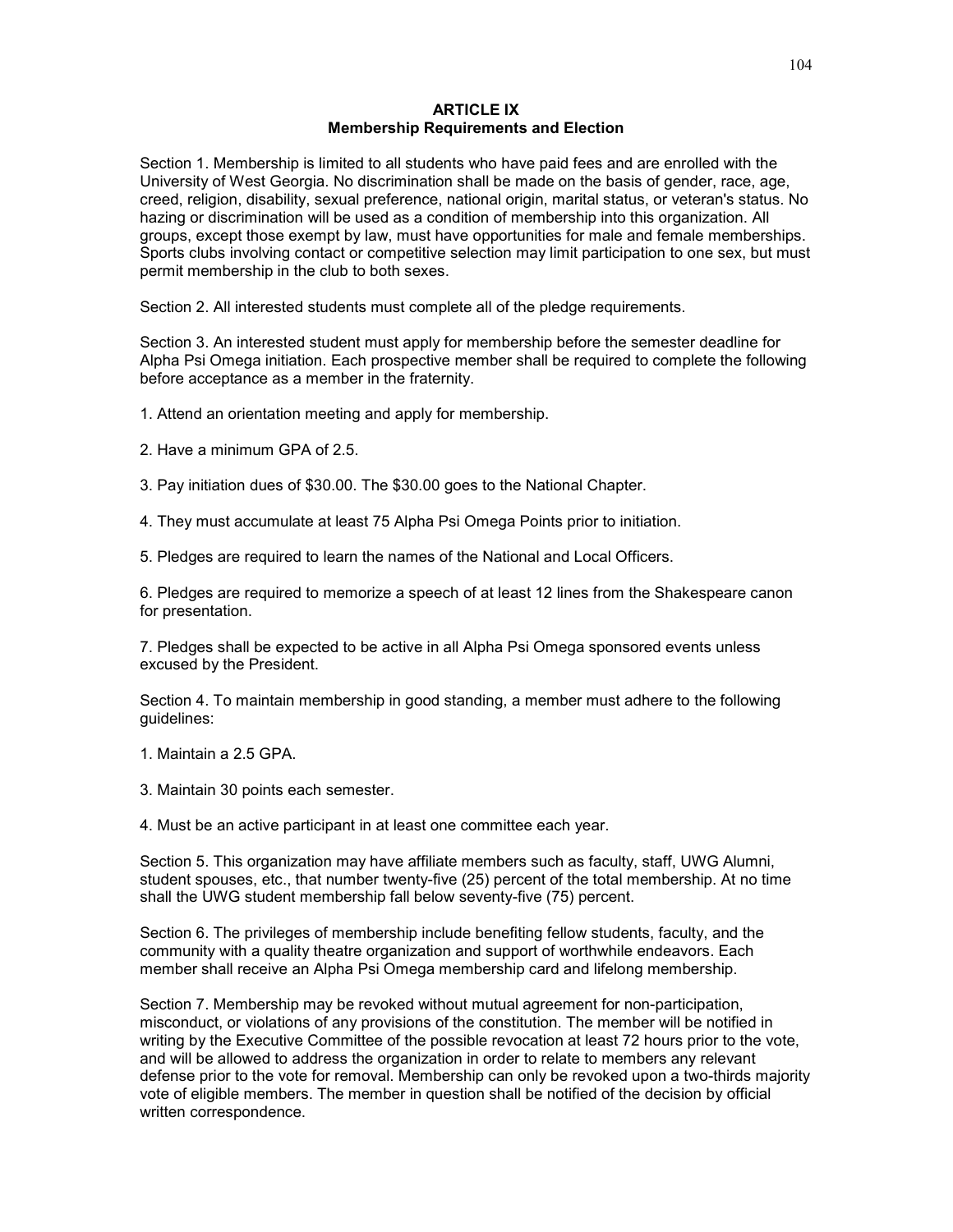Section 8. An inactive member is one that chooses not to attend meetings or participate in functions. To become an inactive member, the member must notify the Executive Committee in writing of their intent. To reinstate a member, there shall be a two-thirds vote of the chapter's active members.

Section 9. Honorary membership may be bestowed on those persons who have made special continued contributions to the theatre programs of the University of West Georgia. Some special consideration however can be given to honor those who have made special contributions to the theatre community nationally.

#### **ARTICLE X Finances**

Section 1. Only the President, Treasurer and Faculty Advisor shall have access to the account. Two authorized signatures are required for every financial transaction.

Section 2. The President, in conjunction with the Faculty Advisor and Treasurer, shall approve the spending of funds. Any purchases over \$150.00 must be voted on by the general membership and passed by two-thirds of its members. Organization funds may be spent on items such as office supplies, events/activities, publicity, travel expense, conference fees, or anything deemed necessary in furthering the cause of the organization, but will not be used for anything illegal under Organization, University, Local, State, and Federal Laws.

Section 3. Signature authority shall be transferred at the end of spring semester before the end of finals. It is the outgoing Secretary's responsibility to secure the appropriate signatures and documents for the transfer.

Section 4. The budget and general use of money shall be voted on by the membership. Funding of trips to other chapters, conferences or special events shall be decided by the membership. In an extreme emergency, the Executive Committee may allot funds.

Section 5. In the event that the organization ceases to exist, any funds remaining in the organization's account shall be donated to the UWG Theatre Company.

### **ARTICLE XI Committees**

Section 1. The President shall serve as an ex-officio member of all standing and ad-hoc committees.

Section 2. The standing committees of the fraternity shall be:

1. Executive Committee. This committee shall consist of the elected officers and the Faculty Advisor. This committee shall handle all minor business arising between meetings. The President shall chair this committee.

2. Special Events Committee. This committee shall plan and execute events throughout the year such as Award Ceremonies, Scavenger Hunt, etc. The Secretary shall chair this committee.

3. Initiation Committee. This committee shall be responsible for planning and executing the orientation and initiation each semester. All correspondence to prospective members shall be handled through this committee. It shall work closely with the Membership Committee. The President shall chair this committee.

5. Membership Committee. This committee will be chaired by the Vice President and composed of active members of the general membership and the Faculty Advisor. This committee will help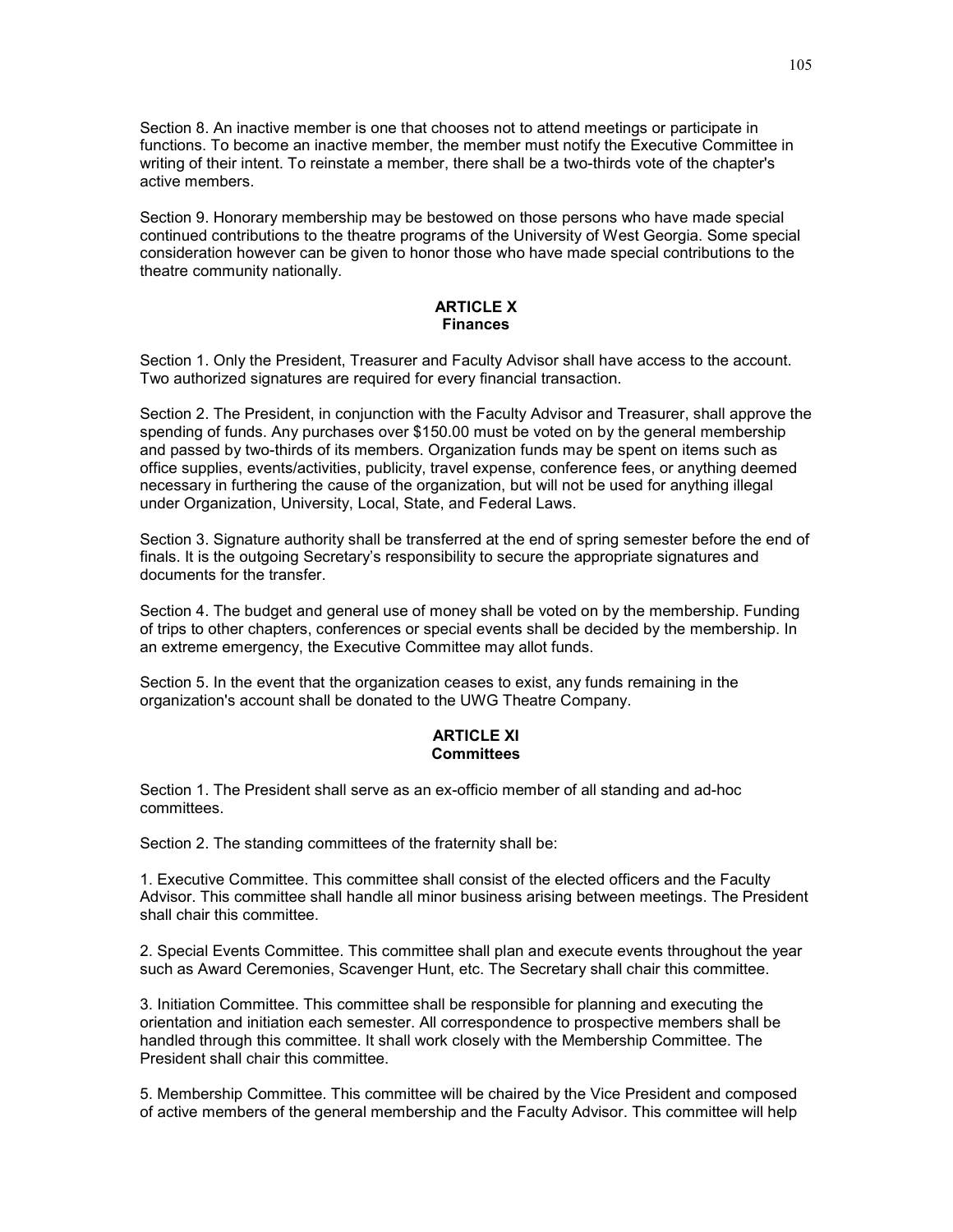determine eligibility keeping in accordance with the guidelines for members. The President of the pledge class will report to the Vice President on a weekly basis.

6. Charity Committee. This committee shall be responsible for the distribution of time and collected Alpha Psi Omega funds to a deserving local charity. Every effort should be made to find a charity within the realm of the performing arts. The Treasurer will chair this committee.

Section 3. Any ad-hoc committees will be established as needed and abolished if and when they have completed their duties. The president shall appoint these committees, and the Executive Committee shall appoint the committee chairs.

### **ARTICLE XII Meetings**

Section 1. The President shall be in charge of calling meetings and the secretary shall be responsible for notifying all members. Members must be notified of meetings at least 48 hours in advance and shall be notified via e-mail and/or telephone.

Section 2. There shall be at least one meeting each month of both the general membership and a separate meeting of the executive committee. An effort should be made to tailor the meeting time to the schedule of the majority of members.

Section 3. Special meetings may be called by the President, or at the request of the Faculty Advisor.

Section 4. A quorum shall consist of a majority of active cast members. A quorum is needed to call a vote.

#### **ARTICLE XIII Advisor**

Section 1. The Faculty Advisor has no term limit, and must be a current UWG Theatre Faculty or Staff Member.

Section 2. The Faculty Advisor shall act as a liaison between the faculty and cast. He / She shall also serve as a mentor to the organization providing guidance to the officers and members.

Section 3. The Faculty Advisor is expected to be updated on the state of the organization, and is expected to attend all Executive Committee and attend other meetings as desired.

Section 4. The Faculty Advisor alone shall count ballots during elections.

Section 5. The Faculty Advisor shall have access to the cast account in case of an emergency.

Section 6. If problems arise between the Faculty Advisor and the student membership, the President and Vice-President shall seek objective counsel with a theatre faculty member outside the organization. The problems will then be discussed by the entire theatre faculty and a resolution will be brought forth to the membership.

Section 7. In the event that the Faculty Advisor resigns, the Executive Committee shall ask a different theatre faculty member to become their advisor within 14 calendar days.

### **ARTICLE XIV External Affiliations**

Alpha Psi Omega, Omicron Kappa Cast is affiliated with Alpha Psi Omega the National Theatre Honor Society as a chapter of the society. The cast may be incorporated with other theatres or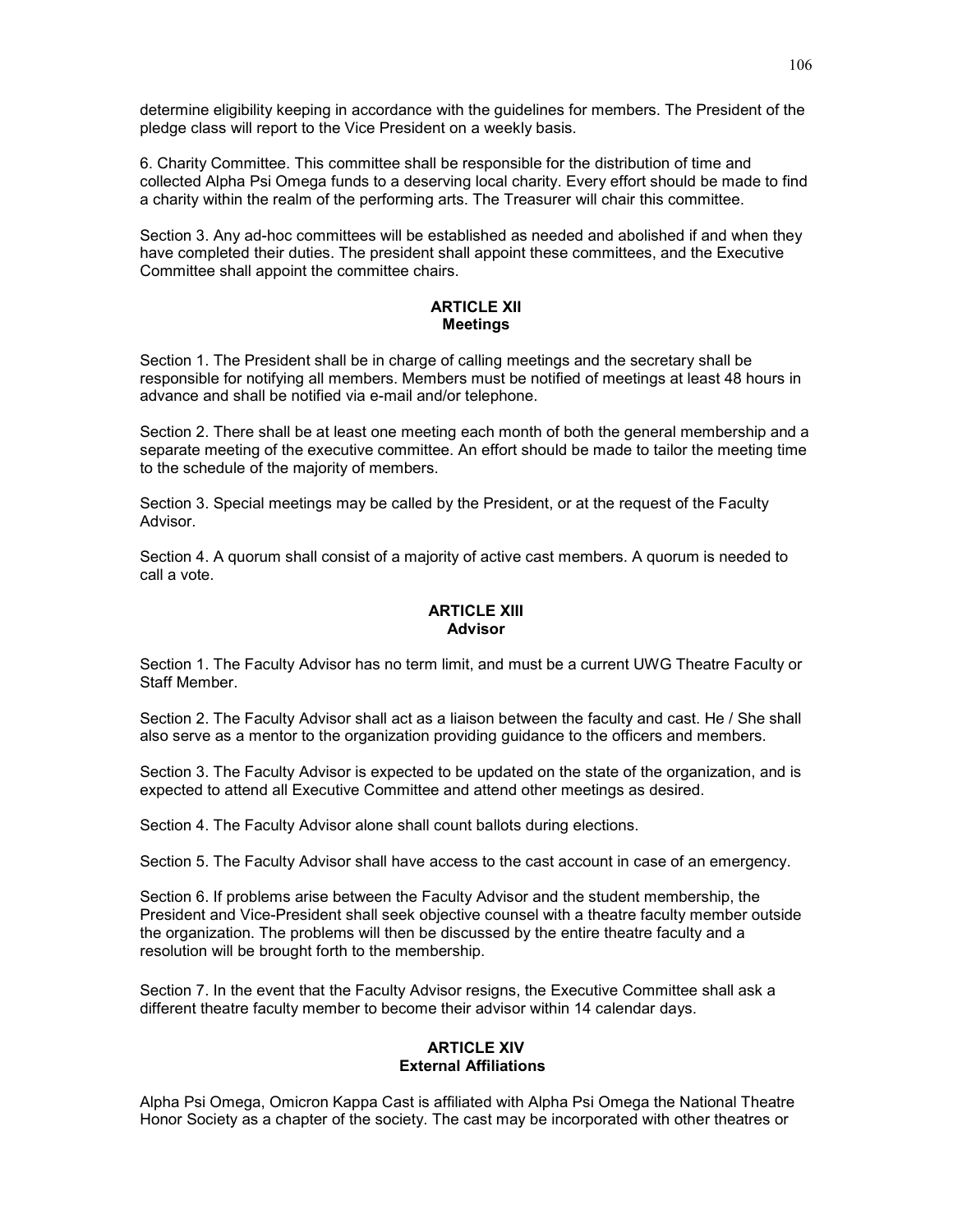large theatre corporations as deemed necessary by the chapter and approved by the Program . There will be no merging with other organizations. Co-sponsoring of events, however, is allowed.

### **ARTICLE XV Programs and Services**

The sponsorship of programs or services will be decided by a two-thirds vote of the members.

# **ARTICLE XVI Publications**

Section 1. All publications of the cast must comply with the "Advertising and Signs" guidelines set by the National Chapter.

Section 2. The President and Faculty Advisor must approve all publications prior to duplication and distribution. The Program should also formally approve publications of the group.

### **ARTICLE XVII Amendments**

To amend this constitution an issue must first be brought before the Executive Committee. The committee shall then decide if the issue should be brought before the Cast. The Cast can then vote and the amendment will be added upon a two-thirds vote in favor of the amendment.

# **ARTICLE XVIII Initiations, Fees, and Assessments**

Section 1. The initiation ceremony will take place in April of each year. The Initiation Committee shall organize the ceremony.

Section 2. There shall be an initiation fee, which must be paid before any pledge can be initiated.

Section 3. Special assessments may be levied upon members only by a two-thirds vote of the active membership.

### **ARTICLE XIX Disciplinary Policy**

- Section 1. Alpha Psi Omega Omicron Kappa is a member of the UWG Student Organizations and therefore is bound by the UWG Student Organization Handbook. Any infraction as listed in the UWG Student Handbook will result in the following Disciplinary Policy of Alpha Psi Omega Omicron Kappa.
- Section 2. The disciplinary issue will first be brought to the attention of the APO Faculty Advisor. During this meeting, the Executive committee, along with the Faculty Advisor, will discuss the consequences of the offense(s).
- Section 3. All officers will retain voting rights stating the length of probationary periods, magnitudes of offenses, and/or revoking membership; although the President only votes in the event of a tie.

Section 4. The Disciplinary Policy of Alpha Psi Omega Omicron Kappa Chapter shall be:

1. The first offense by a cast member will result in a mediation between the President, Vice President, Faculty Advisor, and the cast member(s). If the incident is found to be an infraction of the UWG Student Organization Conduct Code, the cast member will also receive a verbal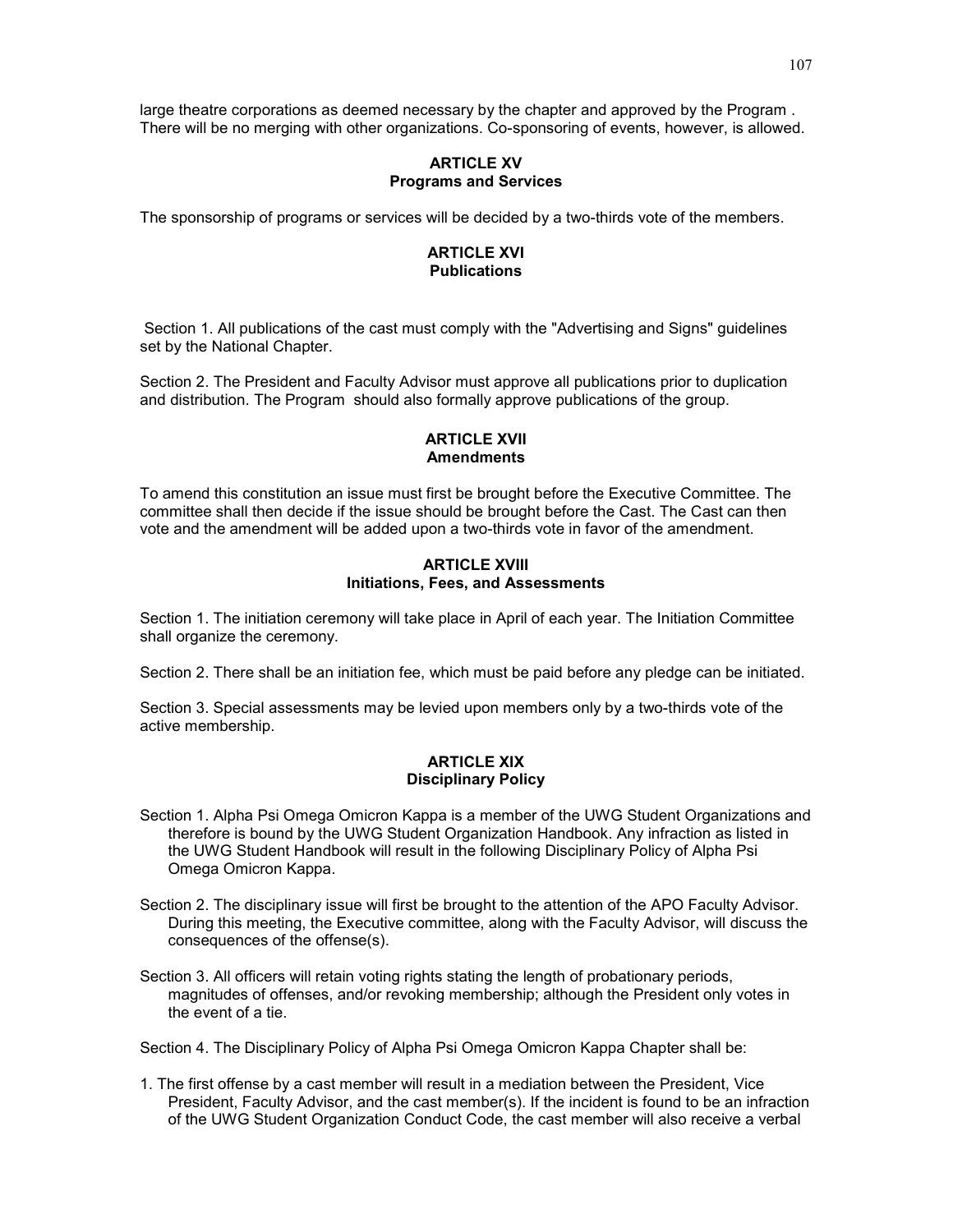warning and will be responsible for giving both a formally written and spoken apology to the individual(s) offended.

- 2. The second offense, or first offense depending on the magnitude, by a cast member will result in the cast member being placed on probation. During this probation, the cast member will read the UWG Student Organization Handbook, write a 1 page paper on why his/her behavior is unacceptable and goes against the standards of APO and write and deliver a formal apology to the individual(s) offended. The cast member must also, for the duration of the probationary period, serve on cleanup duty for all APO events, as well as volunteer to sell break a leg a grams at least 6 times each semester, and assist APO in any other events planned or otherwise.
- 3. The third offense by a cast member will result in membership revocation.
- Section 5. Membership may be revoked without mutual agreement for non-participation, misconduct, or violations of any provisions of the constitution. The member will be notified in writing by the Executive Committee of the possible revocation at least 72 hours prior to the vote, and will be allowed to address the organization in order to relate to members any relevant defense prior to the vote for removal. Membership can only be revoked upon a twothirds majority vote of eligible members. The member in question shall be notified of the decision by official written correspondence.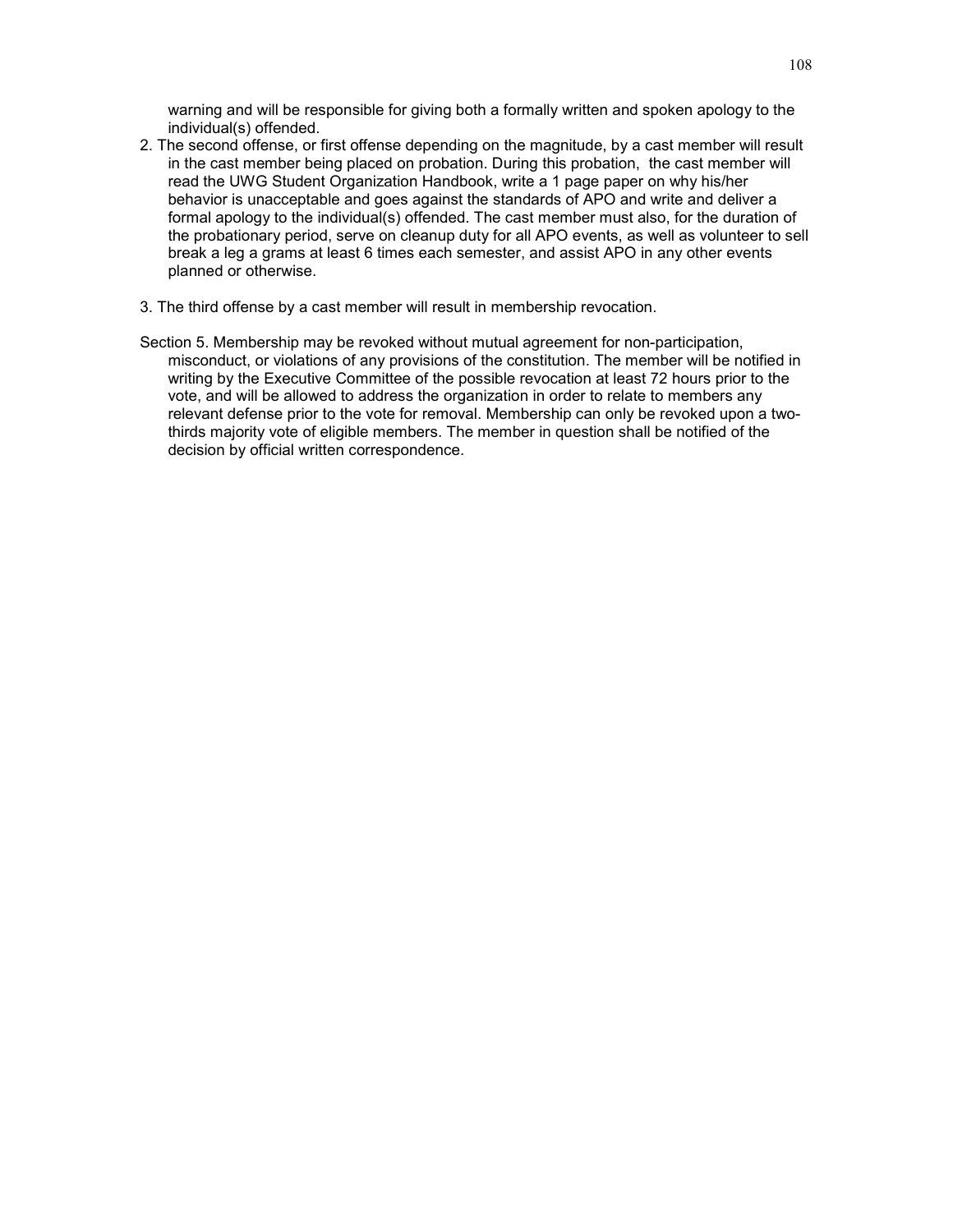### **Appendix A**

#### **How to deal with Stress in the Theatre**

by Stan Abbott in USITT Sightlines

Everyone is subject to life's stressful events. But, it is a strange irony that people react differently to the same individual events. In the same situation or set of circumstances one person will react positively, another person negatively.

#### **Generally, however, you need stress to stay vibrant and operating at your peak efficiency.**

Unfortunately, if you cross over a critical point and have too much stress with which to cope this becomes a negative force whose effects can either vastly reduce your efficiency or be fatal. Therefore, when you say "there is too much stress", or "boy…am I under stress", you could more accurately say, "I am having trouble overcoming things I thought I liked."

But, to "overcome things" is not easy. Your ability to cope successfully with the same event or series of circumstances will not always be the same due to changes in your physical and mental health. Suddenly, for no apparent reason, you are using poor skills or techniques to overcome or confront events in your life. What happens? Most often you do not recognize or use options and alternatives as well as when you are doing a good job of overcoming/coping. The reason for this is that the brain and nervous system perform poorly when we have an emotional temperature just as our bodies do not perform well when we have a physical temperature.

*Stress is good***.** You probably bargained for your particular kinds of stress. However, if you try to overcome these events with poor coping skills this will lead to distress.

*Distress is not good***.** High levels of distress have a direct bearing on your mental and physical health. The greater the level of distress created by ever poorer coping skills, the greater the level of mental and physical jeopardy. Uncorrected severe distress can lead to poor job performance; job burnout, early aging, or, even more destructively, organ damage and eventually even death can result.

Your job performance behaviors will change when you can not overcome high distress levels. One can unexpectedly behave less sensibly than usual and make more mistakes of all kinds. The more distress experienced by an individual, the easier it is for them to produce poor quality work. This creates a destructive spiral because people in the performing arts tend to be less forgiving of themselves for reduced quality work and this creates more distress. Precious time can be wasted on fruitless self-accusations or dissatisfied feelings. Anger and dissatisfaction feed other negative emotions. One feels annoyed, furious, resentful, frustrated, and angry in these situations.

This is a major problem for those who have chosen high stress professions such as the performing arts. The performing arts automatically have performance quality stress, deadline stress, interpersonal stress, and stress created by too much of, or lack of, personal discipline. Plus, added to this mixture is the fact that performing arts professions are noted for stress events which come in waves and are not metered out equally day in day out. Seasoned performers as well as apprentices are excellent targets for distress but are especially subject to distress when they permanently or temporarily lose their ability to overcome these stress events.

Without well-practiced escape valves and techniques, your reaction to stress can create something you might not recognize...cumulative distress. We accumulate "all the little things" until reduced performance or illness result. Maybe some of these "little things" happen to you--do you allow them to accumulate?

• Someone changes rules or information in the middle "of the game"--and they forget to tell you.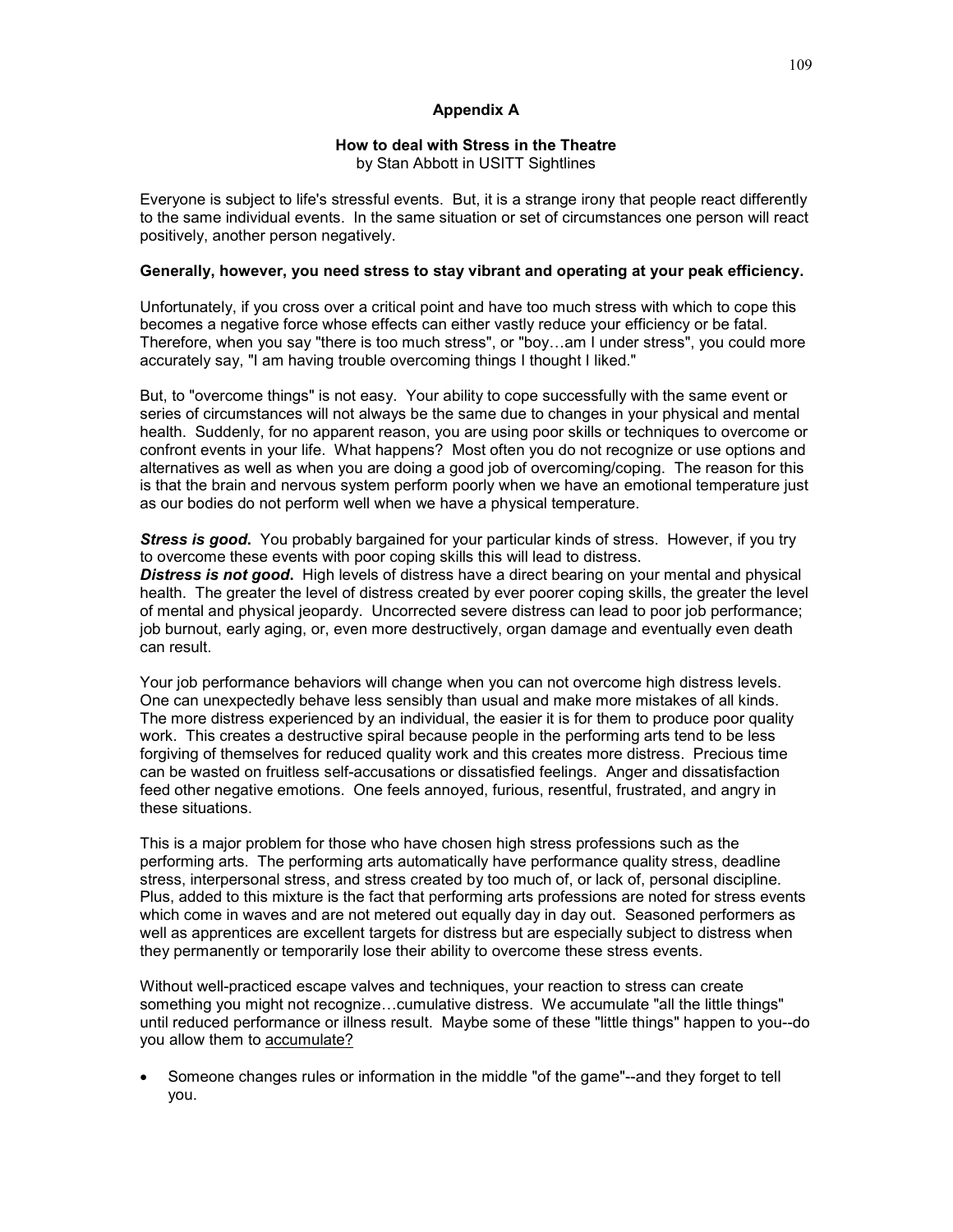- You lose something: keys, wallet, purse, etc.
- Even though you are asked for your ideas it is very obvious that "they" have made up their minds.
- You are repeatedly interrupted trying to finish a job.
- Someone drives slow in the fast lane.
- The person to whom you are giving instruction is not paying attention.
- You drop and break a cherished possession.
- A tool you need NOW is broken or missing.
- Your co-workers are apathetic or show no dedication.
- People assume that you do not know what you are doing and don't give you credit for what you know.

Everyone is aware of how a day full of "little things" which "go against the grain" create a summary feeling at the close of the day which is just  $@4\%*!$  This is due, of course, from distress caused from not overcoming the accumulation of "small stresses" of that day. This particular aspect of "stress" most often involves your feeling anger. Unless you have the practiced ability to overcome you might use one of the following automatic negative reactions:

- You put people down. When you "put people down", however enjoyable that may momentarily seem, new problems are generally created. Some prime examples are you may feel guilty, or; you might face the long and short-term consequences from the person you put down; plus, you don't solve the situation that upset you.
- You transfer that anger to your roommate, spouse, children, pet, or friends. Why would you do that? Because they are there and available to you. They won't fire you and they will still love you. They won't reject you and eventually they may be of some solace. However, the effects of transferring your anger to this group can increase your distress because it expands and escalates your distress by transferring from your job to you personal life. Additionally, it doesn't solve your problem and you avoid the fact that, sooner or later, this source of support may be cut off (a source you need in order to cope well).
- You accumulate distress in your body and/or attack the body through abuse of drugs, tobacco, alcohol, or diet/hygiene products. Research has shown that as distress accumulates, you become susceptible to physical illness, mental and emotional problems and accidental injuries. The list of targets is very familiar:
	- Digestive tract-Gastritis, stomach and duodenal ulcers, ulcerative colitis and irritable colon, are diseases that may be either causes or aggravated by distress.
	- Reproductive organs-Stress-related problems include menstrual disorders such as absence of periods in women, and impotence and premature ejaculation in men.
	- Kidneys and bladder-The bladders of many people react to stress by becoming "irritable". Kidneys can become inefficient or infected by stress, especially if simultaneously bombarded with drugs and/or alcohol.
	- Skin-Some people have outbreaks of skin problems such as eczema and psoriasis when subjected to abnormal stress.
	- Brain-Many mental and emotional problems, among them anxiety and depression, may be triggered off by stress.
	- Mouth-Certain mouth problems such as aphthous ulcers and oral lichen planus often seem to crop up under stress. Even our teeth can be affected from the outside by poor hygiene (due to time constraints during high stress) and from the inside by poor diet (for the same reason-her come the "fast food"!).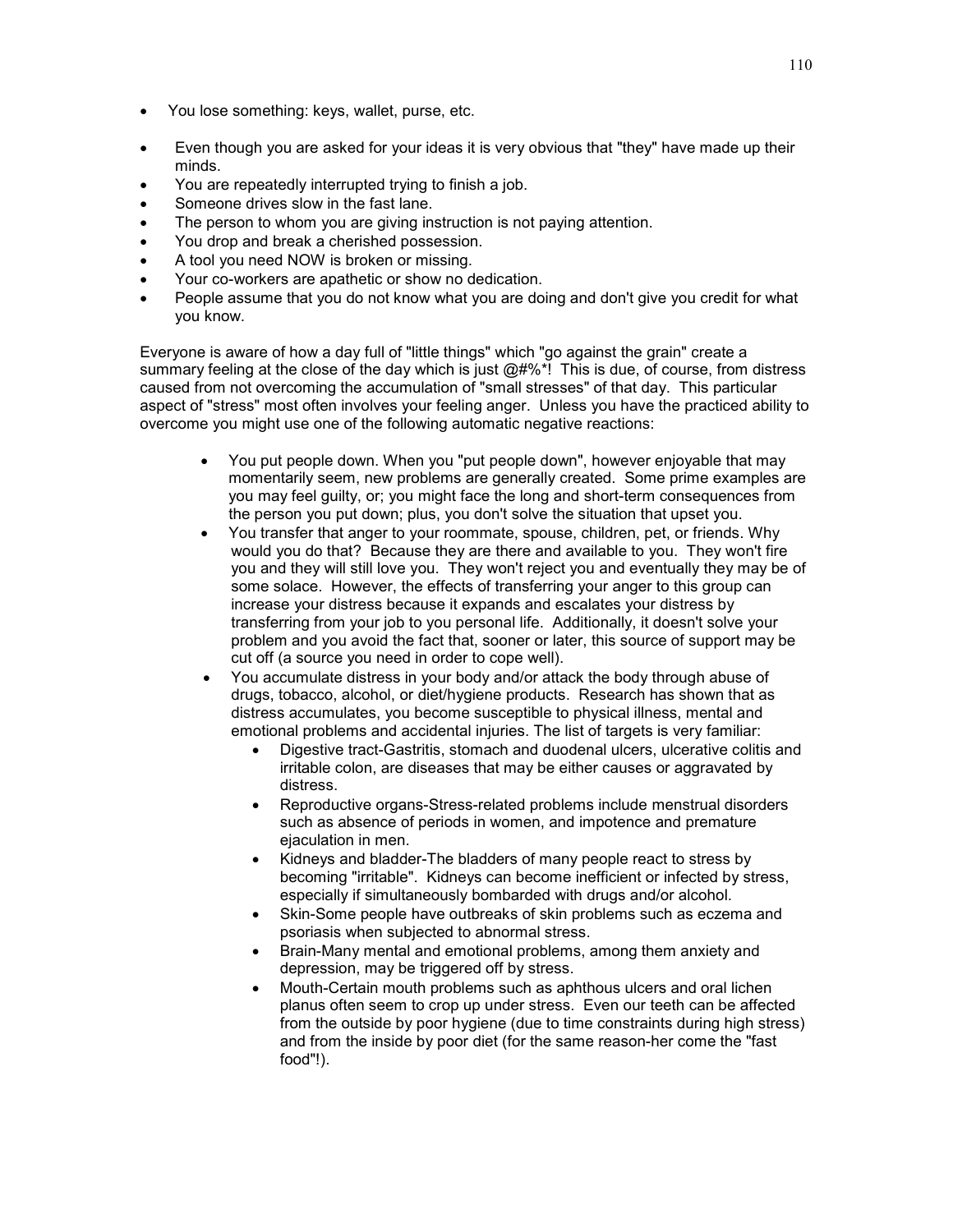- Lungs-Asthmatics often find their condition worsens when subjected to high stress. Smokers often will double their consumption with obvious possible consequences.
- Muscles-Minor twitches and "nervous tics" become more noticeable under stress, and Parkinson's disease muscular tremor is more marked. Under stress the "fight or flee" syndrome affects muscles and change normal coordination abilities.
- Heart-Attacks of angina and disturbance of heart rate and rhythm often occur at the same time as, or shortly after, a period of stress. A healthy heart recovers quite well, but a weakened heart can suffer permanent damage or failure.

# **Personal Examination/Discovery**

When a person does not overcome daily stress, the resultant distress levels creep higher. One of the first human tendencies is to "lie" about it and react by thinking or saying, "I'm fine". The best skill to acquire at this point is to not rely on defensive, self-protective feelings but to check the physical and mental signals.

Examine the following two checklists. If you have more than two physical signals or more than four mental signals (or a total of four mental and physical signals) you may be placing yourself under high risk from excessive distress:

Physical Signals:

- High blood pressure (what is normal for you?)
- Frequent headaches (or clusters of headaches)
- Rapid change in body weight
- Lack of appetite or overeating
- Chronic diarrhea or constipation
- Muscle spasms or nervous "tics"
- Running a tune over and over in your head
- An abundance of nervous energy preventing relaxation
- Alcohol, tobacco or caffeine abuse/overuse
- A need for medication or "drugs" daily
- Feelings of constant fatigue (burnout)
- Cannot cry or tears burst out easily
- Persistent sexual problems (frigidity, impotence)
- Fainting or nausea
- Feeling full even though you have not eaten

Mental Signals:

- Paranoid feelings
- Constantly feelings of uneasiness
- Boredom with life
- Suppressed anger
- Anxiety about money
- Cannot concentrate for any length of time
- Cannot finish on job before starting another
- Feeling unable to cope with life
- Fear of inadequacy or failure
- Not able to have a good laugh
- Terror of heights, enclosed spaces, thunder, etc.
- Feeling you can't discuss your problems with anyone
- Approaching weekend creates feelings of dread